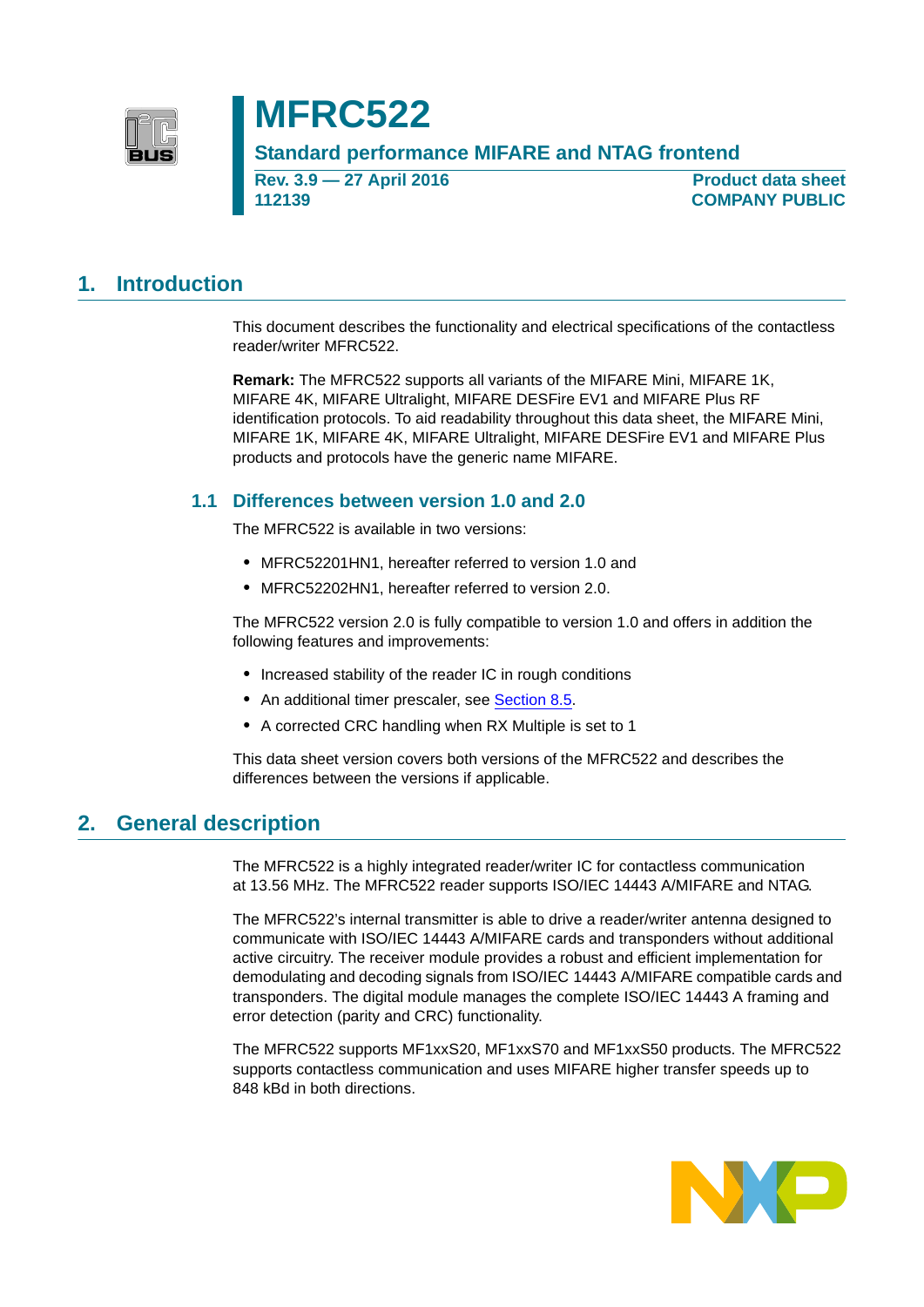#### **Standard performance MIFARE and NTAG frontend**

The following host interfaces are provided:

- **•** Serial Peripheral Interface (SPI)
- **•** Serial UART (similar to RS232 with voltage levels dependant on pin voltage supply)
- **•** I 2C-bus interface

### **3. Features and benefits**

- Highly integrated analog circuitry to demodulate and decode responses
- Buffered output drivers for connecting an antenna with the minimum number of external components
- Supports ISO/IEC 14443 A/MIFARE and NTAG
- Typical operating distance in Read/Write mode up to 50 mm depending on the antenna size and tuning
- Supports MF1xxS20, MF1xxS70 and MF1xxS50 encryption in Read/Write mode
- Supports ISO/IEC 14443 A higher transfer speed communication up to 848 kBd
- **Supports MFIN/MFOUT**
- **Additional internal power supply to the smart card IC connected via MFIN/MFOUT**
- Supported host interfaces
	- ◆ SPI up to 10 Mbit/s
	- ◆ I<sup>2</sup>C-bus interface up to 400 kBd in Fast mode, up to 3400 kBd in High-speed mode
	- ◆ RS232 Serial UART up to 1228.8 kBd, with voltage levels dependant on pin voltage supply
- **FIFO buffer handles 64 byte send and receive**
- **Flexible interrupt modes**
- $\blacksquare$  Hard reset with low power function
- **Power-down by software mode**
- **Programmable timer**
- Internal oscillator for connection to 27.12 MHz quartz crystal
- $\blacksquare$  2.5 V to 3.3 V power supply
- CRC coprocessor
- **Programmable I/O pins**
- **Internal self-test**

## **4. Quick reference data**

| Table 1.               | Quick reference data       |                                                         |            |     |                          |            |             |
|------------------------|----------------------------|---------------------------------------------------------|------------|-----|--------------------------|------------|-------------|
| Symbol                 | Parameter                  | <b>Conditions</b>                                       |            | Min | <b>Typ</b>               | <b>Max</b> | <b>Unit</b> |
| <b>V<sub>DDA</sub></b> | analog supply voltage      | $V_{DD(PVDD)} \leq V_{DDA} = V_{DDD} = V_{DD(TVDD)}$ ;  | [1][2]     | 2.5 | 3.3                      | 3.6        | V           |
| V <sub>DDD</sub>       | digital supply voltage     | $V_{SSA} = V_{SSD} = V_{SS(PVSS)} = V_{SS(TVSS)} = 0$ V |            | 2.5 | 3.3                      | 3.6        | V           |
| $V_{DD(TVDD)}$         | <b>TVDD</b> supply voltage |                                                         |            | 2.5 | 3.3                      | 3.6        | V           |
| V <sub>DD(PVDD)</sub>  | PVDD supply voltage        |                                                         | <u>[3]</u> | 1.6 | 1.8                      | 3.6        | V           |
| V <sub>DD(SVDD)</sub>  | SVDD supply voltage        | $V_{SSA} = V_{SSD} = V_{SS(PVSS)} = V_{SS(TVSS)} = 0$ V |            | 1.6 | $\overline{\phantom{0}}$ | 3.6        | V           |

**Product data sheet COMPANY PUBLIC**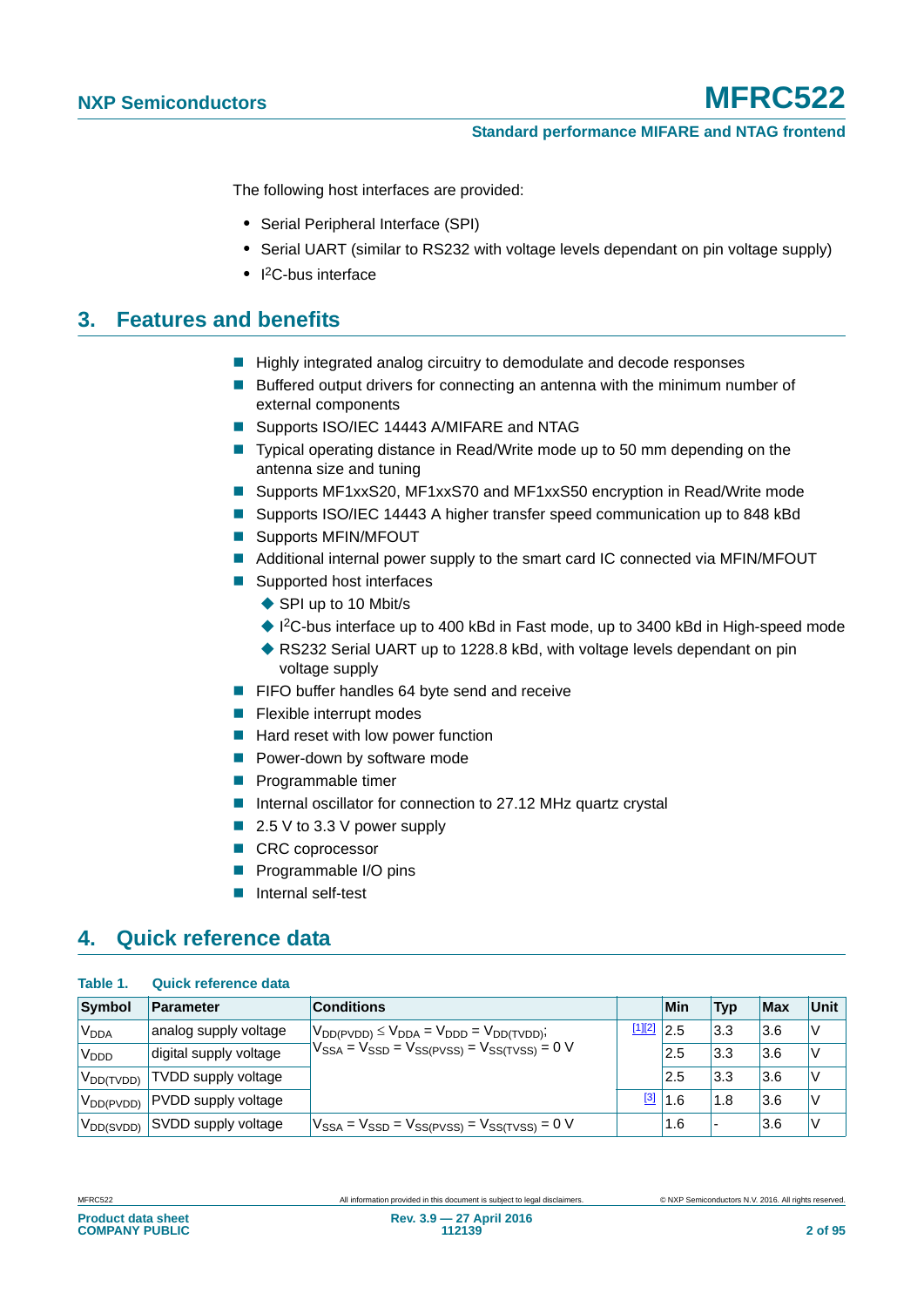#### **Standard performance MIFARE and NTAG frontend**

| Symbol                                           | Parameter                  | <b>Conditions</b>                                                                                   |           | Min   | <b>Typ</b> | <b>Max</b> | <b>Unit</b> |
|--------------------------------------------------|----------------------------|-----------------------------------------------------------------------------------------------------|-----------|-------|------------|------------|-------------|
| $I_{\text{pd}}$                                  | power-down current         | $V_{DDA} = V_{DDD} = V_{DD(TVDD)} = V_{DD(PVDD)} = 3 V$                                             |           |       |            |            |             |
|                                                  |                            | hard power-down; pin NRSTPD set LOW                                                                 | $[4]$     |       |            | 5          | μA          |
|                                                  |                            | soft power-down; RF level detector on                                                               | $[4]$     |       |            | 10         | μA          |
| <b>I</b> <sub>DDD</sub>                          | digital supply current     | $\pi$ pin DVDD; V <sub>DDD</sub> = 3 V                                                              |           |       | 6.5        | 9          | mA          |
| analog supply current<br><b>I</b> <sub>DDA</sub> |                            | pin AVDD; $V_{DDA} = 3 V$ , CommandReg register's<br>$RcvOff bit = 0$                               |           |       |            | 10         | mA          |
|                                                  |                            | pin AVDD; receiver switched off; $V_{\text{DDA}} = 3$ V,<br>Command Reg register's RcvOff bit = $1$ |           |       | 3          | 5          | mA          |
| $I_{DD(PVDD)}$                                   | PVDD supply current        | pin PVDD                                                                                            | [5]       |       |            | 40         | mA          |
| <b>I</b> DD(TVDD)                                | <b>TVDD supply current</b> | pin TVDD; continuous wave                                                                           | [6][7][8] |       | 60         | 100        | mA          |
| $\mathsf{T}_{\mathsf{amb}}$                      | ambient temperature        | HVQFN32                                                                                             |           | $-25$ |            | $+85$      | $^{\circ}C$ |

#### **Table 1. Quick reference data** *…continued*

[1] Supply voltages below 3 V reduce the performance in, for example, the achievable operating distance.

- [2]  $V_{DDA}$ ,  $V_{DDD}$  and  $V_{DD(TVDD)}$  must always be the same voltage.
- [3]  $V_{DD(PVDD)}$  must always be the same or lower voltage than  $V_{DDD}$ .
- <span id="page-2-0"></span> $[4]$  I<sub>pd</sub> is the total current for all supplies.
- <span id="page-2-1"></span> $[5]$  I<sub>DD(PVDD)</sub> depends on the overall load at the digital pins.
- $[6]$  I<sub>DD(TVDD)</sub> depends on V<sub>DD(TVDD)</sub> and the external circuit connected to pins TX1 and TX2.
- [7] During typical circuit operation, the overall current is below 100 mA.
- <span id="page-2-2"></span>[8] Typical value using a complementary driver configuration and an antenna matched to 40  $\Omega$  between pins TX1 and TX2 at 13.56 MHz.

## **5. Ordering information**

#### **Table 2. Ordering information**

| <b>Type number</b>                 | Package     |                                                                                                                  |                |  |  |  |  |
|------------------------------------|-------------|------------------------------------------------------------------------------------------------------------------|----------------|--|--|--|--|
|                                    | <b>Name</b> | <b>Description</b>                                                                                               | <b>Version</b> |  |  |  |  |
| MFRC52201HN1/TRAYB <mark>11</mark> | HVQFN32     | plastic thermal enhanced very thin quad flat package; no leads;<br>32 terminal; body $5 \times 5 \times 0.85$ mm | SOT617-1       |  |  |  |  |
| MFRC52201HN1/TRAYBM2               | HVQFN32     | plastic thermal enhanced very thin quad flat package; no leads;<br>32 terminal; body $5 \times 5 \times 0.85$ mm | SOT617-1       |  |  |  |  |
| MFRC52202HN1/TRAYB <mark>11</mark> | HVQFN32     | plastic thermal enhanced very thin quad flat package; no leads;<br>32 terminal; body $5 \times 5 \times 0.85$ mm | SOT617-1       |  |  |  |  |
| MFRC52202HN1/TRAYBM2               | HVQFN32     | plastic thermal enhanced very thin quad flat package; no leads;<br>32 terminal; body $5 \times 5 \times 0.85$ mm | SOT617-1       |  |  |  |  |

<span id="page-2-3"></span>[1] Delivered in one tray.

<span id="page-2-4"></span>[2] Delivered in five trays.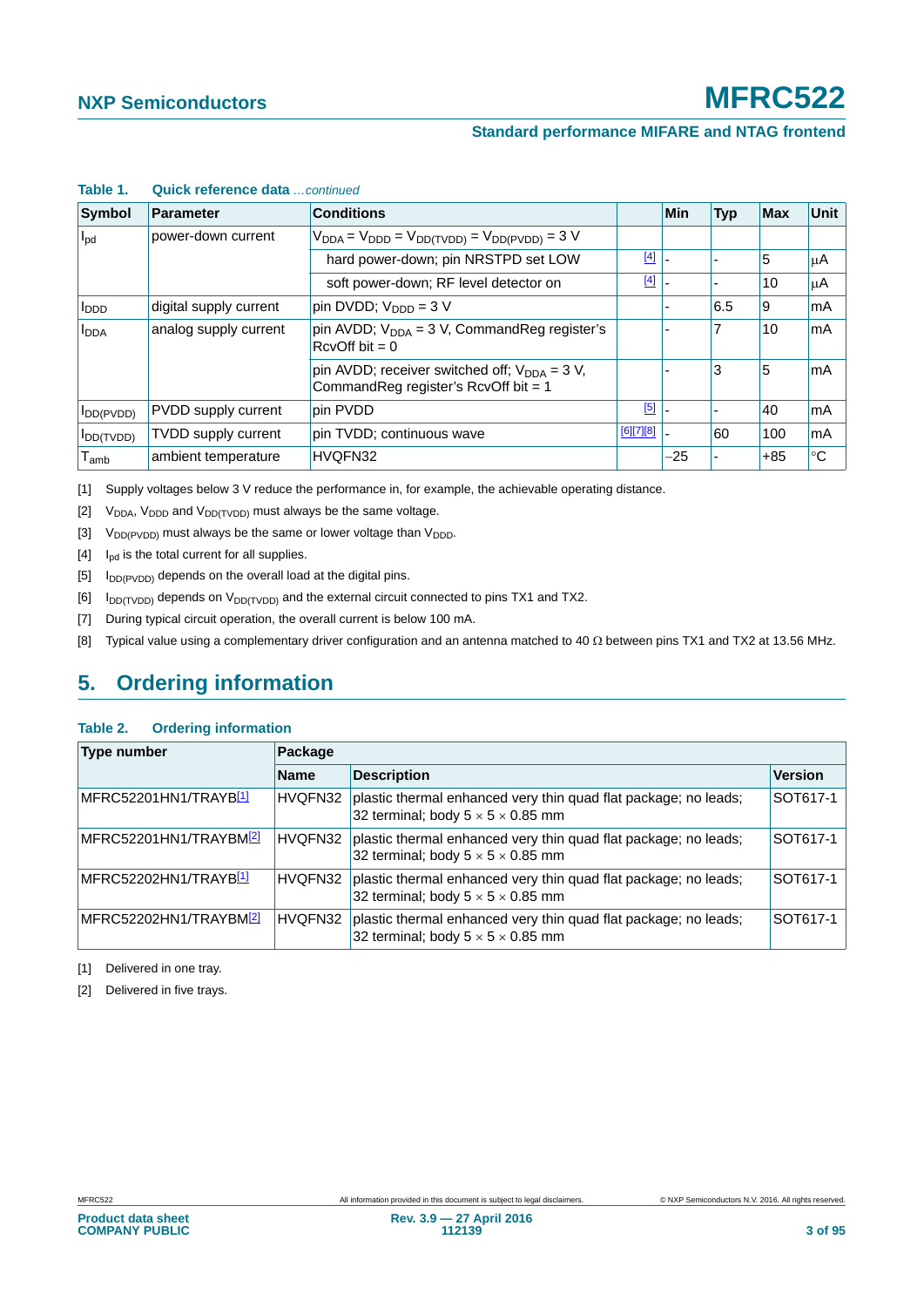### **6. Block diagram**

The analog interface handles the modulation and demodulation of the analog signals.

The contactless UART manages the protocol requirements for the communication protocols in cooperation with the host. The FIFO buffer ensures fast and convenient data transfer to and from the host and the contactless UART and vice versa.

Various host interfaces are implemented to meet different customer requirements.

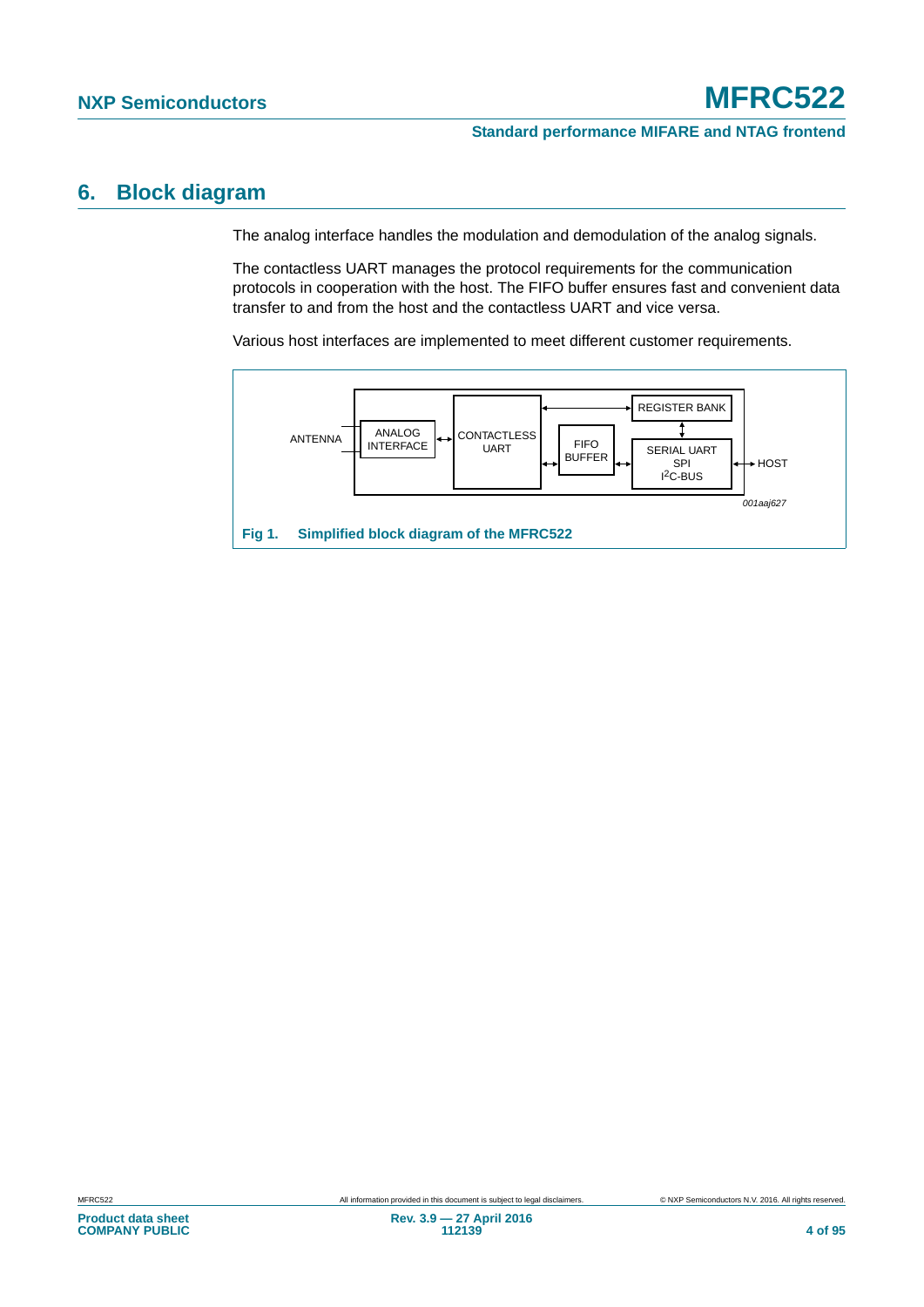#### **Standard performance MIFARE and NTAG frontend**



**Rev. 3.9 — 27 April 2016**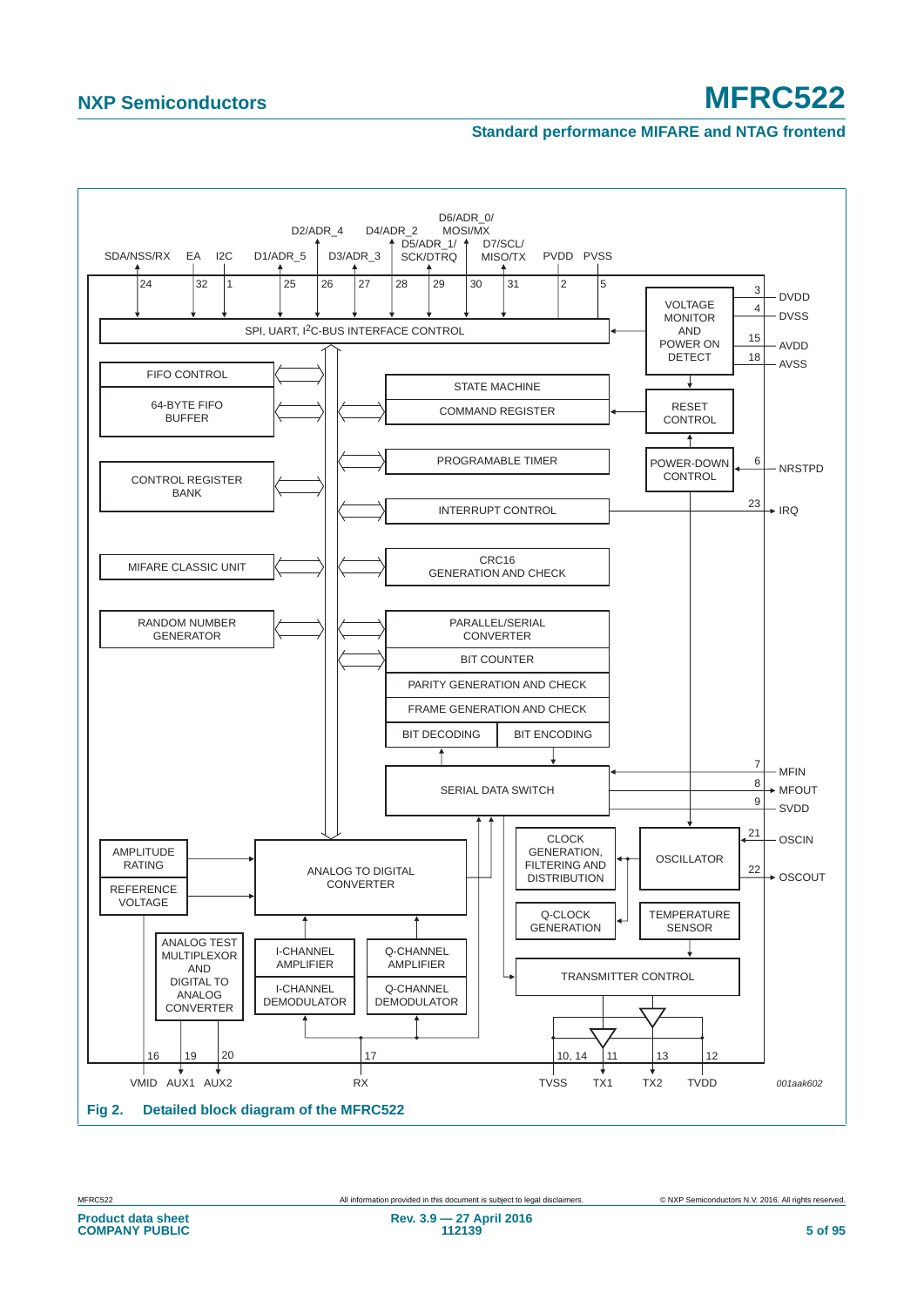#### **Standard performance MIFARE and NTAG frontend**

## **7. Pinning information**



### **7.1 Pin description**

#### **Table 3. Pin description**

| Pin             | <b>Symbol</b> | Type <sup>[1]</sup> | <b>Description</b>                                                                                                                                               |
|-----------------|---------------|---------------------|------------------------------------------------------------------------------------------------------------------------------------------------------------------|
| 1               | 12C           |                     | <sup>2</sup> C-bus enable input <sup>[2]</sup>                                                                                                                   |
| $\overline{2}$  | <b>PVDD</b>   | P                   | pin power supply                                                                                                                                                 |
| 3               | <b>DVDD</b>   | P                   | digital power supply                                                                                                                                             |
| $\vert 4 \vert$ | <b>DVSS</b>   | G                   | digital ground <sup>[3]</sup>                                                                                                                                    |
| 5               | <b>PVSS</b>   | G                   | pin power supply ground                                                                                                                                          |
| 6               | <b>NRSTPD</b> |                     | reset and power-down input:                                                                                                                                      |
|                 |               |                     | power-down: enabled when LOW; internal current sinks are switched off, the oscillator<br>is inhibited and the input pins are disconnected from the outside world |
|                 |               |                     | reset: enabled by a positive edge                                                                                                                                |
| $\overline{7}$  | <b>MFIN</b>   |                     | MIFARE signal input                                                                                                                                              |
| $\overline{8}$  | <b>MFOUT</b>  | O                   | MIFARE signal output                                                                                                                                             |
| 9               | SVDD          | P                   | MFIN and MFOUT pin power supply                                                                                                                                  |
| 10              | TVSS          | G                   | transmitter output stage 1 ground                                                                                                                                |
| 11              | TX1           | O                   | transmitter 1 modulated 13.56 MHz energy carrier output                                                                                                          |
| 12              | TVDD          | P                   | transmitter power supply: supplies the output stage of transmitters 1 and 2                                                                                      |
| 13              | TX2           | O                   | transmitter 2 modulated 13.56 MHz energy carrier output                                                                                                          |
| 14              | TVSS          | G                   | transmitter output stage 2 ground                                                                                                                                |
| 15              | <b>AVDD</b>   | P                   | analog power supply                                                                                                                                              |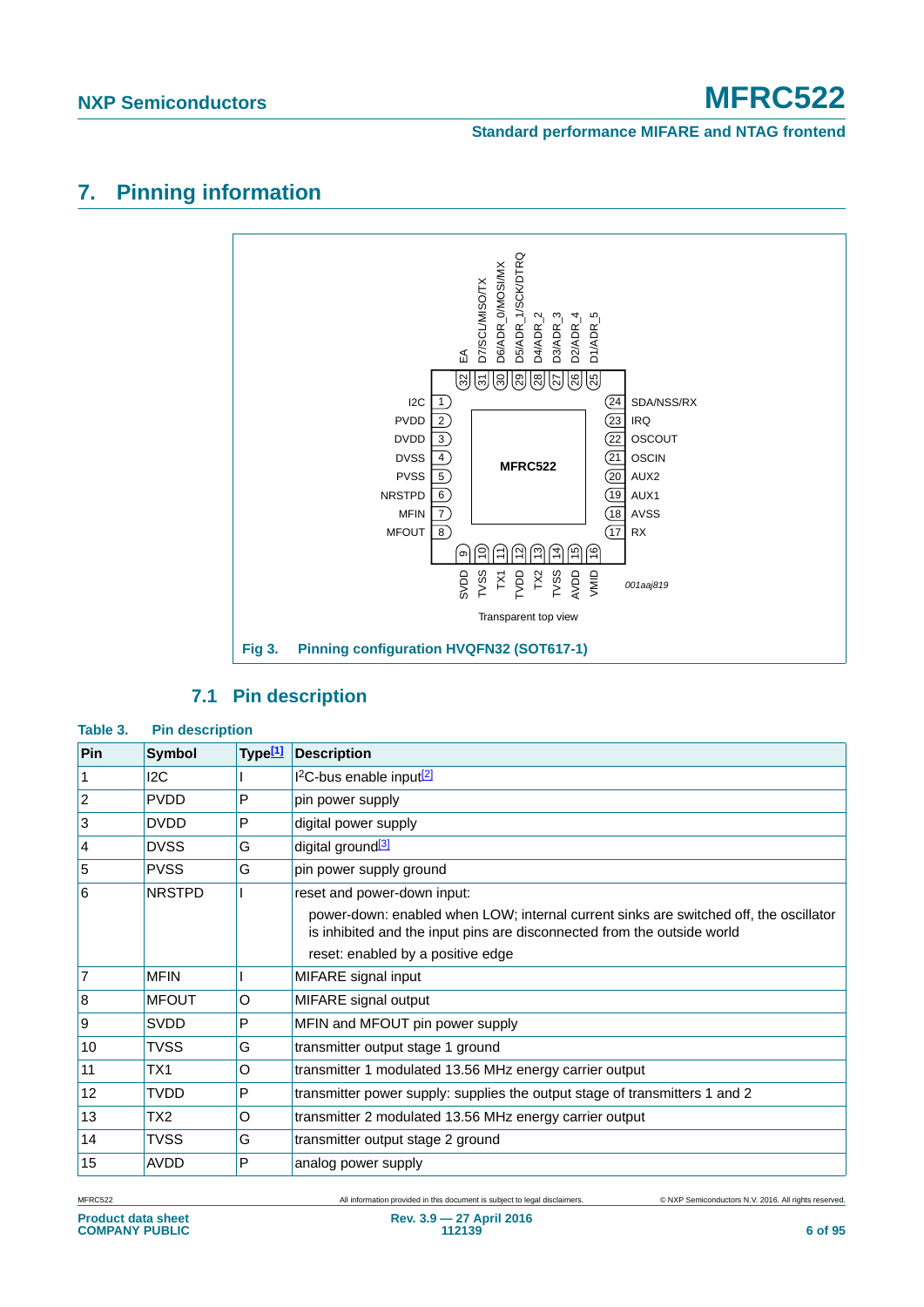#### **Standard performance MIFARE and NTAG frontend**

| raple 3. | <b>PIN GESCRIPTION</b> CONTINUED |                     |                                                                                                                                   |
|----------|----------------------------------|---------------------|-----------------------------------------------------------------------------------------------------------------------------------|
| Pin      | <b>Symbol</b>                    | Type <sup>[1]</sup> | <b>Description</b>                                                                                                                |
| 16       | <b>VMID</b>                      | P                   | internal reference voltage                                                                                                        |
| 17       | <b>RX</b>                        |                     | RF signal input                                                                                                                   |
| 18       | <b>AVSS</b>                      | G                   | analog ground                                                                                                                     |
| 19       | AUX1                             | O                   | auxiliary outputs for test purposes                                                                                               |
| 20       | AUX2                             | O                   | auxiliary outputs for test purposes                                                                                               |
| 21       | <b>OSCIN</b>                     | L                   | crystal oscillator inverting amplifier input; also the input for an externally generated clock<br>$(f_{clk} = 27.12 \text{ MHz})$ |
| 22       | OSCOUT                           | O                   | crystal oscillator inverting amplifier output                                                                                     |
| 23       | IRQ                              | O                   | interrupt request output: indicates an interrupt event                                                                            |
| 24       | SDA                              | I/O                 | I <sup>2</sup> C-bus serial data line input/output <sup>[2]</sup>                                                                 |
|          | <b>NSS</b>                       |                     | SPI signal input <sup>[2]</sup>                                                                                                   |
|          | <b>RX</b>                        | L                   | UART address input <sup>[2]</sup>                                                                                                 |
| 25       | D1                               | I/O                 | test port[2]                                                                                                                      |
|          | ADR_5                            | I/O                 | I <sup>2</sup> C-bus address 5 input <sup>[2]</sup>                                                                               |
| 26       | D <sub>2</sub>                   | I/O                 | test port                                                                                                                         |
|          | ADR_4                            | L                   | I <sup>2</sup> C-bus address 4 input <sup>[2]</sup>                                                                               |
| 27       | D <sub>3</sub>                   | I/O                 | test port                                                                                                                         |
|          | ADR_3                            |                     | I <sup>2</sup> C-bus address 3 input <sup>[2]</sup>                                                                               |
| 28       | D4                               | 1/O                 | test port                                                                                                                         |
|          | ADR <sub>2</sub>                 | L                   | I <sup>2</sup> C-bus address 2 input <sup>[2]</sup>                                                                               |
| 29       | D <sub>5</sub>                   | 1/O                 | test port                                                                                                                         |
|          | ADR_1                            | L                   | I <sup>2</sup> C-bus address 1 input <sup>[2]</sup>                                                                               |
|          | <b>SCK</b>                       | L                   | SPI serial clock input <sup>[2]</sup>                                                                                             |
|          | DTRQ                             | O                   | UART request to send output to microcontroller <sup>[2]</sup>                                                                     |
| 30       | D6                               | I/O                 | test port                                                                                                                         |
|          | ADR_0                            | L                   | 1 <sup>2</sup> C-bus address 0 input <sup>[2]</sup>                                                                               |
|          | MOSI                             | I/O                 | SPI master out, slave in <sup>[2]</sup>                                                                                           |
|          | <b>MX</b>                        | $\mathsf O$         | UART output to microcontroller <sup>[2]</sup>                                                                                     |
| 31       | D7                               | I/O                 | test port                                                                                                                         |
|          | SCL                              | I/O                 | I <sup>2</sup> C-bus clock input/output <sup>[2]</sup>                                                                            |
|          | <b>MISO</b>                      | 1/O                 | SPI master in, slave out <sup>[2]</sup>                                                                                           |
|          | ТX                               | O                   | UART data output to microcontroller <sup>[2]</sup>                                                                                |
| 32       | EA                               | L                   | external address input for coding I <sup>2</sup> C-bus address <sup>[2]</sup>                                                     |

## **Table 3. Pin description** *…continued*

<span id="page-6-0"></span>[1] Pin types:  $I = Input$ ,  $O = Output$ ,  $I/O = Input/Output$ ,  $P = Power$  and  $G = Ground$ .

<span id="page-6-1"></span>[2] The pin functionality of these pins is explained in [Section 8.1 "Digital interfaces"](#page-8-0).

<span id="page-6-2"></span>[3] Connection of heatsink pad on package bottom side is not necessary. Optional connection to pin DVSS is possible.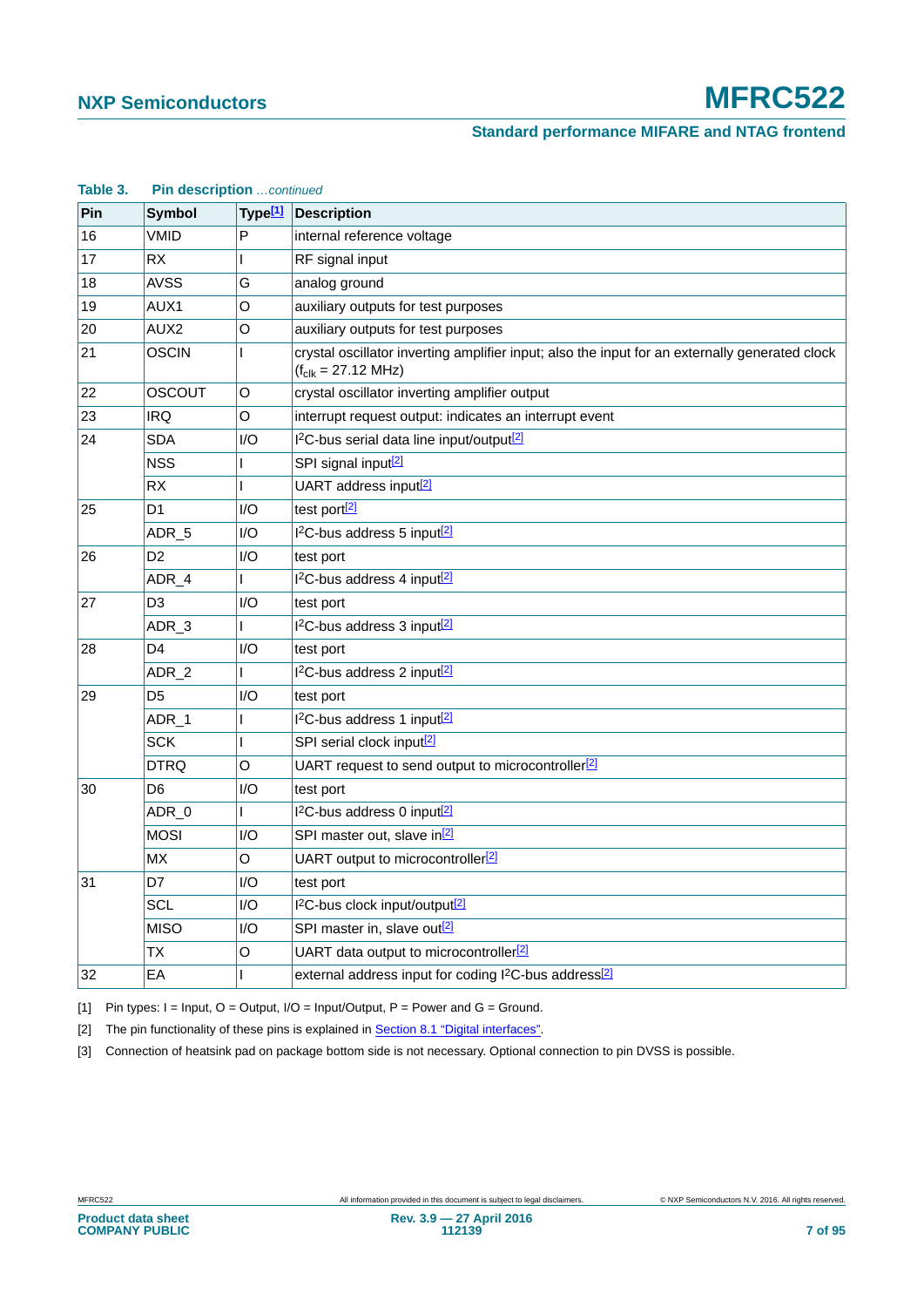#### **Standard performance MIFARE and NTAG frontend**

## **8. Functional description**

The MFRC522 transmission module supports the Read/Write mode for ISO/IEC 14443 A/MIFARE using various transfer speeds and modulation protocols.



The physical level communication is shown in [Figure 5](#page-7-0).



<span id="page-7-0"></span>**Fig 5. ISO/IEC 14443 A/MIFARE Read/Write mode communication diagram**

The physical parameters are described in [Table 4](#page-7-1).

#### <span id="page-7-1"></span>**Table 4. Communication overview for ISO/IEC 14443 A/MIFARE reader/writer**

| <b>Communication</b>                                        | <b>Signal type</b>        | <b>Transfer speed</b>         |                               |                               |                               |  |
|-------------------------------------------------------------|---------------------------|-------------------------------|-------------------------------|-------------------------------|-------------------------------|--|
| direction                                                   |                           | 212 kBd<br>106 kBd            |                               | 424 kBd                       | 848 kBd                       |  |
| Reader to card (send<br>data from the<br>MFRC522 to a card) | reader side<br>modulation | 100 % ASK                     | 100 % ASK                     | 100 % ASK                     | 100 % ASK                     |  |
|                                                             | bit encoding              | modified Miller<br>encoding   | modified Miller<br>encoding   | modified Miller<br>encoding   | modified Miller<br>encoding   |  |
|                                                             | bit length                | 128 (13.56 µs)                | 64 (13.56 us)                 | 32 (13.56 us)                 | 16 (13.56 $\mu$ s)            |  |
| Card to reader<br>(MFRC522 receives                         | card side<br>modulation   | subcarrier load<br>modulation | subcarrier load<br>modulation | subcarrier load<br>modulation | subcarrier load<br>modulation |  |
| data from a card)                                           | subcarrier<br>frequency   | 13.56 MHz / 16                | 13.56 MHz / 16                | 13.56 MHz / 16                | 13.56 MHz / 16                |  |
|                                                             | bit encoding              | Manchester<br>encoding        | <b>BPSK</b>                   | <b>BPSK</b>                   | <b>BPSK</b>                   |  |

The MFRC522's contactless UART and dedicated external host must manage the complete ISO/IEC 14443 A/MIFARE protocol. [Figure 6](#page-8-1) shows the data coding and framing according to ISO/IEC 14443 A/MIFARE.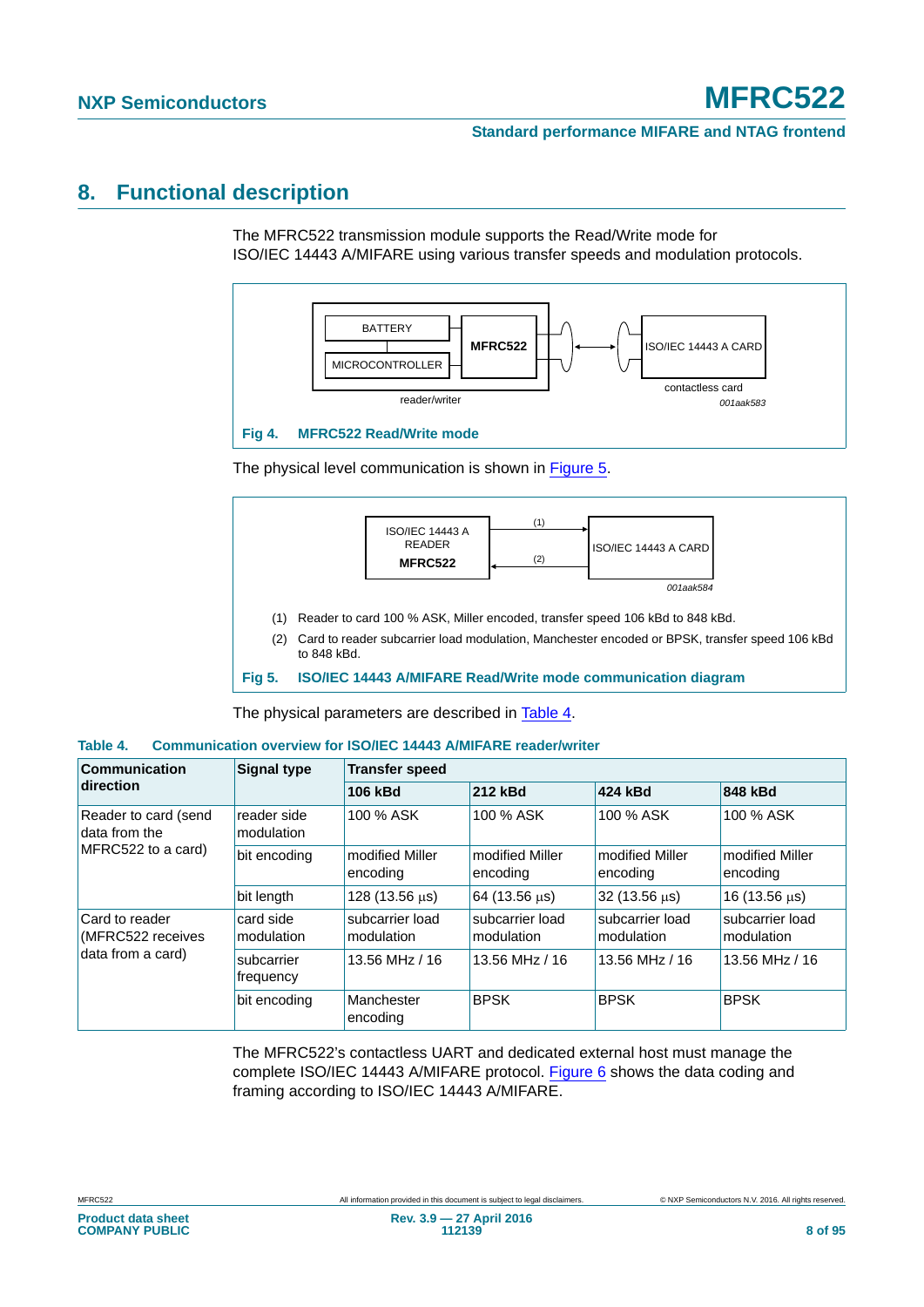#### **Standard performance MIFARE and NTAG frontend**



<span id="page-8-1"></span>The internal CRC coprocessor calculates the CRC value based on ISO/IEC 14443 A part 3 and handles parity generation internally according to the transfer speed. Automatic parity generation can be switched off using the MfRxReg register's ParityDisable bit.

### **8.1 Digital interfaces**

#### <span id="page-8-0"></span>**8.1.1 Automatic microcontroller interface detection**

The MFRC522 supports direct interfacing of hosts using SPI, I<sup>2</sup>C-bus or serial UART interfaces. The MFRC522 resets its interface and checks the current host interface type automatically after performing a power-on or hard reset. The MFRC522 identifies the host interface by sensing the logic levels on the control pins after the reset phase. This is done using a combination of fixed pin connections. [Table 5](#page-8-2) shows the different connection configurations.

| Pin              | Interface type           |                          |                  |  |  |  |  |  |
|------------------|--------------------------|--------------------------|------------------|--|--|--|--|--|
|                  | <b>UART</b> (input)      | <b>SPI</b> (output)      | $I2C-bus (I/O)$  |  |  |  |  |  |
| <b>SDA</b>       | <b>RX</b>                | <b>NSS</b>               | <b>SDA</b>       |  |  |  |  |  |
| I <sub>2</sub> C | 0                        | 0                        |                  |  |  |  |  |  |
| EA               | 0                        | 1                        | EA               |  |  |  |  |  |
| D7               | <b>TX</b>                | <b>MISO</b>              | <b>SCL</b>       |  |  |  |  |  |
| D <sub>6</sub>   | <b>MX</b>                | <b>MOSI</b>              | ADR_0            |  |  |  |  |  |
| D <sub>5</sub>   | <b>DTRQ</b>              | <b>SCK</b>               | ADR_1            |  |  |  |  |  |
| D <sub>4</sub>   | ٠                        | $\overline{\phantom{0}}$ | ADR_2            |  |  |  |  |  |
| D <sub>3</sub>   | $\overline{\phantom{0}}$ |                          | ADR <sub>3</sub> |  |  |  |  |  |
| D <sub>2</sub>   | ٠                        | -                        | ADR_4            |  |  |  |  |  |
| D <sub>1</sub>   | $\overline{\phantom{0}}$ |                          | ADR <sub>5</sub> |  |  |  |  |  |

#### <span id="page-8-2"></span>**Table 5. Connection protocol for detecting different interface types**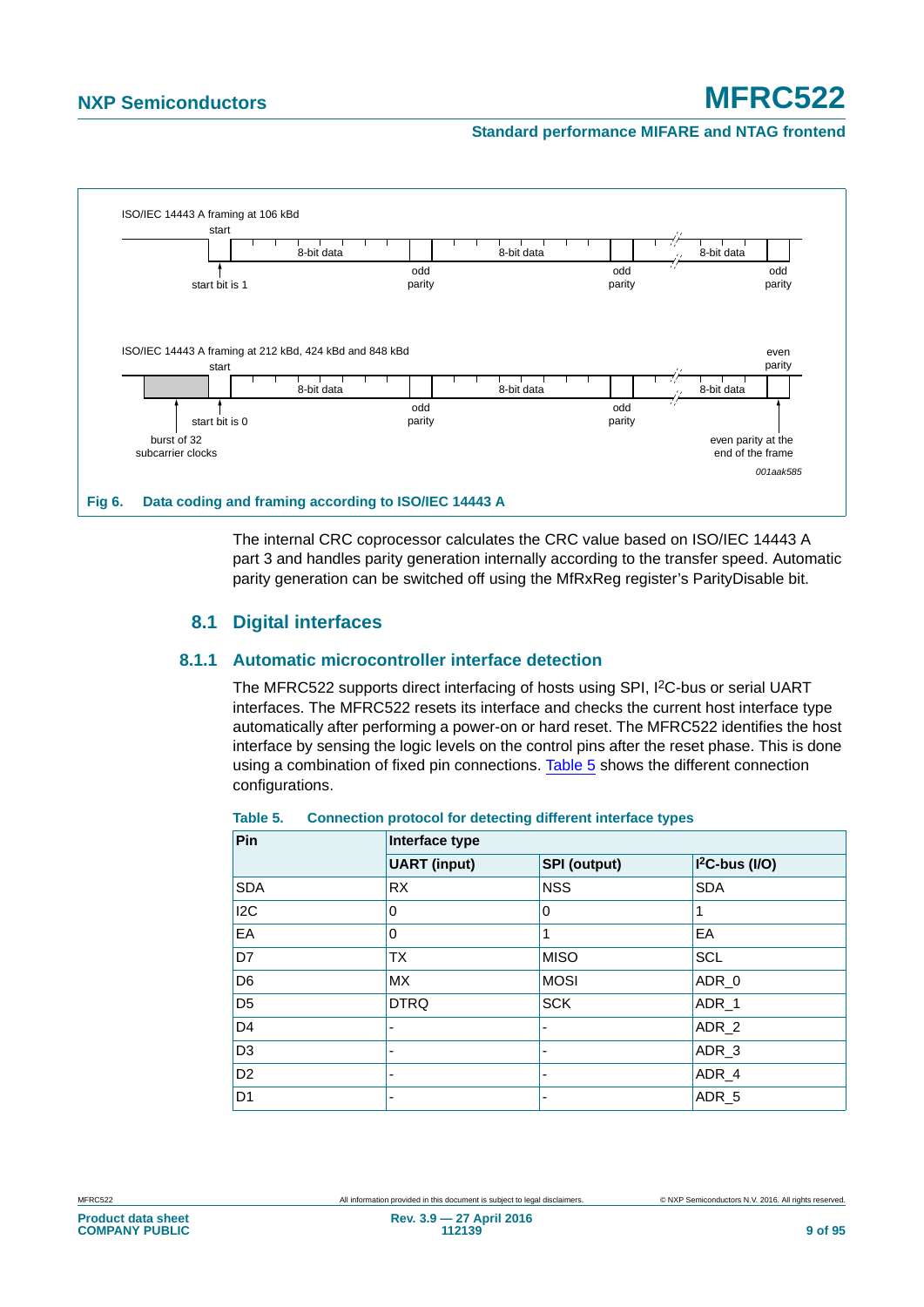#### **8.1.2 Serial Peripheral Interface**

A serial peripheral interface (SPI compatible) is supported to enable high-speed communication to the host. The interface can handle data speeds up to 10 Mbit/s. When communicating with a host, the MFRC522 acts as a slave, receiving data from the external host for register settings, sending and receiving data relevant for RF interface communication.

An interface compatible with SPI enables high-speed serial communication between the MFRC522 and a microcontroller. The implemented interface is in accordance with the SPI standard.



The timing specification is given in [Section 14.1 on page 78.](#page-77-2)

The MFRC522 acts as a slave during SPI communication. The SPI clock signal SCK must be generated by the master. Data communication from the master to the slave uses the MOSI line. The MISO line is used to send data from the MFRC522 to the master.

Data bytes on both MOSI and MISO lines are sent with the MSB first. Data on both MOSI and MISO lines must be stable on the rising edge of the clock and can be changed on the falling edge. Data is provided by the MFRC522 on the falling clock edge and is stable during the rising clock edge.

#### **8.1.2.1 SPI read data**

Reading data using SPI requires the byte order shown in [Table 6](#page-9-0) to be used. It is possible to read out up to n-data bytes.

The first byte sent defines both the mode and the address.

| Line        | <b>Byte 0</b> | <b>Byte 1</b> | <b>Byte 2</b> | <b>To</b> | <b>Byte</b> n | Byte $n + 1$ |
|-------------|---------------|---------------|---------------|-----------|---------------|--------------|
| <b>MOSI</b> | address 0     | address 1     | address 2     | $\cdots$  | address n     | 00           |
| <b>MISO</b> | X[1]          | data 0        | data 1        |           | ldata n – 1   | data n       |

#### <span id="page-9-0"></span>**Table 6. MOSI and MISO byte order**

<span id="page-9-1"></span> $[1]$   $X = Do$  not care.

**Remark:** The MSB must be sent first.

**Product data sheet COMPANY PUBLIC**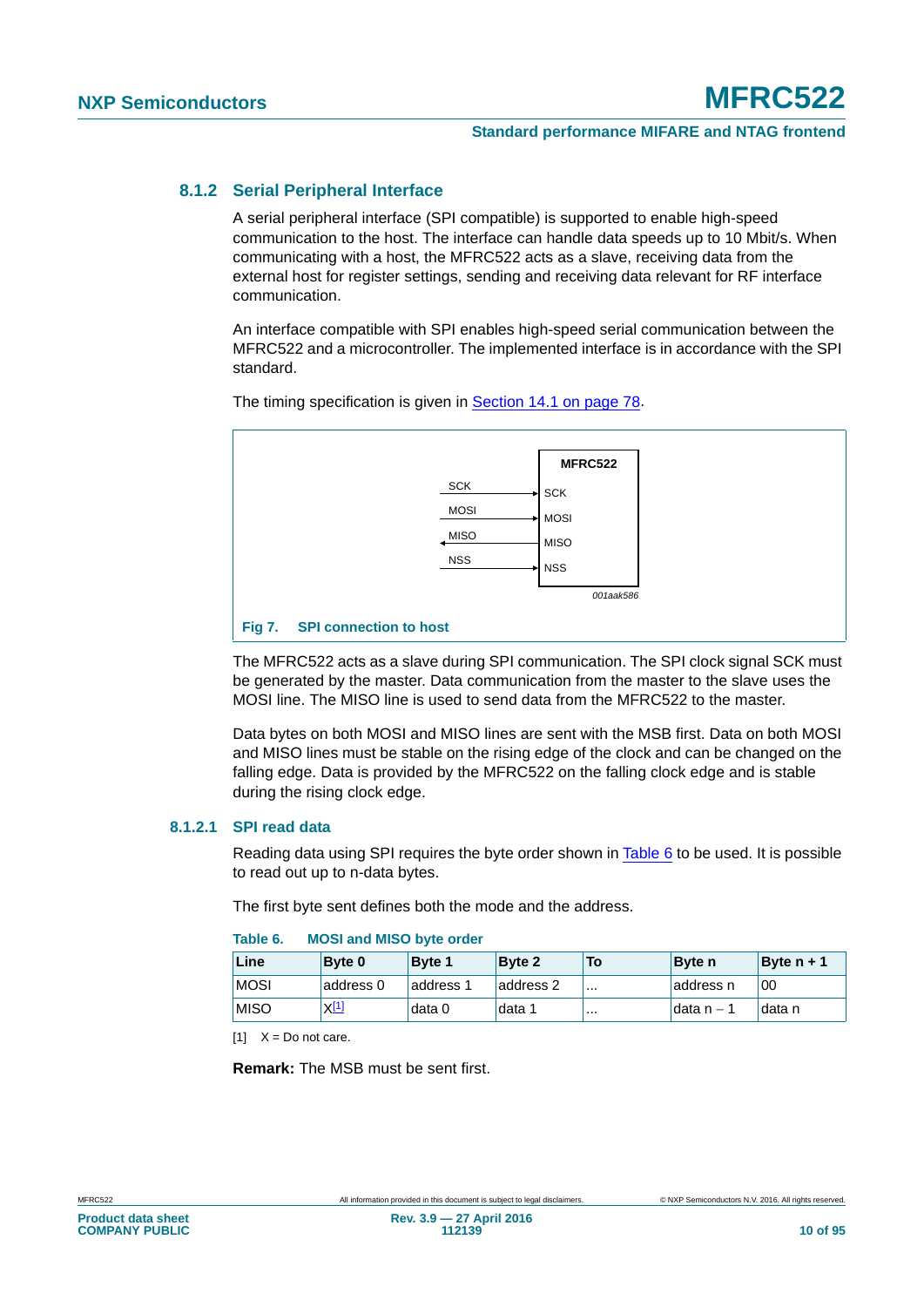#### **8.1.2.2 SPI write data**

To write data to the MFRC522 using SPI requires the byte order shown in [Table 7.](#page-10-0) It is possible to write up to n data bytes by only sending one address byte.

The first send byte defines both the mode and the address byte.

<span id="page-10-0"></span>

| Table 7. | <b>MOSI and MISO byte order</b> |  |  |  |  |
|----------|---------------------------------|--|--|--|--|
|----------|---------------------------------|--|--|--|--|

| Line        | <b>Byte 0</b> | Byte 1    | Byte 2           | To | <b>Byte</b> n    | Byte $n + 1$ |
|-------------|---------------|-----------|------------------|----|------------------|--------------|
| <b>MOSI</b> | address 0     | data 0    | data 1           |    | ldata n – 1      | data n       |
| <b>MISO</b> | <u>ХШ</u>     | $X^{[1]}$ | X <sup>[1]</sup> |    | X <sup>[1]</sup> | $X^{[1]}$    |

<span id="page-10-1"></span> $[1]$   $X = Do$  not care.

**Remark:** The MSB must be sent first.

#### **8.1.2.3 SPI address byte**

The address byte must meet the following format.

The MSB of the first byte defines the mode used. To read data from the MFRC522 the MSB is set to logic 1. To write data to the MFRC522 the MSB must be set to logic 0. Bits 6 to 1 define the address and the LSB is set to logic 0.

#### **Table 8. Address byte 0 register; address MOSI**

| 7 (MSB)     | 16      | ю | ני ו<br>E |  | $ 0$ (LSB) |
|-------------|---------|---|-----------|--|------------|
| $1 = read$  | address |   |           |  | U          |
| $0 =$ write |         |   |           |  |            |

#### **8.1.3 UART interface**

#### **8.1.3.1 Connection to a host**



**Remark:** Signals DTRQ and MX can be disabled by clearing TestPinEnReg register's RS232LineEn bit.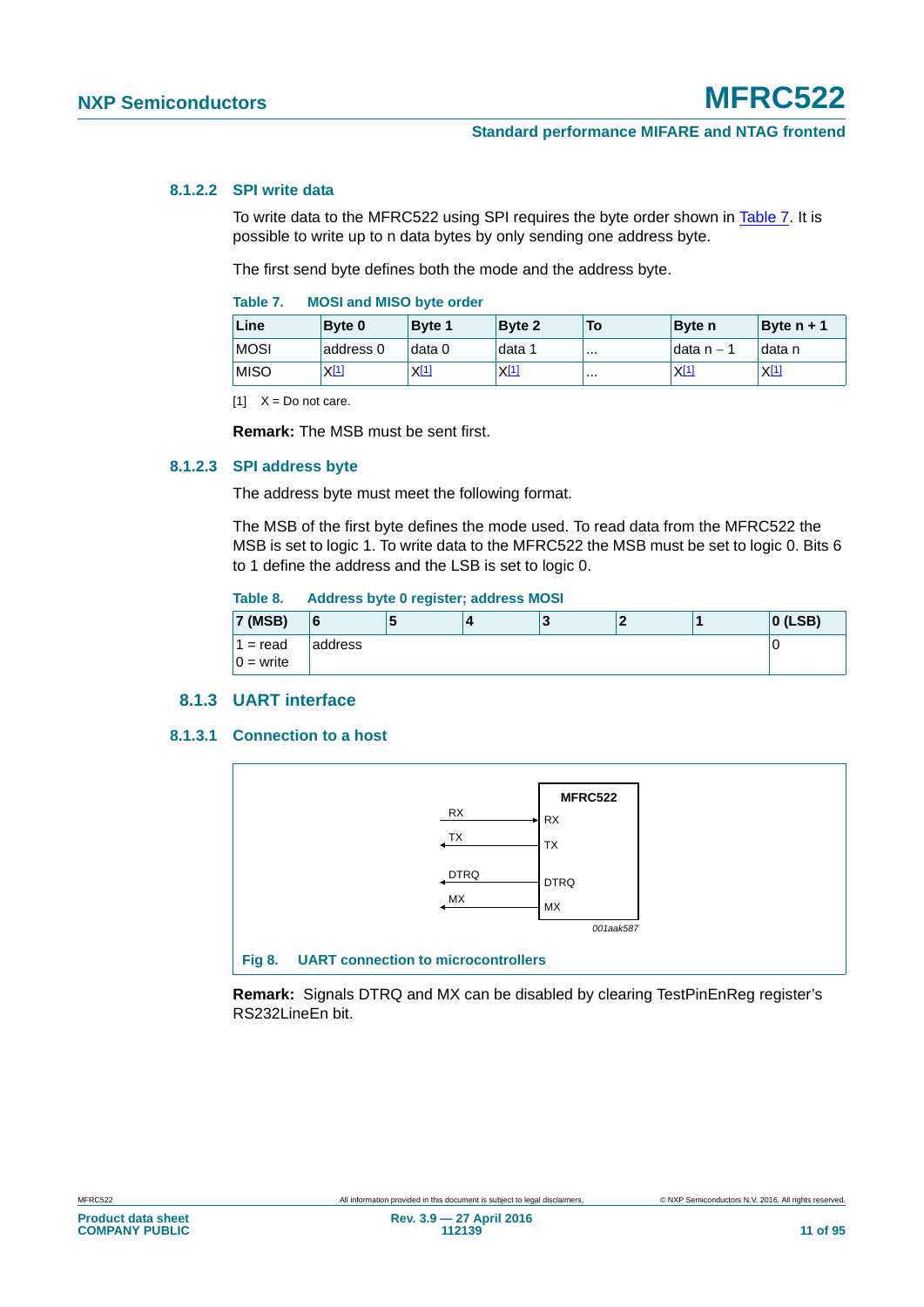#### **8.1.3.2 Selectable UART transfer speeds**

The internal UART interface is compatible with an RS232 serial interface.

The default transfer speed is 9.6 kBd. To change the transfer speed, the host controller must write a value for the new transfer speed to the SerialSpeedReg register. Bits BR\_T0[2:0] and BR\_T1[4:0] define the factors for setting the transfer speed in the SerialSpeedReg register.

The BR\_T0[2:0] and BR\_T1[4:0] settings are described in [Table 9.](#page-11-0) Examples of different transfer speeds and the relevant register settings are given in [Table 10.](#page-11-1)

| .<br>$10$ and $10$ and $10$     |       |       |       |                                                                        |       |       |       |       |  |  |
|---------------------------------|-------|-------|-------|------------------------------------------------------------------------|-------|-------|-------|-------|--|--|
| <b>BR</b> Tn                    | Bit 0 | Bit 1 | Bit 2 | Bit 3                                                                  | Bit 4 | Bit 5 | Bit 6 | Bit 7 |  |  |
| <b>BR</b> T <sub>0</sub> factor |       |       |       | Δ                                                                      |       | 16    | 32    | 64    |  |  |
| BR T1 range                     |       |       |       | 1 to 32 33 to 64 33 to 64 33 to 64 33 to 64 33 to 64 33 to 64 33 to 64 |       |       |       |       |  |  |

#### <span id="page-11-0"></span>**Table 9. BR\_T0 and BR\_T1 settings**

#### <span id="page-11-1"></span>**Table 10. Selectable UART transfer speeds**

| <b>Transfer speed (kBd)</b> | SerialSpeedReg value |                    | <b>Transfer speed accuracy</b> |
|-----------------------------|----------------------|--------------------|--------------------------------|
|                             | <b>Decimal</b>       | <b>Hexadecimal</b> | $(\%)^{[1]}$                   |
| 7.2                         | 250<br>FAh           |                    | $-0.25$                        |
| 9.6                         | 235                  | <b>EBh</b>         | 0.32                           |
| 14.4                        | 218                  | <b>DAh</b>         | $-0.25$                        |
| 19.2                        | 203                  | <b>CBh</b>         | 0.32                           |
| 38.4                        | 171                  | <b>ABh</b>         | 0.32                           |
| 57.6                        | 154                  | 9Ah                | $-0.25$                        |
| 115.2                       | 122                  | 7Ah                | $-0.25$                        |
| 128                         | 116                  | 74h                | $-0.06$                        |
| 230.4                       | 90                   | 5Ah                | $-0.25$                        |
| 460.8                       | 58                   | 3Ah                | $-0.25$                        |
| 921.6                       | 28                   | 1Ch                | 1.45                           |
| 1228.8                      | 21                   | 15h                | 0.32                           |

<span id="page-11-2"></span>[1] The resulting transfer speed error is less than 1.5 % for all described transfer speeds.

The selectable transfer speeds shown in [Table 10](#page-11-1) are calculated according to the following equations:

If BR  $TO[2:0] = 0$ :

$$
transfer\ speed = \frac{27.12 \times 10^6}{(BR\_T0 + 1)}
$$
\n<sup>(1)</sup>

If  $BR_T0[2:0] > 0$ :

$$
transfer\ speed = \left(\frac{27.12 \times 10^6}{\frac{(BR\_TI + 33)}{2^{(BR\_T0 - 1)}}}\right)
$$
\n
$$
\tag{2}
$$

**Remark:** Transfer speeds above 1228.8 kBd are not supported.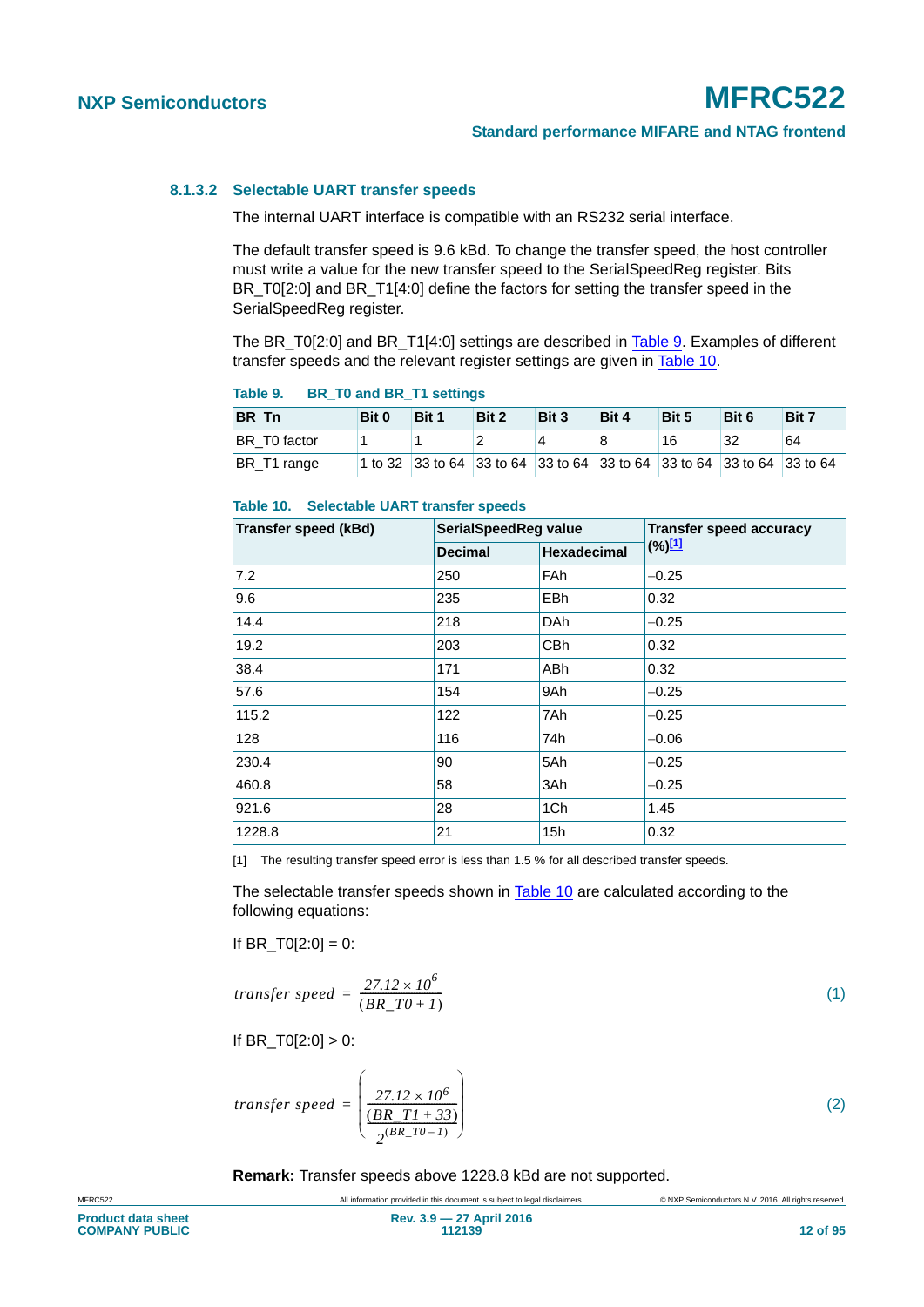#### **8.1.3.3 UART framing**

#### **Table 11. UART framing**

| <b>Bit</b> | Length | Value |
|------------|--------|-------|
| Start      | 1-bit  | 0     |
| Data       | 8 bits | data  |
| Stop       | 1-bit  |       |

**Remark:** The LSB for data and address bytes must be sent first. No parity bit is used during transmission.

**Read data:** To read data using the UART interface, the flow shown in [Table 12](#page-12-0) must be used. The first byte sent defines both the mode and the address.

#### <span id="page-12-0"></span>**Table 12. Read data byte order**

| Pin                 | <b>Byte 0</b> | Byte 1                   |
|---------------------|---------------|--------------------------|
| $\vert$ RX (pin 24) | address       | $\overline{\phantom{0}}$ |
| $\vert$ TX (pin 31) |               | ⊺data 0                  |



**Write data:** To write data to the MFRC522 using the UART interface, the structure shown in [Table 13](#page-13-0) must be used.

The first byte sent defines both the mode and the address.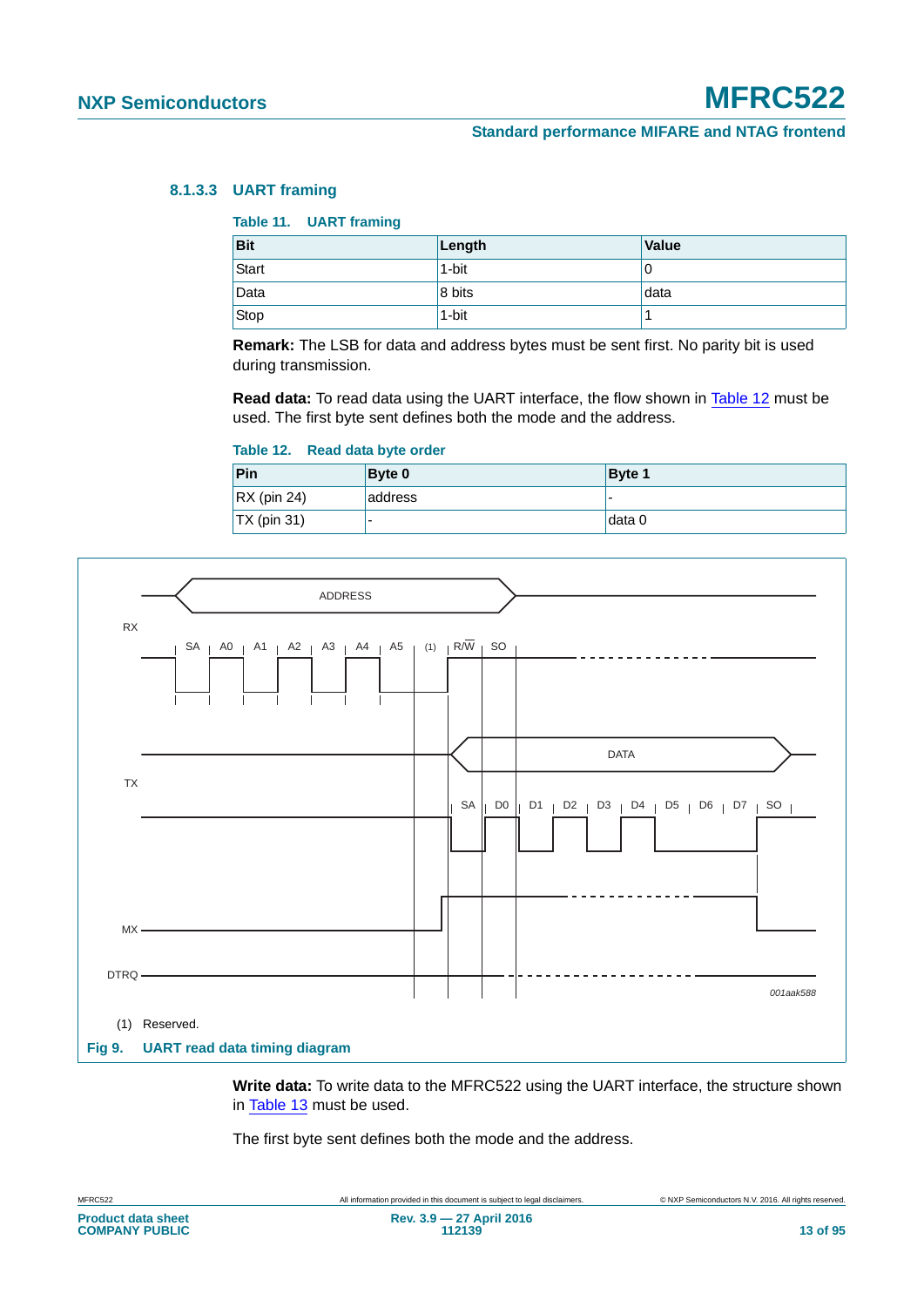#### **Standard performance MIFARE and NTAG frontend**

#### <span id="page-13-0"></span>**Table 13. Write data byte order**

| Pin                 | Byte 0    | Byte 1    |
|---------------------|-----------|-----------|
| $\vert$ RX (pin 24) | address 0 | ⊺data 0   |
| $\vert$ TX (pin 31) |           | address 0 |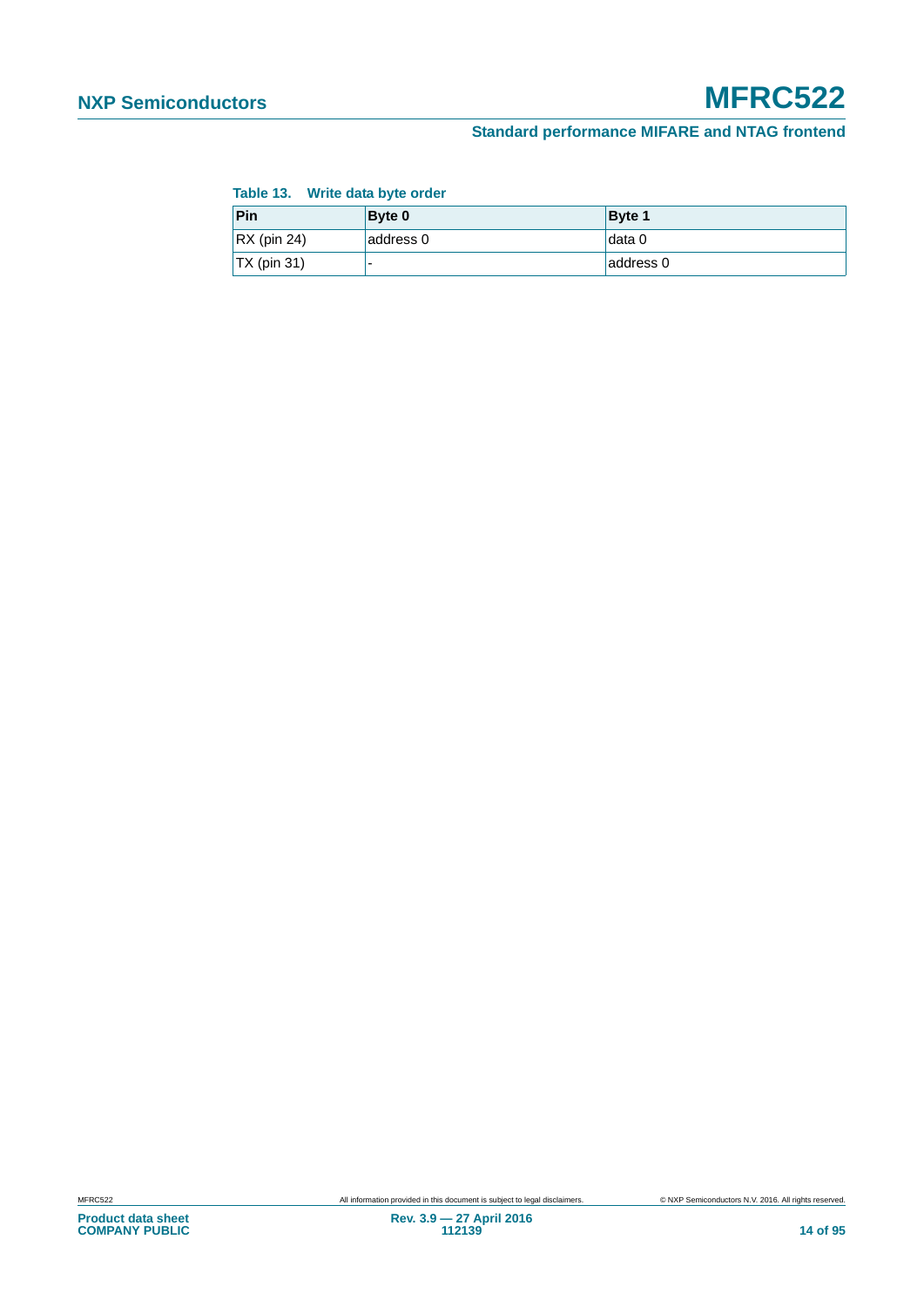**NXP NXP Semiconductors Semiconductors** 

**MFRC522**



**COMPANY PUBLIC Product data sheet**

**Product data sheet<br>COMPANY PUBLIC** 

© NXP Semiconductors N.V. 2016. All rights reserved.

2016. All rights reserved

ctors N.V.

**Rev. 3.9 — 27 April 2016**

Rev. 3.9 - 27 April 2016<br>112139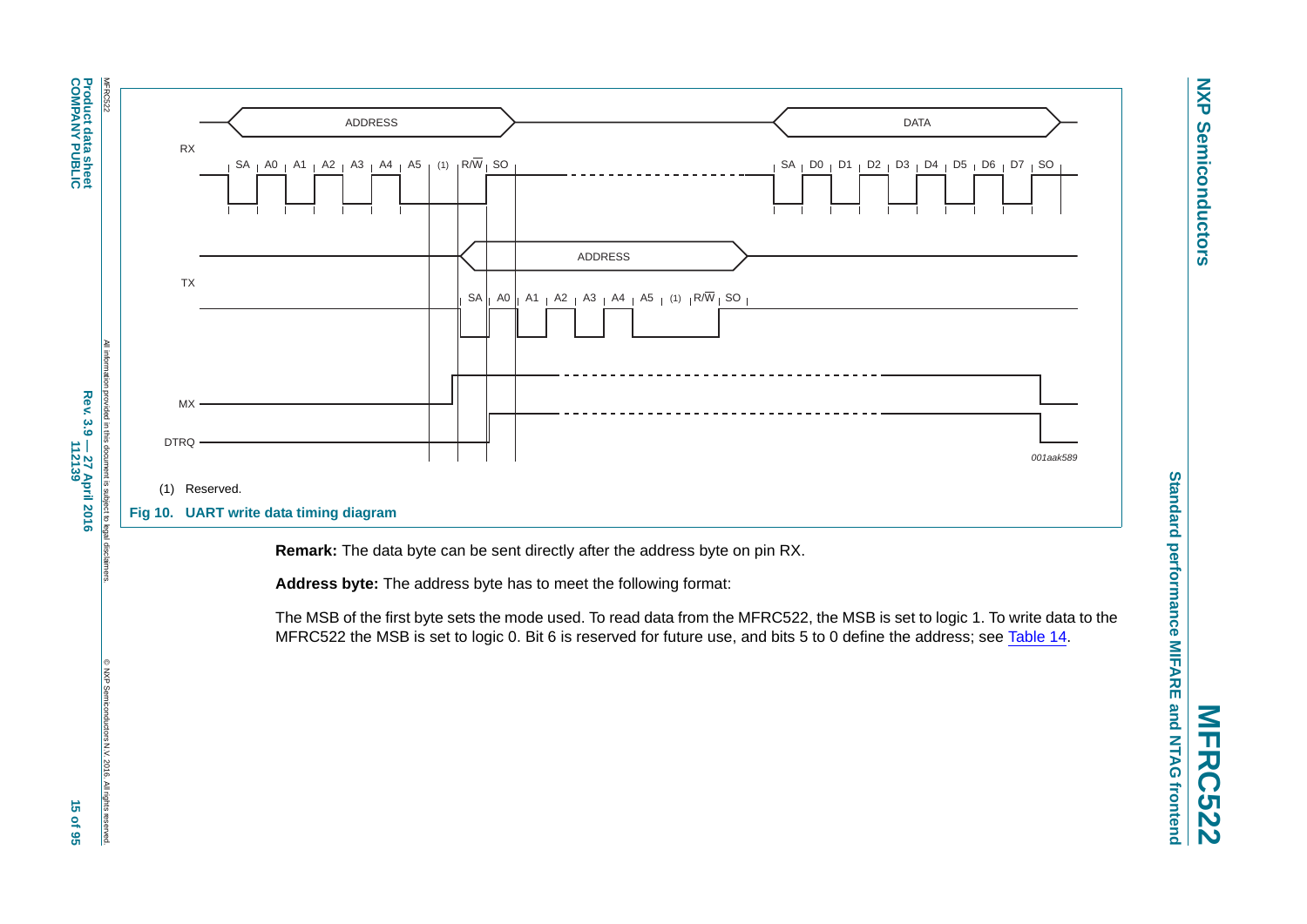#### **Table 14. Address byte 0 register; address MOSI**

<span id="page-15-0"></span>

| <b>7 (MSB)</b>            |          |         |  |  | $ 0$ (LSB) |
|---------------------------|----------|---------|--|--|------------|
| $1 = read$<br>$0 = write$ | reserved | address |  |  |            |

### **8.1.4 I2C-bus interface**

An I2C-bus (Inter-IC) interface is supported to enable a low-cost, low pin count serial bus interface to the host. The I2C-bus interface is implemented according to NXP Semiconductors' PC-bus interface specification, rev. 2.1, January 2000. The interface can only act in Slave mode. Therefore the MFRC522 does not implement clock generation or access arbitration.



The MFRC522 can act either as a slave receiver or slave transmitter in Standard mode, Fast mode and High-speed mode.

SDA is a bidirectional line connected to a positive supply voltage using a current source or a pull-up resistor. Both SDA and SCL lines are set HIGH when data is not transmitted. The MFRC522 has a 3-state output stage to perform the wired-AND function. Data on the I 2C-bus can be transferred at data rates of up to 100 kBd in Standard mode, up to 400 kBd in Fast mode or up to 3.4 Mbit/s in High-speed mode.

If the I<sup>2</sup>C-bus interface is selected, spike suppression is activated on lines SCL and SDA as defined in the I2C-bus interface specification.

See [Table 155 on page 79](#page-78-0) for timing requirements.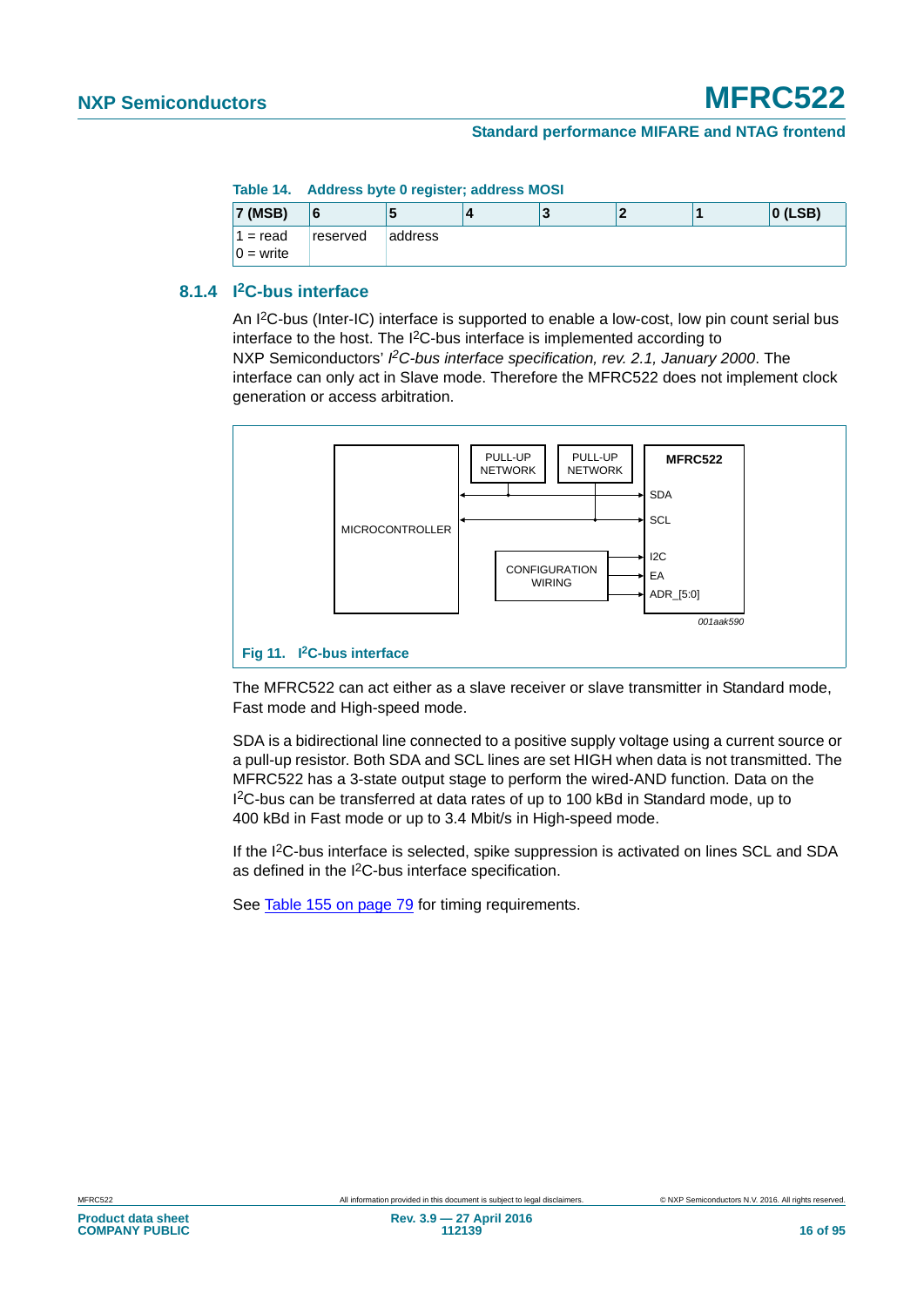#### **8.1.4.1 Data validity**

Data on the SDA line must be stable during the HIGH clock period. The HIGH or LOW state of the data line must only change when the clock signal on SCL is LOW.



#### **8.1.4.2 START and STOP conditions**

To manage the data transfer on the I2C-bus, unique START (S) and STOP (P) conditions are defined.

- **•** A START condition is defined with a HIGH-to-LOW transition on the SDA line while SCL is HIGH.
- **•** A STOP condition is defined with a LOW-to-HIGH transition on the SDA line while SCL is HIGH.

The I2C-bus master always generates the START and STOP conditions. The bus is busy after the START condition. The bus is free again a certain time after the STOP condition.

The bus stays busy if a repeated START (Sr) is generated instead of a STOP condition. The START (S) and repeated START (Sr) conditions are functionally identical. Therefore, S is used as a generic term to represent both the START (S) and repeated START (Sr) conditions.



#### **8.1.4.3 Byte format**

Each byte must be followed by an acknowledge bit. Data is transferred with the MSB first; see [Figure 16](#page-18-0). The number of transmitted bytes during one data transfer is unrestricted but must meet the read/write cycle format.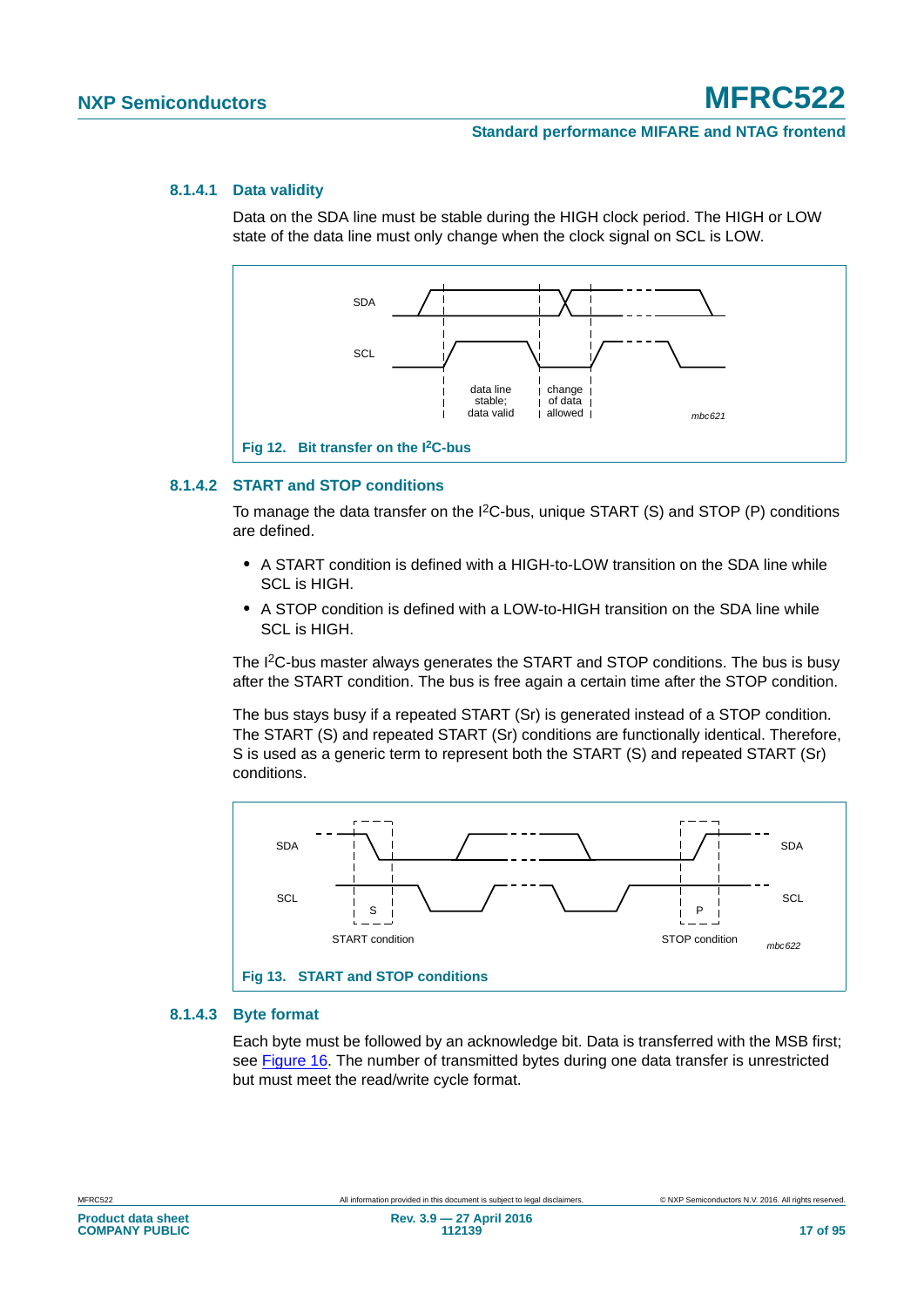#### **8.1.4.4 Acknowledge**

An acknowledge must be sent at the end of one data byte. The acknowledge-related clock pulse is generated by the master. The transmitter of data, either master or slave, releases the SDA line (HIGH) during the acknowledge clock pulse. The receiver pulls down the SDA line during the acknowledge clock pulse so that it remains stable LOW during the HIGH period of this clock pulse.

The master can then generate either a STOP (P) condition to stop the transfer or a repeated START (Sr) condition to start a new transfer.

A master-receiver indicates the end of data to the slave-transmitter by not generating an acknowledge on the last byte that was clocked out by the slave. The slave-transmitter releases the data line to allow the master to generate a STOP (P) or repeated START (Sr) condition.



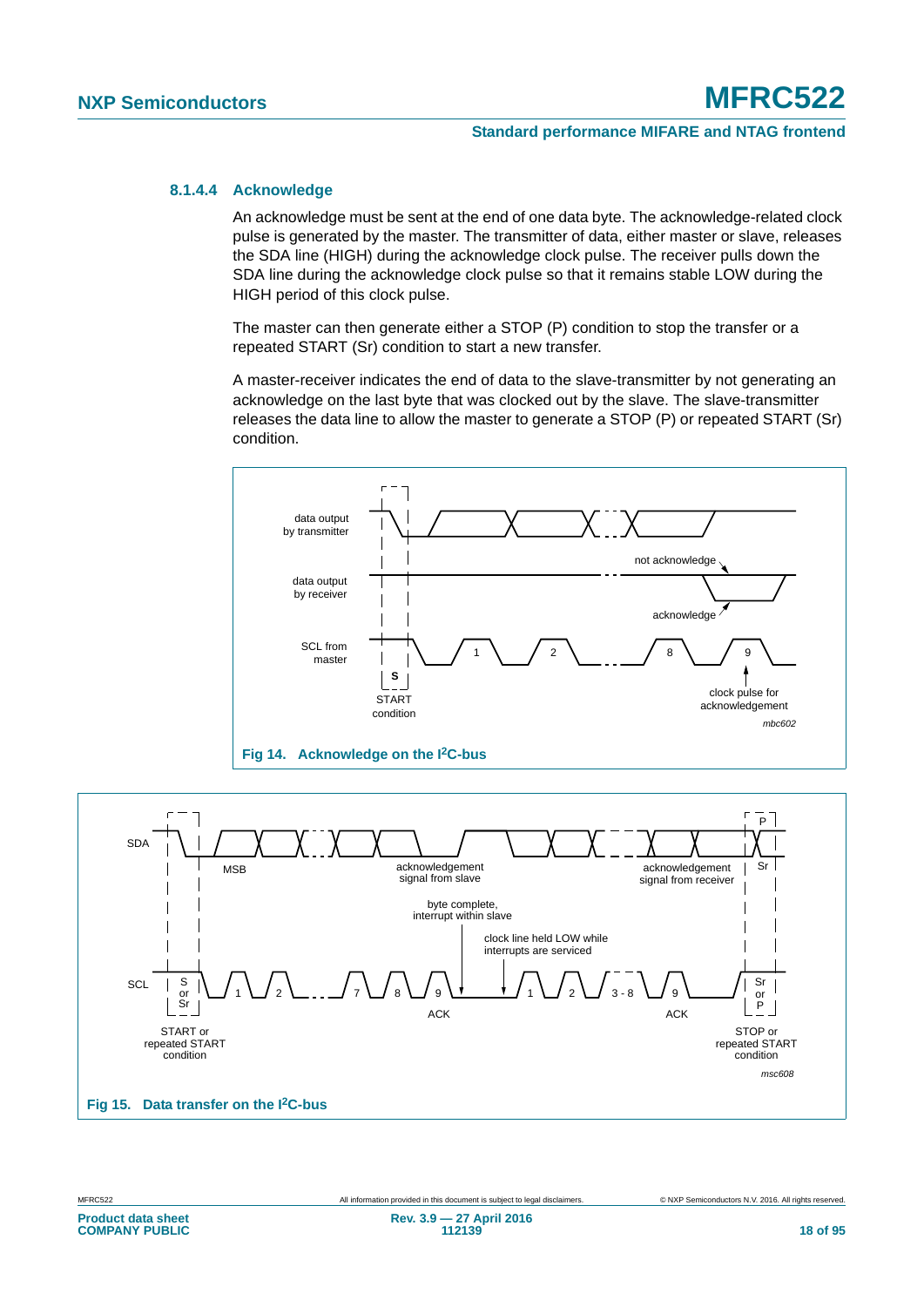#### **8.1.4.5 7-Bit addressing**

During the I2C-bus address procedure, the first byte after the START condition is used to determine which slave will be selected by the master.

Several address numbers are reserved. During device configuration, the designer must ensure that collisions with these reserved addresses cannot occur. Check the PC-bus *specification* for a complete list of reserved addresses.

The I<sup>2</sup>C-bus address specification is dependent on the definition of pin EA. Immediately after releasing pin NRSTPD or after a power-on reset, the device defines the I2C-bus address according to pin EA.

If pin EA is set LOW, the upper 4 bits of the device bus address are reserved by NXP Semiconductors and set to 0101b for all MFRC522 devices. The remaining 3 bits (ADR\_0, ADR\_1, ADR\_2) of the slave address can be freely configured by the customer to prevent collisions with other I2C-bus devices.

If pin EA is set HIGH, ADR 0 to ADR 5 can be completely specified at the external pins according to [Table 5 on page 9.](#page-8-2) ADR\_6 is always set to logic 0.

In both modes, the external address coding is latched immediately after releasing the reset condition. Further changes at the used pins are not taken into consideration. Depending on the external wiring, the  $1<sup>2</sup>C$ -bus address pins can be used for test signal outputs.



#### **8.1.4.6 Register write access**

<span id="page-18-0"></span>To write data from the host controller using the  ${}^{12}C$ -bus to a specific register in the MFRC522 the following frame format must be used.

- The first byte of a frame indicates the device address according to the I<sup>2</sup>C-bus rules.
- **•** The second byte indicates the register address followed by up to n-data bytes.

In one frame all data bytes are written to the same register address. This enables fast FIFO buffer access. The Read/Write (R/W) bit is set to logic 0.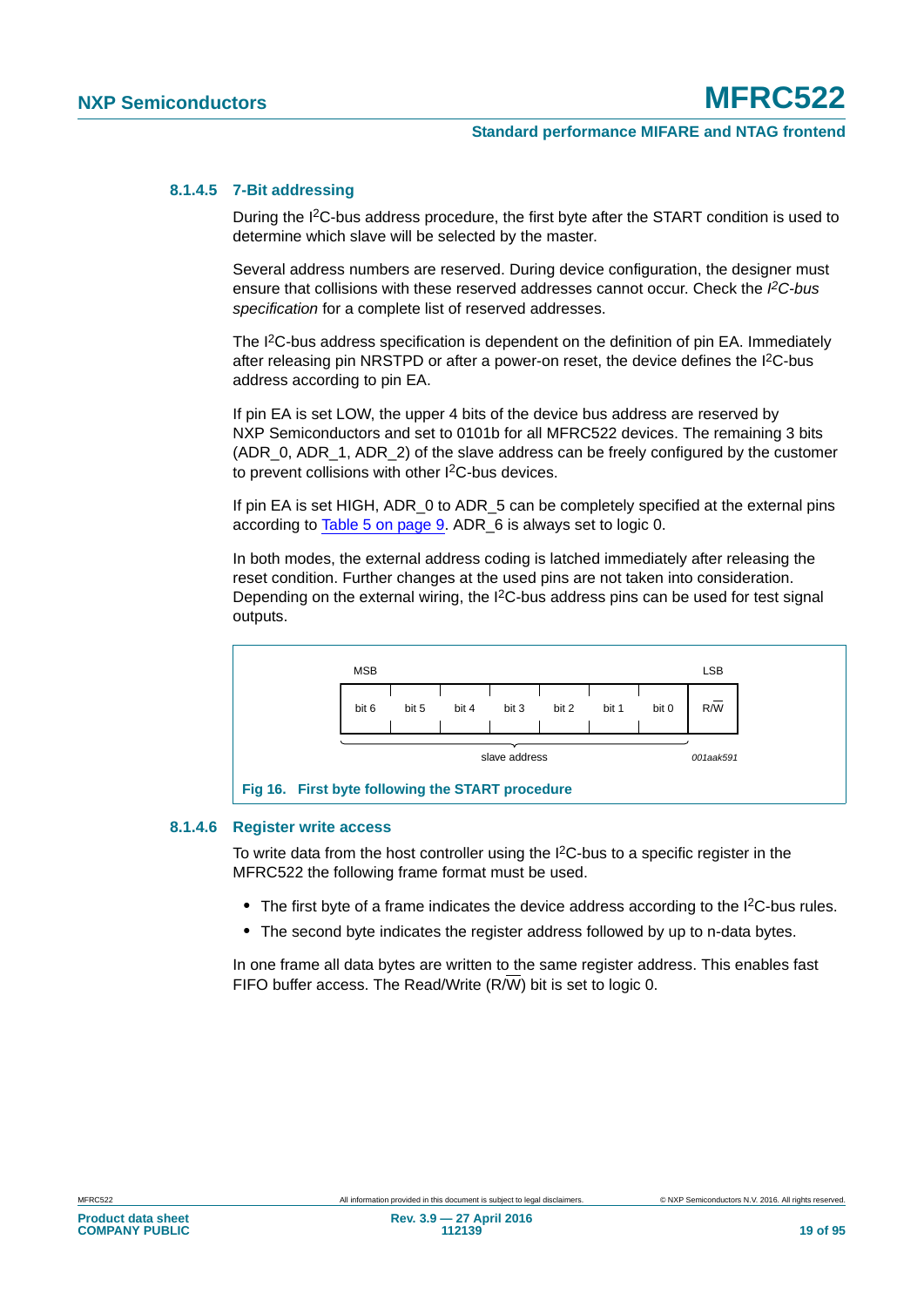#### **8.1.4.7 Register read access**

To read out data from a specific register address in the MFRC522, the host controller must use the following procedure:

- **•** Firstly, a write access to the specific register address must be performed as indicated in the frame that follows
- The first byte of a frame indicates the device address according to the I<sup>2</sup>C-bus rules
- **•** The second byte indicates the register address. No data bytes are added
- **•** The Read/Write bit is 0

After the write access, read access can start. The host sends the device address of the MFRC522. In response, the MFRC522 sends the content of the read access register. In one frame all data bytes can be read from the same register address. This enables fast FIFO buffer access or register polling.

The Read/Write (R/W) bit is set to logic 1.



**COMPANY PUBLIC**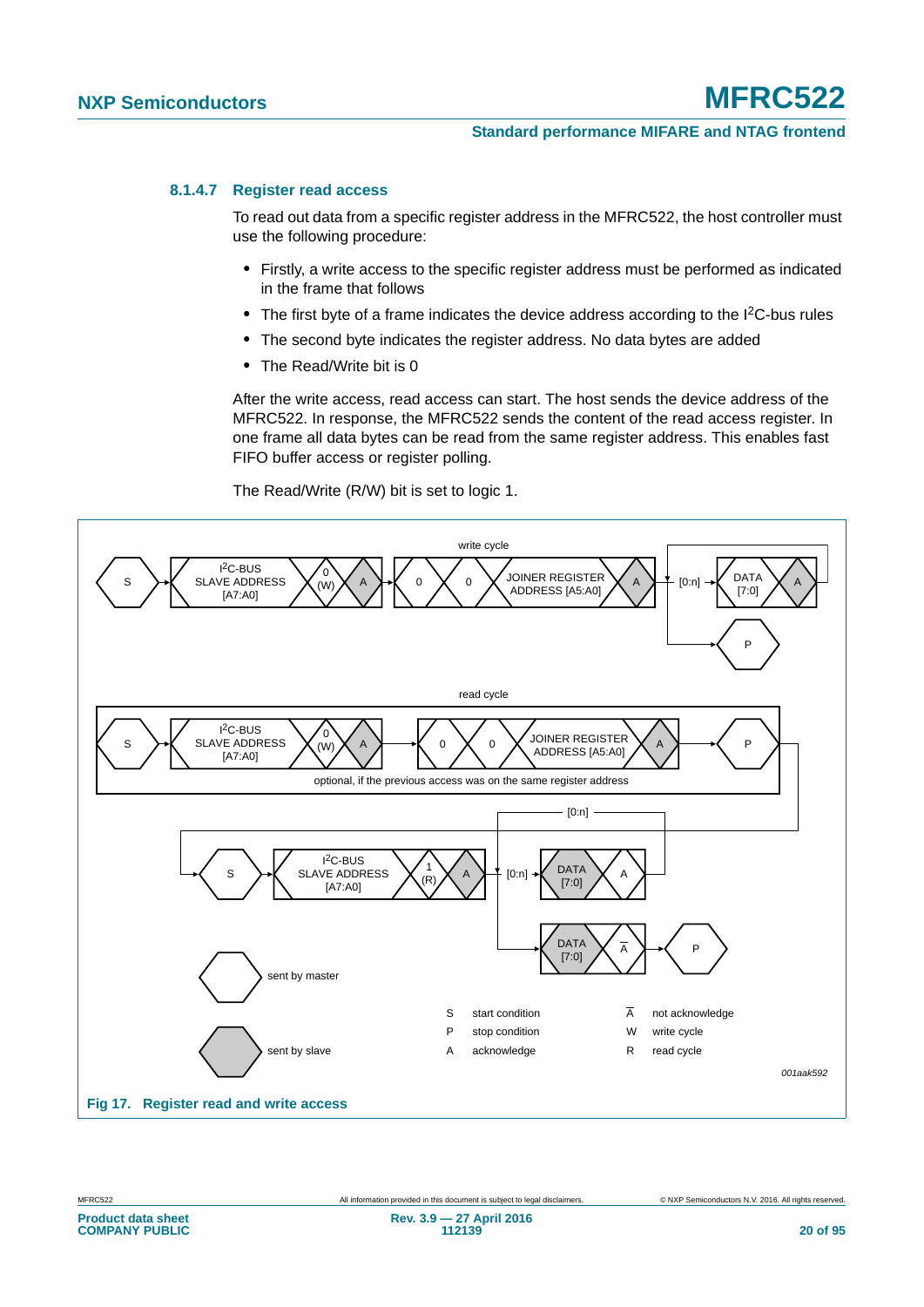#### **8.1.4.8 High-speed mode**

In High-speed mode (HS mode), the device can transfer information at data rates of up to 3.4 Mbit/s, while remaining fully downward-compatible with Fast or Standard mode (F/S mode) for bidirectional communication in a mixed-speed bus system.

#### **8.1.4.9 High-speed transfer**

To achieve data rates of up to 3.4 Mbit/s the following improvements have been made to I 2C-bus operation.

- **•** The inputs of the device in HS mode incorporate spike suppression, a Schmitt trigger on the SDA and SCL inputs and different timing constants when compared to F/S mode
- **•** The output buffers of the device in HS mode incorporate slope control of the falling edges of the SDA and SCL signals with different fall times compared to F/S mode

#### **8.1.4.10 Serial data transfer format in HS mode**

The HS mode serial data transfer format meets the Standard mode I<sup>2</sup>C-bus specification. HS mode can only start after all of the following conditions (all of which are in F/S mode):

- 1. START condition (S)
- 2. 8-bit master code (00001XXXb)
- 3. Not-acknowledge bit  $(\overline{A})$

When HS mode starts, the active master sends a repeated START condition (Sr) followed by a 7-bit slave address with a R/W bit address and receives an acknowledge bit (A) from the selected MFRC522.

Data transfer continues in HS mode after the next repeated START (Sr), only switching back to F/S mode after a STOP condition (P). To reduce the overhead of the master code, a master links a number of HS mode transfers, separated by repeated START conditions (Sr).

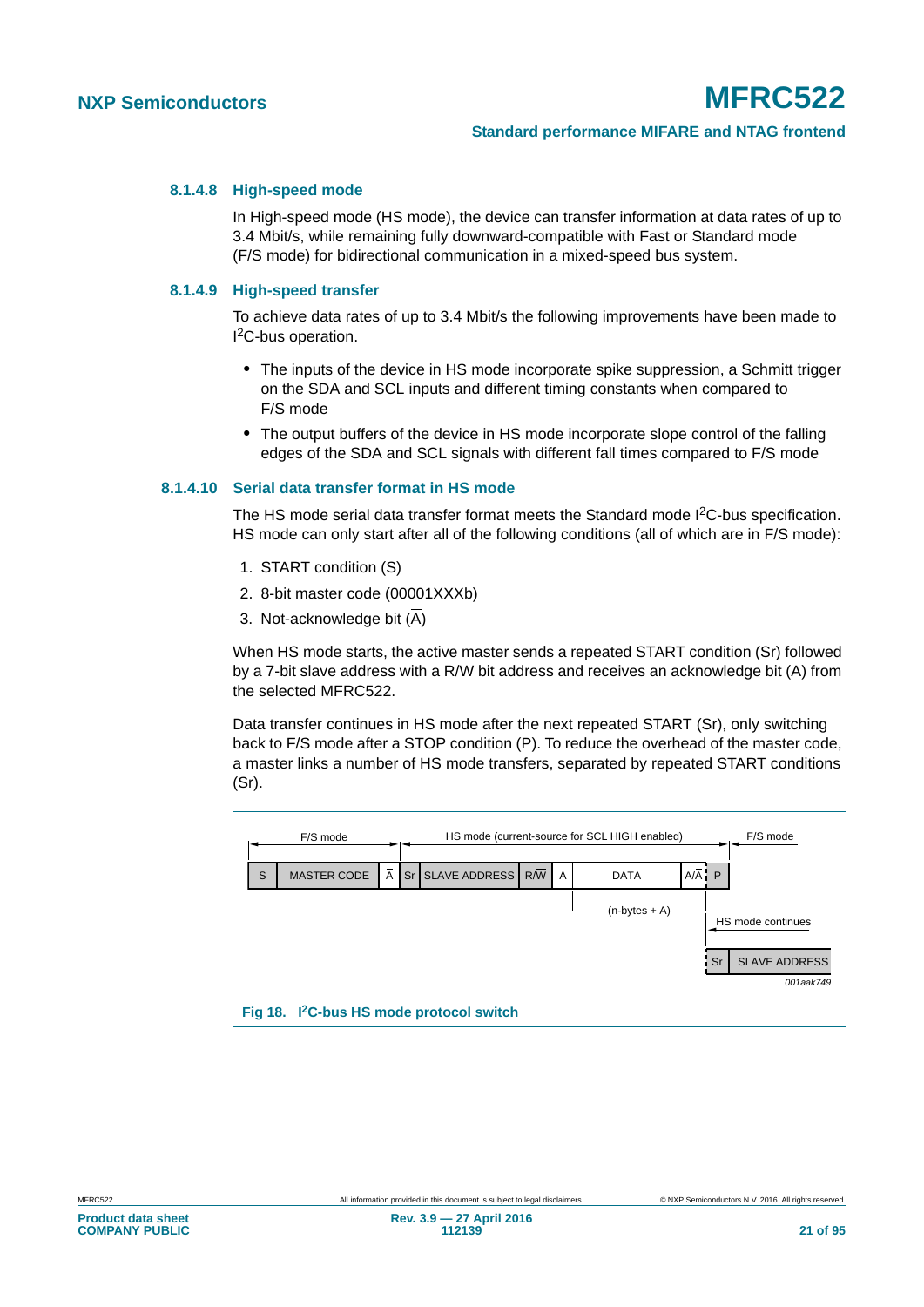#### **Standard performance MIFARE and NTAG frontend**

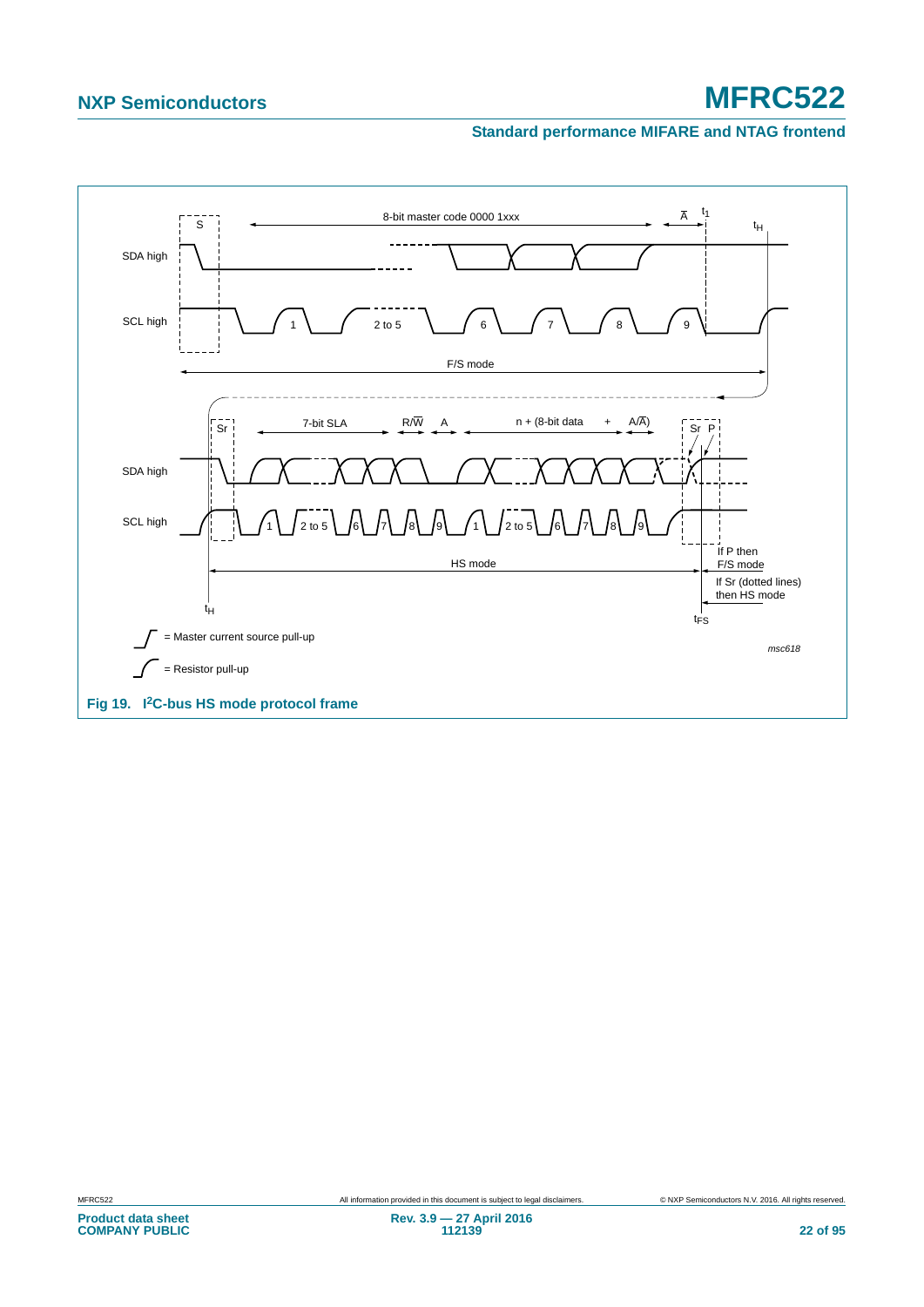#### **8.1.4.11 Switching between F/S mode and HS mode**

After reset and initialization, the MFRC522 is in Fast mode (which is in effect F/S mode as Fast mode is downward-compatible with Standard mode). The connected MFRC522 recognizes the "S 00001XXX A" sequence and switches its internal circuitry from the Fast mode setting to the HS mode setting.

The following actions are taken:

- 1. Adapt the SDA and SCL input filters according to the spike suppression requirement in HS mode.
- 2. Adapt the slope control of the SDA output stages.

It is possible for system configurations that do not have other I<sup>2</sup>C-bus devices involved in the communication to switch to HS mode permanently. This is implemented by setting Status2Reg register's I2CForceHS bit to logic 1. In permanent HS mode, the master code is not required to be sent. This is not defined in the specification and must only be used when no other devices are connected on the bus. In addition, spikes on the I<sup>2</sup>C-bus lines must be avoided because of the reduced spike suppression.

#### **8.1.4.12 MFRC522 at lower speed modes**

MFRC522 is fully downward-compatible and can be connected to an F/S mode I<sup>2</sup>C-bus system. The device stays in F/S mode and communicates at F/S mode speeds because a master code is not transmitted in this configuration.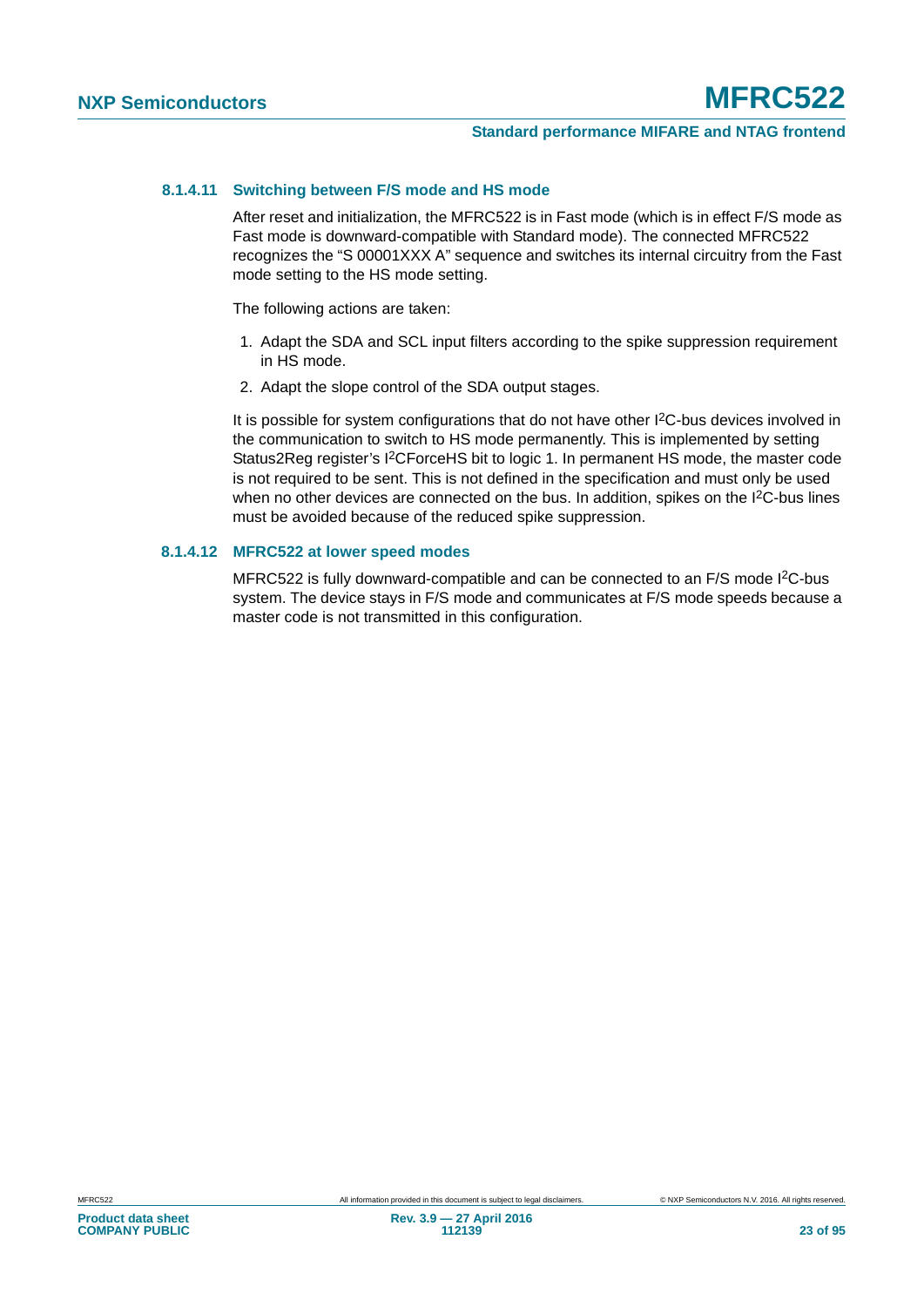#### **8.2 Analog interface and contactless UART**

#### **8.2.1 General**

The integrated contactless UART supports the external host online with framing and error checking of the protocol requirements up to 848 kBd. An external circuit can be connected to the communication interface pins MFIN and MFOUT to modulate and demodulate the data.

The contactless UART handles the protocol requirements for the communication protocols in cooperation with the host. Protocol handling generates bit and byte-oriented framing. In addition, it handles error detection such as parity and CRC, based on the various supported contactless communication protocols.

**Remark:** The size and tuning of the antenna and the power supply voltage have an important impact on the achievable operating distance.

#### **8.2.2 TX p-driver**

The signal on pins TX1 and TX2 is the 13.56 MHz energy carrier modulated by an envelope signal. It can be used to drive an antenna directly using a few passive components for matching and filtering; see [Section 15 on page 81](#page-80-0). The signal on pins TX1 and TX2 can be configured using the TxControlReg register; see [Section 9.3.2.5 on](#page-49-0)  [page 50](#page-49-0).

The modulation index can be set by adjusting the impedance of the drivers. The impedance of the p-driver can be configured using registers CWGsPReg and ModGsPReg. The impedance of the n-driver can be configured using the GsNReg register. The modulation index also depends on the antenna design and tuning.

The TxModeReg and TxSelReg registers control the data rate and framing during transmission and the antenna driver setting to support the different requirements at the different modes and transfer speeds.

| <b>Bit</b><br><b>Tx1RFEn</b> | <b>Bit</b><br>Force<br><b>100ASK</b> | <b>Bit</b><br>InvTx1RFOn | <b>Bit</b><br>InvTx1RFOff | <b>Envelope</b> | Pin<br>TX1 | <b>GSPMos</b> | <b>GSNMos</b>                            | <b>Remarks</b>                         |
|------------------------------|--------------------------------------|--------------------------|---------------------------|-----------------|------------|---------------|------------------------------------------|----------------------------------------|
| l O                          | X[1]                                 | $X^{[1]}$                | $X^{[1]}$                 | $X^{[1]}$       | $X^{[1]}$  | X[1]          | X <sup>[1]</sup>                         | not specified if RF is<br>switched off |
| 0                            | 0                                    | <u>X[1]</u>              | $\mathbf 0$               | <b>RF</b>       | pMod       | nMod          | 100 % ASK: pin TX1                       |                                        |
|                              |                                      |                          |                           | <b>RF</b>       | pCW        | nCW           | pulled to logic 0,<br>independent of the |                                        |
|                              | 0                                    |                          | <u>X[1]</u>               | 0               | <b>RF</b>  | pMod          | nMod                                     | InvTx1RFOff bit                        |
|                              |                                      |                          |                           |                 | <b>RF</b>  | pCW           | $n$ CW                                   |                                        |
|                              |                                      |                          | <u>X[1]</u>               | $\mathbf{0}$    | 0          | pMod          | nMod                                     |                                        |
|                              |                                      |                          |                           |                 | $RF_n$     | pCW           | nCW                                      |                                        |

<span id="page-23-1"></span>

|  |  |  |  | Table 15. Register and bit settings controlling the signal on pin TX1 |
|--|--|--|--|-----------------------------------------------------------------------|
|--|--|--|--|-----------------------------------------------------------------------|

<span id="page-23-0"></span> $[1]$   $X = Do$  not care.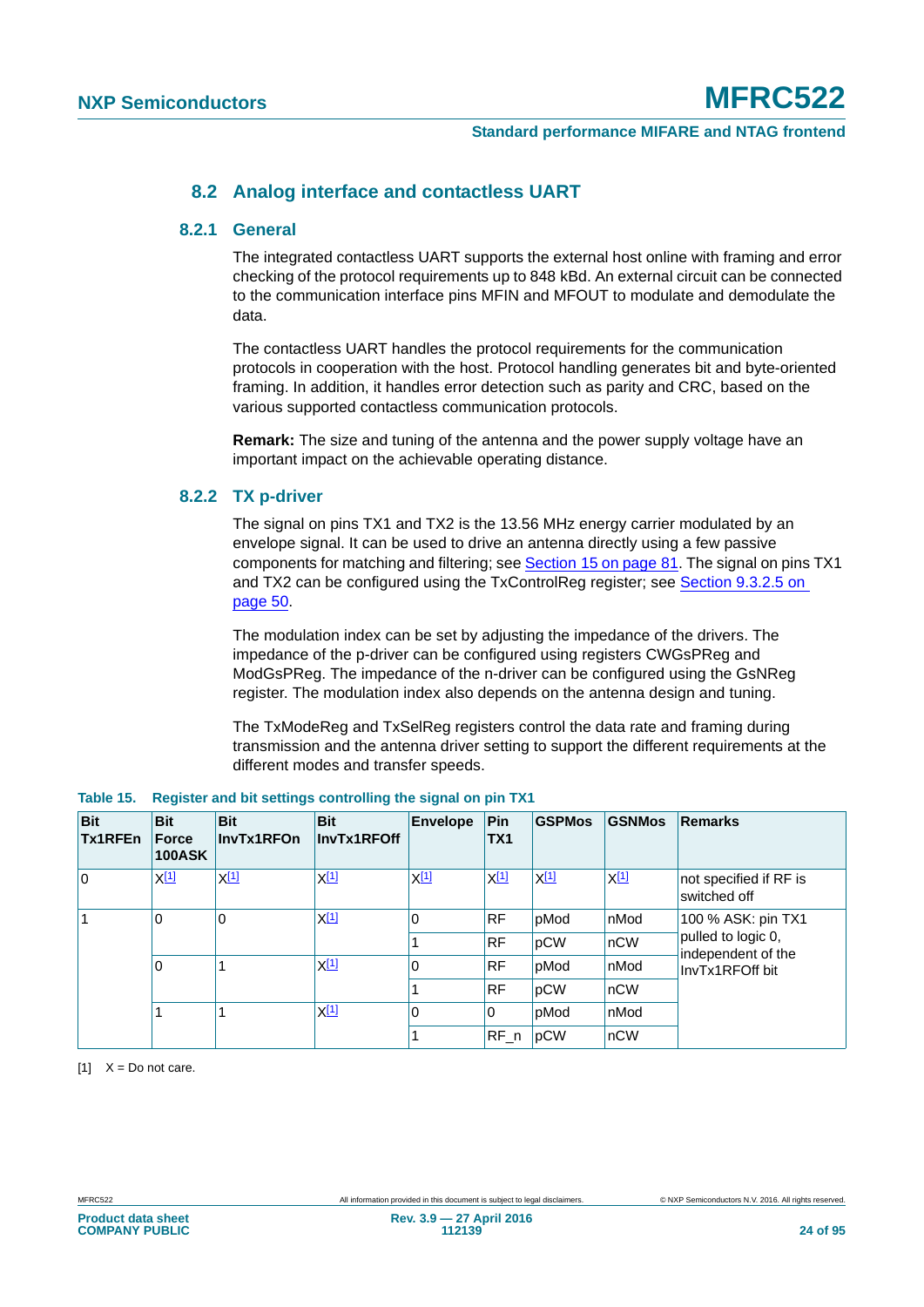| <b>Bit</b><br>Tx1RFEn | <b>Bit</b><br>Force<br><b>100ASK</b> | <b>Bit</b><br>Tx2CW | <b>Bit</b><br>InvTx2RFOn | <b>Bit</b><br>InvTx2RFOff | <b>Envelope</b>                 | Pin<br>TX <sub>2</sub> | <b>GSPMos</b>                               | <b>GSNMos</b>                  | <b>Remarks</b>                            |
|-----------------------|--------------------------------------|---------------------|--------------------------|---------------------------|---------------------------------|------------------------|---------------------------------------------|--------------------------------|-------------------------------------------|
| l O                   | $X^{[1]}$                            | $X^{[1]}$           | $X^{[1]}$                | $X^{[1]}$                 | $X^{[1]}$                       | $X^{[1]}$              | $X^{[1]}$                                   | $X^{[1]}$                      | not specified if<br>RF is switched<br>off |
|                       | 0                                    | $\Omega$            | $\Omega$                 | $X^{[1]}$                 | $\mathbf 0$                     | <b>RF</b>              | pMod                                        | nMod                           |                                           |
|                       |                                      |                     |                          |                           | 1                               | <b>RF</b>              | pCW                                         | nCW                            |                                           |
|                       |                                      | 1                   |                          | X[1]                      | $\Omega$                        | $RF_n$                 | pMod                                        | nMod                           |                                           |
|                       |                                      |                     |                          |                           | 1                               | $RF_n$                 | pCW                                         | nCW                            |                                           |
|                       | 1                                    |                     | $\Omega$                 | $X^{[1]}$                 | $X^{[1]}$                       | <b>RF</b>              | pCW                                         | nCW                            | conductance                               |
|                       |                                      | 1                   | $X^{[1]}$                | $X^{\underline{[1]}}$     | $RF_n$                          | pCW                    | nCW                                         | always CW for<br>the Tx2CW bit |                                           |
|                       |                                      | $\mathbf 0$         | X[1]<br>$\mathbf 0$      |                           | $\mathbf 0$                     | $\mathbf 0$            | pMod                                        | nMod                           | 100 % ASK: pin                            |
|                       |                                      |                     | 1                        | RF                        | pCW                             | nCW                    | TX2 pulled<br>to logic 0<br>(independent of |                                |                                           |
|                       | 1                                    | X[1]                | $\Omega$                 | $\Omega$                  | pMod                            | nMod                   |                                             |                                |                                           |
|                       |                                      |                     |                          |                           | 1                               | $RF_n$                 | pCW                                         | nCW                            | the                                       |
|                       |                                      | 1                   | $\Omega$                 | <u>X[1]</u>               | $X^{[1]}$                       | <b>RF</b>              | pCW                                         | nCW                            | InvTx2RFOn/Inv<br>Tx2RFOff bits)          |
|                       |                                      |                     | 1                        | X[1]                      | $X_1$ <sup><math>1</math></sup> | $RF_n$                 | pCW                                         | nCW                            |                                           |

#### <span id="page-24-1"></span>**Table 16. Register and bit settings controlling the signal on pin TX2**

<span id="page-24-0"></span> $[1]$   $X = Do$  not care.

The following abbreviations have been used in [Table 15](#page-23-1) and [Table 16](#page-24-1):

- **•** RF: 13.56 MHz clock derived from 27.12 MHz quartz crystal oscillator divided by 2
- **•** RF\_n: inverted 13.56 MHz clock
- **•** GSPMos: conductance, configuration of the PMOS array
- **•** GSNMos: conductance, configuration of the NMOS array
- **•** pCW: PMOS conductance value for continuous wave defined by the CWGsPReg register
- **•** pMod: PMOS conductance value for modulation defined by the ModGsPReg register
- **•** nCW: NMOS conductance value for continuous wave defined by the GsNReg register's CWGsN[3:0] bits
- **•** nMod: NMOS conductance value for modulation defined by the GsNReg register's ModGsN[3:0] bits
- **•** X = do not care.

**Remark:** If only one driver is switched on, the values for CWGsPReg, ModGsPReg and GsNReg registers are used for both drivers.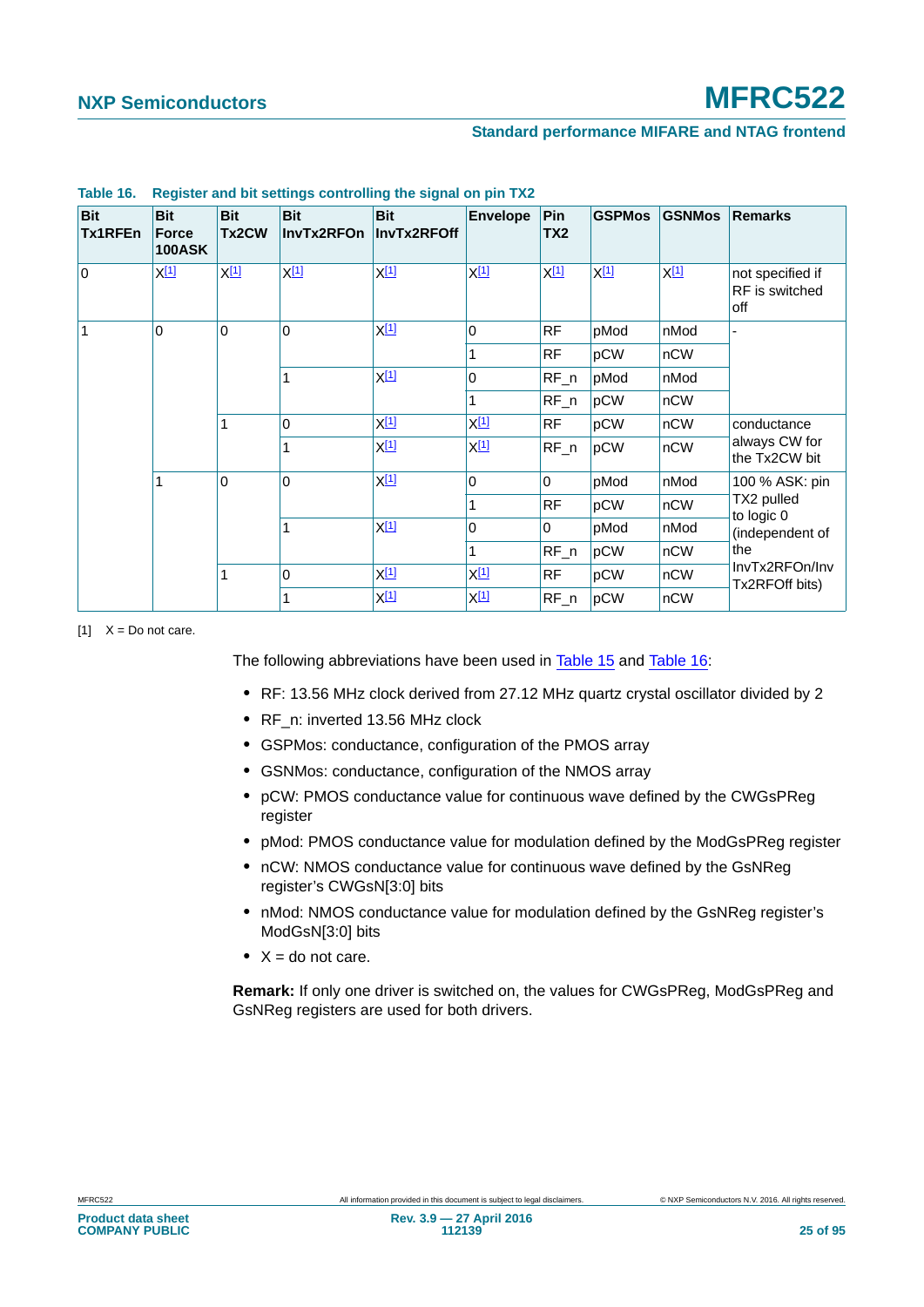#### **8.2.3 Serial data switch**

Two main blocks are implemented in the MFRC522. The digital block comprises the state machines, encoder/decoder logic. The analog block comprises the modulator and antenna drivers, the receiver and amplifiers. It is possible for the interface between these two blocks to be configured so that the interfacing signals are routed to pins MFIN and MFOUT.

This topology allows the analog block of the MFRC522 to be connected to the digital block of another device.

The serial signal switch is controlled by the TxSelReg and RxSelReg registers.



[Figure 20](#page-25-0) shows the serial data switch for p-driver TX1 and TX2.

#### <span id="page-25-0"></span>**8.2.4 MFIN and MFOUT interface support**

The MFRC522 is divided into a digital circuit block and an analog circuit block. The digital block contains state machines, encoder and decoder logic and so on. The analog block contains the modulator and antenna drivers, receiver and amplifiers. The interface between these two blocks can be configured so that the interfacing signals can be routed to pins MFIN and MFOUT; see [Figure 21 on page 28.](#page-27-0) This configuration is implemented using TxSelReg register's MFOutSel[3:0] and DriverSel[1:0] bits and RxSelReg register's UARTSel[1:0] bits.

This topology allows some parts of the analog block to be connected to the digital block of another device.

Switch MFOutSel in the TxSelReg register can be used to measure MIFARE and ISO/IEC14443 A related signals. This is especially important during the design-in phase or for test purposes as it enables checking of the transmitted and received data.

The most important use of pins MFIN and MFOUT is found in the active antenna concept. An external active antenna circuit can be connected to the MFRC522's digital block. Switch MFOutSel must be configured so that the internal Miller encoded signal is sent to pin MFOUT (MFOutSel = 100b). UARTSel[1:0] must be configured to receive a Manchester signal with subcarrier from pin MFIN (UARTSel[1:0] = 01).

It is possible to connect a passive antenna to pins TX1, TX2 and RX (using the appropriate filter and matching circuit) and an active antenna to pins MFOUT and MFIN at the same time. In this configuration, two RF circuits can be driven (one after another) by a single host processor.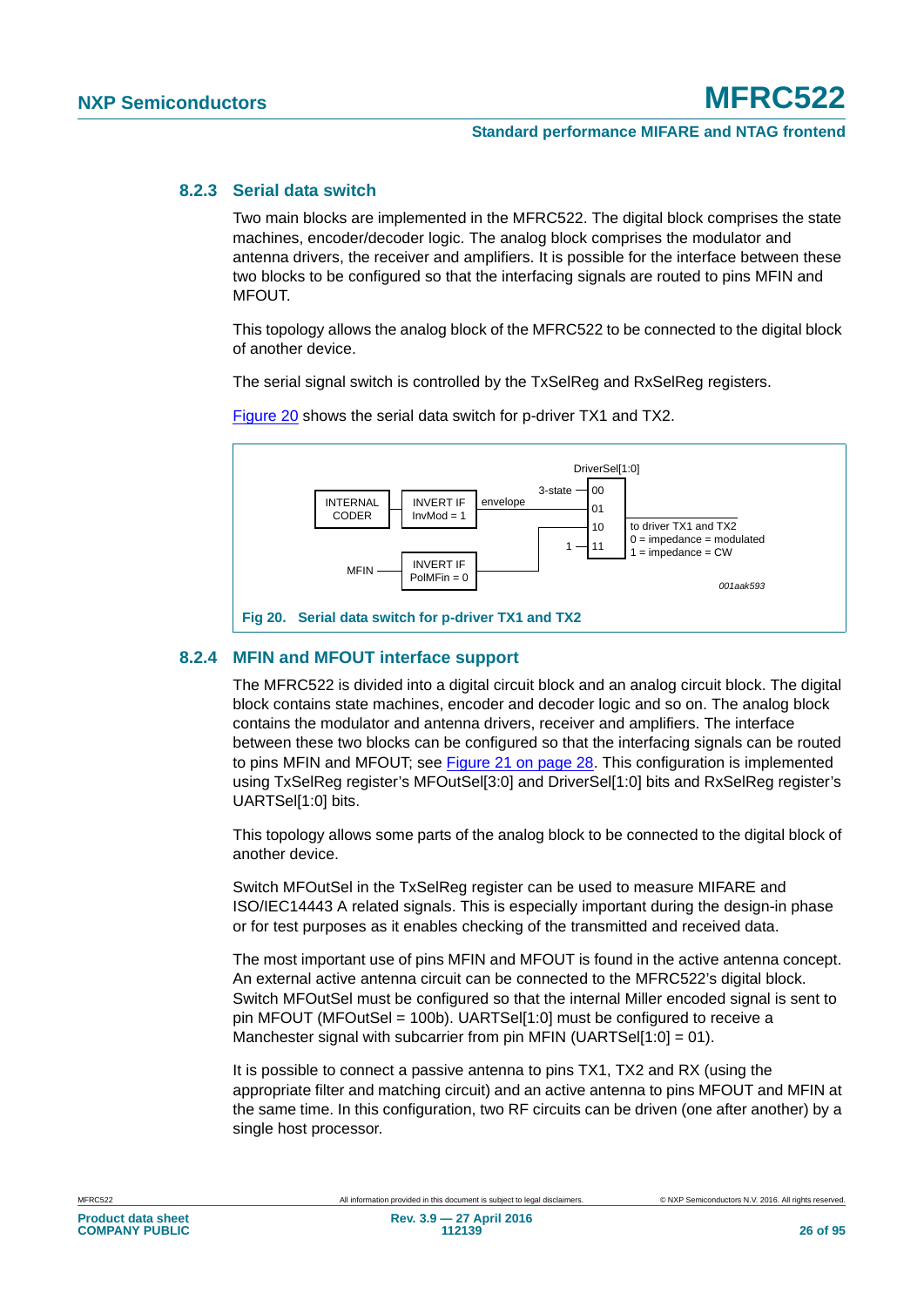**Remark:** Pins MFIN and MFOUT have a dedicated supply on pin SVDD with the ground on pin PVSS. If pin MFIN is not used it must be connected to either pin SVDD or pin PVSS. If pin SVDD is not used it must be connected to either pin DVDD, pin PVDD or any other voltage supply pin.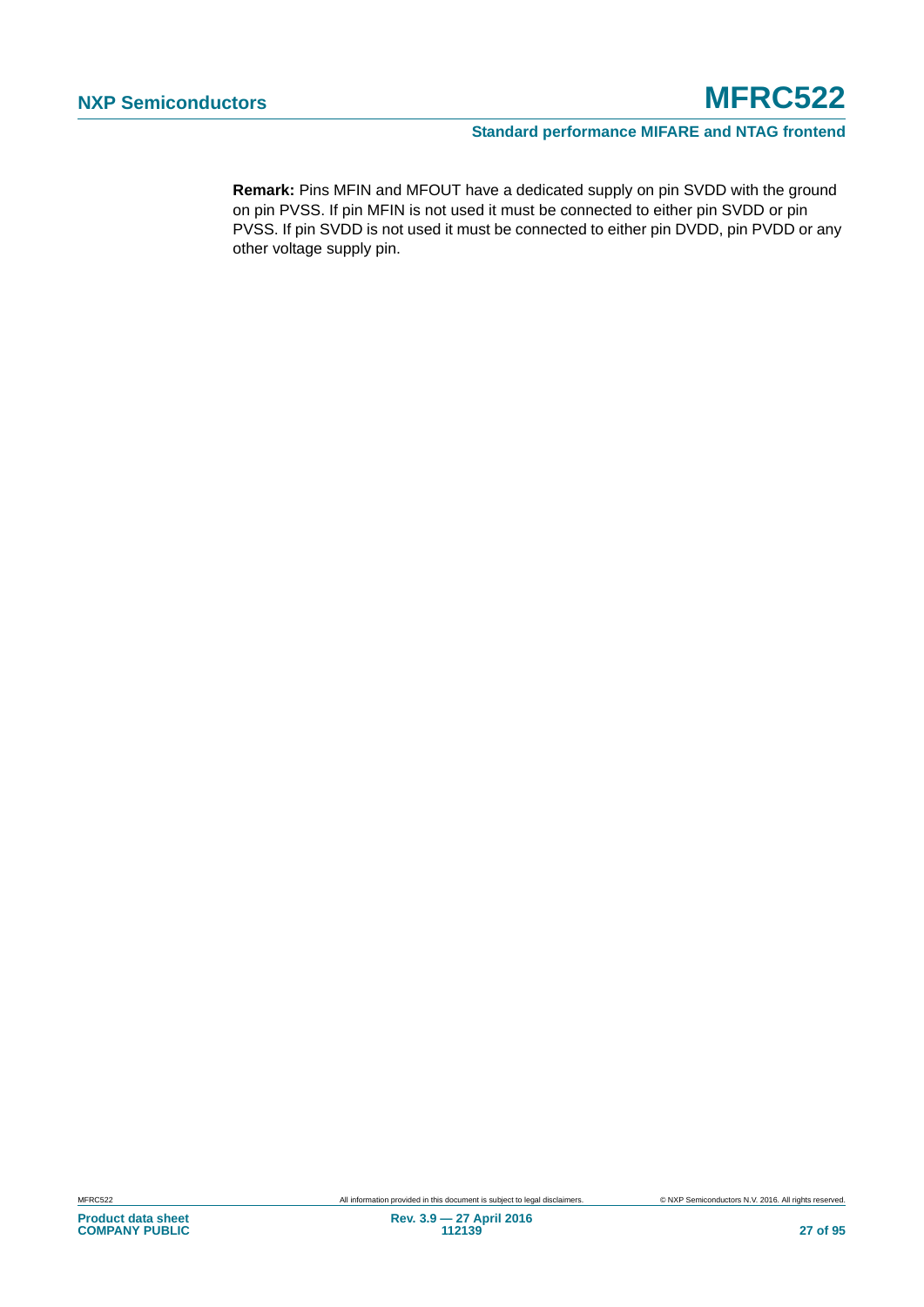

**NXP Semiconductors**

**Semiconductors** 

**NXP** 

<span id="page-27-0"></span>**MFRC522**

**Product data sheet<br>COMPANY PUBLIC Product data sheet**

**COMPANY PUBLIC**

Rev. 3.9 - 27 April 2016<br>112139 **Rev. 3.9 — 27 April 2016 112139 28 of 95**

28 of 95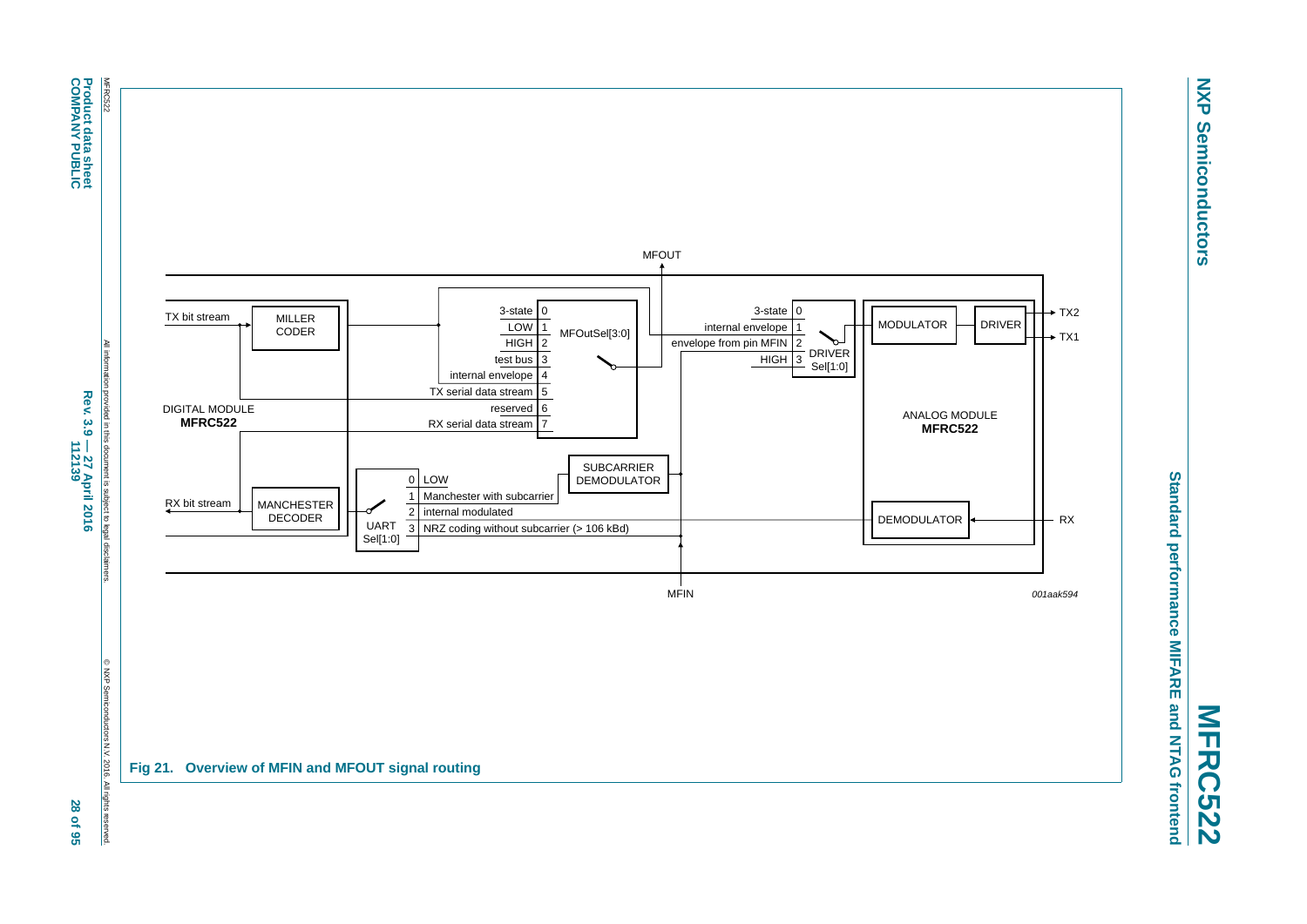#### **8.2.5 CRC coprocessor**

The following CRC coprocessor parameters can be configured:

- **•** The CRC preset value can be either 0000h, 6363h, A671h or FFFFh depending on the ModeReg register's CRCPreset[1:0] bits setting
- The CRC polynomial for the 16-bit CRC is fixed to  $x^{16} + x^{12} + x^5 + 1$
- **•** The CRCResultReg register indicates the result of the CRC calculation. This register is split into two 8-bit registers representing the higher and lower bytes.
- **•** The ModeReg register's MSBFirst bit indicates that data will be loaded with the MSB first.

| Table 17. |  | <b>CRC coprocessor parameters</b> |
|-----------|--|-----------------------------------|
|           |  |                                   |

| <b>Parameter</b>           | <b>Value</b>                                                                                           |
|----------------------------|--------------------------------------------------------------------------------------------------------|
| <b>CRC</b> register length | 16-bit CRC                                                                                             |
| <b>CRC</b> algorithm       | algorithm according to ISO/IEC 14443 A and ITU-T                                                       |
| <b>CRC</b> preset value    | 0000h, 6363h, A671h or FFFFh depending on the setting of the<br>ModeReg register's CRCPreset[1:0] bits |

### **8.3 FIFO buffer**

An  $8 \times 64$  bit FIFO buffer is used in the MFRC522. It buffers the input and output data stream between the host and the MFRC522's internal state machine. This makes it possible to manage data streams up to 64 bytes long without the need to take timing constraints into account.

#### **8.3.1 Accessing the FIFO buffer**

The FIFO buffer input and output data bus is connected to the FIFODataReg register. Writing to this register stores one byte in the FIFO buffer and increments the internal FIFO buffer write pointer. Reading from this register shows the FIFO buffer contents stored in the FIFO buffer read pointer and decrements the FIFO buffer read pointer. The distance between the write and read pointer can be obtained by reading the FIFOLevelReg register.

When the microcontroller starts a command, the MFRC522 can, while the command is in progress, access the FIFO buffer according to that command. Only one FIFO buffer has been implemented which can be used for input and output. The microcontroller must ensure that there are not any unintentional FIFO buffer accesses.

#### **8.3.2 Controlling the FIFO buffer**

The FIFO buffer pointers can be reset by setting FIFOLevelReg register's FlushBuffer bit to logic 1. Consequently, the FIFOLevel[6:0] bits are all set to logic 0 and the ErrorReg register's BufferOvfl bit is cleared. The bytes stored in the FIFO buffer are no longer accessible allowing the FIFO buffer to be filled with another 64 bytes.

#### **8.3.3 FIFO buffer status information**

The host can get the following FIFO buffer status information:

- **•** Number of bytes stored in the FIFO buffer: FIFOLevelReg register's FIFOLevel[6:0]
- **•** FIFO buffer almost full warning: Status1Reg register's HiAlert bit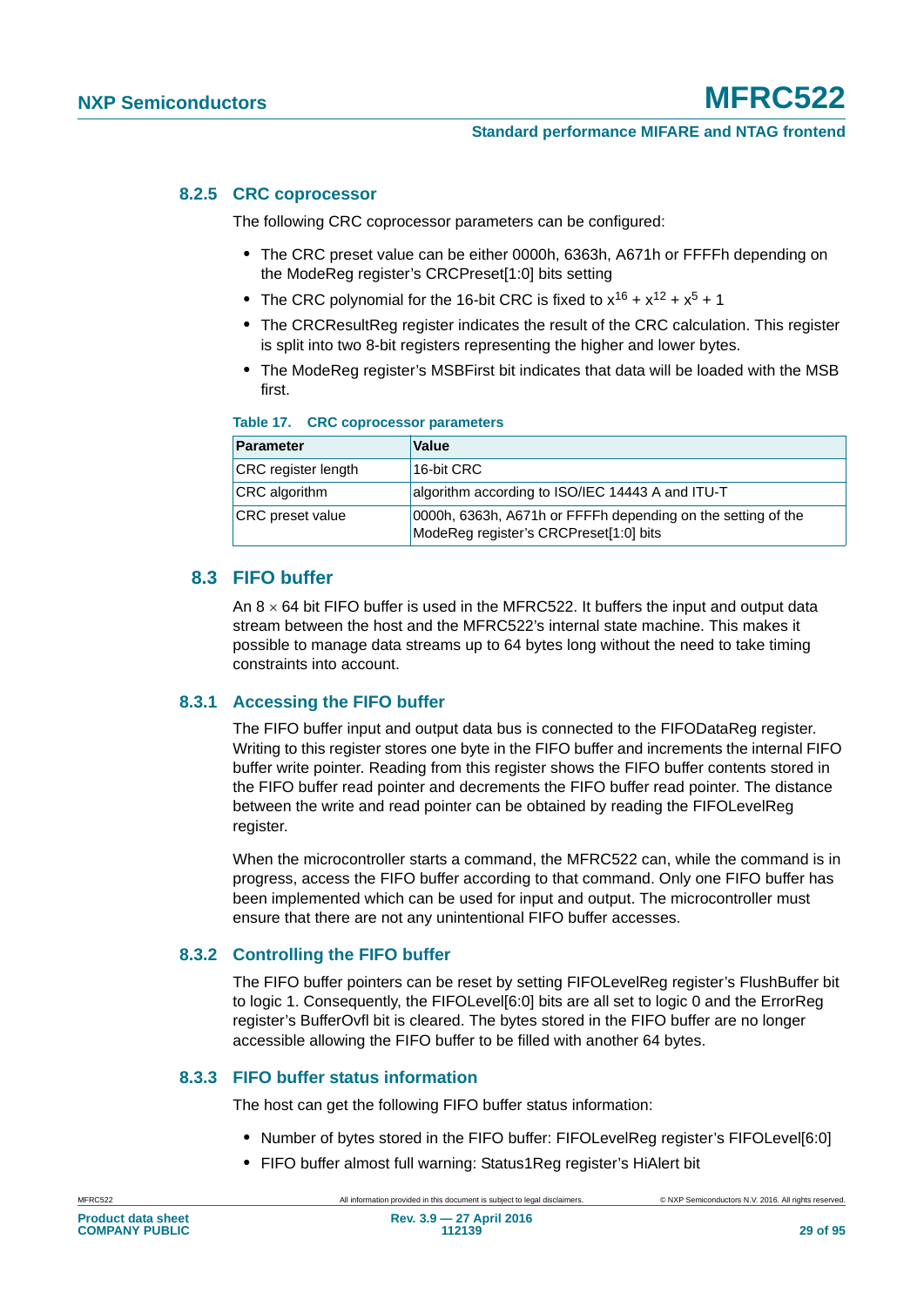- **•** FIFO buffer almost empty warning: Status1Reg register's LoAlert bit
- **•** FIFO buffer overflow warning: ErrorReg register's BufferOvfl bit. The BufferOvfl bit can only be cleared by setting the FIFOLevelReg register's FlushBuffer bit.

The MFRC522 can generate an interrupt signal when:

- **•** ComIEnReg register's LoAlertIEn bit is set to logic 1. It activates pin IRQ when Status1Reg register's LoAlert bit changes to logic 1.
- **•** ComIEnReg register's HiAlertIEn bit is set to logic 1. It activates pin IRQ when Status1Reg register's HiAlert bit changes to logic 1.

If the maximum number of WaterLevel bytes (as set in the WaterLevelReg register) or less are stored in the FIFO buffer, the HiAlert bit is set to logic 1. It is generated according to [Equation 3:](#page-29-0)

<span id="page-29-0"></span>
$$
HiAlert = (64 - FIFOLength) \le WaterLevel
$$
\n(3)

If the number of WaterLevel bytes (as set in the WaterLevelReg register) or less are stored in the FIFO buffer, the LoAlert bit is set to logic 1. It is generated according to [Equation 4:](#page-29-1)

<span id="page-29-1"></span> $L\text{o}$ *Alert* = FIFOLength  $\leq$  WaterLevel

(4)

#### **8.4 Interrupt request system**

The MFRC522 indicates certain events by setting the Status1Reg register's IRq bit and, if activated, by pin IRQ. The signal on pin IRQ can be used to interrupt the host using its interrupt handling capabilities. This allows the implementation of efficient host software.

#### **8.4.1 Interrupt sources overview**

[Table 18](#page-30-1) shows the available interrupt bits, the corresponding source and the condition for its activation. The ComIrgReg register's TimerIRg interrupt bit indicates an interrupt set by the timer unit which is set when the timer decrements from 1 to 0.

The ComIrqReg register's TxIRq bit indicates that the transmitter has finished. If the state changes from sending data to transmitting the end of the frame pattern, the transmitter unit automatically sets the interrupt bit. The CRC coprocessor sets the DivIrqReg register's CRCIRq bit after processing all the FIFO buffer data which is indicated by  $CRCReadv bit = 1.$ 

The ComIrqReg register's RxIRq bit indicates an interrupt when the end of the received data is detected. The ComIrqReg register's IdleIRq bit is set if a command finishes and the Command[3:0] value in the CommandReg register changes to idle (see [Table 149 on](#page-69-0)  [page 70](#page-69-0)).

The ComIrqReg register's HiAlertIRq bit is set to logic 1 when the Status1Reg register's HiAlert bit is set to logic 1 which means that the FIFO buffer has reached the level indicated by the WaterLevel[5:0] bits.

The ComIrqReg register's LoAlertIRq bit is set to logic 1 when the Status1Reg register's LoAlert bit is set to logic 1 which means that the FIFO buffer has reached the level indicated by the WaterLevel[5:0] bits.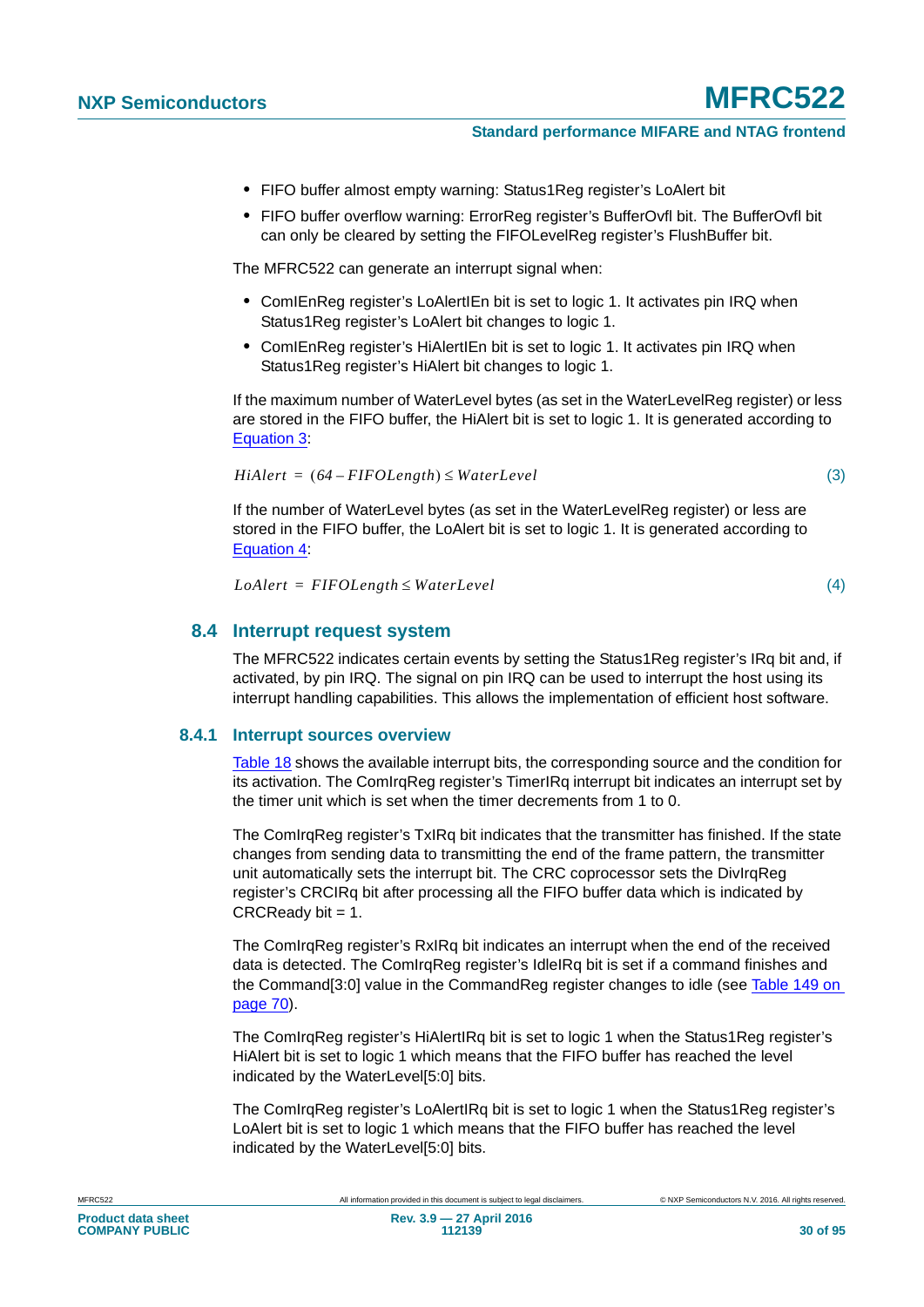The ComIrqReg register's ErrIRq bit indicates an error detected by the contactless UART during send or receive. This is indicated when any bit is set to logic 1 in register ErrorReg.

| Interrupt flag | Interrupt source   | <b>Trigger action</b>                            |  |  |  |
|----------------|--------------------|--------------------------------------------------|--|--|--|
| IRq            | timer unit         | the timer counts from 1 to 0                     |  |  |  |
| TxIRq          | transmitter        | a transmitted data stream ends                   |  |  |  |
| <b>CRCIRq</b>  | CRC coprocessor    | all data from the FIFO buffer has been processed |  |  |  |
| RxIRq          | receiver           | a received data stream ends                      |  |  |  |
| IdleIRq        | ComIrqReg register | command execution finishes                       |  |  |  |
| HiAlertIRq     | FIFO buffer        | the FIFO buffer is almost full                   |  |  |  |
| LoAlertIRq     | FIFO buffer        | the FIFO buffer is almost empty                  |  |  |  |
| ErrlRq         | contactless UART   | an error is detected                             |  |  |  |

<span id="page-30-1"></span>

#### <span id="page-30-0"></span>**8.5 Timer unit**

The MFRC522A has a timer unit which the external host can use to manage timing tasks. The timer unit can be used in one of the following timer/counter configurations:

- **•** Timeout counter
- **•** Watchdog counter
- **•** Stop watch
- **•** Programmable one shot
- **•** Periodical trigger

The timer unit can be used to measure the time interval between two events or to indicate that a specific event occurred after a specific time. The timer can be triggered by events explained in the paragraphs below. The timer does not influence any internal events, for example, a time-out during data reception does not automatically influence the reception process. Furthermore, several timer-related bits can be used to generate an interrupt.

The timer has an input clock of 13.56 MHz derived from the 27.12 MHz quartz crystal oscillator. The timer consists of two stages: prescaler and counter.

The prescaler (TPrescaler) is a 12-bit counter. The reload values (TReloadVal Hi[7:0] and TReloadVal\_Lo[7:0]) for TPrescaler can be set between 0 and 4095 in the TModeReg register's TPrescaler Hi[3:0] bits and TPrescalerReg register's TPrescaler Lo[7:0] bits.

The reload value for the counter is defined by 16 bits between 0 and 65535 in the TReloadReg register.

The current value of the timer is indicated in the TCounterValReg register.

When the counter reaches 0, an interrupt is automatically generated, indicated by the ComIrqReg register's TimerIRq bit setting. If enabled, this event can be indicated on pin IRQ. The TimerIRq bit can be set and reset by the host. Depending on the configuration, the timer will stop at 0 or restart with the value set in the TReloadReg register.

The timer status is indicated by the Status1Reg register's TRunning bit.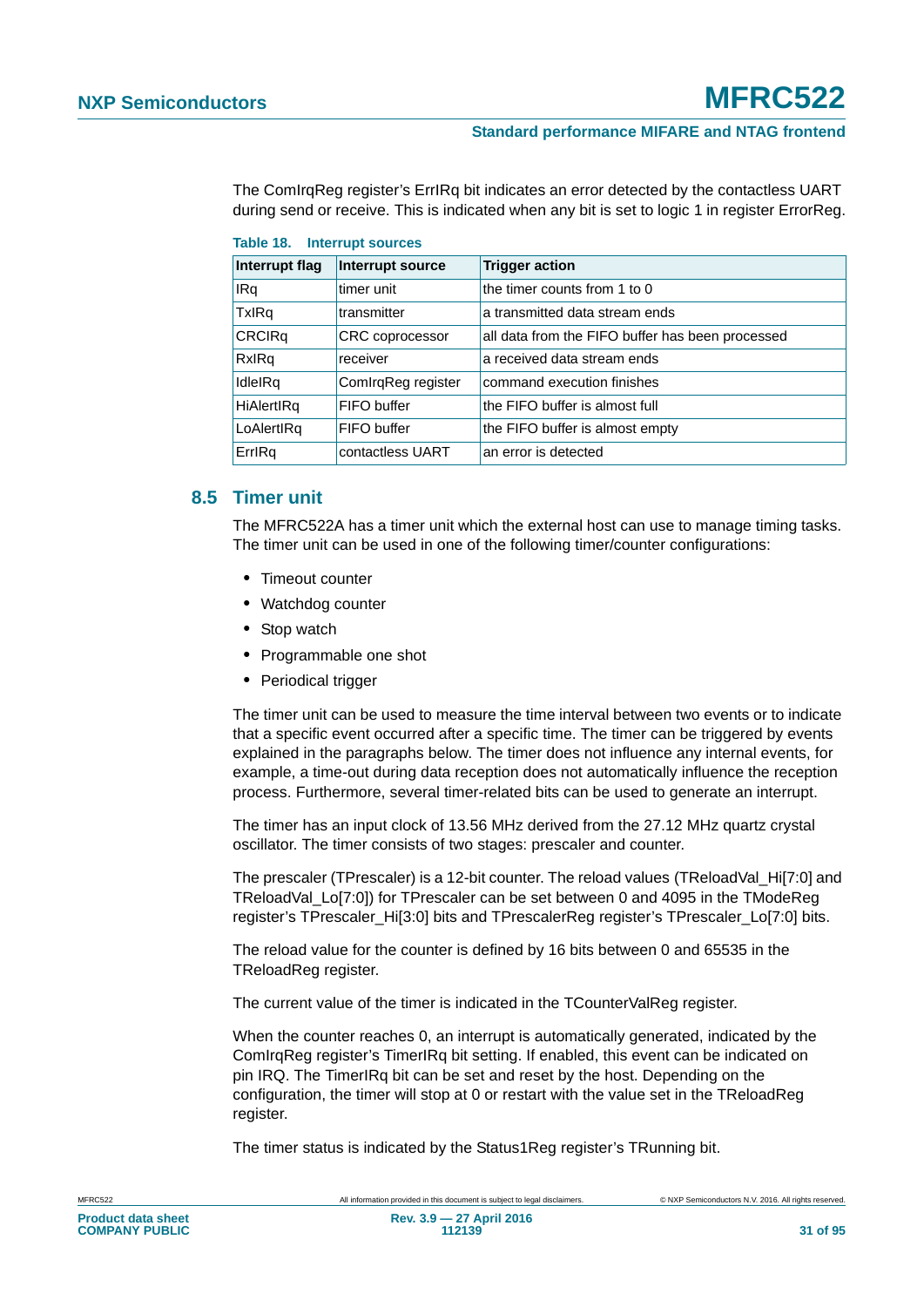The timer can be started manually using the ControlReg register's TStartNow bit and stopped using the ControlReg register's TStopNow bit.

The timer can also be activated automatically to meet any dedicated protocol requirements by setting the TModeReg register's TAuto bit to logic 1.

The delay time of a timer stage is set by the reload value  $+1$ . The total delay time (t<sub>d1</sub>) is calculated using [Equation 5](#page-31-0):

<span id="page-31-0"></span>
$$
t_{dI} = \frac{(TPrescale \times 2 + I) \times (TReloadVal + I)}{13.56 MHz}
$$
 (5)

An example of calculating total delay time  $(t_d)$  is shown in [Equation 6](#page-31-1), where the TPrescaler value =  $4095$  and TReloadVal =  $65535$ :

<span id="page-31-1"></span>
$$
39.59 s = \frac{(4095 \times 2 + I) \times (65535 + I)}{13.56 MHz}
$$
 (6)

**Example:** To give a delay time of 25  $\mu$ s requires 339 clock cycles to be counted and a TPrescaler value of 169. This configures the timer to count up to 65535 time-slots for every 25 us period.

The MFRC522 version 2.0 offers in addition a second prescaler timer. Due to the fact that the prescaler counts down to 0 the prescaler period always count an odd number of clocks (1, 3, 5, ..). This may lead to inaccuracy. The second available prescaler timer implements the possibility to change the prescaler reload value to odd numbers, which results in an even prescaler period. This new prescaler can be enabled only in version 2.0 using the register bit DemodeReg, see [Table 72](#page-52-0). Within this option, the total delay time  $(t_{d2})$  is calculated using [Equation 5:](#page-31-0)

$$
t_{d2} = \frac{(TPrescale r \times 2 + 2) \times (TReloadVal + 1)}{13.56 MHz}
$$
 (7)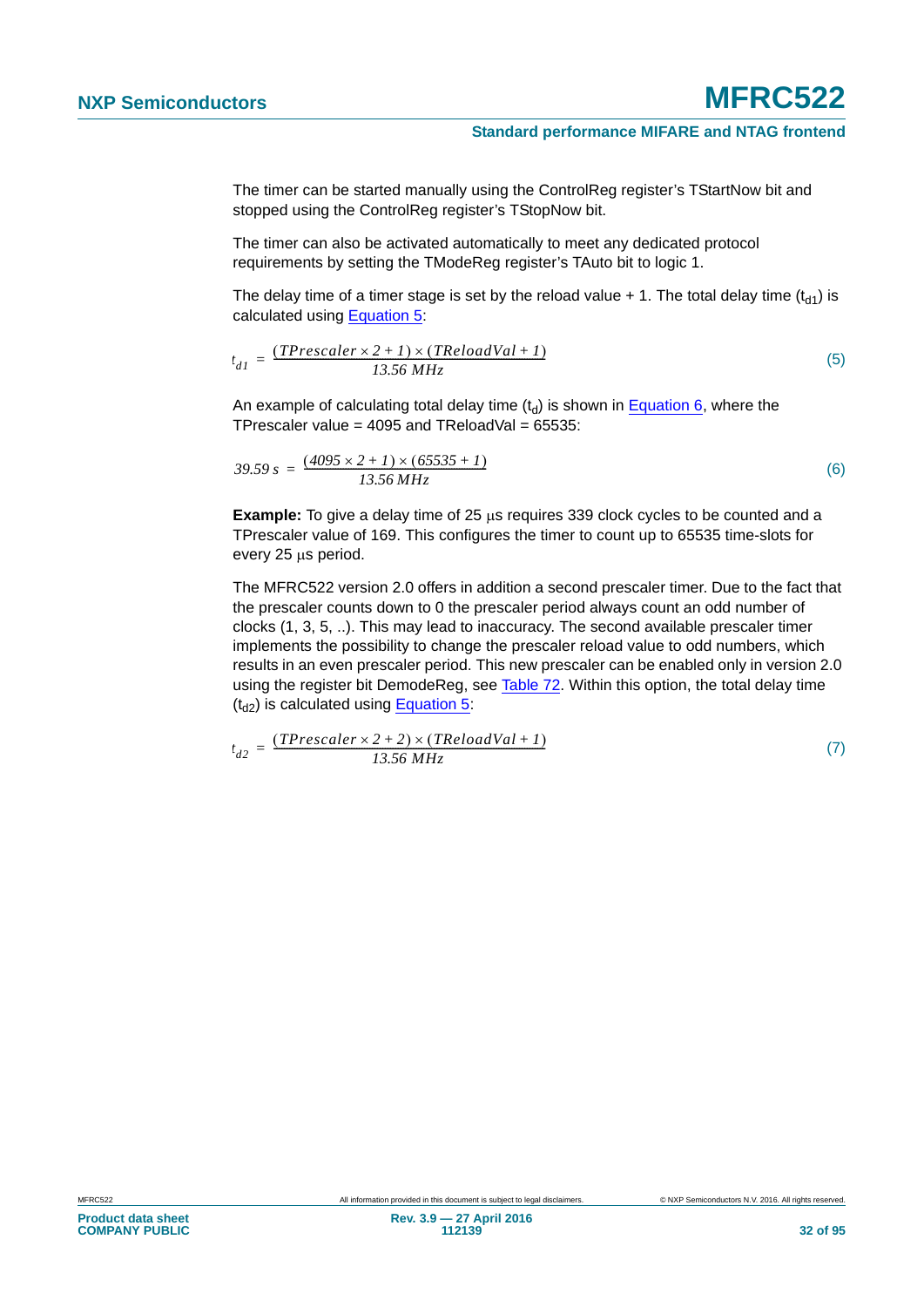#### **8.6 Power reduction modes**

#### **8.6.1 Hard power-down**

Hard power-down is enabled when pin NRSTPD is LOW. This turns off all internal current sinks including the oscillator. All digital input buffers are separated from the input pins and clamped internally (except pin NRSTPD). The output pins are frozen at either a HIGH or LOW level.

#### **8.6.2 Soft power-down mode**

Soft Power-down mode is entered immediately after the CommandReg register's PowerDown bit is set to logic 1. All internal current sinks are switched off, including the oscillator buffer. However, the digital input buffers are not separated from the input pins and keep their functionality. The digital output pins do not change their state.

During soft power-down, all register values, the FIFO buffer content and the configuration keep their current contents.

After setting the PowerDown bit to logic 0, it takes 1024 clocks until the Soft power-down mode is exited indicated by the PowerDown bit. Setting it to logic 0 does not immediately clear it. It is cleared automatically by the MFRC522 when Soft power-down mode is exited.

**Remark:** If the internal oscillator is used, you must take into account that it is supplied by pin AVDD and it will take a certain time  $(t_{\rm osc})$  until the oscillator is stable and the clock cycles can be detected by the internal logic. It is recommended for the serial UART, to first send the value 55h to the MFRC522. The oscillator must be stable for further access to the registers. To ensure this, perform a read access to address 0 until the MFRC522 answers to the last read command with the register content of address 0. This indicates that the MFRC522 is ready.

#### **8.6.3 Transmitter power-down mode**

The Transmitter Power-down mode switches off the internal antenna drivers thereby, turning off the RF field. Transmitter power-down mode is entered by setting either the TxControlReg register's Tx1RFEn bit or Tx2RFEn bit to logic 0.



#### **8.7 Oscillator circuit**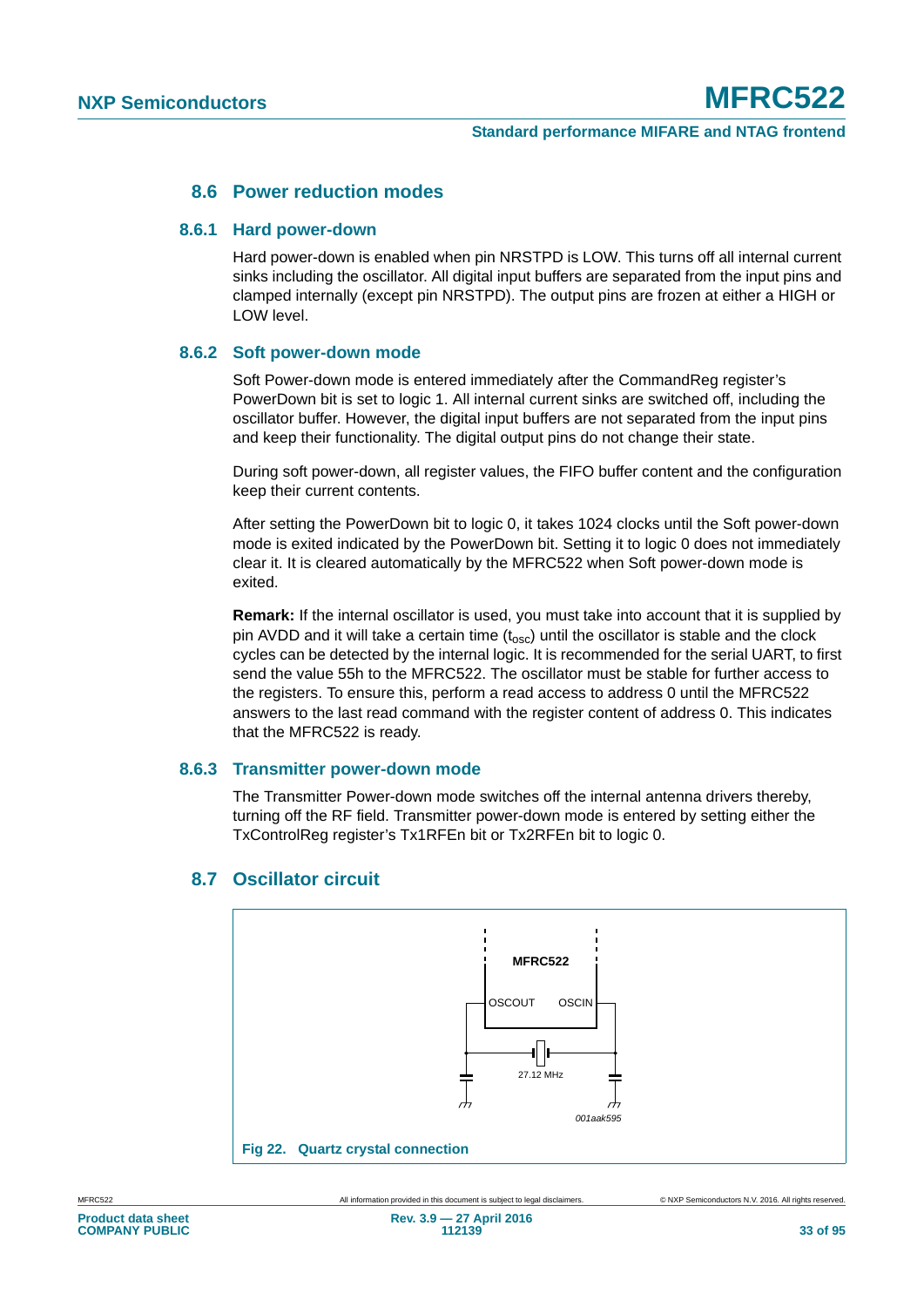The clock applied to the MFRC522 provides a time basis for the synchronous system's encoder and decoder. The stability of the clock frequency, therefore, is an important factor for correct operation. To obtain optimum performance, clock jitter must be reduced as much as possible. This is best achieved using the internal oscillator buffer with the recommended circuitry.

If an external clock source is used, the clock signal must be applied to pin OSCIN. In this case, special care must be taken with the clock duty cycle and clock jitter and the clock quality must be verified.

#### **8.8 Reset and oscillator start-up time**

#### **8.8.1 Reset timing requirements**

The reset signal is filtered by a hysteresis circuit and a spike filter before it enters the digital circuit. The spike filter rejects signals shorter than 10 ns. In order to perform a reset, the signal must be LOW for at least 100 ns.

#### **8.8.2 Oscillator start-up time**

If the MFRC522 has been set to a Power-down mode or is powered by a  $V_{DDX}$  supply, the start-up time for the MFRC522 depends on the oscillator used and is shown in [Figure 23.](#page-33-0)

The time (t<sub>startup</sub>) is the start-up time of the crystal oscillator circuit. The crystal oscillator start-up time is defined by the crystal.

The time  $(t<sub>d</sub>)$  is the internal delay time of the MFRC522 when the clock signal is stable before the MFRC522 can be addressed.

The delay time is calculated by:

$$
t_d = \frac{1024}{27 \text{ }\mu\text{s}} = 37.74 \text{ }\mu\text{s}
$$
 (8)

The time  $(t_{\rm osc})$  is the sum of  $t_d$  and  $t_{\rm startup}$ .

<span id="page-33-0"></span>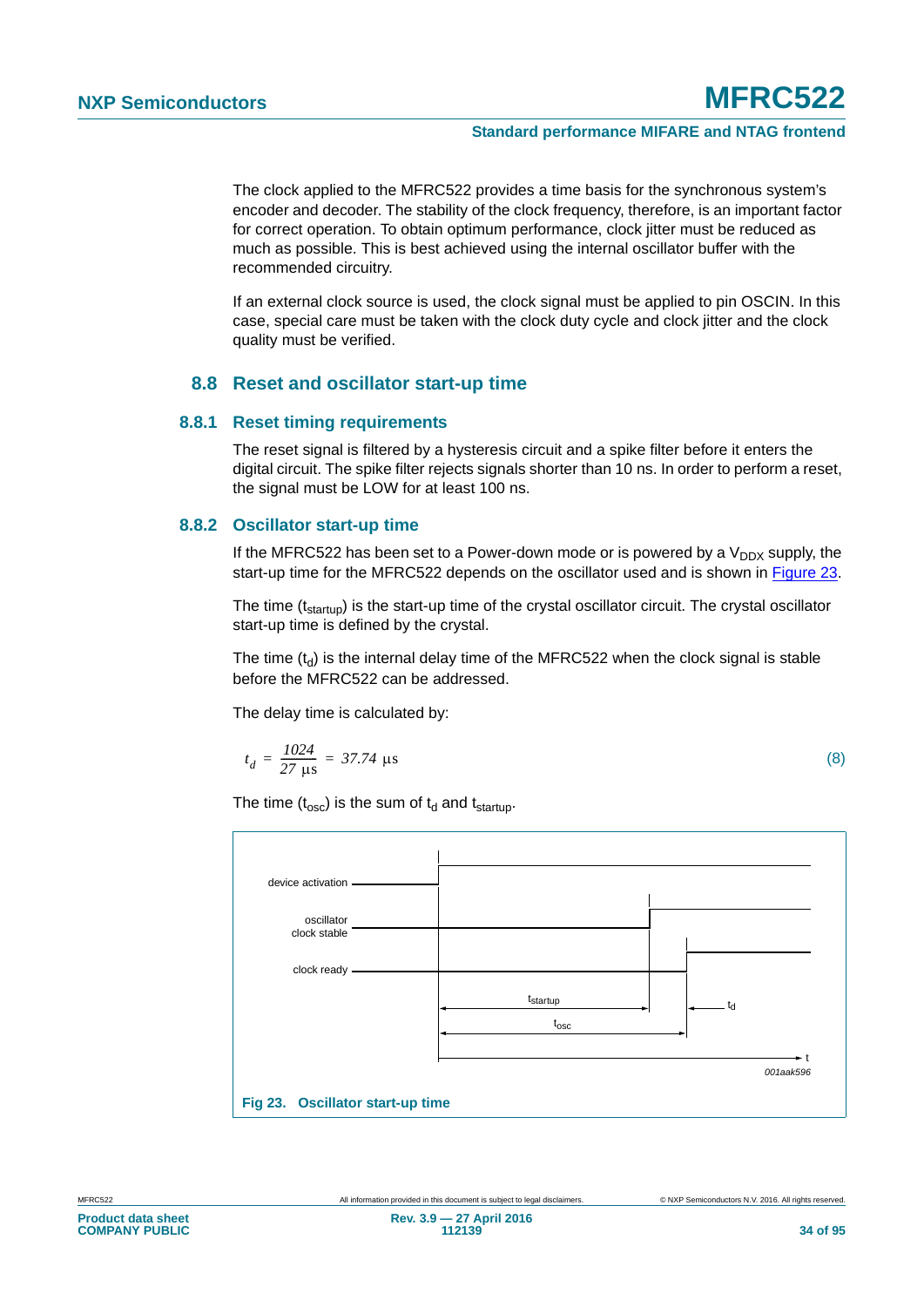## **9. MFRC522 registers**

#### **9.1 Register bit behavior**

Depending on the functionality of a register, the access conditions to the register can vary. In principle, bits with same behavior are grouped in common registers. The access conditions are described in [Table 19.](#page-34-0)

| <b>Abbreviation</b> | <b>Behavior</b> | <b>Description</b>                                                                                                                                                                                                                                                                                                                                 |  |
|---------------------|-----------------|----------------------------------------------------------------------------------------------------------------------------------------------------------------------------------------------------------------------------------------------------------------------------------------------------------------------------------------------------|--|
| R/W                 | read and write  | These bits can be written and read by the microcontroller. Since<br>they are used only for control purposes, their content is not<br>influenced by internal state machines, for example the<br>ComIEnReg register can be written and read by the<br>microcontroller. It will also be read by internal state machines but<br>never changed by them. |  |
| D                   | dynamic         | These bits can be written and read by the microcontroller.<br>Nevertheless, they can also be written automatically by internal<br>state machines, for example the CommandReg register changes<br>its value automatically after the execution of the command.                                                                                       |  |
| R.                  | read only       | These register bits hold values which are determined by internal<br>states only, for example the CRCReady bit cannot be written<br>externally but shows internal states.                                                                                                                                                                           |  |
| lW                  | write only      | Reading these register bits always returns zero.                                                                                                                                                                                                                                                                                                   |  |
| reserved            |                 | These registers are reserved for future use and must not be<br>changed. In case of a write access, it is recommended to always<br>write the value "0".                                                                                                                                                                                             |  |
| <b>RFT</b>          |                 | These register bits are reserved for future use or are for<br>production tests and must not be changed.                                                                                                                                                                                                                                            |  |

<span id="page-34-0"></span>**Table 19. Behavior of register bits and their designation**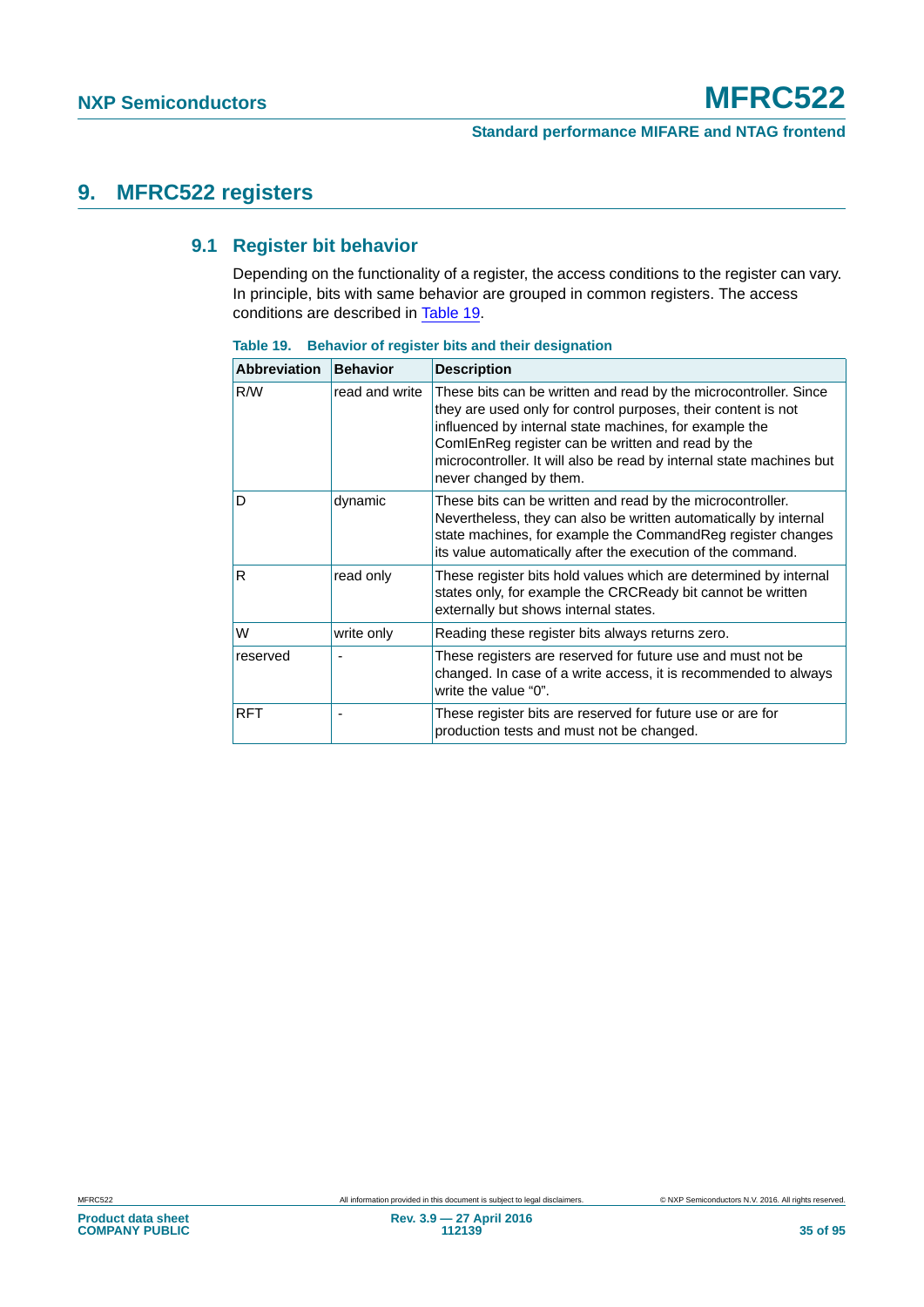### **9.2 Register overview**

| Table 20.<br><b>MFRUSZZ register overview</b> |                              |                                                                         |                     |  |  |
|-----------------------------------------------|------------------------------|-------------------------------------------------------------------------|---------------------|--|--|
| <b>Address</b><br>(hex)                       | <b>Register name</b>         | <b>Function</b>                                                         | <b>Refer to</b>     |  |  |
| Page 0: Command and status                    |                              |                                                                         |                     |  |  |
| 00h                                           | Reserved                     | reserved for future use                                                 | Table 21 on page 38 |  |  |
| 01h                                           | CommandReg                   | starts and stops command execution                                      | Table 23 on page 38 |  |  |
| 02h                                           | ComlEnReg                    | enable and disable interrupt request control bits                       | Table 25 on page 38 |  |  |
| 03h                                           | DivlEnReg                    | enable and disable interrupt request control bits                       | Table 27 on page 39 |  |  |
| 04h                                           | ComIrqReg                    | interrupt request bits                                                  | Table 29 on page 39 |  |  |
| 05h                                           | DivlrqReg                    | interrupt request bits                                                  | Table 31 on page 40 |  |  |
| 06h                                           | ErrorReg                     | error bits showing the error status of the last command<br>executed     | Table 33 on page 41 |  |  |
| 07h                                           | Status1Reg                   | communication status bits                                               | Table 35 on page 42 |  |  |
| 08h                                           | Status2Reg                   | receiver and transmitter status bits                                    | Table 37 on page 43 |  |  |
| 09h                                           | FIFODataReg                  | input and output of 64 byte FIFO buffer                                 | Table 39 on page 44 |  |  |
| 0Ah                                           | FIFOLevelReg                 | number of bytes stored in the FIFO buffer                               | Table 41 on page 44 |  |  |
| 0 <sub>Bh</sub>                               | WaterLevelReg                | level for FIFO underflow and overflow warning                           | Table 43 on page 44 |  |  |
| 0Ch                                           | ControlReg                   | miscellaneous control registers                                         | Table 45 on page 45 |  |  |
| 0 <sub>Dh</sub>                               | BitFramingReg                | adjustments for bit-oriented frames                                     | Table 47 on page 46 |  |  |
| 0Eh                                           | CollReg                      | bit position of the first bit-collision detected on the RF<br>interface | Table 49 on page 46 |  |  |
| 0Fh                                           | Reserved                     | reserved for future use                                                 | Table 51 on page 47 |  |  |
| Page 1: Command                               |                              |                                                                         |                     |  |  |
| 10h                                           | Reserved                     | reserved for future use                                                 | Table 53 on page 47 |  |  |
| 11h                                           | ModeReg                      | defines general modes for transmitting and receiving                    | Table 55 on page 48 |  |  |
| 12h                                           | TxModeReg                    | defines transmission data rate and framing                              | Table 57 on page 48 |  |  |
| 13h                                           | RxModeReg                    | defines reception data rate and framing                                 | Table 59 on page 49 |  |  |
| 14h                                           | TxControlReg                 | controls the logical behavior of the antenna driver pins TX1<br>and TX2 | Table 61 on page 50 |  |  |
| 15h                                           | <b>TxASKReg</b>              | controls the setting of the transmission modulation                     | Table 63 on page 51 |  |  |
| 16h                                           | TxSelReg                     | selects the internal sources for the antenna driver                     | Table 65 on page 51 |  |  |
| 17h                                           | RxSelReg                     | selects internal receiver settings                                      | Table 67 on page 52 |  |  |
| 18h                                           | RxThresholdReg               | selects thresholds for the bit decoder                                  | Table 69 on page 53 |  |  |
| 19h                                           | DemodReg                     | defines demodulator settings                                            | Table 71 on page 53 |  |  |
| 1Ah                                           | Reserved                     | reserved for future use                                                 | Table 73 on page 54 |  |  |
| 1Bh                                           | Reserved                     | reserved for future use                                                 | Table 75 on page 54 |  |  |
| 1Ch                                           | MfTxReg                      | controls some MIFARE communication transmit parameters                  | Table 77 on page 55 |  |  |
| 1Dh                                           | MfRxReg                      | controls some MIFARE communication receive parameters                   | Table 79 on page 55 |  |  |
| 1Eh                                           | Reserved                     | reserved for future use                                                 | Table 81 on page 55 |  |  |
| 1Fh                                           | SerialSpeedReg               | selects the speed of the serial UART interface                          | Table 83 on page 55 |  |  |
|                                               | <b>Page 2: Configuration</b> |                                                                         |                     |  |  |
| 20h                                           | Reserved                     | reserved for future use                                                 | Table 85 on page 57 |  |  |

**Table 20. MFRC522 register overview**

MFRC522 All information provided in this document is subject to legal disclaimers. © NXP Semiconductors N.V. 2016. All rights reserved.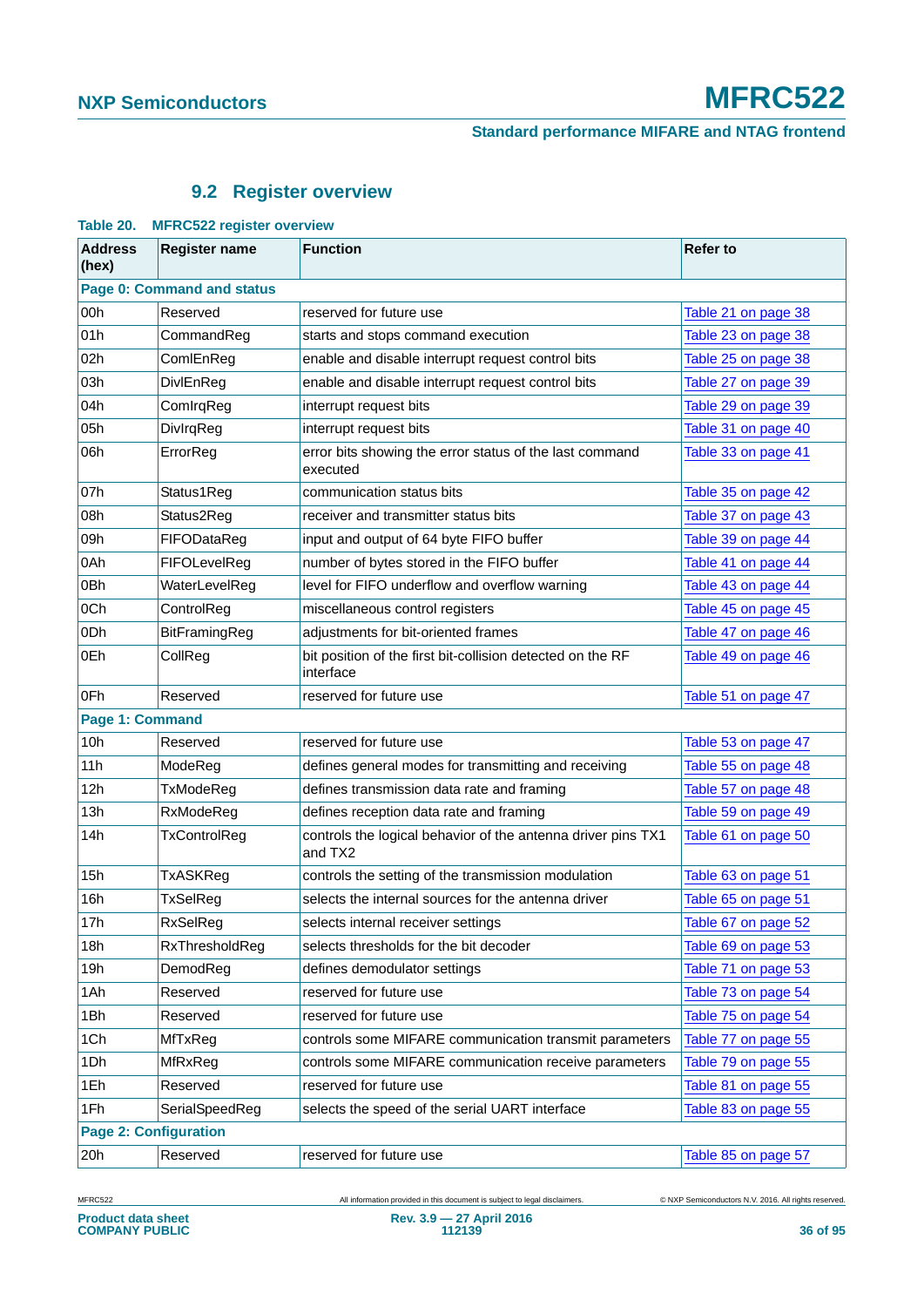# **Standard performance MIFARE and NTAG frontend**

| <b>Address</b><br>(hex) | <b>Register name</b> | <b>Function</b>                                                                   | <b>Refer to</b>                      |
|-------------------------|----------------------|-----------------------------------------------------------------------------------|--------------------------------------|
| 21h                     | <b>CRCResultReg</b>  | shows the MSB and LSB values of the CRC calculation                               | Table 87 on page 57                  |
| 22h                     |                      |                                                                                   | Table 89 on page 57                  |
| 23h                     | Reserved             | reserved for future use                                                           | Table 91 on page 58                  |
| 24h                     | ModWidthReg          | controls the ModWidth setting                                                     | Table 93 on page 58                  |
| 25h                     | Reserved             | reserved for future use                                                           | Table 95 on page 58                  |
| 26h                     | <b>RFCfgReg</b>      | configures the receiver gain                                                      | Table 97 on page 59                  |
| 27h                     | GsNReg               | selects the conductance of the antenna driver pins TX1 and<br>TX2 for modulation  | Table 99 on page 59                  |
| 28h                     | <b>CWGsPReg</b>      | defines the conductance of the p-driver output during<br>periods of no modulation | Table 101 on page 60                 |
| 29h                     | ModGsPReg            | defines the conductance of the p-driver output during<br>periods of modulation    | Table 103 on page 60                 |
| 2Ah                     | TModeReg             | defines settings for the internal timer                                           | Table 105 on page 60                 |
| 2Bh                     | TPrescalerReg        |                                                                                   | Table 107 on page 61                 |
| 2Ch                     | TReloadReg           | defines the 16-bit timer reload value                                             | Table 109 on page 62                 |
| 2Dh                     |                      |                                                                                   | Table 111 on page 62                 |
| 2Eh                     | TCounterValReg       | shows the 16-bit timer value                                                      | Table 113 on page 63                 |
| 2Fh                     |                      |                                                                                   | Table 115 on page 63                 |
| Page 3: Test register   |                      |                                                                                   |                                      |
| 30h                     | Reserved             | reserved for future use                                                           | Table 117 on page 63                 |
| 31h                     | TestSel1Reg          | general test signal configuration                                                 | Table 119 on page 63                 |
| 32h                     | TestSel2Reg          | general test signal configuration and PRBS control                                | Table 121 on page 64                 |
| 33h                     | TestPinEnReg         | enables pin output driver on pins D1 to D7                                        | Table 123 on page 64                 |
| 34h                     | TestPinValueReg      | defines the values for D1 to D7 when it is used as an I/O bus                     | Table 125 on page 65                 |
| 35h                     | <b>TestBusReg</b>    | shows the status of the internal test bus                                         | Table 127 on page 65                 |
| 36h                     | AutoTestReg          | controls the digital self test                                                    | Table 129 on page 66                 |
| 37h                     | VersionReg           | shows the software version                                                        | Table 131 on page 66                 |
| 38h                     | AnalogTestReg        | controls the pins AUX1 and AUX2                                                   | Table 133 on page 67                 |
| 39h                     | TestDAC1Reg          | defines the test value for TestDAC1                                               | Table 135 on page 68                 |
| 3Ah                     | TestDAC2Reg          | defines the test value for TestDAC2                                               | Table 137 on page 68                 |
| 3Bh                     | <b>TestADCReg</b>    | shows the value of ADC I and Q channels                                           | Table 139 on page 68                 |
| 3Ch to 3Fh              | Reserved             | reserved for production tests                                                     | Table 141 to Table 147<br>on page 69 |

## **Table 20. MFRC522 register overview** *…continued*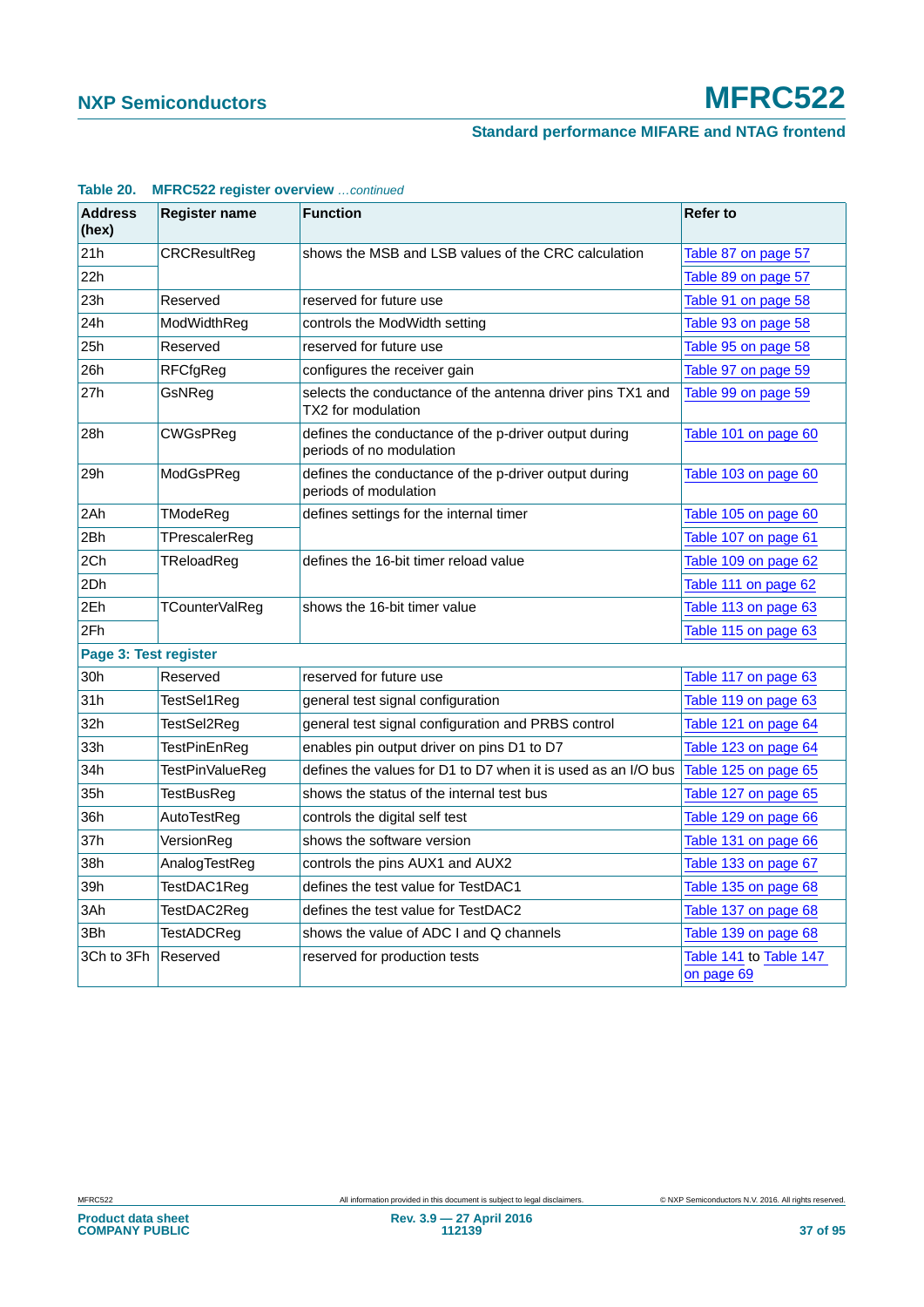# **9.3 Register descriptions**

# **9.3.1 Page 0: Command and status**

## **9.3.1.1 Reserved register 00h**

Functionality is reserved for future use.

## **Table 21. Reserved register (address 00h); reset value: 00h bit allocation**

| <b>D</b> it<br>ыu |  |                          |  |  |
|-------------------|--|--------------------------|--|--|
| Symbol            |  | reserved                 |  |  |
| Access            |  | $\overline{\phantom{0}}$ |  |  |

#### **Table 22. Reserved register bit descriptions**

| <b>Bit</b> | Symbol                   | <b>Description</b> |
|------------|--------------------------|--------------------|
| $7$ to $0$ | $\overline{\phantom{0}}$ | reserved           |

## **9.3.1.2 CommandReg register**

Starts and stops command execution.

#### **Table 23. CommandReg register (address 01h); reset value: 20h bit allocation**

| Bit     |          |        |           |  |              |  |  |
|---------|----------|--------|-----------|--|--------------|--|--|
| Symbol: | reserved | RcvOff | PowerDown |  | Command[3:0] |  |  |
| Access: | -        | R/W    |           |  |              |  |  |

## **Table 24. CommandReg register bit descriptions**

| <b>Bit</b>        | <b>Symbol</b> | <b>Value</b> | <b>Description</b>                                                                                                                                                     |
|-------------------|---------------|--------------|------------------------------------------------------------------------------------------------------------------------------------------------------------------------|
| $7$ to $6$        | reserved      |              | reserved for future use                                                                                                                                                |
| 5                 | RcvOff        |              | analog part of the receiver is switched off                                                                                                                            |
| 4                 | PowerDown     |              | Soft power-down mode entered                                                                                                                                           |
|                   |               | 0            | MFRC522 starts the wake up procedure during which this bit is<br>read as a logic 1; it is read as a logic 0 when the MFRC522 is<br>ready; see Section 8.6.2 on page 33 |
|                   |               |              | <b>Remark:</b> The PowerDown bit cannot be set when the SoftReset<br>command is activated                                                                              |
| 3 <sub>to</sub> 0 | Command[3:0]  |              | activates a command based on the Command value; reading this<br>register shows which command is executed; see Section 10.3 on<br>page 70                               |

### **9.3.1.3 ComIEnReg register**

Control bits to enable and disable the passing of interrupt requests.

#### **Table 25. ComIEnReg register (address 02h); reset value: 80h bit allocation**

| <b>Bit</b> |               |       |       |                |            |            |        |          |
|------------|---------------|-------|-------|----------------|------------|------------|--------|----------|
| Symbol     | <b>IRalnv</b> | TxIEn | RxIEn | <b>IdleIEn</b> | HiAlertIEn | LoAlertIEn | ErrlEn | TimerIEn |
| Access     | R/W           | R/W   | R/W   | R/W            | R/W        | R/W        | R/W    | R/W      |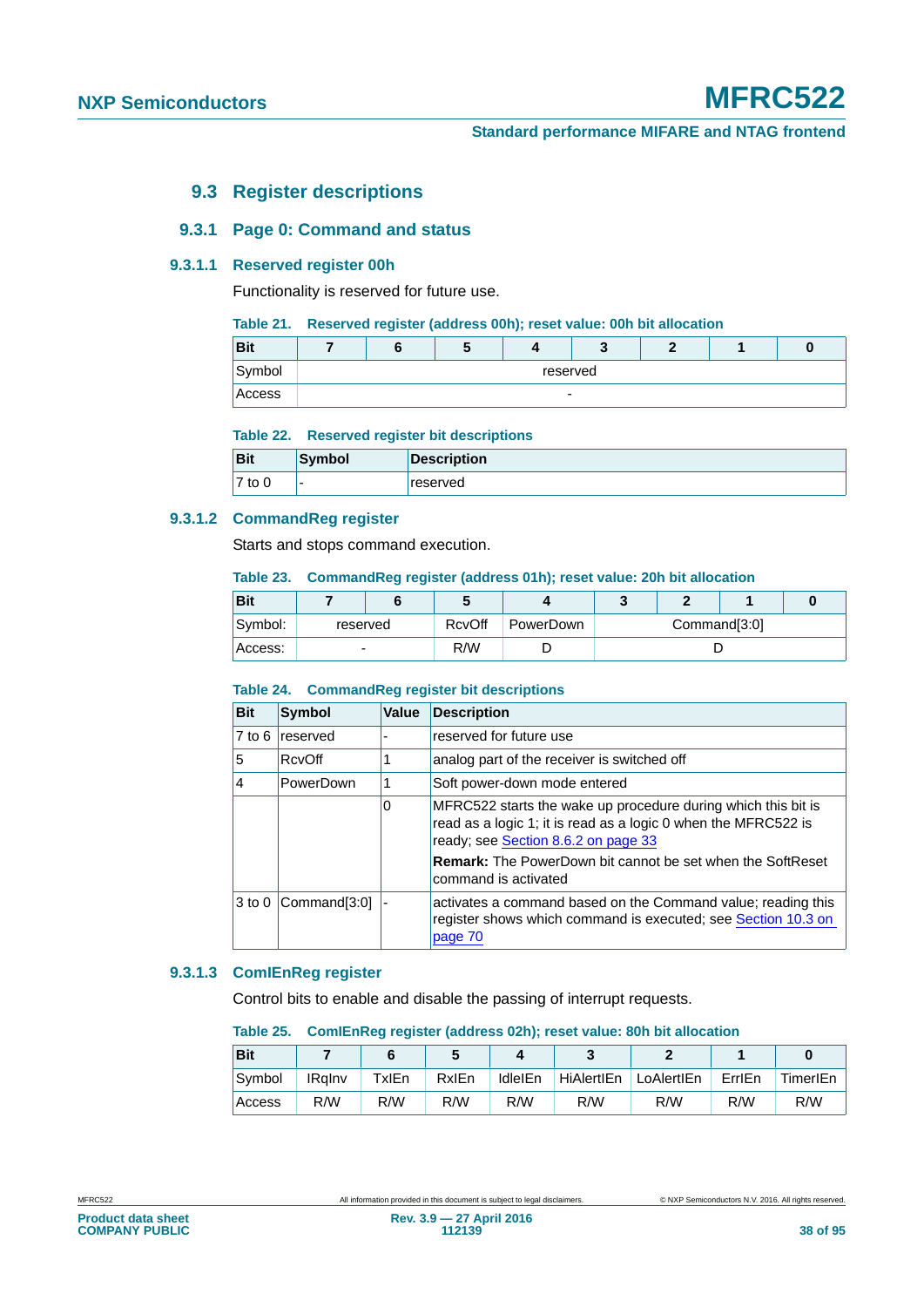| <b>Bit</b>     | <b>Symbol</b>     | <b>Value</b> | <b>Description</b>                                                                                                                                                                              |
|----------------|-------------------|--------------|-------------------------------------------------------------------------------------------------------------------------------------------------------------------------------------------------|
| 7              | <b>IRgInv</b>     | 1            | signal on pin IRQ is inverted with respect to the Status1Reg register's<br>IRq bit                                                                                                              |
|                |                   | $\Omega$     | signal on pin IRQ is equal to the IRq bit; in combination with the<br>DivIEnReg register's IRgPushPull bit, the default value of logic 1 ensures<br>that the output level on pin IRQ is 3-state |
| 6              | TxlEn             |              | allows the transmitter interrupt request (TxIRq bit) to be propagated to<br>pin IRQ                                                                                                             |
| 5              | <b>RxIEn</b>      |              | allows the receiver interrupt request (RxIRq bit) to be propagated to pin<br>IRQ.                                                                                                               |
| 4              | <b>IdleIEn</b>    |              | allows the idle interrupt request (Idle Rq bit) to be propagated to pin IRQ                                                                                                                     |
| 3              | <b>HiAlertIEn</b> |              | allows the high alert interrupt request (HiAlertIRq bit) to be propagated to<br>pin IRQ                                                                                                         |
| $\overline{2}$ | LoAlertIEn        |              | allows the low alert interrupt request (LoAlertIRq bit) to be propagated to<br>pin IRQ                                                                                                          |
| 1              | ErrlEn            |              | allows the error interrupt request (ErrlRq bit) to be propagated to pin IRQ                                                                                                                     |
| 0              | TimerIEn          |              | allows the timer interrupt request (Timer Rq bit) to be propagated to pin<br>IRQ                                                                                                                |

**Table 26. ComIEnReg register bit descriptions**

# **9.3.1.4 DivIEnReg register**

Control bits to enable and disable the passing of interrupt requests.

## **Table 27. DivIEnReg register (address 03h); reset value: 00h bit allocation**

| <b>Bit</b> |                    |          |            |          |               |                          |  |
|------------|--------------------|----------|------------|----------|---------------|--------------------------|--|
| Symbol     | <b>IRQPushPull</b> | reserved | MfinActIEn | reserved | <b>CRCIEn</b> | reserved                 |  |
| Access     | R/W                | -        | R/W        | -        | R/W           | $\overline{\phantom{0}}$ |  |

## **Table 28. DivIEnReg register bit descriptions**

| <b>Bit</b>     | Symbol             | Value | <b>Description</b>                                                                                                 |
|----------------|--------------------|-------|--------------------------------------------------------------------------------------------------------------------|
|                | <b>IROPushPull</b> | 1     | pin IRQ is a standard CMOS output pin                                                                              |
|                |                    | O     | pin IRQ is an open-drain output pin                                                                                |
| $6$ to 5       | reserved           |       | reserved for future use                                                                                            |
| 4              | MfinActIEn         |       | allows the MFIN active interrupt request to be propagated to<br>pin IRQ                                            |
| 3              | reserved           |       | reserved for future use                                                                                            |
| $\overline{2}$ | CRCIEn             |       | allows the CRC interrupt request, indicated by the DivIrqReg<br>register's CRCIRq bit, to be propagated to pin IRQ |
| 1 to 0         | reserved           |       | reserved for future use                                                                                            |

## **9.3.1.5 ComIrqReg register**

Interrupt request bits.

#### **Table 29. ComIrqReg register (address 04h); reset value: 14h bit allocation**

| <b>Bit</b> |      |       |       |         |            |            |        |          |
|------------|------|-------|-------|---------|------------|------------|--------|----------|
| Symbol     | Set1 | TxIRa | RxIRa | IdleIRa | HiAlertIRa | LoAlertIRq | ErrlRa | TimerIRa |
| Access     | W    |       |       |         |            |            |        |          |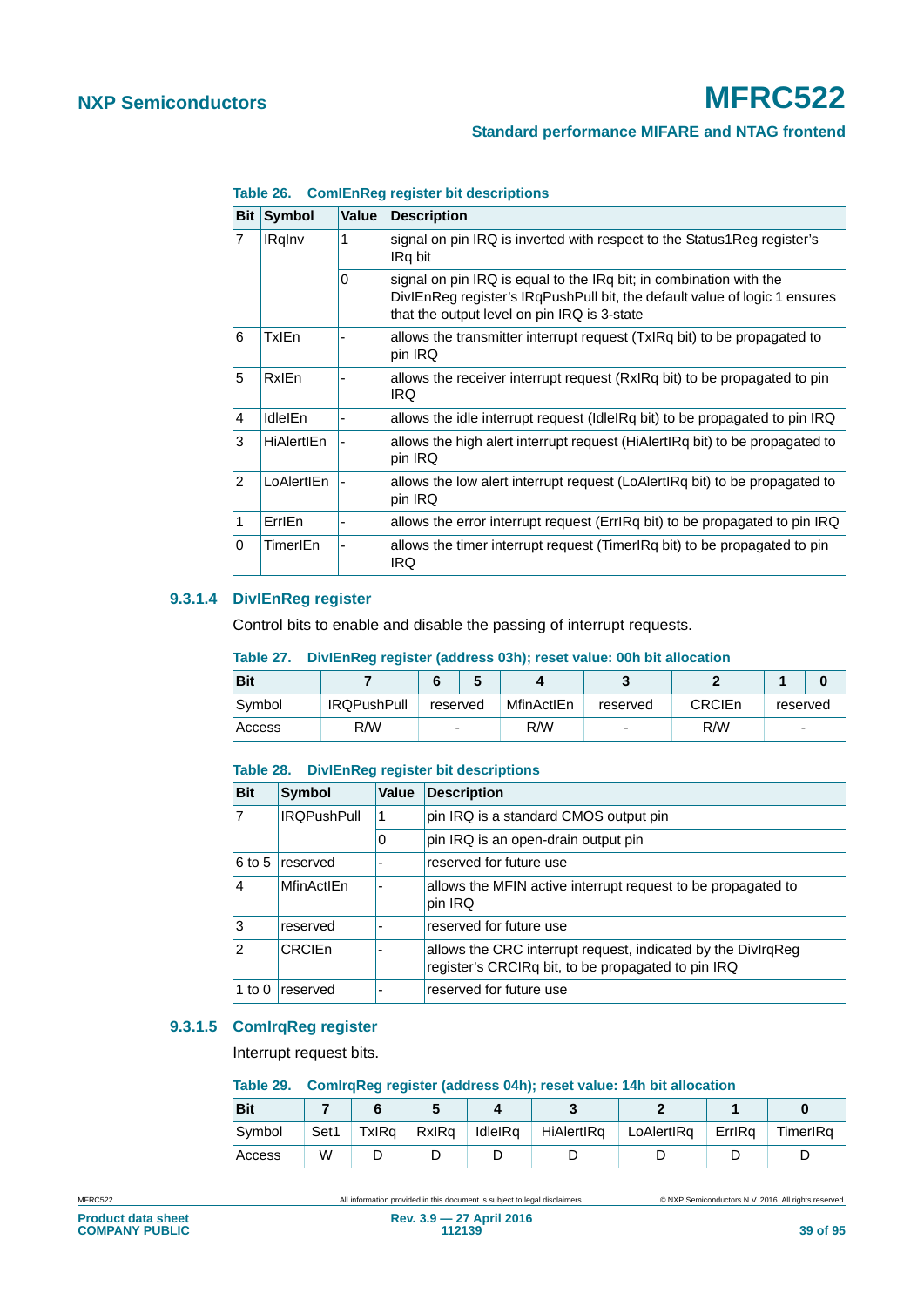# **Standard performance MIFARE and NTAG frontend**

|                |                   |          | All bits in the Communey register are cleared by software.                                                                                         |
|----------------|-------------------|----------|----------------------------------------------------------------------------------------------------------------------------------------------------|
| <b>Bit</b>     | <b>Symbol</b>     | Value    | <b>Description</b>                                                                                                                                 |
| $\overline{7}$ | Set1              | 1        | indicates that the marked bits in the Comlrq Reg register are set                                                                                  |
|                |                   | $\Omega$ | indicates that the marked bits in the ComIrqReg register are cleared                                                                               |
| 6              | TxIRq             | 1        | set immediately after the last bit of the transmitted data was sent out                                                                            |
| 5              | RxIRq             | 1        | receiver has detected the end of a valid data stream                                                                                               |
|                |                   |          | if the RxModeReg register's RxNoErr bit is set to logic 1, the RxIRq bit is<br>only set to logic 1 when data bytes are available in the FIFO       |
| 4              | IdleIRq           | 1        | If a command terminates, for example, when the Command Reg changes<br>its value from any command to the Idle command (see Table 149 on<br>page 70) |
|                |                   |          | if an unknown command is started, the CommandReg register<br>Command[3:0] value changes to the idle state and the IdleIRq bit is set               |
|                |                   |          | The microcontroller starting the Idle command does not set the IdleIRq<br>bit                                                                      |
| 3              | <b>HiAlertIRq</b> | 1        | the Status1Reg register's HiAlert bit is set                                                                                                       |
|                |                   |          | in opposition to the HiAlert bit, the HiAlertIRq bit stores this event and<br>can only be reset as indicated by the Set1 bit in this register      |
| $\overline{2}$ | LoAlertIRq        | -1       | Status1Reg register's LoAlert bit is set                                                                                                           |
|                |                   |          | in opposition to the LoAlert bit, the LoAlertIRq bit stores this event and<br>can only be reset as indicated by the Set1 bit in this register      |
| 1              | ErrlRq            | 1        | any error bit in the ErrorReg register is set                                                                                                      |
| 0              | TimerIRq          | 1        | the timer decrements the timer value in register TCounterValReg to zero                                                                            |

#### **Table 30. ComIrqReg register bit descriptions**

*All bits in the ComIrqReg register are cleared by software.*

## **9.3.1.6 DivIrqReg register**

Interrupt request bits.

#### **Table 31. DivIrqReg register (address 05h); reset value: x0h bit allocation**

| <b>Bit</b> |                  |          |            |          |               |          |  |
|------------|------------------|----------|------------|----------|---------------|----------|--|
| Symbol     | Set <sub>2</sub> | reserved | MfinActIRq | reserved | <b>CRCIRa</b> | reserved |  |
| Access     | W                |          |            |          |               | -        |  |

#### **Table 32. DivIrqReg register bit descriptions**

*All bits in the DivIrqReg register are cleared by software.*

| <b>Bit</b>     | <b>Symbol</b>    | <b>Value</b>             | <b>Description</b>                                                               |
|----------------|------------------|--------------------------|----------------------------------------------------------------------------------|
| $\overline{7}$ | Set <sub>2</sub> |                          | indicates that the marked bits in the DivirgReg register are set                 |
|                |                  | 0                        | indicates that the marked bits in the DivirgReg register are cleared             |
| 6 to 5         | reserved         | $\overline{\phantom{a}}$ | reserved for future use                                                          |
| $\overline{4}$ | MfinActIRq       | -1                       | MFIN is active                                                                   |
|                |                  |                          | this interrupt is set when either a rising or falling signal edge is<br>detected |
| 3              | reserved         | $\overline{\phantom{a}}$ | reserved for future use                                                          |
| $\overline{2}$ | <b>CRCIRq</b>    | 1                        | the CalcCRC command is active and all data is processed                          |
| 1 to $0$       | reserved         | ٠                        | reserved for future use                                                          |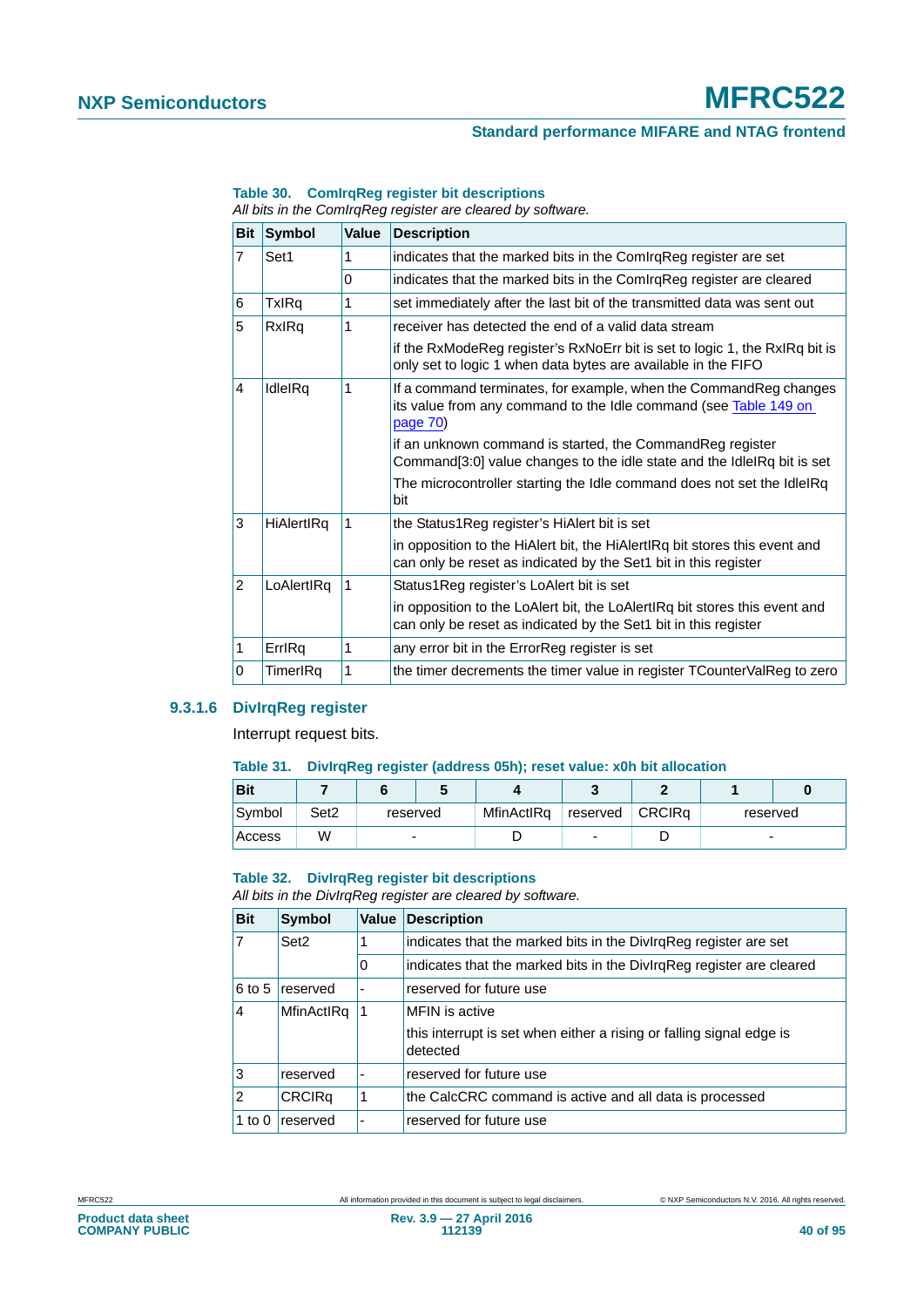## **9.3.1.7 ErrorReg register**

Error bit register showing the error status of the last command executed.

## **Table 33. ErrorReg register (address 06h); reset value: 00h bit allocation**

| <b>Bit</b> |       |  |  |  |                                                                              |
|------------|-------|--|--|--|------------------------------------------------------------------------------|
| Symbol     | WrErr |  |  |  | TempErr   reserved   BufferOvfl   CollErr   CRCErr   ParityErr   ProtocolErr |
| Access     |       |  |  |  |                                                                              |

#### **Table 34. ErrorReg register bit descriptions**

| <b>Bit</b>     | <b>Symbol</b>     | Value | <b>Description</b>                                                                                                                                                                                                                                            |  |                                                  |
|----------------|-------------------|-------|---------------------------------------------------------------------------------------------------------------------------------------------------------------------------------------------------------------------------------------------------------------|--|--------------------------------------------------|
| 7              | WrErr             | 1     | data is written into the FIFO buffer by the host during the MFAuthent<br>command or if data is written into the FIFO buffer by the host during the<br>time between sending the last bit on the RF interface and receiving the<br>last bit on the RF interface |  |                                                  |
| 6              | TempErr[1]        | 1     | internal temperature sensor detects overheating, in which case the<br>antenna drivers are automatically switched off                                                                                                                                          |  |                                                  |
| 5              | reserved          | ٠     | reserved for future use                                                                                                                                                                                                                                       |  |                                                  |
| 4              | <b>BufferOvfl</b> | 1     | the host or a MFRC522's internal state machine (e.g. receiver) tries to<br>write data to the FIFO buffer even though it is already full                                                                                                                       |  |                                                  |
| 3              | CollErr           | 1     | a bit-collision is detected                                                                                                                                                                                                                                   |  |                                                  |
|                |                   |       |                                                                                                                                                                                                                                                               |  | cleared automatically at receiver start-up phase |
|                |                   |       | only valid during the bitwise anticollision at 106 kBd                                                                                                                                                                                                        |  |                                                  |
|                |                   |       | always set to logic 0 during communication protocols at 212 kBd,<br>424 kBd and 848 kBd                                                                                                                                                                       |  |                                                  |
| $\overline{2}$ | <b>CRCErr</b>     | 1     | the RxModeReg register's RxCRCEn bit is set and the CRC calculation<br>fails                                                                                                                                                                                  |  |                                                  |
|                |                   |       | automatically cleared to logic 0 during receiver start-up phase                                                                                                                                                                                               |  |                                                  |
| 1              | ParityErr         | 1     | parity check failed                                                                                                                                                                                                                                           |  |                                                  |
|                |                   |       | automatically cleared during receiver start-up phase                                                                                                                                                                                                          |  |                                                  |
|                |                   |       | only valid for ISO/IEC 14443 A/MIFARE communication at 106 kBd                                                                                                                                                                                                |  |                                                  |
| 0              | ProtocolErr       | 1     | set to logic 1 if the SOF is incorrect                                                                                                                                                                                                                        |  |                                                  |
|                |                   |       | automatically cleared during receiver start-up phase                                                                                                                                                                                                          |  |                                                  |
|                |                   |       | bit is only valid for 106 kBd                                                                                                                                                                                                                                 |  |                                                  |
|                |                   |       | during the MFAuthent command, the ProtocolErr bit is set to logic 1 if the<br>number of bytes received in one data stream is incorrect                                                                                                                        |  |                                                  |

<span id="page-40-0"></span>[1] Command execution clears all error bits except the TempErr bit. Cannot be set by software.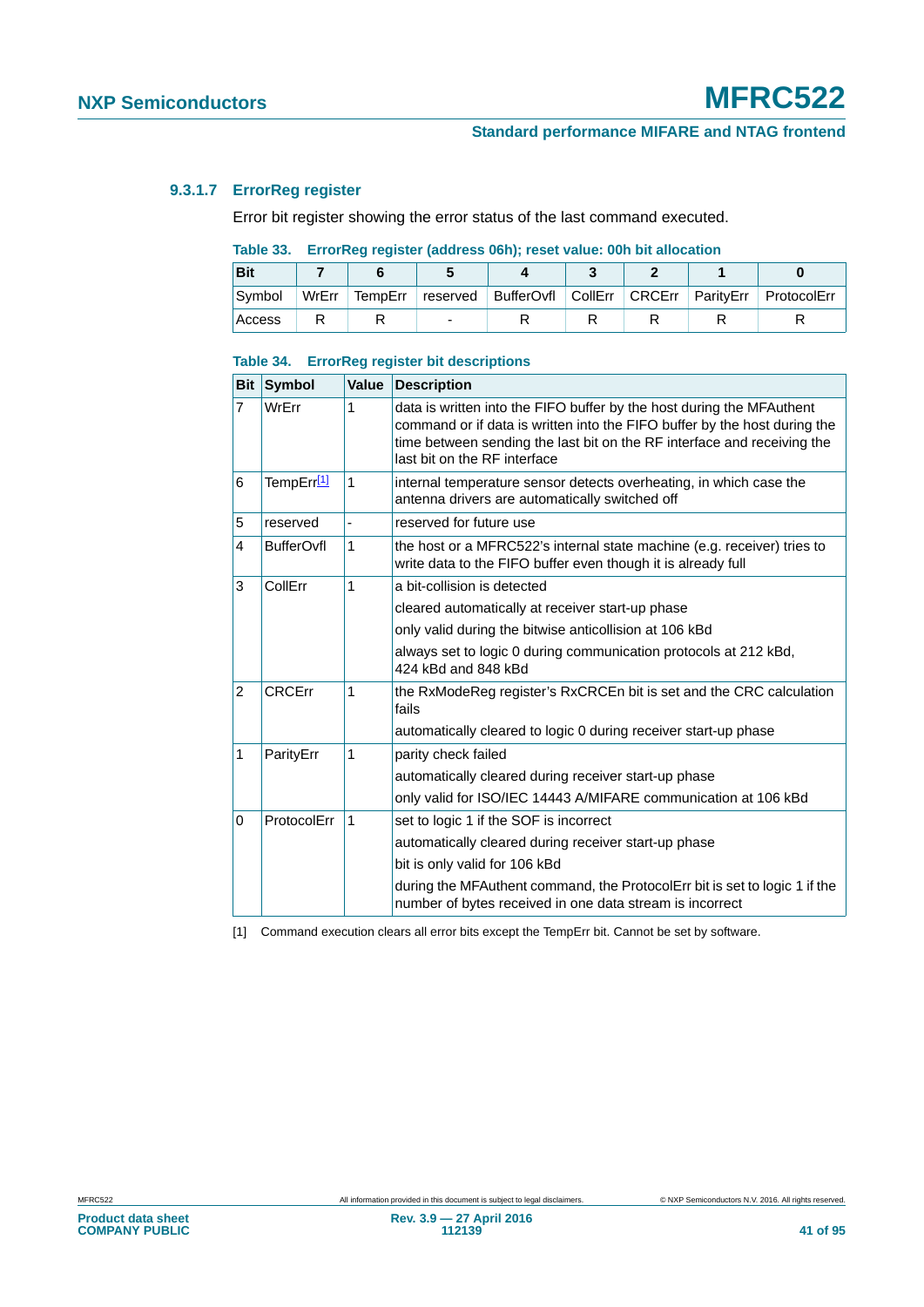## <span id="page-41-0"></span>**9.3.1.8 Status1Reg register**

Contains status bits of the CRC, interrupt and FIFO buffer.

## **Table 35. Status1Reg register (address 07h); reset value: 21h bit allocation**

| <b>Bit</b> |   |                         |     |                           |   |         |
|------------|---|-------------------------|-----|---------------------------|---|---------|
| Symbol     |   | reserved CRCOk CRCReady | IRa | TRunning reserved HiAlert |   | LoAlert |
| Access     | - |                         |     |                           | - |         |

#### **Table 36. Status1Reg register bit descriptions**

| Bit            | <b>Symbol</b> | Value | <b>Description</b>                                                                                                                                                                       |
|----------------|---------------|-------|------------------------------------------------------------------------------------------------------------------------------------------------------------------------------------------|
| 7              | reserved      |       | reserved for future use                                                                                                                                                                  |
| 6              | <b>CRCOK</b>  | 1     | the CRC result is zero                                                                                                                                                                   |
|                |               |       | for data transmission and reception, the CRCOK bit is undefined: use the<br>ErrorReg register's CRCErr bit                                                                               |
|                |               |       | indicates the status of the CRC coprocessor, during calculation the value<br>changes to logic 0, when the calculation is done correctly the value<br>changes to logic 1                  |
| 5              | CRCReady      | 1     | the CRC calculation has finished                                                                                                                                                         |
|                |               |       | only valid for the CRC coprocessor calculation using the CalcCRC<br>command                                                                                                              |
| $\overline{4}$ | <b>IRq</b>    |       | indicates if any interrupt source requests attention with respect to the<br>setting of the interrupt enable bits: see the ComIEnReg and DivIEnReg<br>registers                           |
| 3              | TRunning      | 1     | MFRC522's timer unit is running, i.e. the timer will decrement the<br>TCounterValReg register with the next timer clock                                                                  |
|                |               |       | <b>Remark:</b> in gated mode, the TRunning bit is set to logic 1 when the<br>timer is enabled by TModeReg register's TGated[1:0] bits; this bit is not<br>influenced by the gated signal |
| 2              | reserved      | ä,    | reserved for future use                                                                                                                                                                  |
| 1              | HiAlert       | 1     | the number of bytes stored in the FIFO buffer corresponds to equation:<br>$H\ddot{\imath}$ Alert = (64 – FIFOLength) $\leq$ WaterLevel                                                   |
|                |               |       | example:                                                                                                                                                                                 |
|                |               |       | FIFO length = 60, WaterLevel = $4 \rightarrow H$ HiAlert = 1                                                                                                                             |
|                |               |       | FIFO length = 59, WaterLevel = $4 \rightarrow H$ iAlert = 0                                                                                                                              |
| $\mathbf 0$    | LoAlert       | 1     | the number of bytes stored in the FIFO buffer corresponds to equation:<br>$LoAlert = FIFOLength \le WaterLevel$                                                                          |
|                |               |       | example:                                                                                                                                                                                 |
|                |               |       | FIFO length = 4, WaterLevel = $4 \rightarrow$ LoAlert = 1                                                                                                                                |
|                |               |       | FIFO length = 5, WaterLevel = $4 \rightarrow$ LoAlert = 0                                                                                                                                |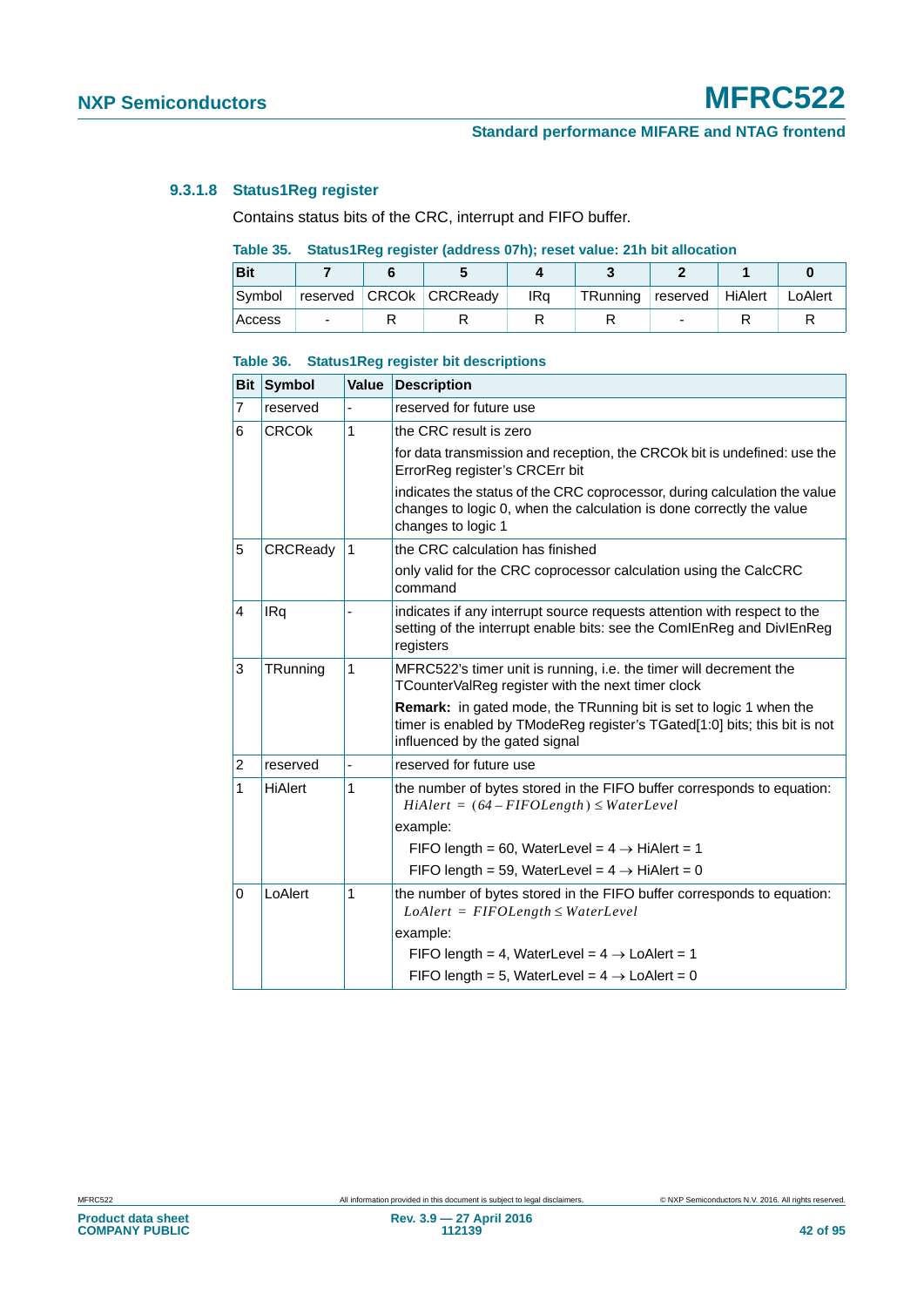## **9.3.1.9 Status2Reg register**

Contains status bits of the receiver, transmitter and data mode detector.

## **Table 37. Status2Reg register (address 08h); reset value: 00h bit allocation**

| <b>Bit</b> |                                         |     |          |             |  |                 |  |  |
|------------|-----------------------------------------|-----|----------|-------------|--|-----------------|--|--|
| Symbol     | TempSensClear   1 <sup>2</sup> CForceHS |     | reserved | MFCrypto1On |  | ModemState[2:0] |  |  |
| Access     | R/W                                     | R/W | -        |             |  |                 |  |  |

### **Table 38. Status2Reg register bit descriptions**

| <b>Bit</b>     | <b>Symbol</b>           | Value | <b>Description</b>                                                                                                       |
|----------------|-------------------------|-------|--------------------------------------------------------------------------------------------------------------------------|
| $\overline{7}$ | TempSensClear           | 1     | clears the temperature error if the temperature is below the<br>alarm limit of 125 °C                                    |
| 6              | 1 <sup>2</sup> CForceHS |       | I <sup>2</sup> C-bus input filter settings:                                                                              |
|                |                         | 1     | the I <sup>2</sup> C-bus input filter is set to the High-speed mode<br>independent of the I <sup>2</sup> C-bus protocol  |
|                |                         | 0     | the I <sup>2</sup> C-bus input filter is set to the I <sup>2</sup> C-bus protocol used                                   |
| 5 to 4         | reserved                |       | reserved                                                                                                                 |
| 3              | MFCrypto1On             |       | indicates that the MIFARE Crypto1 unit is switched on and<br>therefore all data communication with the card is encrypted |
|                |                         |       | can only be set to logic 1 by a successful execution of the<br><b>MFAuthent command</b>                                  |
|                |                         |       | only valid in Read/Write mode for MIFARE standard cards                                                                  |
|                |                         |       | this bit is cleared by software                                                                                          |
| $2$ to $0$     | ModemState[2:0]         |       | shows the state of the transmitter and receiver state<br>machines:                                                       |
|                |                         | 000   | idle                                                                                                                     |
|                |                         | 001   | wait for the BitFramingReg register's StartSend bit                                                                      |
|                |                         | 010   | TxWait: wait until RF field is present if the TModeReg<br>register's TxWaitRF bit is set to logic 1                      |
|                |                         |       | the minimum time for TxWait is defined by the TxWaitReg<br>register                                                      |
|                |                         | 011   | transmitting                                                                                                             |
|                |                         | 100   | RxWait: wait until RF field is present if the TModeReg<br>register's TxWaitRF bit is set to logic 1                      |
|                |                         |       | the minimum time for RxWait is defined by the<br>RxWaitReg register                                                      |
|                |                         | 101   | wait for data                                                                                                            |
|                |                         | 110   | receiving                                                                                                                |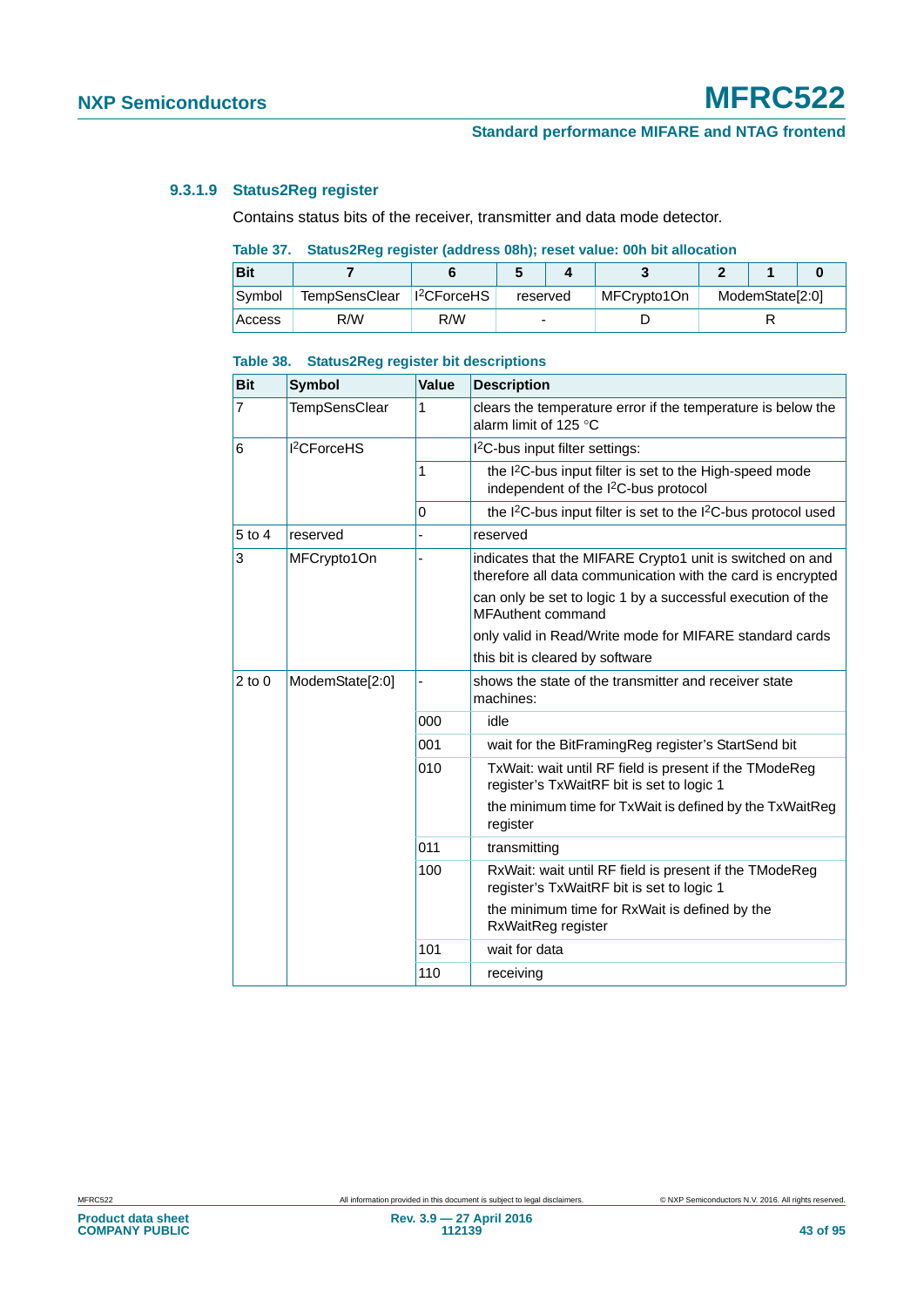## **9.3.1.10 FIFODataReg register**

Input and output of 64 byte FIFO buffer.

## **Table 39. FIFODataReg register (address 09h); reset value: xxh bit allocation**

| <b>Bit</b> |  | w |               |  |  |
|------------|--|---|---------------|--|--|
| Symbol     |  |   | FIFOData[7:0] |  |  |
| Access     |  |   |               |  |  |

#### **Table 40. FIFODataReg register bit descriptions**

| <b>Bit</b> | Symbol        | Description                                                                                             |
|------------|---------------|---------------------------------------------------------------------------------------------------------|
| 7 to 0     | FIFODatal7:01 | data input and output port for the internal 64-byte FIFO buffer                                         |
|            |               | FIFO buffer acts as parallel in/parallel out converter for all serial data<br>stream inputs and outputs |

## **9.3.1.11 FIFOLevelReg register**

Indicates the number of bytes stored in the FIFO.

#### **Table 41. FIFOLevelReg register (address 0Ah); reset value: 00h bit allocation**

| <b>Bit</b> |             |  |                |  |  |
|------------|-------------|--|----------------|--|--|
| Symbol     | FlushBuffer |  | FIFOLevel[6:0] |  |  |
| Access     | W           |  |                |  |  |

#### **Table 42. FIFOLevelReg register bit descriptions**

| <b>Bit</b> | <b>Symbol</b>             | Value | Description                                                                                                                                             |
|------------|---------------------------|-------|---------------------------------------------------------------------------------------------------------------------------------------------------------|
|            | FlushBuffer               |       | immediately clears the internal FIFO buffer's read and write pointer<br>and ErrorReg register's BufferOvfl bit                                          |
|            |                           |       | reading this bit always returns 0                                                                                                                       |
|            | 6 to 0 FIFOLevel<br>[6:0] |       | indicates the number of bytes stored in the FIFO buffer<br>writing to the FIFODataReg register increments and reading<br>decrements the FIFOLevel value |

### **9.3.1.12 WaterLevelReg register**

Defines the level for FIFO under- and overflow warning.

## **Table 43. WaterLevelReg register (address 0Bh); reset value: 08h bit allocation**

| <b>Bit</b> |          | w |                 | c |  |
|------------|----------|---|-----------------|---|--|
| Symbol     | reserved |   | WaterLevel[5:0] |   |  |
| Access     | ۰        |   | R/W             |   |  |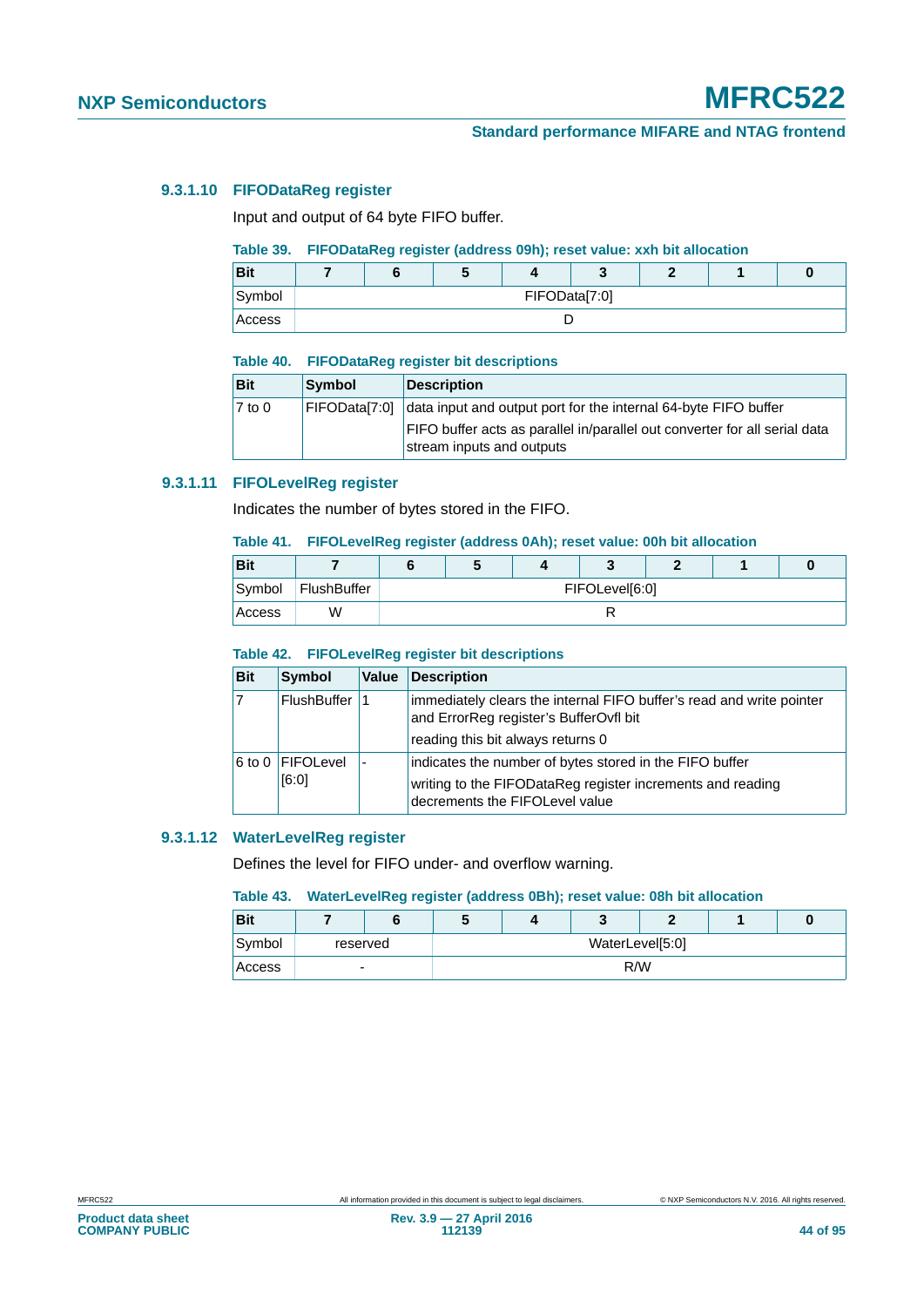# **Standard performance MIFARE and NTAG frontend**

| <b>Bit</b>                                                                                                                                                                                                                                                                                            | <b>Symbol</b> | <b>Description</b>                                                                                                       |  |
|-------------------------------------------------------------------------------------------------------------------------------------------------------------------------------------------------------------------------------------------------------------------------------------------------------|---------------|--------------------------------------------------------------------------------------------------------------------------|--|
| $7$ to $6$                                                                                                                                                                                                                                                                                            | reserved      | reserved for future use                                                                                                  |  |
| $5$ to $0$<br>WaterLevel<br>defines a warning level to indicate a FIFO buffer overflow or underflow:<br>[5:0]<br>Status1Reg register's HiAlert bit is set to logic 1 if the remaining<br>number of bytes in the FIFO buffer space is equal to, or less than the<br>defined number of WaterLevel bytes |               |                                                                                                                          |  |
|                                                                                                                                                                                                                                                                                                       |               | Status1Reg register's LoAlert bit is set to logic 1 if equal to, or less<br>than the WaterLevel bytes in the FIFO buffer |  |
|                                                                                                                                                                                                                                                                                                       |               | <b>Remark:</b> to calculate values for HiAlert and LoAlert see<br>Section 9.3.1.8 on page 42.                            |  |

## **Table 44. WaterLevelReg register bit descriptions**

# **9.3.1.13 ControlReg register**

Miscellaneous control bits.

## **Table 45. ControlReg register (address 0Ch); reset value: 10h bit allocation**

| <b>Bit</b> |                 |           |          |  |  |                 |  |
|------------|-----------------|-----------|----------|--|--|-----------------|--|
| Symbol     | <b>TStopNow</b> | TStartNow | reserved |  |  | RxLastBits[2:0] |  |
| Access     | W               | W         | -        |  |  |                 |  |

## **Table 46. ControlReg register bit descriptions**

| <b>Bit</b>   | <b>Symbol</b>   | Value | <b>Description</b>                                           |
|--------------|-----------------|-------|--------------------------------------------------------------|
| 17           | <b>TStopNow</b> |       | timer stops immediately                                      |
|              |                 |       | reading this bit always returns it to logic0                 |
| <sup>6</sup> | TStartNow       |       | timer starts immediately                                     |
|              |                 |       | reading this bit always returns it to logic 0                |
| $5$ to 3     | reserved        |       | reserved for future use                                      |
| $2$ to 0     | RxLastBits[2:0] | ۰     | indicates the number of valid bits in the last received byte |
|              |                 |       | if this value is 000b, the whole byte is valid               |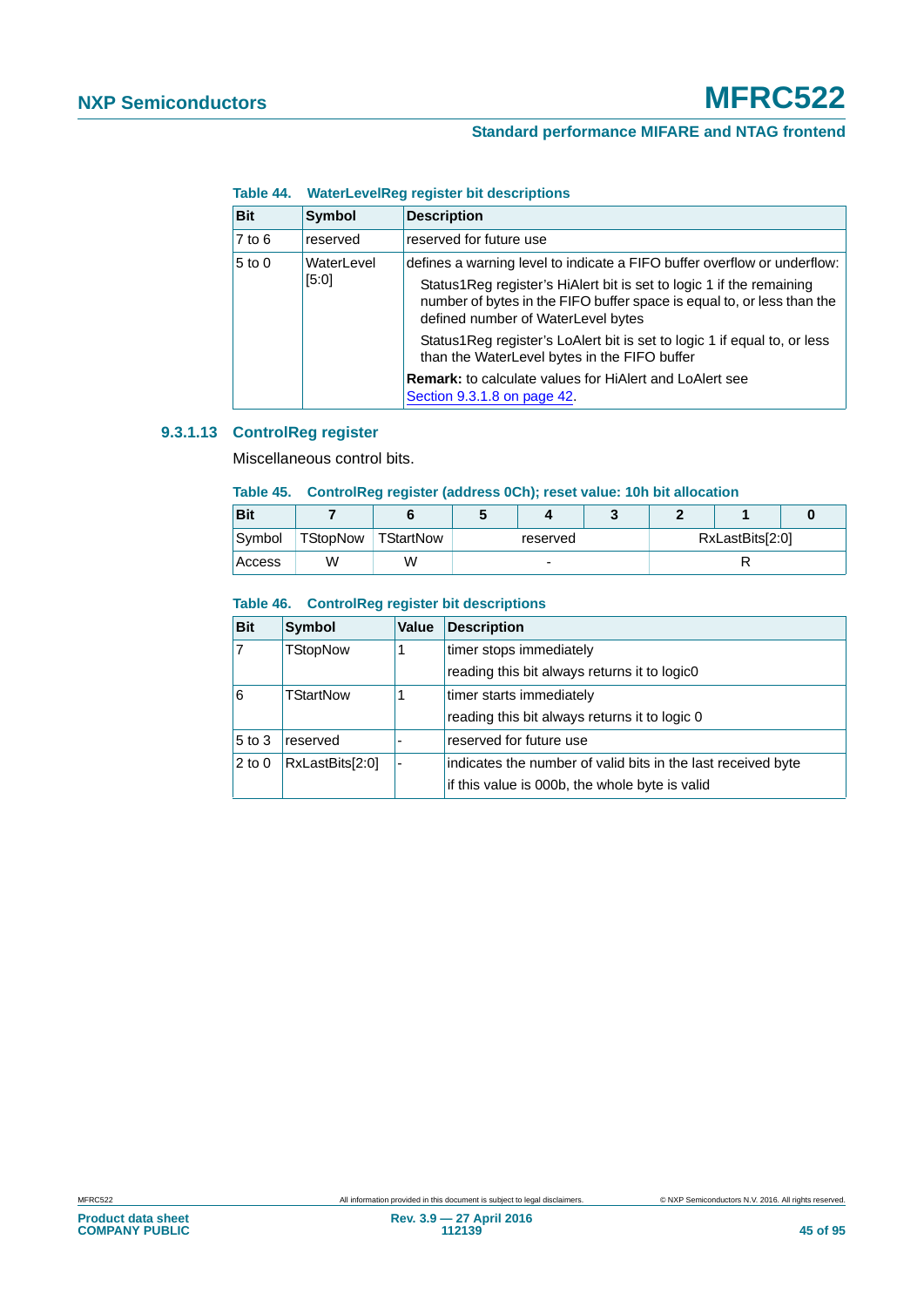## **9.3.1.14 BitFramingReg register**

Adjustments for bit-oriented frames.

## **Table 47. BitFramingReg register (address 0Dh); reset value: 00h bit allocation**

| <b>Bit</b> |           |              |     |  |          |                 |  |  |
|------------|-----------|--------------|-----|--|----------|-----------------|--|--|
| Symbol     | StartSend | RxAlign[2:0] |     |  | reserved | TxLastBits[2:0] |  |  |
| Access     | W         |              | R/W |  |          | R/W             |  |  |

#### **Table 48. BitFramingReg register bit descriptions**

| <b>Bit</b>     | <b>Symbol</b>   | Value | <b>Description</b>                                                                                                                           |
|----------------|-----------------|-------|----------------------------------------------------------------------------------------------------------------------------------------------|
| $\overline{7}$ | StartSend       | 1     | starts the transmission of data                                                                                                              |
|                |                 |       | only valid in combination with the Transceive command                                                                                        |
| $6$ to 4       | RxAlign[2:0]    |       | used for reception of bit-oriented frames: defines the bit<br>position for the first bit received to be stored in the FIFO buffer            |
|                |                 |       | example:                                                                                                                                     |
|                |                 | 0     | LSB of the received bit is stored at bit position 0, the second<br>received bit is stored at bit position 1                                  |
| 1              |                 |       | LSB of the received bit is stored at bit position 1, the second<br>received bit is stored at bit position 2                                  |
|                |                 | 7     | LSB of the received bit is stored at bit position 7, the second<br>received bit is stored in the next byte that follows at bit<br>position 0 |
|                |                 |       | These bits are only to be used for bitwise anticollision at<br>106 kBd, for all other modes they are set to 0                                |
| 3              | reserved        |       | reserved for future use                                                                                                                      |
| $2$ to 0       | TxLastBits[2:0] |       | used for transmission of bit oriented frames: defines the<br>number of bits of the last byte that will be transmitted                        |
|                |                 |       | 000b indicates that all bits of the last byte will be transmitted                                                                            |

## **9.3.1.15 CollReg register**

Defines the first bit-collision detected on the RF interface.

#### **Table 49. CollReg register (address 0Eh); reset value: xxh bit allocation**

| Bit    |     |                                              |  |              |  |
|--------|-----|----------------------------------------------|--|--------------|--|
| Symbol |     | ValuesAfterColl   reserved   CollPosNotValid |  | CollPos[4:0] |  |
| Access | R/W |                                              |  |              |  |

## **Table 50. CollReg register bit descriptions**

| <b>Bit</b> | <b>Symbol</b>   | <b>Value</b> | Description                                                                                   |
|------------|-----------------|--------------|-----------------------------------------------------------------------------------------------|
|            | ValuesAfterColl | 0            | all received bits will be cleared after a collision                                           |
|            |                 |              | only used during bitwise anticollision at 106 kBd,<br>otherwise it is set to logic 1          |
|            | reserved        |              | reserved for future use                                                                       |
| 5          | CollPosNotValid |              | no collision detected or the position of the collision is<br>out of the range of CollPos[4:0] |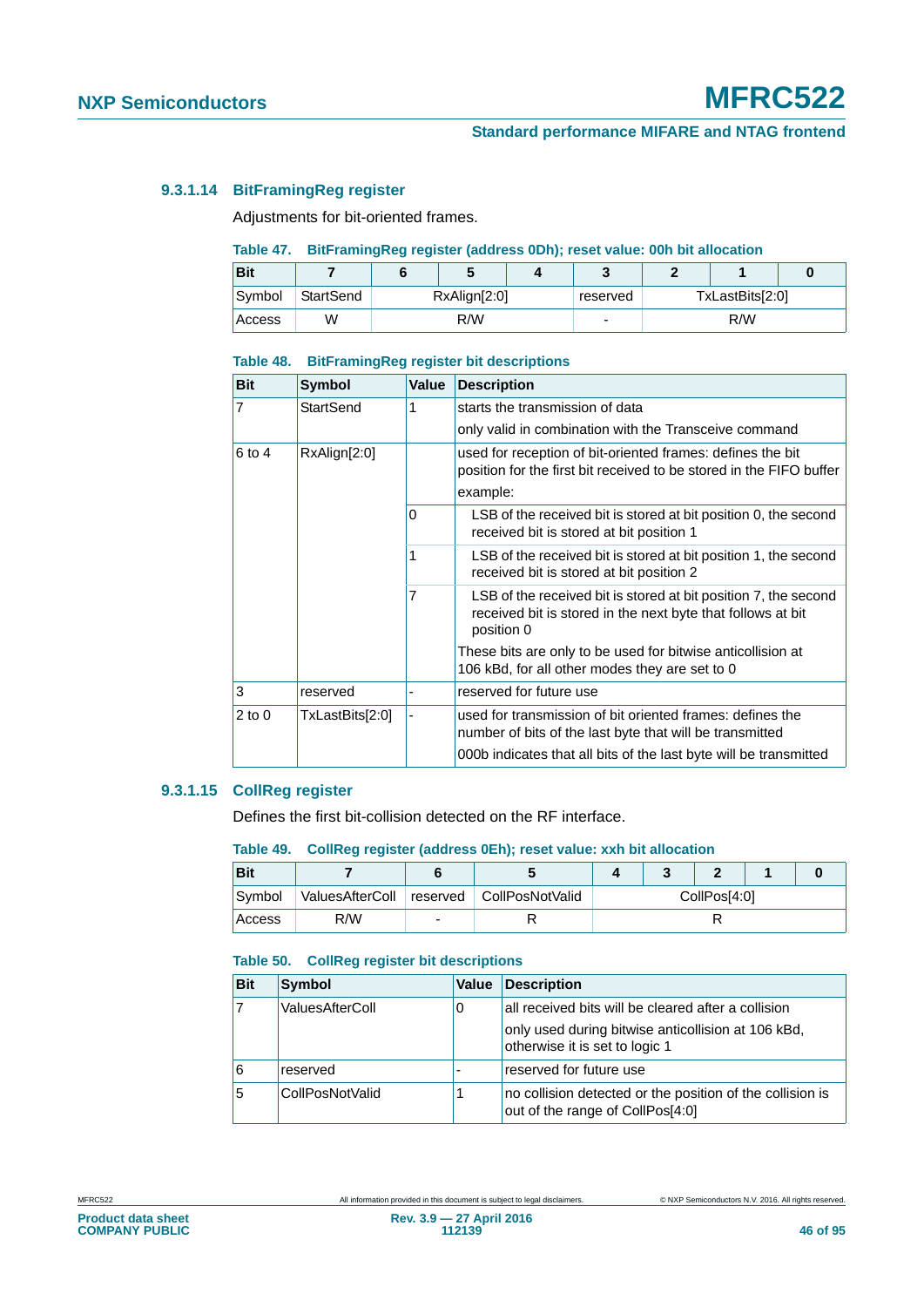**Table 50. CollReg register bit descriptions** *…continued*

| <b>Bit</b>             | Symbol | Value                          | <b>Description</b>                                                                  |
|------------------------|--------|--------------------------------|-------------------------------------------------------------------------------------|
| CollPos[4:0]<br>4 to 0 |        |                                | shows the bit position of the first detected collision in a<br>received frame       |
|                        |        | only data bits are interpreted |                                                                                     |
|                        |        |                                | example:                                                                            |
|                        |        | 00h                            | indicates a bit-collision in the 32 <sup>nd</sup> bit                               |
|                        |        | 01h                            | indicates a bit-collision in the 1 <sup>st</sup> bit                                |
|                        |        | 08h                            | indicates a bit-collision in the 8 <sup>th</sup> bit                                |
|                        |        |                                | These bits will only be interpreted if the<br>CollPosNotValid bit is set to logic 0 |

## **9.3.1.16 Reserved register 0Fh**

Functionality is reserved for future use.

## **Table 51. Reserved register (address 0Fh); reset value: 00h bit allocation**

| <b>Bit</b> |                          |  |  |  |  |  |  |  |
|------------|--------------------------|--|--|--|--|--|--|--|
| Symbol     | reserved                 |  |  |  |  |  |  |  |
| Access     | $\overline{\phantom{0}}$ |  |  |  |  |  |  |  |

#### **Table 52. Reserved register bit descriptions**

| <b>Bit</b> | Symbol   | <b>Description</b>      |
|------------|----------|-------------------------|
| $7$ to $0$ | reserved | reserved for future use |

# **9.3.2 Page 1: Communication**

#### **9.3.2.1 Reserved register 10h**

Functionality is reserved for future use.

#### **Table 53. Reserved register (address 10h); reset value: 00h bit allocation**

| <b>Bit</b> |   |          | w |  |  | c |  |  |  |
|------------|---|----------|---|--|--|---|--|--|--|
| Symbol     |   | reserved |   |  |  |   |  |  |  |
| Access     | - |          |   |  |  |   |  |  |  |

## **Table 54. Reserved register bit descriptions**

| <b>Bit</b> | Symbol   | Description             |
|------------|----------|-------------------------|
| $7$ to 0   | reserved | reserved for future use |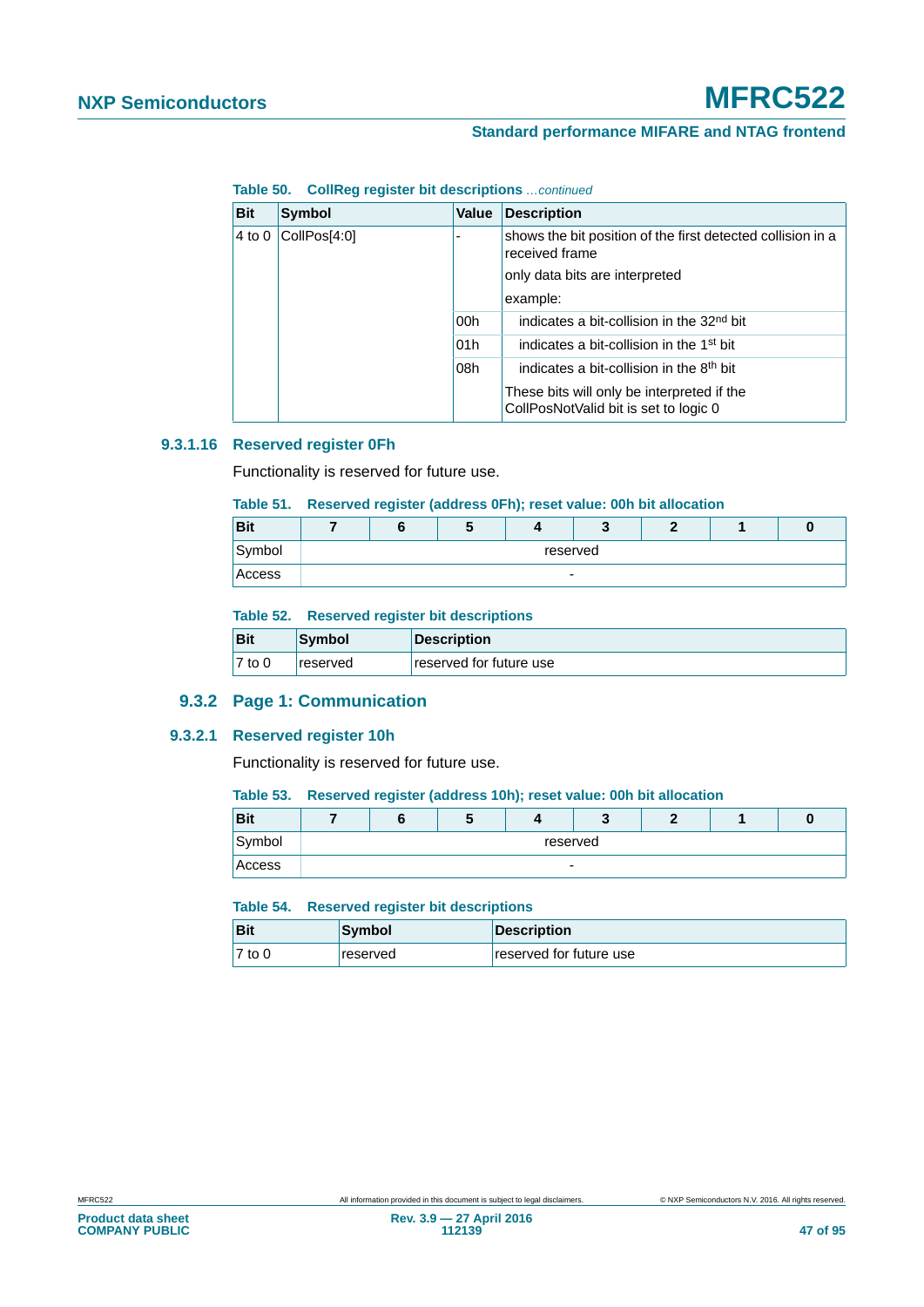## **9.3.2.2 ModeReg register**

Defines general mode settings for transmitting and receiving.

## **Table 55. ModeReg register (address 11h); reset value: 3Fh bit allocation**

| <b>Bit</b> |     |                          |                                             |                          |     |          |                |  |
|------------|-----|--------------------------|---------------------------------------------|--------------------------|-----|----------|----------------|--|
| Symbol     |     |                          | MSBFirst reserved TxWaitRF reserved PolMFin |                          |     | reserved | CRCPreset[1:0] |  |
| Access     | R/W | $\overline{\phantom{0}}$ | R/W                                         | $\overline{\phantom{0}}$ | R/W |          | R/W            |  |

#### **Table 56. ModeReg register bit descriptions**

| <b>Bit</b>     | <b>Symbol</b>             | Value    | <b>Description</b>                                                                                                                                                       |
|----------------|---------------------------|----------|--------------------------------------------------------------------------------------------------------------------------------------------------------------------------|
| $\overline{7}$ | <b>MSBFirst</b>           | 1        | CRC coprocessor calculates the CRC with MSB first                                                                                                                        |
|                |                           |          | in the CRCResultReg register the values for the<br>CRCResultMSB[7:0] bits and the CRCResultLSB[7:0] bits are bit<br>reversed                                             |
|                |                           |          | <b>Remark:</b> during RF communication this bit is ignored                                                                                                               |
| 6              | reserved                  |          | reserved for future use                                                                                                                                                  |
| 5              | <b>TxWaitRF</b>           | 1        | transmitter can only be started if an RF field is generated                                                                                                              |
| $\overline{4}$ | reserved                  |          | reserved for future use                                                                                                                                                  |
| 3              | PolMFin                   |          | defines the polarity of pin MFIN                                                                                                                                         |
|                |                           |          | <b>Remark:</b> the internal envelope signal is encoded active LOW.<br>changing this bit generates a MFinActIRq event                                                     |
|                |                           | 1        | polarity of pin MFIN is active HIGH                                                                                                                                      |
|                |                           | $\Omega$ | polarity of pin MFIN is active LOW                                                                                                                                       |
| $\overline{2}$ | reserved                  |          | reserved for future use                                                                                                                                                  |
| $1$ to $0$     | <b>CRCPreset</b><br>[1:0] |          | defines the preset value for the CRC coprocessor for the CalcCRC<br>command                                                                                              |
|                |                           |          | <b>Remark:</b> during any communication, the preset values are<br>selected automatically according to the definition of bits in the<br>RxModeReg and TxModeReg registers |
|                |                           | 00       | 0000h                                                                                                                                                                    |
|                |                           | 01       | 6363h                                                                                                                                                                    |
|                |                           | 10       | A671h                                                                                                                                                                    |
|                |                           | 11       | FFFFh                                                                                                                                                                    |

## **9.3.2.3 TxModeReg register**

Defines the data rate during transmission.

#### **Table 57. TxModeReg register (address 12h); reset value: 00h bit allocation**

| <b>Bit</b> |         |              |  | $\overline{\phantom{a}}$ |                          |  |  |
|------------|---------|--------------|--|--------------------------|--------------------------|--|--|
| Symbol     | TxCRCEn | TxSpeed[2:0] |  |                          | reserved                 |  |  |
| Access     | R/W     |              |  |                          | $\overline{\phantom{0}}$ |  |  |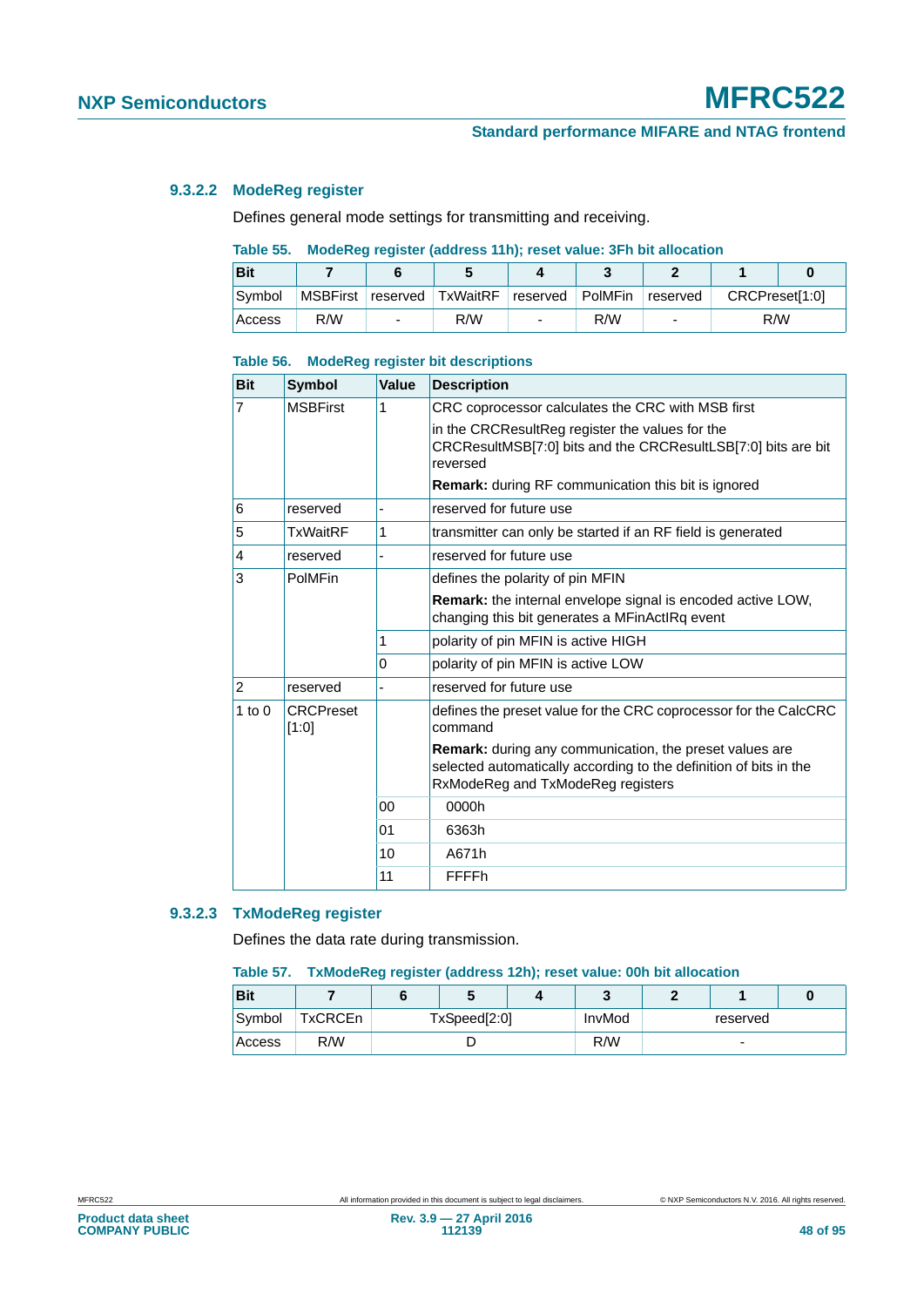| <b>Bit</b> | Symbol         | <b>Value</b> | <b>Description</b>                                   |
|------------|----------------|--------------|------------------------------------------------------|
| 7          | <b>TxCRCEn</b> | 1            | enables CRC generation during data transmission      |
|            |                |              | Remark: can only be set to logic 0 at 106 kBd        |
| 6 to 4     | TxSpeed[2:0]   |              | defines the bit rate during data transmission        |
|            |                |              | the MFRC522 handles transfer speeds up to<br>848 kBd |
|            |                | 000          | 106 kBd                                              |
|            |                | 001          | 212 kBd                                              |
|            |                | 010          | 424 kBd                                              |
|            |                | 011          | 848 kBd                                              |
|            |                | 100          | reserved                                             |
|            |                | 101          | reserved                                             |
|            |                | 110          | reserved                                             |
|            |                | 111          | reserved                                             |
| 3          | InvMod         | 1            | modulation of transmitted data is inverted           |
| $2$ to $0$ | reserved       |              | reserved for future use                              |

## **Table 58. TxModeReg register bit descriptions**

## **9.3.2.4 RxModeReg register**

Defines the data rate during reception.

## **Table 59. RxModeReg register (address 13h); reset value: 00h bit allocation**

| <b>Bit</b> |         |                         |  |     |            |                          |  |
|------------|---------|-------------------------|--|-----|------------|--------------------------|--|
| Symbol     | RxCRCEn | RxNoErr<br>RxSpeed[2:0] |  |     | RxMultiple | reserved                 |  |
| Access     | R/W     |                         |  | R/W | R/W        | $\overline{\phantom{a}}$ |  |

#### **Table 60. RxModeReg register bit descriptions**

| <b>Bit</b>             | Symbol         | <b>Value</b> | <b>Description</b>                                                                                             |
|------------------------|----------------|--------------|----------------------------------------------------------------------------------------------------------------|
| $\overline{7}$         | <b>RxCRCEn</b> |              | enables the CRC calculation during reception                                                                   |
|                        |                |              | <b>Remark:</b> can only be set to logic 0 at 106 kBd                                                           |
| RxSpeed[2:0]<br>6 to 4 |                |              | defines the bit rate while receiving data                                                                      |
|                        |                |              | the MFRC522 handles transfer speeds up to 848 kBd                                                              |
|                        |                | 000          | 106 kBd                                                                                                        |
|                        |                | 001          | 212 kBd                                                                                                        |
|                        |                | 010          | 424 kBd                                                                                                        |
|                        |                | 011          | 848 kBd                                                                                                        |
|                        |                | 100          | reserved                                                                                                       |
|                        |                | 101          | reserved                                                                                                       |
|                        |                | 110          | reserved                                                                                                       |
|                        |                | 111          | reserved                                                                                                       |
| 3                      | <b>RxNoErr</b> | 1            | an invalid received data stream (less than 4 bits received) will<br>be ignored and the receiver remains active |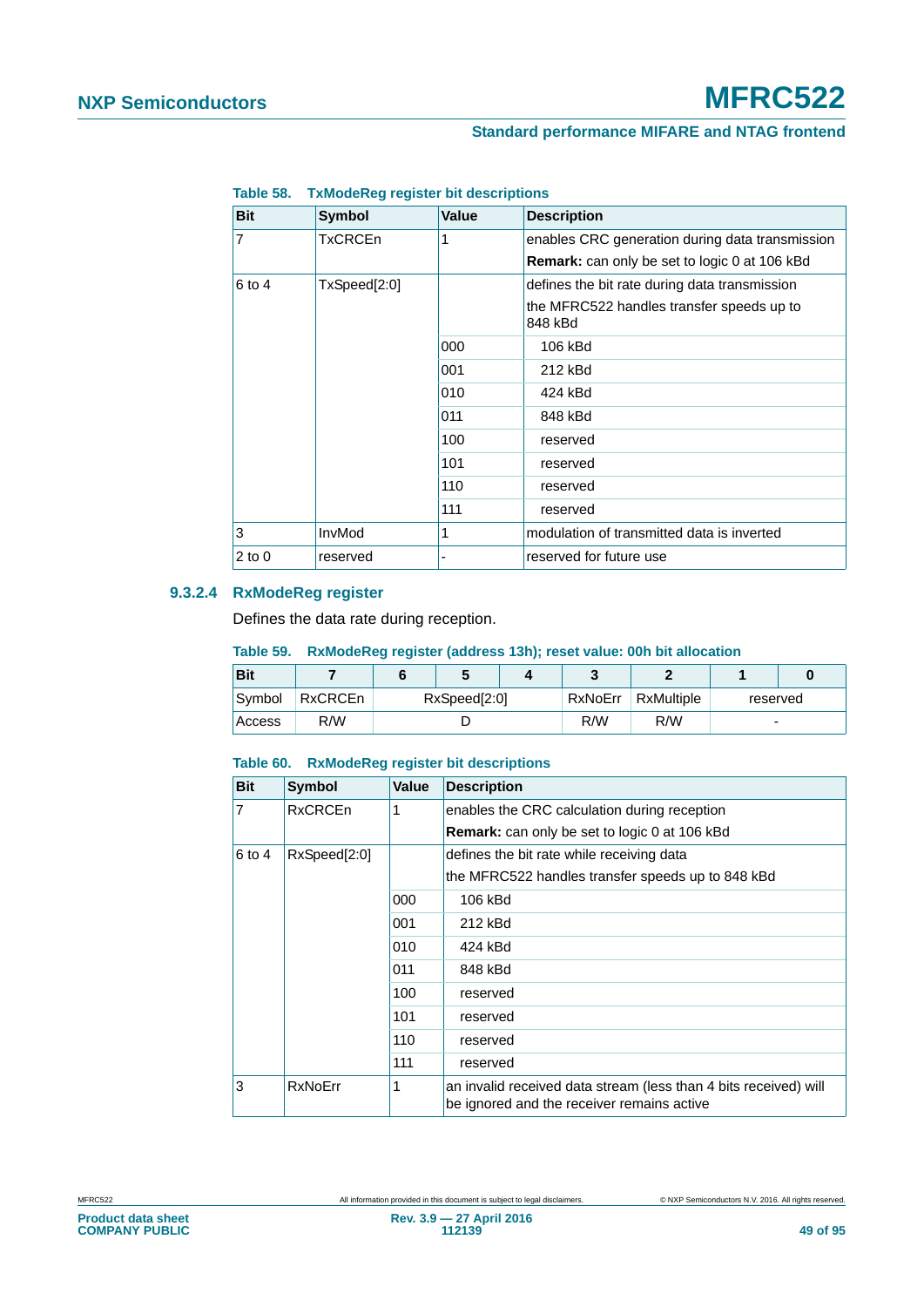# **Standard performance MIFARE and NTAG frontend**

| <b>Bit</b> | <b>Symbol</b>     | Value | <b>Description</b>                                                                                                                                                                                                                                                                                                                                                                    |
|------------|-------------------|-------|---------------------------------------------------------------------------------------------------------------------------------------------------------------------------------------------------------------------------------------------------------------------------------------------------------------------------------------------------------------------------------------|
| 2          | <b>RxMultiple</b> | 0     | receiver is deactivated after receiving a data frame                                                                                                                                                                                                                                                                                                                                  |
|            |                   | 1     | able to receive more than one data frame                                                                                                                                                                                                                                                                                                                                              |
|            |                   |       | only valid for data rates above 106 kBd in order to handle the<br>polling command                                                                                                                                                                                                                                                                                                     |
|            |                   |       | after setting this bit the Receive and Transceive commands will<br>not terminate automatically. Multiple reception can only be<br>deactivated by writing any command (except the Receive<br>command) to the CommandReg register, or by the host clearing<br>the bit                                                                                                                   |
|            |                   |       | if set to logic 1, an error byte is added to the FIFO buffer at the<br>end of a received data stream which is a copy of the ErrorReg<br>register value. For the MFRC522 version 2.0 the CRC status is<br>reflected in the signal CRCOK, which indicates the actual status<br>of the CRC coprocessor. For the MFRC522 version 1.0 the CRC<br>status is reflected in the signal CRCErr. |
| 1 to $0$   | reserved          |       | reserved for future use                                                                                                                                                                                                                                                                                                                                                               |

**Table 60. RxModeReg register bit descriptions** *…continued*

## **9.3.2.5 TxControlReg register**

Controls the logical behavior of the antenna driver pins TX1 and TX2.

| <b>Bit</b> |     |     |     |     |     |                          |                                                                                  |     |
|------------|-----|-----|-----|-----|-----|--------------------------|----------------------------------------------------------------------------------|-----|
| Svmbol     | On  | On  | Off | Off |     |                          | InvTx2RF   InvTx1RF   InvTx2RF   InvTx1RF   Tx2CW   reserved   Tx2RFEn   Tx1RFEn |     |
| Access     | R/W | R/W | R/W | R/W | R/W | $\overline{\phantom{0}}$ | R/W                                                                              | R/W |

#### **Table 61. TxControlReg register (address 14h); reset value: 80h bit allocation**

#### **Table 62. TxControlReg register bit descriptions**

| <b>Bit</b>     | <b>Symbol</b> | Value | <b>Description</b>                                                                                   |
|----------------|---------------|-------|------------------------------------------------------------------------------------------------------|
| $\overline{7}$ | InvTx2RFOn    |       | output signal on pin TX2 inverted when driver TX2 is enabled                                         |
| 6              | InvTx1RFOn    |       | output signal on pin TX1 inverted when driver TX1 is enabled                                         |
| 5              | InvTx2RFOff   |       | output signal on pin TX2 inverted when driver TX2 is disabled                                        |
| $\overline{4}$ | InvTx1RFOff   |       | output signal on pin TX1 inverted when driver TX1 is disabled                                        |
| 3              | Tx2CW         |       | output signal on pin TX2 continuously delivers the unmodulated<br>13.56 MHz energy carrier           |
|                |               | 0     | Tx2CW bit is enabled to modulate the 13.56 MHz energy carrier                                        |
| $ 2\rangle$    | reserved      |       | reserved for future use                                                                              |
| 1              | Tx2RFEn       |       | output signal on pin TX2 delivers the 13.56 MHz energy carrier<br>modulated by the transmission data |
| ۱O             | Tx1RFFn       |       | output signal on pin TX1 delivers the 13.56 MHz energy carrier<br>modulated by the transmission data |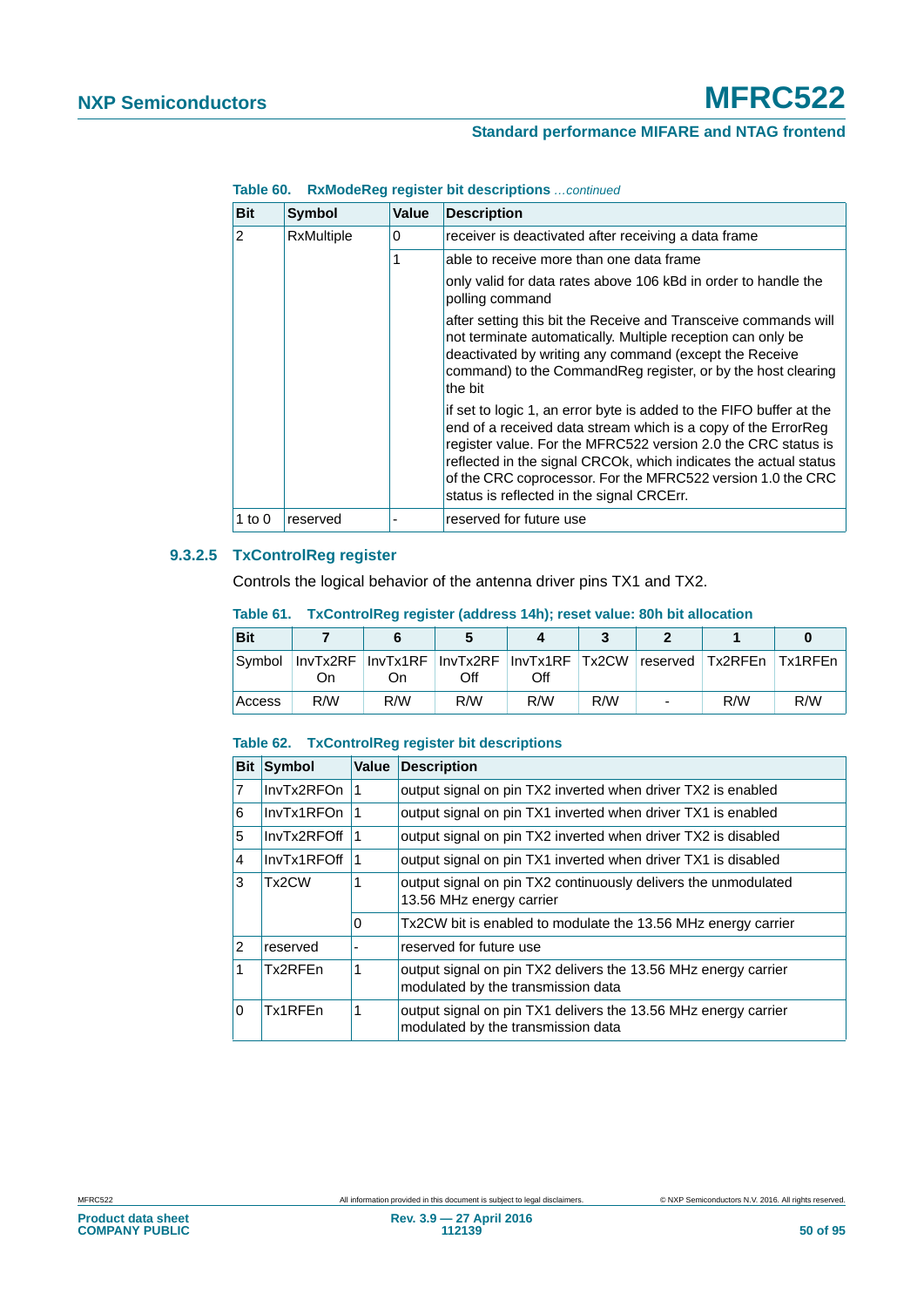## **9.3.2.6 TxASKReg register**

Controls transmit modulation settings.

## **Table 63. TxASKReg register (address 15h); reset value: 00h bit allocation**

| <b>Bit</b> |                      |          |  |   |  |  |  |
|------------|----------------------|----------|--|---|--|--|--|
| Symbol     | reserved Force100ASK | reserved |  |   |  |  |  |
| Access     | R/W                  |          |  | - |  |  |  |

#### **Table 64. TxASKReg register bit descriptions**

| <b>Bit</b> | Symbol          | Value | Description                                                                    |
|------------|-----------------|-------|--------------------------------------------------------------------------------|
|            | reserved        |       | reserved for future use                                                        |
| 16         | Force100ASK 1   |       | forces a 100 % ASK modulation independent of the ModGsPReg<br>register setting |
|            | 5 to 0 reserved |       | reserved for future use                                                        |

## **9.3.2.7 TxSelReg register**

Selects the internal sources for the analog module.

#### **Table 65. TxSelReg register (address 16h); reset value: 10h bit allocation**

| <b>Bit</b> |          |                |  |               |  |  |  |  |
|------------|----------|----------------|--|---------------|--|--|--|--|
| Symbol:    | reserved | DriverSel[1:0] |  | MFOutSel[3:0] |  |  |  |  |
| Access:    | ۰        | R/W            |  | R/W           |  |  |  |  |

#### **Table 66. TxSelReg register bit descriptions**

| <b>Bit</b> | <b>Symbol</b> | Value                    | <b>Description</b>                                                                                                     |  |  |  |
|------------|---------------|--------------------------|------------------------------------------------------------------------------------------------------------------------|--|--|--|
| $7$ to $6$ | reserved      |                          | reserved for future use                                                                                                |  |  |  |
| $5$ to $4$ | DriverSel     | $\overline{\phantom{0}}$ | selects the input of drivers TX1 and TX2                                                                               |  |  |  |
| [1:0]      |               | 00                       | 3-state; in soft power-down the drivers are only in 3-state<br>mode if the DriverSel[1:0] value is set to 3-state mode |  |  |  |
|            |               | 01                       | modulation signal (envelope) from the internal encoder, Miller<br>pulse encoded                                        |  |  |  |
|            |               | 10                       | modulation signal (envelope) from pin MFIN                                                                             |  |  |  |
|            |               | 11                       | HIGH; the HIGH level depends on the setting of bits<br>InvTx1RFOn/InvTx1RFOff and InvTx2RFOn/InvTx2RFOff               |  |  |  |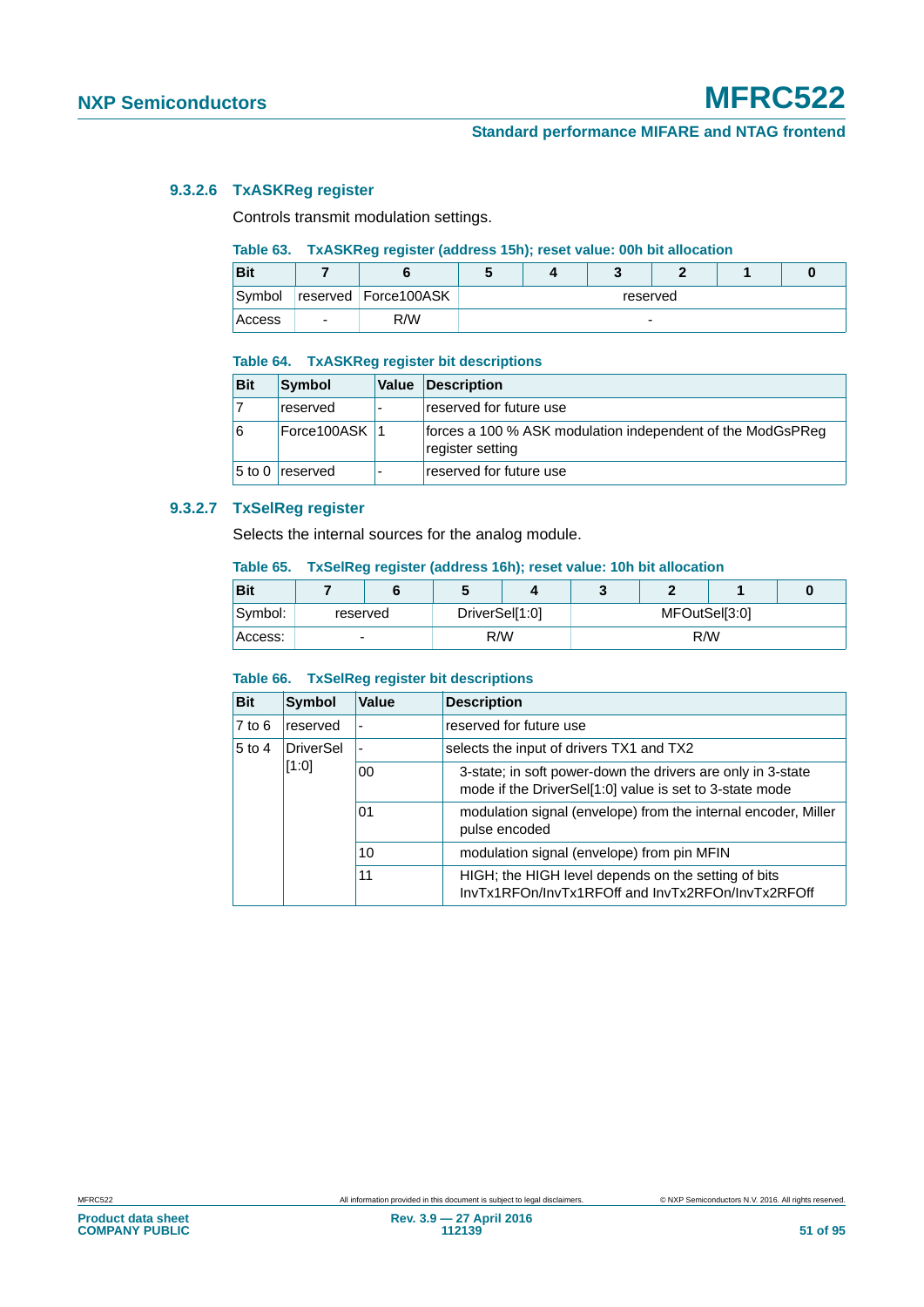# **Standard performance MIFARE and NTAG frontend**

| Bit    | <b>Symbol</b>   | Value        | <b>Description</b>                                                                  |
|--------|-----------------|--------------|-------------------------------------------------------------------------------------|
| 3 to 0 | <b>MFOutSel</b> |              | selects the input for pin MFOUT                                                     |
|        | [3:0]           | 0000         | 3-state                                                                             |
|        |                 | 0001         | LOW                                                                                 |
|        |                 | 0010         | <b>HIGH</b>                                                                         |
|        |                 | 0011         | test bus signal as defined by the TestSel1Reg register's<br>TstBusBitSel[2:0] value |
|        |                 | 0100         | modulation signal (envelope) from the internal encoder, Miller<br>pulse encoded     |
|        |                 | 0101         | serial data stream to be transmitted, data stream before Miller<br>encoder          |
|        |                 | 0110         | reserved                                                                            |
|        |                 | 0111         | serial data stream received, data stream after Manchester<br>decoder                |
|        |                 | 1000 to 1111 | reserved                                                                            |

**Table 66. TxSelReg register bit descriptions** *…continued*

## **9.3.2.8 RxSelReg register**

Selects internal receiver settings.

**Table 67. RxSelReg register (address 17h); reset value: 84h bit allocation**

| <b>Bit</b> |              |  | v           |  |     |  |  | 0 |
|------------|--------------|--|-------------|--|-----|--|--|---|
| Symbol     | UARTSel[1:0] |  | RxWait[5:0] |  |     |  |  |   |
| Access     | R/W          |  |             |  | R/W |  |  |   |

## **Table 68. RxSelReg register bit descriptions**

| <b>Bit</b>                   | <b>Symbol</b>          | Value | <b>Description</b>                                                                                                                                            |
|------------------------------|------------------------|-------|---------------------------------------------------------------------------------------------------------------------------------------------------------------|
| <b>UARTSel</b><br>$7$ to $6$ |                        |       | selects the input of the contactless UART                                                                                                                     |
|                              | [1:0]                  | 00    | constant LOW                                                                                                                                                  |
|                              |                        | 01    | Manchester with subcarrier from pin MFIN                                                                                                                      |
|                              |                        | 10    | modulated signal from the internal analog module, default                                                                                                     |
|                              |                        | 11    | NRZ coding without subcarrier from pin MFIN which is only valid<br>for transfer speeds above 106 kBd                                                          |
| $5$ to $0$                   | <b>RxWait</b><br>[5:0] |       | after data transmission the activation of the receiver is delayed for<br>RxWait bit-clocks, during this 'frame guard time' any signal on pin RX<br>is ignored |
|                              |                        |       | this parameter is ignored by the Receive command                                                                                                              |
|                              |                        |       | all other commands, such as Transceive, MFAuthent use this<br>parameter                                                                                       |
|                              |                        |       | the counter starts immediately after the external RF field is switched<br>on                                                                                  |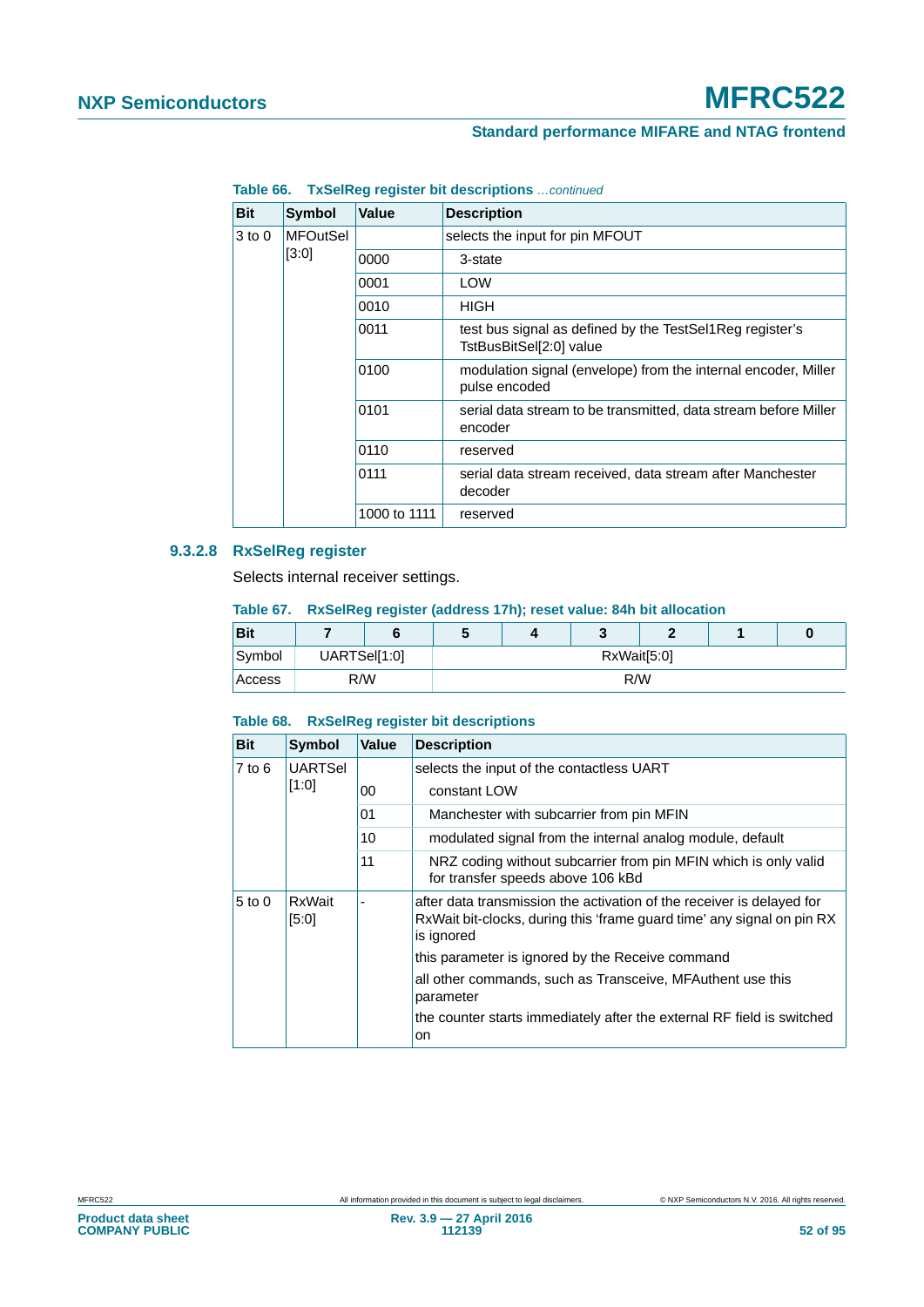## **9.3.2.9 RxThresholdReg register**

Selects thresholds for the bit decoder.

## **Table 69. RxThresholdReg register (address 18h); reset value: 84h bit allocation**

| Bit           |               | w   |          |                |     |  |
|---------------|---------------|-----|----------|----------------|-----|--|
| Symbol        | MinLevel[3:0] |     | reserved | CollLevel[2:0] |     |  |
| <b>Access</b> |               | R/W | -        |                | R/W |  |

#### **Table 70. RxThresholdReg register bit descriptions**

| <b>Bit</b> | <b>Symbol</b>      | <b>Description</b>                                                                                                                                                                                                         |
|------------|--------------------|----------------------------------------------------------------------------------------------------------------------------------------------------------------------------------------------------------------------------|
| $7$ to 4   | MinLevel<br>[3:0]  | defines the minimum signal strength at the decoder input that will be<br>accepted                                                                                                                                          |
|            |                    | if the signal strength is below this level it is not evaluated                                                                                                                                                             |
| Ι3         | reserved           | reserved for future use                                                                                                                                                                                                    |
| $2$ to 0   | CollLevel<br>[2:0] | defines the minimum signal strength at the decoder input that must be<br>reached by the weaker half-bit of the Manchester encoded signal to<br>generate a bit-collision relative to the amplitude of the stronger half-bit |

## **9.3.2.10 DemodReg register**

Defines demodulator settings.

#### **Table 71. DemodReg register (address 19h); reset value: 4Dh bit allocation**

| <b>Bit</b> |            |     | 5     | л                |             |  |              |  |
|------------|------------|-----|-------|------------------|-------------|--|--------------|--|
| Symbol     | AddIQ[1:0] |     | FixIQ | TPrescal<br>Even | TauRcv[1:0] |  | TauSync[1:0] |  |
| Access     |            | R/W | R/W   | R/W              | R/W         |  | R/W          |  |

## **Table 72. DemodReg register bit descriptions**

| <b>Bit</b> | <b>Symbol</b> | <b>Value</b> | <b>Description</b>                                                                       |
|------------|---------------|--------------|------------------------------------------------------------------------------------------|
| $7$ to 6   | <b>AddIQ</b>  |              | defines the use of I and Q channel during reception                                      |
|            | [1:0]         |              | <b>Remark:</b> the FixIQ bit must be set to logic 0 to enable the following<br>settings: |
|            |               | 00           | selects the stronger channel                                                             |
|            |               |              | selects the stronger channel and freezes the selected channel<br>during communication    |
|            |               | 10           | reserved                                                                                 |
|            |               | 11           | reserved                                                                                 |
| 5          | <b>FixIQ</b>  | 1            | if AddIQ[1:0] are set to X0b, the reception is fixed to I channel                        |
|            |               |              | if AddIQ[1:0] are set to X1b, the reception is fixed to Q channel                        |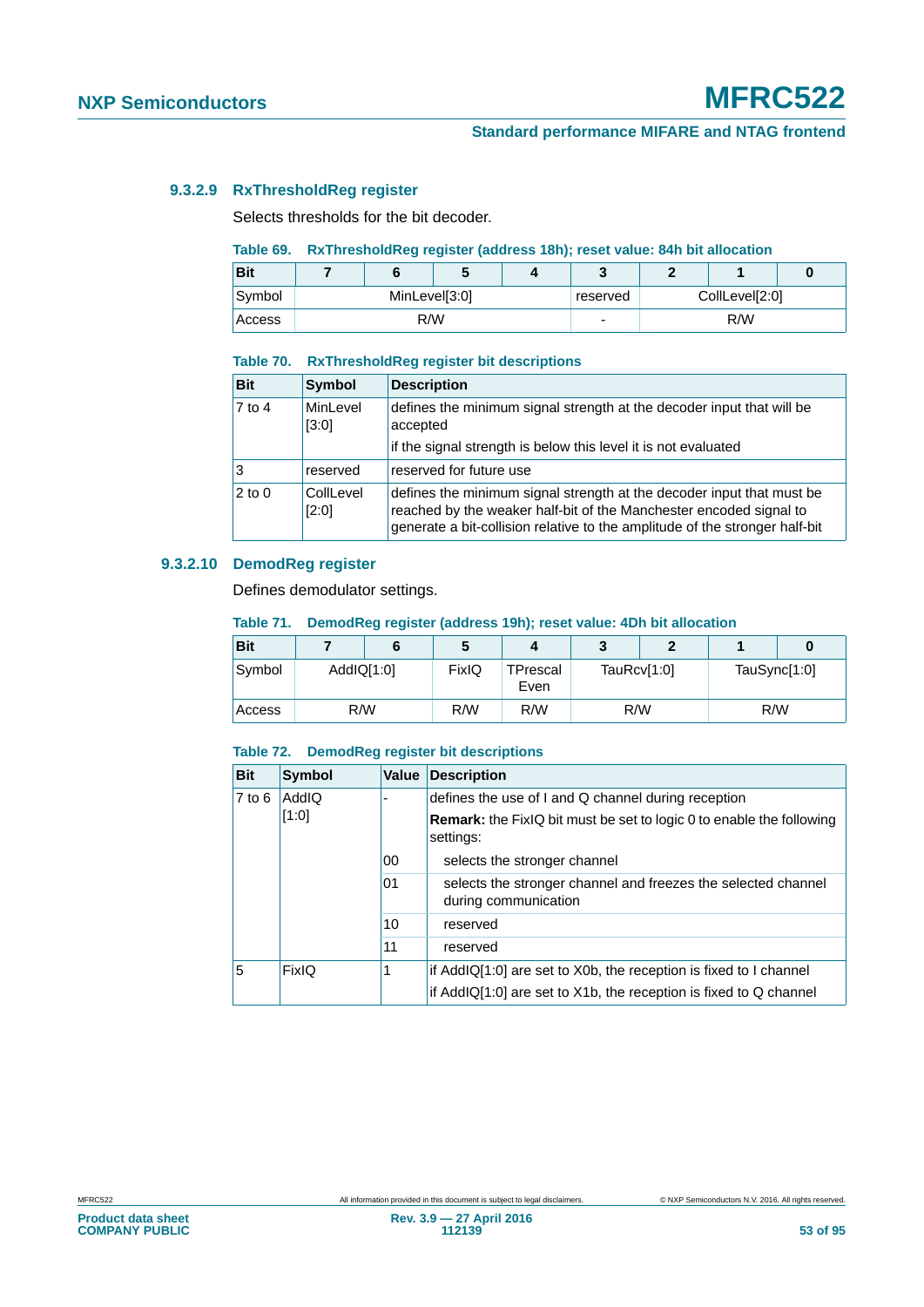# **Standard performance MIFARE and NTAG frontend**

| Table 72. DemodReg register bit descriptions  continued |  |  |
|---------------------------------------------------------|--|--|
|                                                         |  |  |

| <b>Bit</b> | <b>Symbol</b> | Value | <b>Description</b>                                                                                    |
|------------|---------------|-------|-------------------------------------------------------------------------------------------------------|
| 4          | TPrescalEven  | R/W   | Available on RC522 version 1.0 and version 2.0:                                                       |
|            |               |       | If set to logic 0 the following formula is used to calculate the timer<br>frequency of the prescaler: |
|            |               |       | $ftimer = 13.56 MHz / (2*TPreScalar+1).$                                                              |
|            |               |       | Only available on version 2.0:                                                                        |
|            |               |       | If set to logic 1 the following formula is used to calculate the timer<br>frequency of the prescaler: |
|            |               |       | $ftimer = 13.56 MHz / (2*TPreScaler+2).$                                                              |
|            |               |       | Default TPrescalEven bit is logic 0, find more information on the<br>prescaler in Section 8.5.        |
| 3 to 2     | TauRcv[1:0]   |       | changes the time-constant of the internal PLL during data<br>reception                                |
|            |               |       | <b>Remark:</b> if set to 00b the PLL is frozen during data reception                                  |
| 1 to $0$   | TauSync[1:0]  |       | changes the time-constant of the internal PLL during burst                                            |

## **9.3.2.11 Reserved register 1Ah**

Functionality is reserved for future use.

## **Table 73. Reserved register (address 1Ah); reset value: 00h bit allocation**

| <b>Bit</b> |                          |          |  |  |  | c |  |  |
|------------|--------------------------|----------|--|--|--|---|--|--|
| Symbol     |                          | reserved |  |  |  |   |  |  |
| Access     | $\overline{\phantom{0}}$ |          |  |  |  |   |  |  |

|                     | Table 74. Reserved register bit descriptions |                         |  |  |  |  |
|---------------------|----------------------------------------------|-------------------------|--|--|--|--|
| Bit                 | <b>Symbol</b>                                | <b>Description</b>      |  |  |  |  |
| $\overline{7}$ to 0 | reserved                                     | reserved for future use |  |  |  |  |

## **9.3.2.12 Reserved register 1Bh**

Functionality is reserved for future use.

#### **Table 75. Reserved register (address 1Bh); reset value: 00h bit allocation**

| <b>Bit</b> |  | ۰. |          |  |  |
|------------|--|----|----------|--|--|
| Symbol     |  |    | reserved |  |  |
| Access     |  |    | -        |  |  |

#### **Table 76. Reserved register bit descriptions**

| <b>Bit</b> | <b>Symbol</b> | <b>Description</b>      |
|------------|---------------|-------------------------|
| $7$ to 0   | reserved      | reserved for future use |

# **9.3.2.13 MfTxReg register**

Controls some MIFARE communication transmit parameters.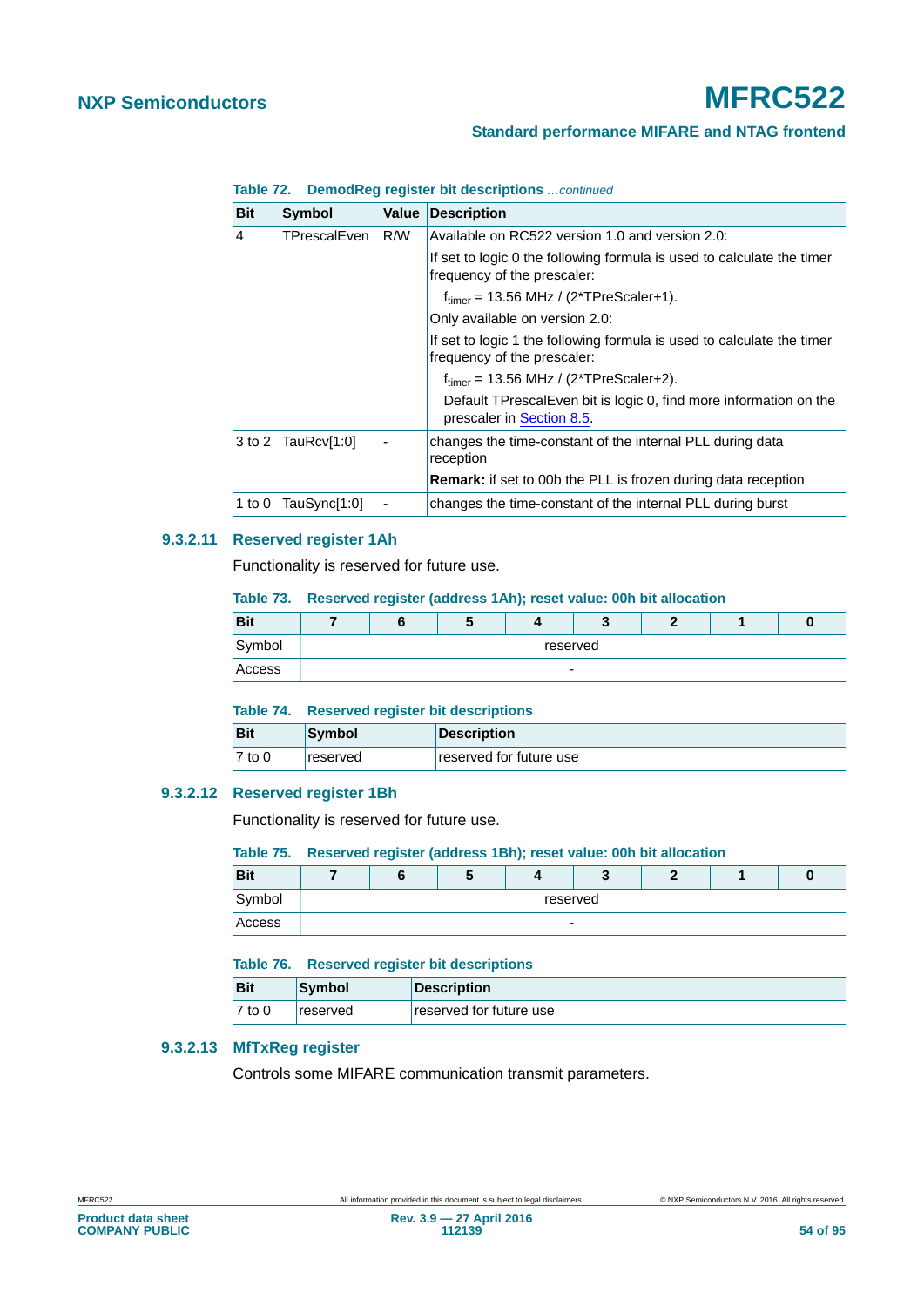#### **Table 77. MfTxReg register (address 1Ch); reset value: 62h bit allocation**

| <b>Bit</b> |  |                          | w |             |  |
|------------|--|--------------------------|---|-------------|--|
| Symbol     |  | reserved                 |   | TxWait[1:0] |  |
| Access     |  | $\overline{\phantom{0}}$ |   | R/W         |  |

#### **Table 78. MfTxReg register bit descriptions**

| <b>Bit</b> | Symbol   | <b>Description</b>                                           |
|------------|----------|--------------------------------------------------------------|
| $7$ to 2   | reserved | reserved for future use                                      |
| 1 to 0     | TxWait   | defines the additional response time                         |
|            |          | 7 bits are added to the value of the register bit by default |

## **9.3.2.14 MfRxReg register**

## **Table 79. MfRxReg register (address 1Dh); reset value: 00h bit allocation**

| <b>Bit</b>    |          |               |          |  |
|---------------|----------|---------------|----------|--|
| Symbol        | reserved | ParityDisable | reserved |  |
| <b>Access</b> | ۰        | R/W           | -        |  |

#### **Table 80. MfRxReg register bit descriptions**

| <b>Bit</b> | <b>Symbol</b>   | Value | <b>Description</b>                                                                                  |
|------------|-----------------|-------|-----------------------------------------------------------------------------------------------------|
|            | 7 to 5 reserved |       | reserved for future use                                                                             |
| 14         | ParityDisable   |       | generation of the parity bit for transmission and the parity check for<br>receiving is switched off |
|            |                 |       | the received parity bit is handled like a data bit                                                  |
| $3$ to 0   | <b>reserved</b> |       | reserved for future use                                                                             |

## **9.3.2.15 Reserved register 1Eh**

Functionality is reserved for future use.

#### **Table 81. Reserved register (address 1Eh); reset value: 00h bit allocation**

| <b>Bit</b> |  |                          |  |  |
|------------|--|--------------------------|--|--|
| Symbol     |  | reserved                 |  |  |
| Access     |  | $\overline{\phantom{0}}$ |  |  |

#### **Table 82. Reserved register bit descriptions**

| <b>Bit</b> | Symbol          | Description             |
|------------|-----------------|-------------------------|
| $7$ to 0   | <b>reserved</b> | reserved for future use |

## **9.3.2.16 SerialSpeedReg register**

Selects the speed of the serial UART interface.

#### **Table 83. SerialSpeedReg register (address 1Fh); reset value: EBh bit allocation**

| <b>Bit</b> |            |  | u |     |            | O |
|------------|------------|--|---|-----|------------|---|
| Symbol     | BR_T0[2:0] |  |   |     | BR T1[4:0] |   |
| Access     | R/W        |  |   | R/W |            |   |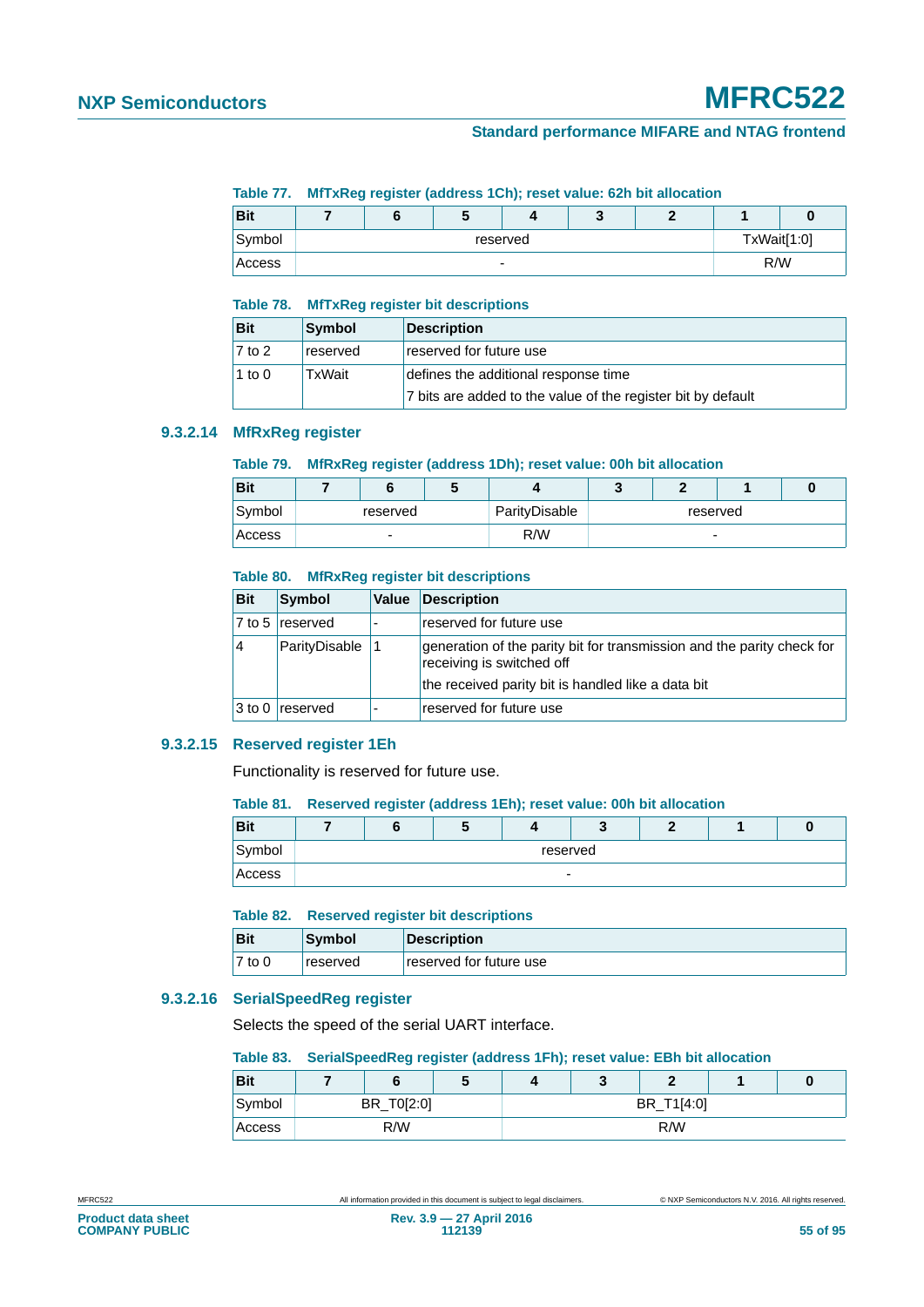| Bit                | Symbol     | <b>Description</b>                                                                          |
|--------------------|------------|---------------------------------------------------------------------------------------------|
| $\sqrt{7}$ to 5    | BR T0[2:0] | factor BR_T0 adjusts the transfer speed: for description, see<br>Section 8.1.3.2 on page 12 |
| $ 4 \text{ to } 0$ | BR_T1[4:0] | factor BR_T1 adjusts the transfer speed: for description, see<br>Section 8.1.3.2 on page 12 |

## **Table 84. SerialSpeedReg register bit descriptions**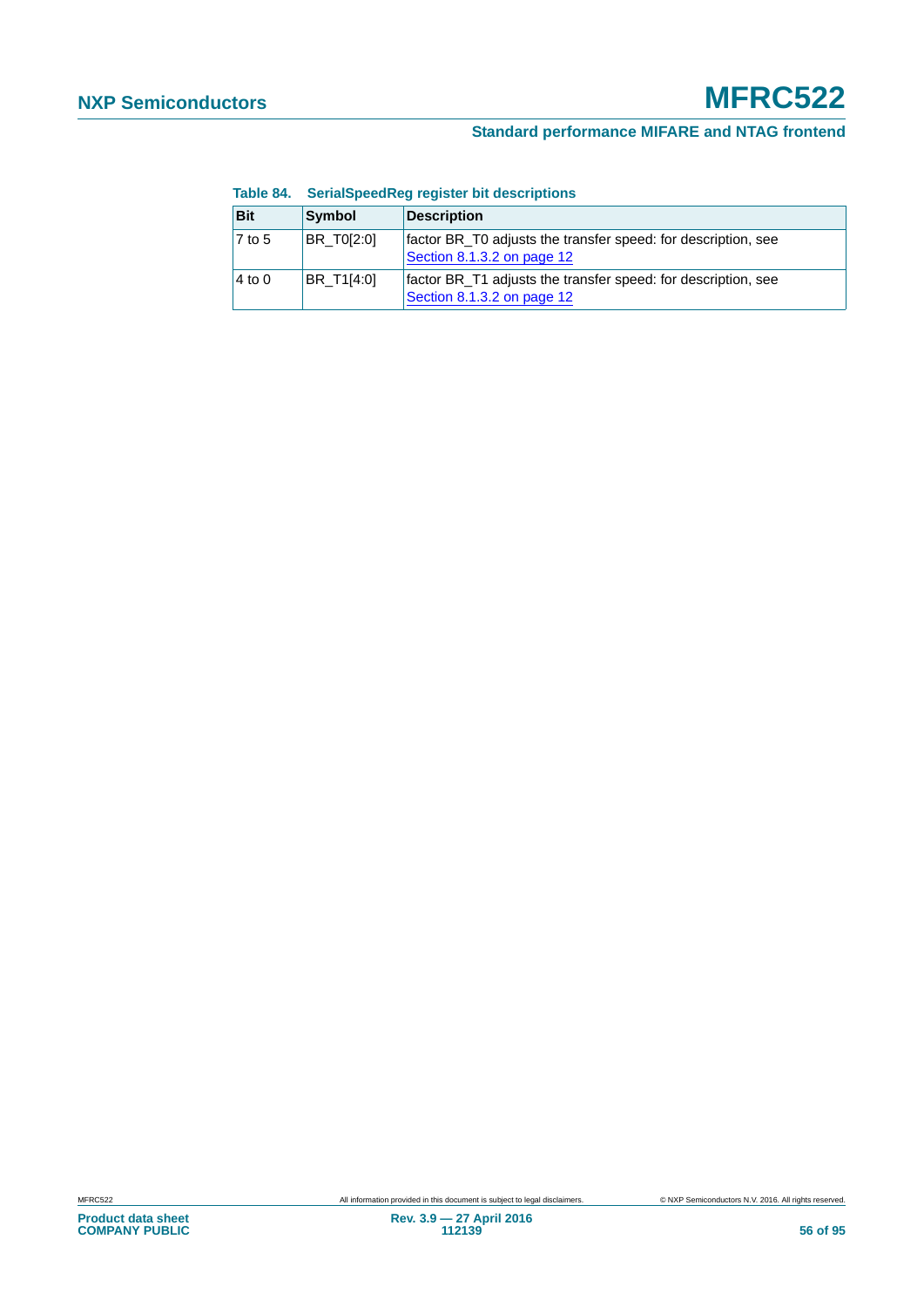## **Standard performance MIFARE and NTAG frontend**

## **9.3.3 Page 2: Configuration**

#### **9.3.3.1 Reserved register 20h**

Functionality is reserved for future use.

#### **Table 85. Reserved register (address 20h); reset value: 00h bit allocation**

| <b>Bit</b> |  |          |  |  |
|------------|--|----------|--|--|
| Symbol     |  | -        |  |  |
| Access     |  | reserved |  |  |

#### **Table 86. Reserved register bit descriptions**

| <b>Bit</b> | Symbol   | Description             |
|------------|----------|-------------------------|
| 7 to 0     | reserved | reserved for future use |

#### **9.3.3.2 CRCResultReg registers**

Shows the MSB and LSB values of the CRC calculation.

**Remark:** The CRC is split into two 8-bit registers.

## <span id="page-56-0"></span>**Table 87. CRCResultReg (higher bits) register (address 21h); reset value: FFh bit allocation**

| <b>Bit</b> |  |                   |  |  |  |  |  |  |
|------------|--|-------------------|--|--|--|--|--|--|
| Symbol     |  | CRCResultMSB[7:0] |  |  |  |  |  |  |
| Access     |  |                   |  |  |  |  |  |  |

#### **Table 88. CRCResultReg register higher bit descriptions**

| <b>Bit</b> | Symbol                       | <b>Description</b>                                                                                                                            |
|------------|------------------------------|-----------------------------------------------------------------------------------------------------------------------------------------------|
| 7 to 0     | <b>CRCResultMSB</b><br>[7:0] | shows the value of the CRCResultReg register's most significant<br>byte<br>only valid if Status1Reg register's CRCReady bit is set to logic 1 |

#### <span id="page-56-1"></span>**Table 89. CRCResultReg (lower bits) register (address 22h); reset value: FFh bit allocation**

| <b>Bit</b> |                   |  |  |  |  |  |  |  |
|------------|-------------------|--|--|--|--|--|--|--|
| Symbol     | CRCResultLSB[7:0] |  |  |  |  |  |  |  |
| Access     |                   |  |  |  |  |  |  |  |

#### **Table 90. CRCResultReg register lower bit descriptions**

| <b>Bit</b> | Symbol                       | Description                                                                                                                                         |
|------------|------------------------------|-----------------------------------------------------------------------------------------------------------------------------------------------------|
| $7$ to 0   | <b>CRCResultLSB</b><br>[7:0] | shows the value of the least significant byte of the CRCResultReg<br>register<br>only valid if Status1Reg register's CRCReady bit is set to logic 1 |
|            |                              |                                                                                                                                                     |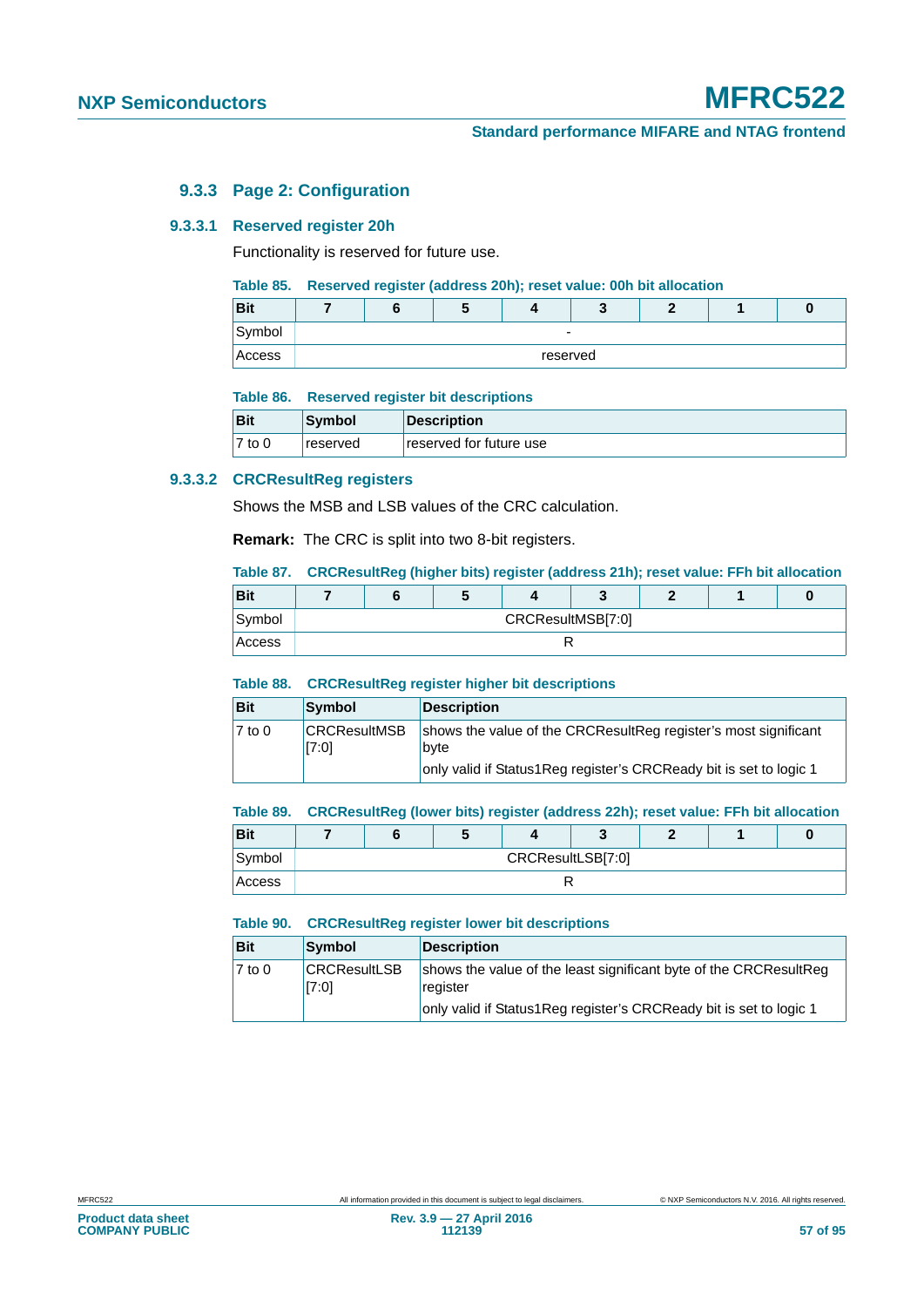#### **9.3.3.3 Reserved register 23h**

Functionality is reserved for future use.

#### <span id="page-57-0"></span>**Table 91. Reserved register (address 23h); reset value: 88h bit allocation**

| <b>Bit</b> |   |          |  |  |  |  |  |  |
|------------|---|----------|--|--|--|--|--|--|
| Symbol     |   | reserved |  |  |  |  |  |  |
| Access     | - |          |  |  |  |  |  |  |

#### **Table 92. Reserved register bit descriptions**

| <b>Bit</b> | ∣Svmbol         | Description             |
|------------|-----------------|-------------------------|
| $7$ to 0   | <b>reserved</b> | reserved for future use |

#### **9.3.3.4 ModWidthReg register**

Sets the modulation width.

#### <span id="page-57-1"></span>**Table 93. ModWidthReg register (address 24h); reset value: 26h bit allocation**

| <b>Bit</b> |               | w |  |  |  |  |  |  |
|------------|---------------|---|--|--|--|--|--|--|
| Symbol     | ModWidth[7:0] |   |  |  |  |  |  |  |
| Access     | R/W           |   |  |  |  |  |  |  |

#### **Table 94. ModWidthReg register bit descriptions**

| Bit                 | Symbol        | <b>Description</b>                                                                                                                                                 |
|---------------------|---------------|--------------------------------------------------------------------------------------------------------------------------------------------------------------------|
| $\overline{7}$ to 0 | ModWidth[7:0] | defines the width of the Miller modulation as multiples of the carrier<br>frequency (ModWidth + 1 / $f_{\text{clk}}$ )<br>the maximum value is half the bit period |

#### **9.3.3.5 Reserved register 25h**

Functionality is reserved for future use.

#### <span id="page-57-2"></span>**Table 95. Reserved register (address 25h); reset value: 87h bit allocation**

| <b>Bit</b> |                          |          |  |  |  |  |  |  |
|------------|--------------------------|----------|--|--|--|--|--|--|
| Symbol     |                          | reserved |  |  |  |  |  |  |
| Access     | $\overline{\phantom{a}}$ |          |  |  |  |  |  |  |

#### **Table 96. Reserved register bit descriptions**

| <b>Bit</b> | Symbol          | Description             |
|------------|-----------------|-------------------------|
| $7$ to 0   | <b>reserved</b> | reserved for future use |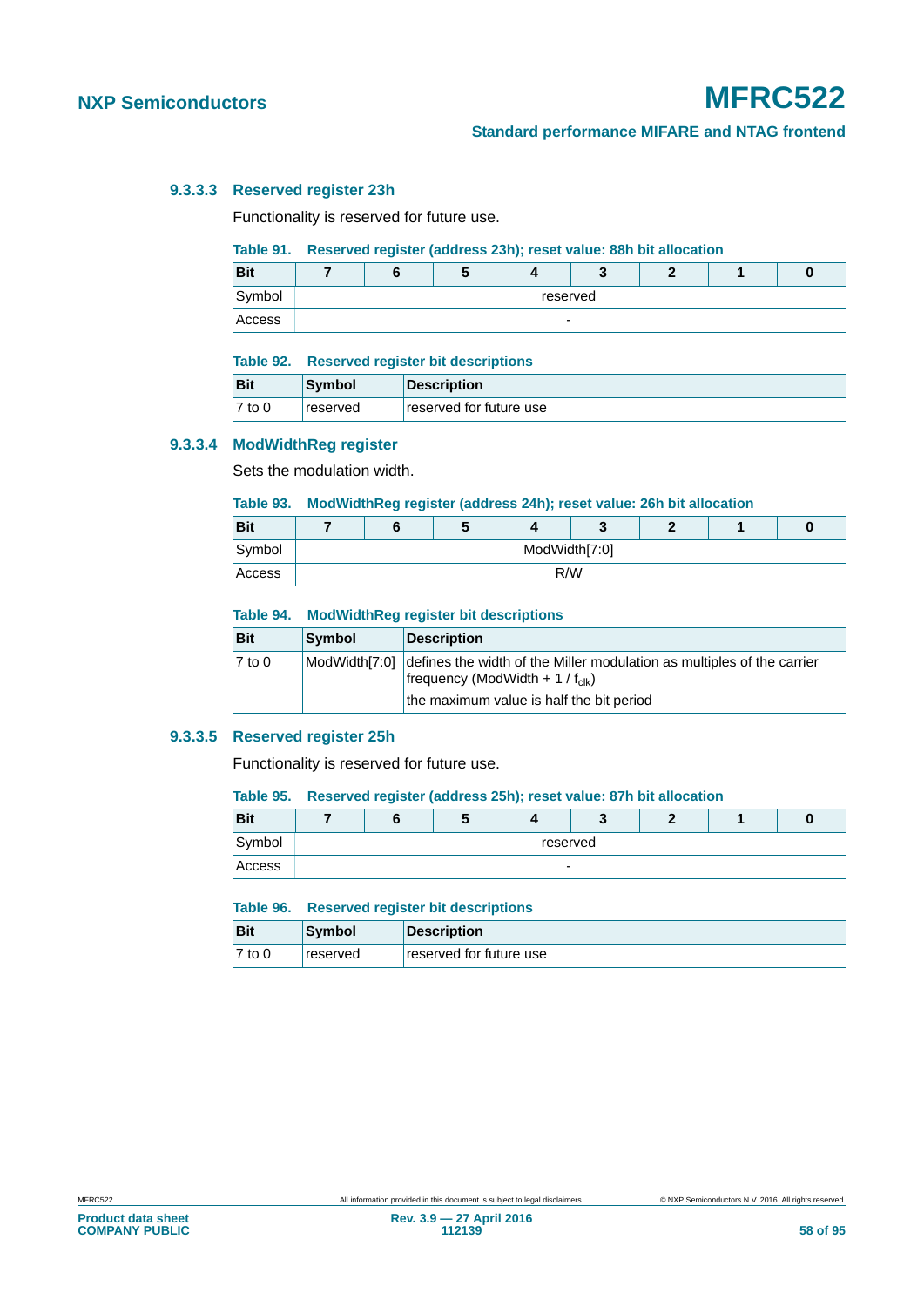## **9.3.3.6 RFCfgReg register**

Configures the receiver gain.

## <span id="page-58-0"></span>**Table 97. RFCfgReg register (address 26h); reset value: 48h bit allocation**

| <b>Bit</b> |                          | w           |  |  |          |  |
|------------|--------------------------|-------------|--|--|----------|--|
| Symbol     | reserved                 | RxGain[2:0] |  |  | reserved |  |
| Access     | $\overline{\phantom{a}}$ | R/W         |  |  | -        |  |

#### **Table 98. RFCfgReg register bit descriptions**

| <b>Bit</b> | <b>Symbol</b> | <b>Value</b> | <b>Description</b>                                 |
|------------|---------------|--------------|----------------------------------------------------|
| 7          | reserved      | ٠            | reserved for future use                            |
| $6$ to 4   | <b>RxGain</b> |              | defines the receiver's signal voltage gain factor: |
|            | [2:0]         | 000          | 18dB                                               |
|            |               | 001          | 23 dB                                              |
|            |               | 010          | 18dB                                               |
|            |               | 011          | 23 dB                                              |
|            |               | 100          | 33 dB                                              |
|            |               | 101          | 38 dB                                              |
|            |               | 110          | 43 dB                                              |
|            |               | 111          | 48 dB                                              |
| $3$ to 0   | reserved      | ۰            | reserved for future use                            |

## **9.3.3.7 GsNReg register**

Defines the conductance of the antenna driver pins TX1 and TX2 for the n-driver when the driver is switched on.

### <span id="page-58-1"></span>**Table 99. GsNReg register (address 27h); reset value: 88h bit allocation**

| <b>Bit</b> |     |  | v          |  |             |  |  | υ |
|------------|-----|--|------------|--|-------------|--|--|---|
| Symbol     |     |  | CWGsN[3:0] |  | ModGsN[3:0] |  |  |   |
| Access     | R/W |  |            |  | R/W         |  |  |   |

#### **Table 100. GsNReg register bit descriptions**

| <b>Bit</b> | <b>Symbol</b>         | <b>Description</b>                                                                                                                                                                                |
|------------|-----------------------|---------------------------------------------------------------------------------------------------------------------------------------------------------------------------------------------------|
| 7 to 4     | <b>CWGsN</b><br>[3:0] | defines the conductance of the output n-driver during periods without<br>modulation which can be used to regulate the output power and<br>subsequently current consumption and operating distance |
|            |                       | <b>Remark:</b> the conductance value is binary-weighted                                                                                                                                           |
|            |                       | during soft Power-down mode the highest bit is forced to logic 1                                                                                                                                  |
|            |                       | value is only used if driver TX1 or TX2 is switched on                                                                                                                                            |
| $3$ to 0   | ModGsN<br>[3:0]       | defines the conductance of the output n-driver during periods without<br>modulation which can be used to regulate the modulation index                                                            |
|            |                       | <b>Remark:</b> the conductance value is binary weighted                                                                                                                                           |
|            |                       | during soft Power-down mode the highest bit is forced to logic 1                                                                                                                                  |
|            |                       | value is only used if driver TX1 or TX2 is switched on                                                                                                                                            |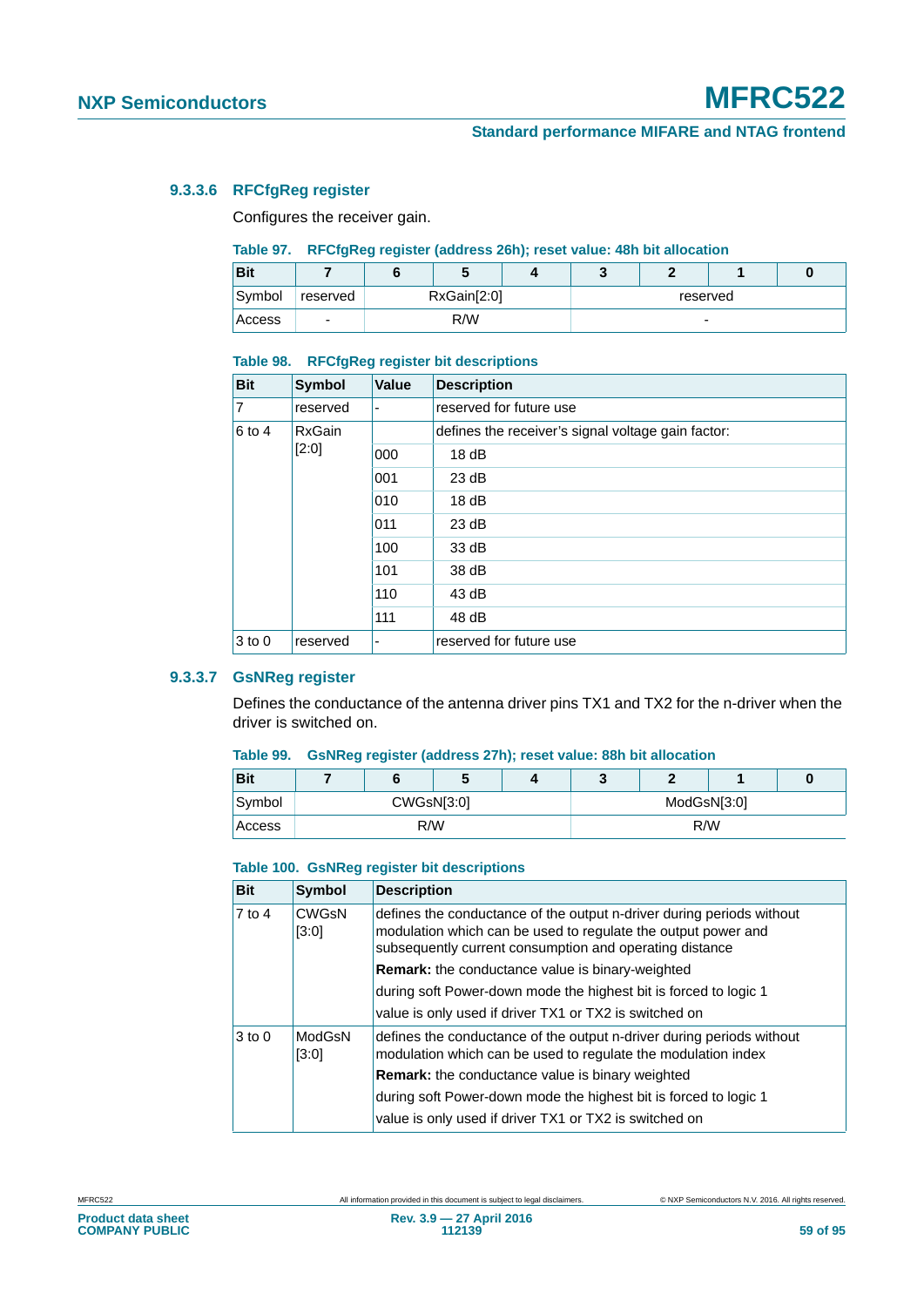### **9.3.3.8 CWGsPReg register**

Defines the conductance of the p-driver output during periods of no modulation.

### <span id="page-59-0"></span>**Table 101. CWGsPReg register (address 28h); reset value: 20h bit allocation**

| <b>Bit</b> |                          |  |            |  |     |  |  | υ |
|------------|--------------------------|--|------------|--|-----|--|--|---|
| Symbol     | reserved                 |  | CWGsP[5:0] |  |     |  |  |   |
| Access     | $\overline{\phantom{a}}$ |  |            |  | R/W |  |  |   |

#### **Table 102. CWGsPReg register bit descriptions**

| <b>Bit</b> | <b>Symbol</b> | <b>Description</b>                                                                                                                                              |
|------------|---------------|-----------------------------------------------------------------------------------------------------------------------------------------------------------------|
| $7$ to $6$ | reserved      | reserved for future use                                                                                                                                         |
| $5$ to 0   | CWGsP[5:0]    | defines the conductance of the p-driver output which can be used to<br>regulate the output power and subsequently current consumption and<br>operating distance |
|            |               | Remark: the conductance value is binary weighted                                                                                                                |
|            |               | during soft Power-down mode the highest bit is forced to logic 1                                                                                                |

## **9.3.3.9 ModGsPReg register**

Defines the conductance of the p-driver output during modulation.

#### <span id="page-59-1"></span>**Table 103. ModGsPReg register (address 29h); reset value: 20h bit allocation**

| <b>Bit</b> |          |  |             |  |     |  |  |  |  |
|------------|----------|--|-------------|--|-----|--|--|--|--|
| Symbol     | reserved |  | ModGsP[5:0] |  |     |  |  |  |  |
| Access     | -        |  |             |  | R/W |  |  |  |  |

#### **Table 104. ModGsPReg register bit descriptions**

| <b>Bit</b> | Symbol      | <b>Description</b>                                                                                                     |
|------------|-------------|------------------------------------------------------------------------------------------------------------------------|
| $7$ to 6   | reserved    | reserved for future use                                                                                                |
| $5$ to 0   | ModGsP[5:0] | defines the conductance of the p-driver output during modulation<br>which can be used to regulate the modulation index |
|            |             | <b>Remark:</b> the conductance value is binary weighted                                                                |
|            |             | during soft Power-down mode the highest bit is forced to logic 1                                                       |
|            |             | if the TxASKReg register's Force100ASK bit is set to logic 1 the value<br>of ModGsP has no effect                      |

## **9.3.3.10 TModeReg and TPrescalerReg registers**

These registers define the timer settings.

**Remark:** The TPrescaler setting higher 4 bits are in the TModeReg register and the lower 8 bits are in the TPrescalerReg register.

#### <span id="page-59-2"></span>**Table 105. TModeReg register (address 2Ah); reset value: 00h bit allocation**

| <b>Bit</b> |       |             |  |              |     |  |                    |  |
|------------|-------|-------------|--|--------------|-----|--|--------------------|--|
| Symbol     | TAuto | TGated[1:0] |  | TAutoRestart |     |  | TPrescaler_Hi[3:0] |  |
| Access     | R/W   | R/W         |  | R/W          | R/W |  |                    |  |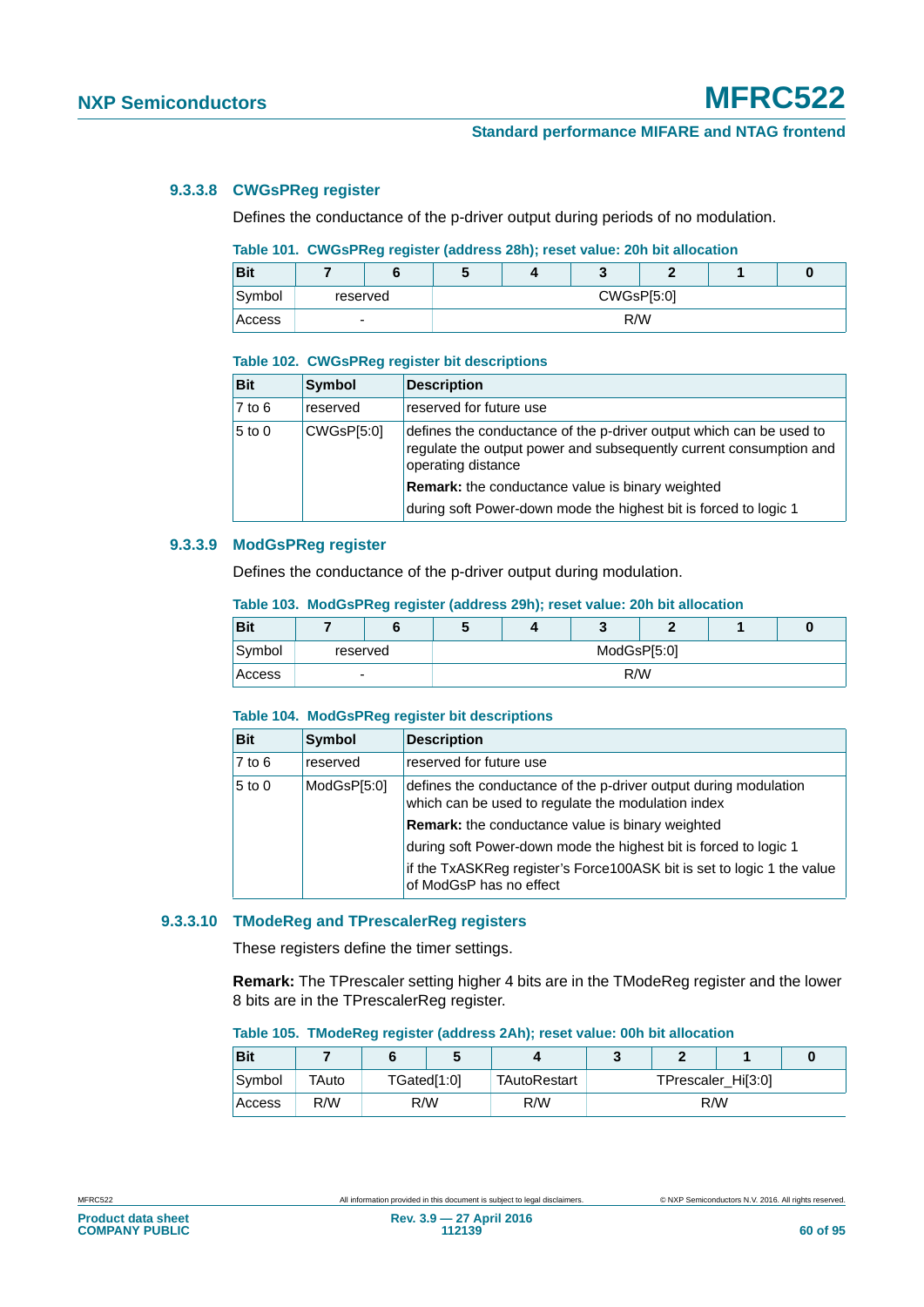| <b>Bit</b>     | <b>Symbol</b>       | <b>Value</b> | <b>Description</b>                                                                                                                                                       |
|----------------|---------------------|--------------|--------------------------------------------------------------------------------------------------------------------------------------------------------------------------|
| $\overline{7}$ | TAuto               | 1            | timer starts automatically at the end of the transmission in<br>all communication modes at all speeds                                                                    |
|                |                     |              | if the RxModeReg register's RxMultiple bit is not set, the<br>timer stops immediately after receiving the 5th bit (1 start<br>bit, 4 data bits)                          |
|                |                     |              | if the RxMultiple bit is set to logic 1 the timer never stops, in<br>which case the timer can be stopped by setting the<br>ControlReg register's TStopNow bit to logic 1 |
|                |                     | 0            | indicates that the timer is not influenced by the protocol                                                                                                               |
| 6 to 5         | TGated[1:0]         |              | internal timer is running in gated mode                                                                                                                                  |
|                |                     |              | <b>Remark:</b> in gated mode, the Status1Reg register's<br>TRunning bit is logic 1 when the timer is enabled by the<br>TModeReg register's TGated[1:0] bits              |
|                |                     |              | this bit does not influence the gating signal                                                                                                                            |
|                |                     | 00           | non-gated mode                                                                                                                                                           |
|                |                     | 01           | gated by pin MFIN                                                                                                                                                        |
|                |                     | 10           | gated by pin AUX1                                                                                                                                                        |
|                |                     | 11           |                                                                                                                                                                          |
| 4              | <b>TAutoRestart</b> | 1            | timer automatically restarts its count-down from the 16-bit<br>timer reload value instead of counting down to zero                                                       |
|                |                     | 0            | timer decrements to 0 and the ComIrqReg register's<br>TimerIRq bit is set to logic 1                                                                                     |
| $3$ to $0$     | TPrescaler_Hi[3:0]  |              | defines the higher 4 bits of the TPrescaler value                                                                                                                        |
|                |                     |              | The following formula is used to calculate the timer<br>frequency if the DemodReg register's TPrescalEven bit in<br>Demot Regis set to logic 0:                          |
|                |                     |              | $ftimer = 13.56 MHz / (2*TPreScaler+1).$                                                                                                                                 |
|                |                     |              | Where TPreScaler = [TPrescaler_Hi:TPrescaler_Lo]<br>(TPrescaler value on 12 bits) (Default TPrescalEven                                                                  |
|                |                     |              | bit is logic 0)                                                                                                                                                          |
|                |                     |              | The following formula is used to calculate the timer<br>frequency if the DemodReg register's TPrescalEven bit is<br>set to logic 1:                                      |
|                |                     |              | $ftimer = 13.56 MHz / (2*TPreScalar+2).$                                                                                                                                 |
|                |                     |              | See Section 8.5 "Timer unit".                                                                                                                                            |

## **Table 106. TModeReg register bit descriptions**

## <span id="page-60-0"></span>**Table 107. TPrescalerReg register (address 2Bh); reset value: 00h bit allocation**

| <b>Bit</b> |                    |  | $\overline{\phantom{a}}$ |  |  |  |  |  |
|------------|--------------------|--|--------------------------|--|--|--|--|--|
| Symbol     | TPrescaler_Lo[7:0] |  |                          |  |  |  |  |  |
| Access     | R/W                |  |                          |  |  |  |  |  |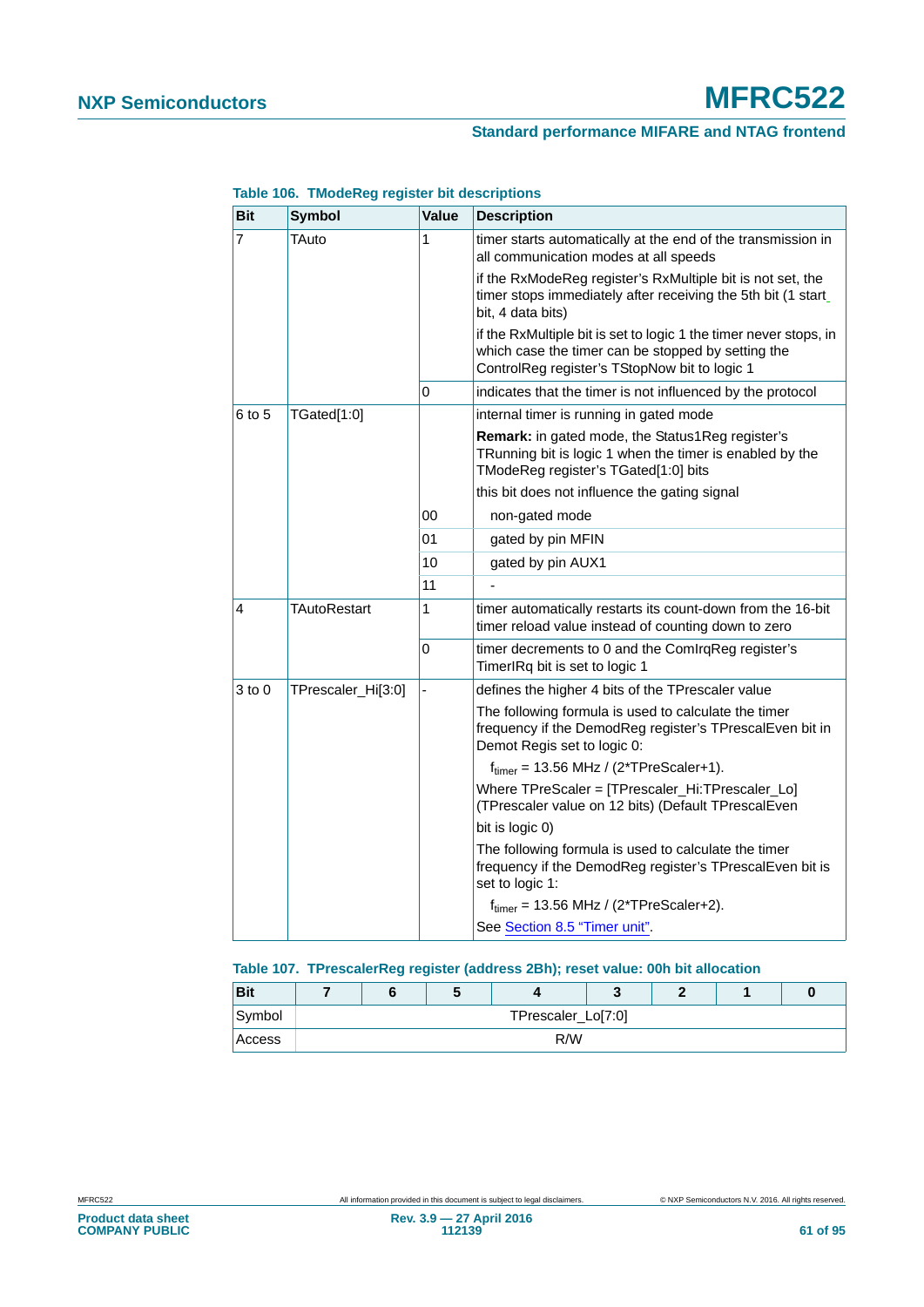## **Standard performance MIFARE and NTAG frontend**

| <b>Bit</b> | <b>Symbol</b>      | <b>Description</b>                                                                                                                         |
|------------|--------------------|--------------------------------------------------------------------------------------------------------------------------------------------|
| $7$ to $0$ | TPrescaler_Lo[7:0] | defines the lower 8 bits of the TPrescaler value                                                                                           |
|            |                    | The following formula is used to calculate the timer frequency if the<br>DemodReg register's TPrescalEven bit is set to logic 0:           |
|            |                    | $f_{\text{timer}} = 13.56 \text{ MHz} / (2 \text{*TPreScalar+1}).$                                                                         |
|            |                    | Where TPreScaler = [TPrescaler_Hi:TPrescaler_Lo] (TPrescaler<br>value on 12 bits) (Default TPrescalEven bit is logic 0)                    |
|            |                    | The following formula is used to calculate the timer frequency if the<br>DemodReg register's TPrescalEven bit inDemoReg is set to logic 1: |
|            |                    | $ftimer = 13.56 MHz / (2*TPreScaler+2).$                                                                                                   |
|            |                    | See Section 8.5 "Timer unit".                                                                                                              |

## **Table 108. TPrescalerReg register bit descriptions**

## **9.3.3.11 TReloadReg register**

Defines the 16-bit timer reload value.

**Remark:** The reload value bits are contained in two 8-bit registers.

### <span id="page-61-0"></span>**Table 109. TReloadReg (higher bits) register (address 2Ch); reset value: 00h bit allocation**

| <b>Bit</b> |     | w |                    |  |  |  |  |
|------------|-----|---|--------------------|--|--|--|--|
| Symbol     |     |   | TReloadVal_Hi[7:0] |  |  |  |  |
| Access     | R/W |   |                    |  |  |  |  |

#### **Table 110. TReloadReg register higher bit descriptions**

| <b>Bit</b>          | Symbol | Description                                                                   |
|---------------------|--------|-------------------------------------------------------------------------------|
| $ 7 \text{ to } 0 $ |        | TReloadVal_Hi[7:0] defines the higher 8 bits of the 16-bit timer reload value |
|                     |        | on a start event, the timer loads the timer reload value                      |
|                     |        | changing this register affects the timer only at the next start event         |

#### <span id="page-61-1"></span>**Table 111. TReloadReg (lower bits) register (address 2Dh); reset value: 00h bit allocation**

| Bit    |     |  | Ð |  |                    |  |  | U |
|--------|-----|--|---|--|--------------------|--|--|---|
| Symbol |     |  |   |  | TReloadVal_Lo[7:0] |  |  |   |
| Access | R/W |  |   |  |                    |  |  |   |

#### **Table 112. TReloadReg register lower bit descriptions**

| <b>Bit</b> | Symbol                           | <b>Description</b>                                                    |
|------------|----------------------------------|-----------------------------------------------------------------------|
|            | $ 7$ to 0 $ TReloadVal_Llo[7:0]$ | defines the lower 8 bits of the 16-bit timer reload value             |
|            |                                  | on a start event, the timer loads the timer reload value              |
|            |                                  | changing this register affects the timer only at the next start event |

### **9.3.3.12 TCounterValReg register**

Contains the timer value.

**Remark:** The timer value bits are contained in two 8-bit registers.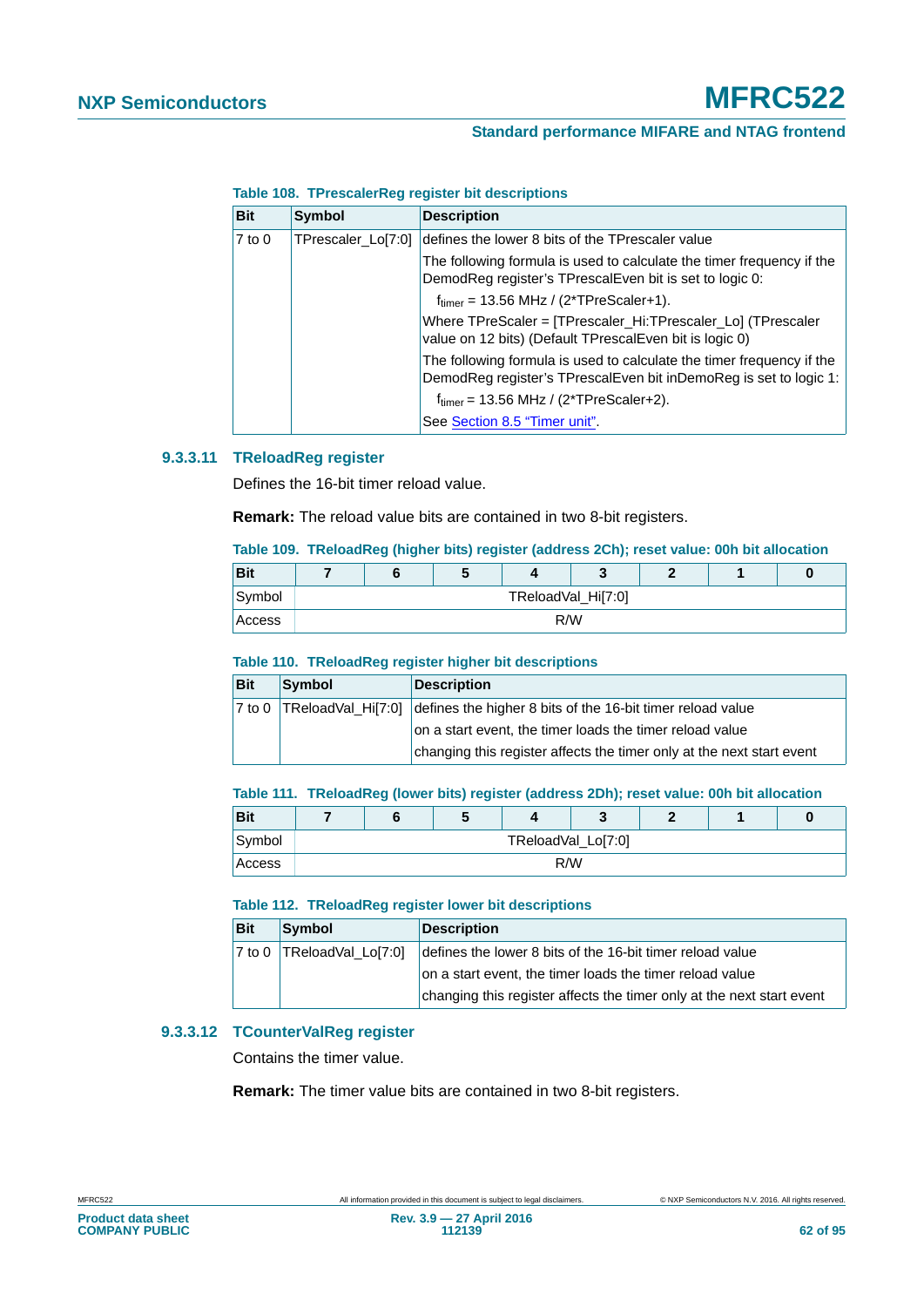## **Standard performance MIFARE and NTAG frontend**

<span id="page-62-0"></span>**Table 113. TCounterValReg (higher bits) register (address 2Eh); reset value: xxh bit allocation**

|            | unvvuuvii |                     |  |  |  |  |  |  |  |  |
|------------|-----------|---------------------|--|--|--|--|--|--|--|--|
| <b>Bit</b> | ю         |                     |  |  |  |  |  |  |  |  |
| Symbol     |           | TCounterVal_Hi[7:0] |  |  |  |  |  |  |  |  |
| Access     |           |                     |  |  |  |  |  |  |  |  |

### **Table 114. TCounterValReg register higher bit descriptions**

| <b>Bit</b>          | <b>Symbol</b> | <b>Description</b>                         |
|---------------------|---------------|--------------------------------------------|
| $\overline{7}$ to 0 | [7:0]         | TCounterVal Hi   timer value higher 8 bits |

### <span id="page-62-1"></span>**Table 115. TCounterValReg (lower bits) register (address 2Fh); reset value: xxh bit**

|            | allocation |  |                     |  |  |
|------------|------------|--|---------------------|--|--|
| <b>Bit</b> |            |  |                     |  |  |
| Symbol     |            |  | TCounterVal_Lo[7:0] |  |  |
| Access     |            |  |                     |  |  |

#### **Table 116. TCounterValReg register lower bit descriptions**

| <b>Bit</b> | Symbol                  | <b>Description</b>       |
|------------|-------------------------|--------------------------|
| $7$ to 0   | TCounterVal Lo<br>[7:0] | timer value lower 8 bits |

## **9.3.4 Page 3: Test**

### **9.3.4.1 Reserved register 30h**

Functionality is reserved for future use.

#### <span id="page-62-2"></span>**Table 117. Reserved register (address 30h); reset value: 00h bit allocation**

| <b>Bit</b> |  |                          |  |  |
|------------|--|--------------------------|--|--|
| Symbol     |  | reserved                 |  |  |
| Access     |  | $\overline{\phantom{0}}$ |  |  |

#### **Table 118. Reserved register bit descriptions**

| <b>Bit</b> | Symbol          | <b>Description</b>      |
|------------|-----------------|-------------------------|
| 17 to 0    | <b>reserved</b> | reserved for future use |

## **9.3.4.2 TestSel1Reg register**

General test signal configuration.

#### <span id="page-62-3"></span>**Table 119. TestSel1Reg register (address 31h); reset value: 00h bit allocation**

| <b>Bit</b> |          |  | J |  |  |                   |  |  |  |
|------------|----------|--|---|--|--|-------------------|--|--|--|
| Symbol     | reserved |  |   |  |  | TstBusBitSel[2:0] |  |  |  |
| Access     |          |  | - |  |  | R/W               |  |  |  |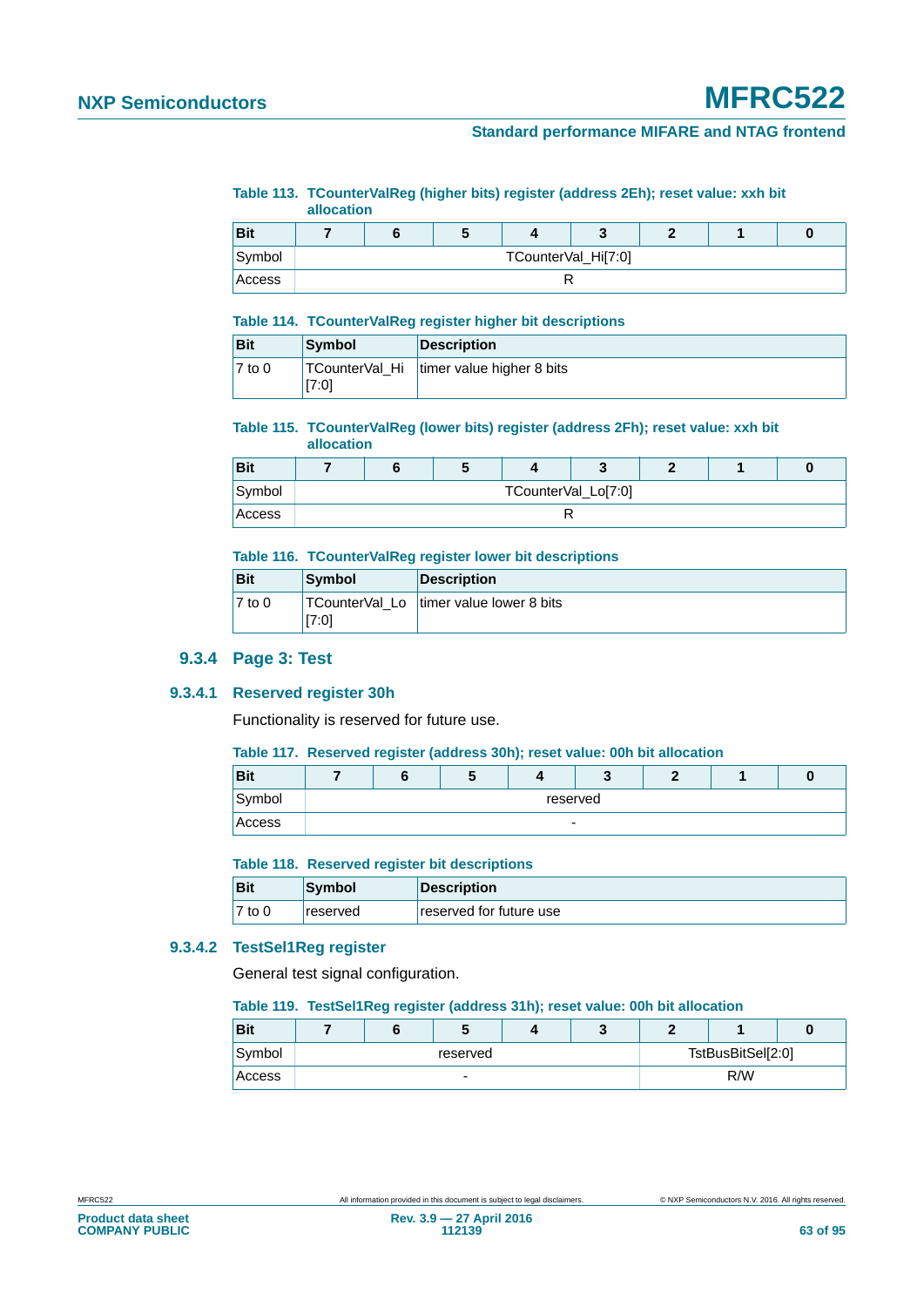|  | Table 120. TestSel1Reg register bit descriptions |  |  |  |
|--|--------------------------------------------------|--|--|--|
|--|--------------------------------------------------|--|--|--|

| <b>Bit</b> | Symbol                       | <b>Description</b>                                                                                                                                                      |
|------------|------------------------------|-------------------------------------------------------------------------------------------------------------------------------------------------------------------------|
| 7 to 3     | reserved                     | reserved for future use                                                                                                                                                 |
| 2 to 0     | <b>TstBusBitSel</b><br>[2:0] | selects a test bus signal which is output at pin MFOUT<br>if AnalogSelAux2[3:0] = FFh in AnalogTestReg register, test bus signal<br>is also output at pins AUX1 or AUX2 |

## **9.3.4.3 TestSel2Reg register**

General test signal configuration and PRBS control.

<span id="page-63-0"></span>

| Table 121. TestSel2Reg register (address 32h); reset value: 00h bit allocation |  |  |  |  |
|--------------------------------------------------------------------------------|--|--|--|--|
|                                                                                |  |  |  |  |

| <b>Bit</b> |            |       |                    |                 | ٠<br>w | e |  |  |  |
|------------|------------|-------|--------------------|-----------------|--------|---|--|--|--|
| Symbol     | TstBusFlip | PRBS9 | PRBS <sub>15</sub> | TestBusSel[4:0] |        |   |  |  |  |
| Access     | R/W        | R/W   | R/W                | R/W             |        |   |  |  |  |

#### **Table 122. TestSel2Reg register bit descriptions**

| <b>Bit</b>     | Symbol             | Value | <b>Description</b>                                                                                       |
|----------------|--------------------|-------|----------------------------------------------------------------------------------------------------------|
| $\overline{7}$ | TstBusFlip         |       | test bus is mapped to the parallel port in the following order:                                          |
|                |                    |       | TstBusBit4, TstBusBit3, TstBusBit2, TstBusBit6, TstBusBit5,<br>TstBusBit0; see Section 16.1 on page 82   |
| 6              | PRBS9              |       | starts and enables the PRBS9 sequence according to ITU-TO150                                             |
|                |                    |       | <b>Remark:</b> all relevant registers to transmit data must be<br>configured before entering PRBS9 mode  |
|                |                    |       | the data transmission of the defined sequence is started by the<br>Transmit command                      |
| 5              | PRBS <sub>15</sub> |       | starts and enables the PRBS15 sequence according to<br><b>ITU-TO150</b>                                  |
|                |                    |       | <b>Remark:</b> all relevant registers to transmit data must be<br>configured before entering PRBS15 mode |
|                |                    |       | the data transmission of the defined sequence is started by the<br>Transmit command                      |
| $4$ to $0$     | TestBusSel[4:0]    |       | selects the test bus; see Section 16.1 "Test signals"                                                    |

#### **9.3.4.4 TestPinEnReg register**

Enables the test bus pin output driver.

#### <span id="page-63-1"></span>**Table 123. TestPinEnReg register (address 33h); reset value: 80h bit allocation**

| <b>Bit</b> |             |                            |  |  |  |  |  |  |  |
|------------|-------------|----------------------------|--|--|--|--|--|--|--|
| Symbol     | RS232LineEn | TestPinEn[5:0]<br>reserved |  |  |  |  |  |  |  |
| Access     | R/W         | R/W                        |  |  |  |  |  |  |  |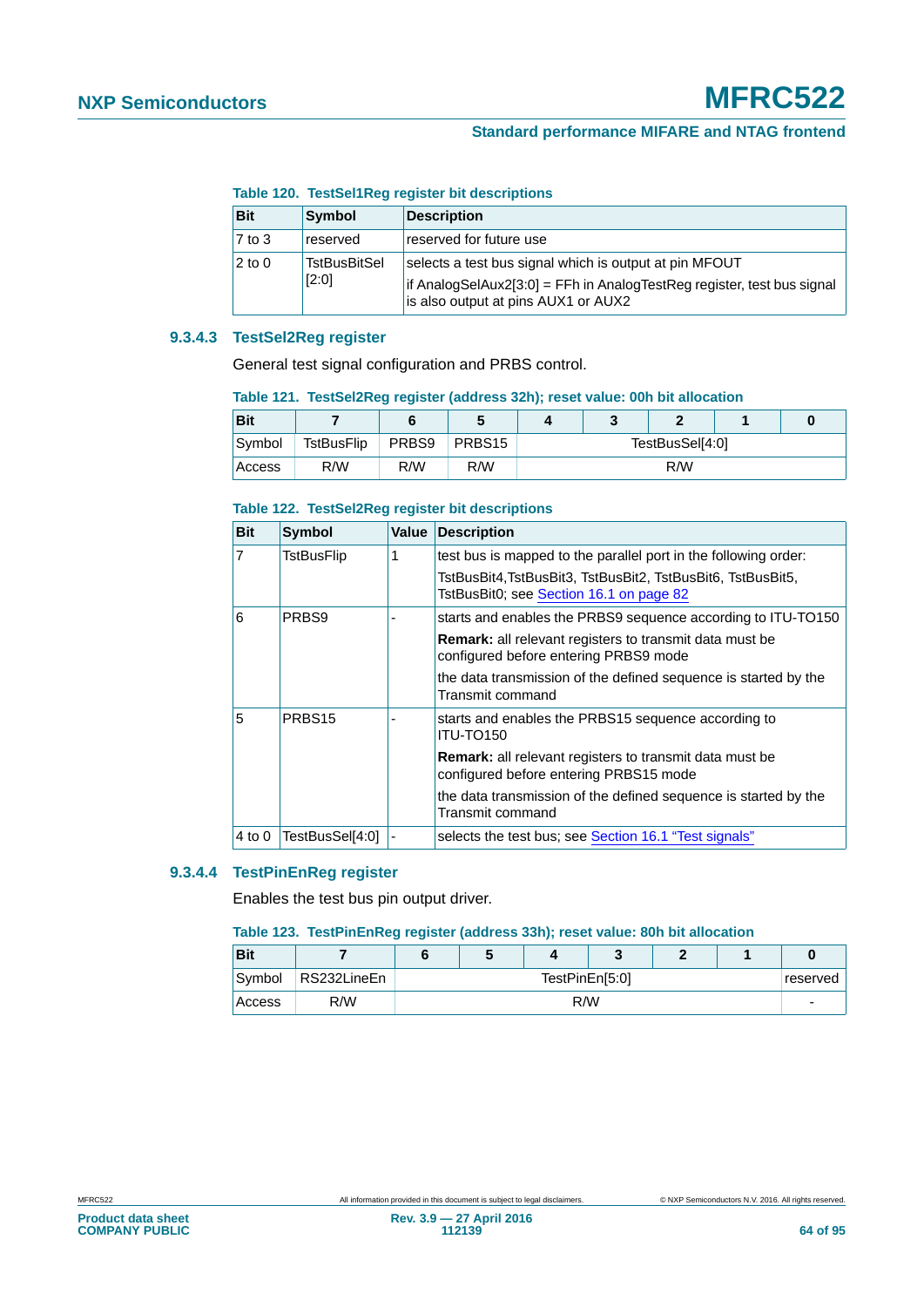| <b>Bit</b> | <b>Symbol</b>             | Value | <b>Description</b>                                                                                                                                                                      |
|------------|---------------------------|-------|-----------------------------------------------------------------------------------------------------------------------------------------------------------------------------------------|
|            | RS232LineEn 10            |       | serial UART lines MX and DTRQ are disabled                                                                                                                                              |
| 6 to 1     | <b>TestPinEn</b><br>[5:0] |       | enables the output driver on one of the data pins D1 to D7 which<br>outputs a test signal                                                                                               |
|            |                           |       | Example:                                                                                                                                                                                |
|            |                           |       | setting bit 1 to logic 1 enables pin D1 output                                                                                                                                          |
|            |                           |       | setting bit 5 to logic 1 enables pin D5 output                                                                                                                                          |
|            |                           |       | <b>Remark:</b> If the SPI is used, only pins D1 to D4 can be used. If the<br>serial UART interface is used and the RS232LineEn bit is set to<br>logic 1 only pins D1 to D4 can be used. |
| Ω          | reserved                  |       | reserved for future use                                                                                                                                                                 |

## **Table 124. TestPinEnReg register bit descriptions**

# **9.3.4.5 TestPinValueReg register**

Defines the HIGH and LOW values for the test port D1 to D7 when it is used as I/O.

<span id="page-64-0"></span>

|  | Table 125. TestPinValueReg register (address 34h); reset value: 00h bit allocation |  |  |  |  |  |  |
|--|------------------------------------------------------------------------------------|--|--|--|--|--|--|
|--|------------------------------------------------------------------------------------|--|--|--|--|--|--|

| <b>Bit</b> |       | w                             |     |  |  |  |                          |  |
|------------|-------|-------------------------------|-----|--|--|--|--------------------------|--|
| Symbol     | UselO | TestPinValue[5:0]<br>reserved |     |  |  |  |                          |  |
| Access     | R/W   |                               | R/W |  |  |  | $\overline{\phantom{0}}$ |  |

## **Table 126. TestPinValueReg register bit descriptions**

| <b>Bit</b>     | <b>Symbol</b>                | Value | <b>Description</b>                                                                                                                                                                                       |
|----------------|------------------------------|-------|----------------------------------------------------------------------------------------------------------------------------------------------------------------------------------------------------------|
| $\overline{7}$ | UselO<br>1                   |       | enables the I/O functionality for the test port when one of the serial<br>interfaces is used                                                                                                             |
|                |                              |       | the input/output behavior is defined by value TestPinEn[5:0] in the<br>TestPinEnReg register                                                                                                             |
|                |                              |       | the value for the output behavior is defined by TestPinValue[5:0]                                                                                                                                        |
| 6 to 1         | <b>TestPinValue</b><br>[5:0] |       | defines the value of the test port when it is used as I/O and each<br>output must be enabled by TestPinEn[5:0] in the TestPinEnReg<br>register                                                           |
|                |                              |       | Remark: Reading the register indicates the status of pins D6 to D1<br>if the UseIO bit is set to logic 1. If the UseIO bit is set to logic 0, the<br>value of the TestPinValueReg register is read back. |
| ١o             | reserved                     |       | reserved for future use                                                                                                                                                                                  |

## **9.3.4.6 TestBusReg register**

Shows the status of the internal test bus.

#### <span id="page-64-1"></span>**Table 127. TestBusReg register (address 35h); reset value: xxh bit allocation**

| <b>Bit</b> |              |  | $\overline{\phantom{a}}$ |  |  |  |  |  |  |
|------------|--------------|--|--------------------------|--|--|--|--|--|--|
| Symbol     | TestBus[7:0] |  |                          |  |  |  |  |  |  |
| Access     |              |  |                          |  |  |  |  |  |  |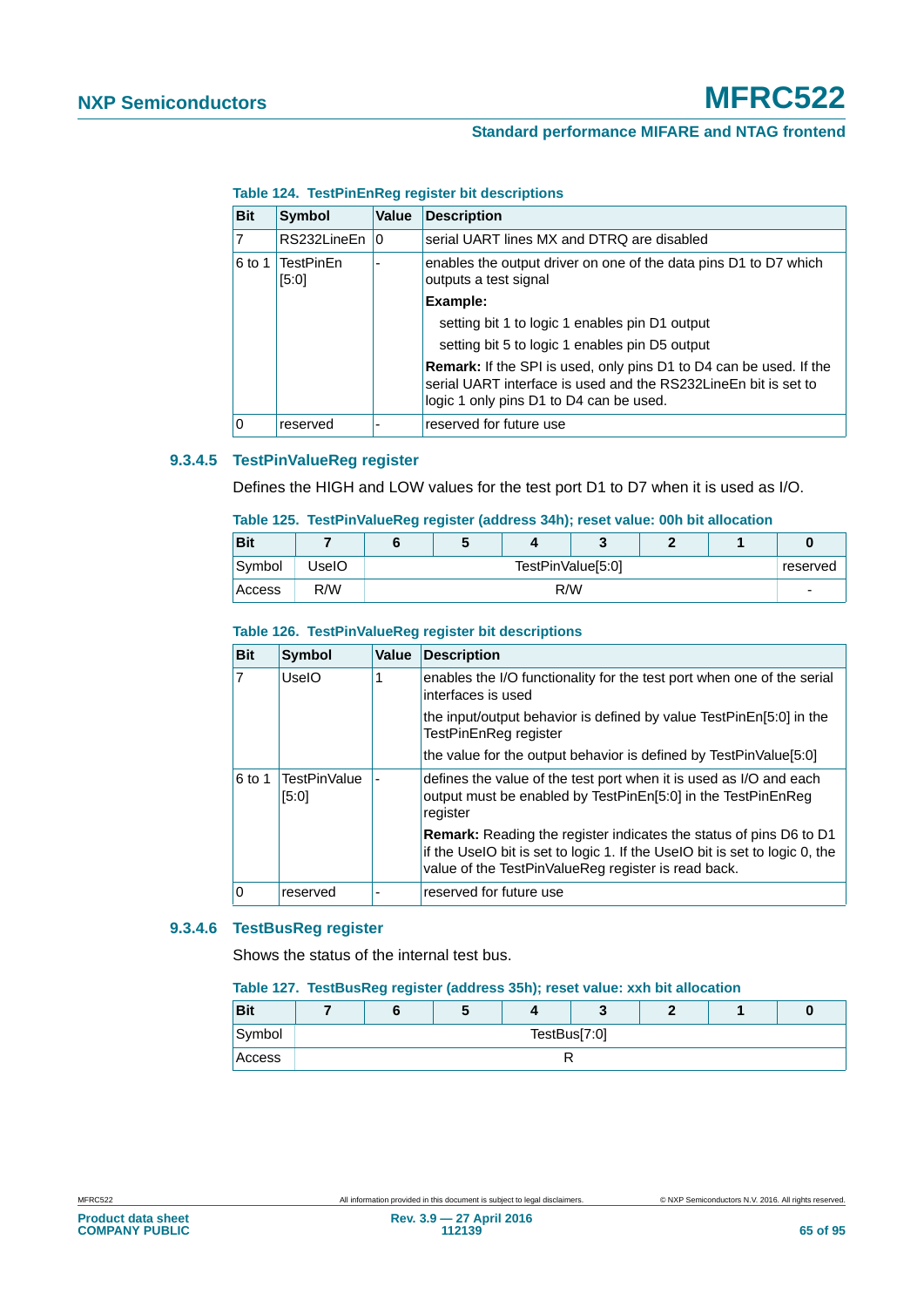## **Table 128. TestBusReg register bit descriptions**

| <b>Bit</b> | <b>Symbol</b> | <b>Description</b>                                                                      |
|------------|---------------|-----------------------------------------------------------------------------------------|
| $7$ to 0   | TestBus[7:0]  | shows the status of the internal test bus                                               |
|            |               | the test bus is selected using the TestSel2Reg register; see<br>Section 16.1 on page 82 |

## **9.3.4.7 AutoTestReg register**

Controls the digital self-test.

#### <span id="page-65-0"></span>**Table 129. AutoTestReg register (address 36h); reset value: 40h bit allocation**

| <b>Bit</b> |                          |     |     |  |               |  |  |  |  |
|------------|--------------------------|-----|-----|--|---------------|--|--|--|--|
| Symbol     | reserved AmpRcv          |     | RFT |  | SelfTest[3:0] |  |  |  |  |
| Access     | $\overline{\phantom{0}}$ | R/W | -   |  | R/W           |  |  |  |  |

#### **Table 130. AutoTestReg register bit descriptions**

| <b>Bit</b>     | <b>Symbol</b> | Value | <b>Description</b>                                                                                                                                        |
|----------------|---------------|-------|-----------------------------------------------------------------------------------------------------------------------------------------------------------|
| $\overline{7}$ | reserved      |       | reserved for production tests                                                                                                                             |
| $\overline{6}$ | 1<br>AmpRcv   |       | internal signal processing in the receiver chain is performed<br>non-linearly which increases the operating distance in<br>communication modes at 106 kBd |
|                |               |       | <b>Remark:</b> due to non-linearity, the effect of the RxThresholdReg<br>register's MinLevel[3:0] and the CollLevel[2:0] values is also<br>non-linear     |
| $5$ to 4       | <b>RFT</b>    |       | reserved for production tests                                                                                                                             |
| $3$ to 0       | SelfTest[3:0] |       | enables the digital self test                                                                                                                             |
|                |               |       | the self test can also be started by the CalcCRC command; see<br>Section 10.3.1.4 on page 71                                                              |
|                |               |       | the self test is enabled by value 1001b                                                                                                                   |
|                |               |       | <b>Remark:</b> for default operation the self test must be disabled<br>by value 0000b                                                                     |

## **9.3.4.8 VersionReg register**

Shows the MFRC522 software version.

#### <span id="page-65-1"></span>**Table 131. VersionReg register (address 37h); reset value: xxh bit allocation**

| <b>Bit</b> |  |              |  |  |  |  |  |  |  |  |
|------------|--|--------------|--|--|--|--|--|--|--|--|
| Symbol     |  | Version[7:0] |  |  |  |  |  |  |  |  |
| Access     |  |              |  |  |  |  |  |  |  |  |

#### **Table 132. VersionReg register bit descriptions**

| <b>Bit</b>          | Symbol   | Description                                                                                |
|---------------------|----------|--------------------------------------------------------------------------------------------|
| $\overline{7}$ to 4 | Chiptype | <sup>1</sup> '9' stands for MFRC522                                                        |
| $ 3 \text{ to } 0$  | Version  | <sup>1</sup> '1' stands for MFRC522 version 1.0 and '2' stands for MFRC522<br>version 2.0. |

MFRC522 version 1.0 software version is: 91h.

MFRC522 version 2.0 software version is: 92h.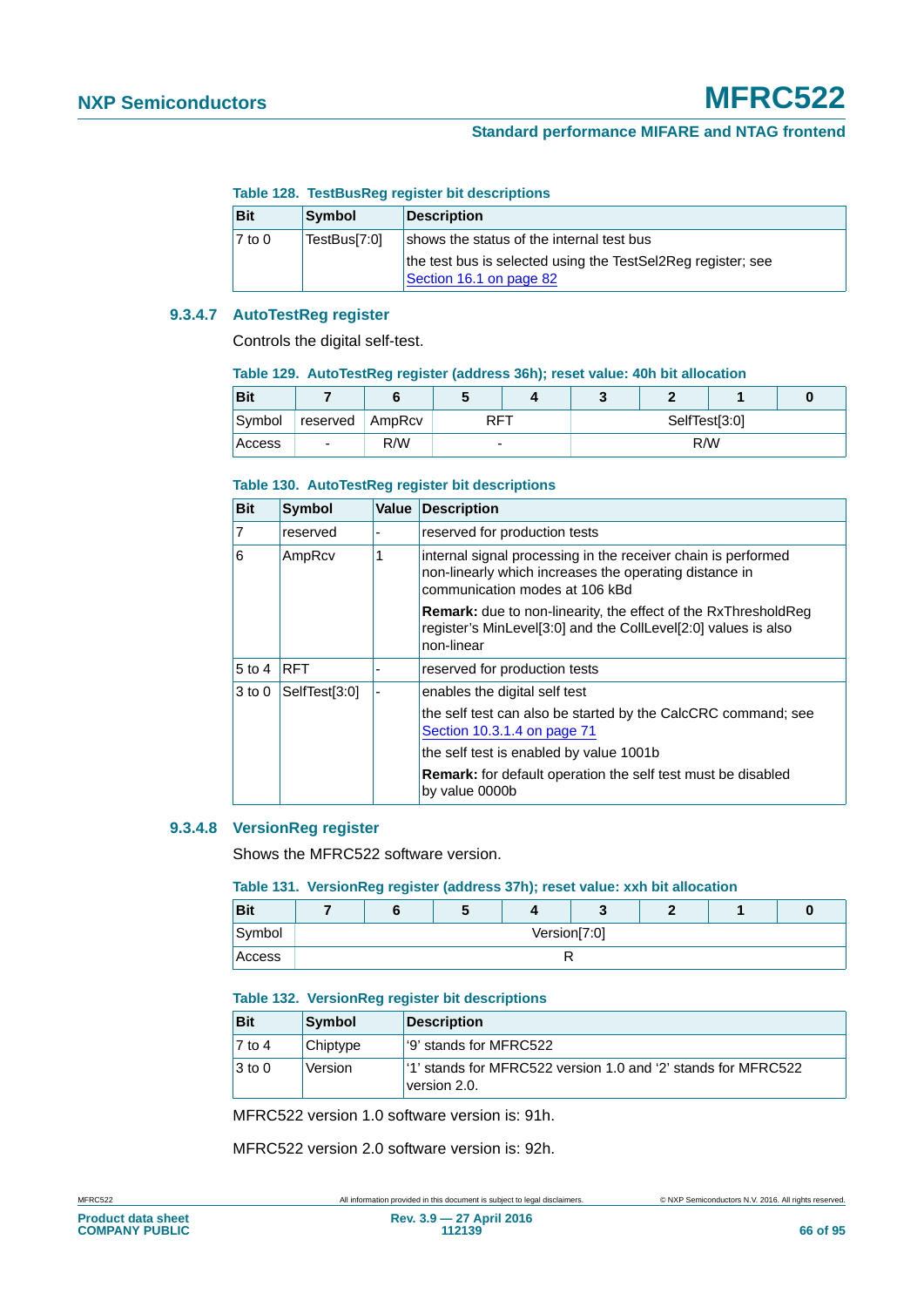## **9.3.4.9 AnalogTestReg register**

Determines the analog output test signal at, and status of, pins AUX1 and AUX2.

## <span id="page-66-0"></span>**Table 133. AnalogTestReg register (address 38h); reset value: 00h bit allocation**

| <b>Bit</b> |     |                    |  |  |                    |     |  | 0 |  |
|------------|-----|--------------------|--|--|--------------------|-----|--|---|--|
| Symbol     |     | AnalogSelAux1[3:0] |  |  | AnalogSelAux2[3:0] |     |  |   |  |
| Access     | R/W |                    |  |  |                    | R/W |  |   |  |

| <b>Bit</b> | <b>Symbol</b>          | Value | <b>Description</b>                                                                                                                              |
|------------|------------------------|-------|-------------------------------------------------------------------------------------------------------------------------------------------------|
| 7 to 4     | AnalogSelAux1          |       | controls pin AUX1                                                                                                                               |
|            | [3:0]                  | 0000  | 3-state                                                                                                                                         |
|            |                        | 0001  | output of TestDAC1 (AUX1), output of TestDAC2 (AUX2) <sup>[1]</sup>                                                                             |
|            |                        | 0010  | test signal Corr1[1]                                                                                                                            |
|            |                        | 0011  | reserved                                                                                                                                        |
|            |                        | 0100  | DAC: test signal MinLevel <sup>[1]</sup>                                                                                                        |
|            |                        | 0101  | DAC: test signal ADC_I <sup>[1]</sup>                                                                                                           |
|            |                        | 0110  | DAC: test signal ADC_Q <sup>[1]</sup>                                                                                                           |
|            |                        | 0111  | reserved                                                                                                                                        |
|            |                        | 1000  | reserved, test signal for production test <sup>[1]</sup>                                                                                        |
|            |                        | 1001  | reserved                                                                                                                                        |
|            |                        | 1010  | <b>HIGH</b>                                                                                                                                     |
|            |                        | 1011  | <b>LOW</b>                                                                                                                                      |
|            |                        | 1100  | TxActive:<br>at 106 kBd: HIGH during Start bit, Data bit, Parity and CRC<br>at 212 kBd: 424 kBd and 848 kBd: HIGH during data and<br><b>CRC</b> |
|            |                        | 1101  | RxActive:<br>at 106 kBd: HIGH during Data bit, Parity and CRC<br>at 212 kBd: 424 kBd and 848 kBd: HIGH during data and<br><b>CRC</b>            |
|            |                        | 1110  | subcarrier detected:                                                                                                                            |
|            |                        |       | 106 kBd: not applicable                                                                                                                         |
|            |                        |       | 212 kBd: 424 kBd and 848 kBd: HIGH during last part of<br>data and CRC                                                                          |
|            |                        | 1111  | test bus bit as defined by the TestSel1Reg register's<br>TstBusBitSel[2:0] bits                                                                 |
|            |                        |       | Remark: all test signals are described in Section 16.1 on<br>page 82                                                                            |
| 3 to 0     | AnalogSelAux2<br>[3:0] |       | controls pin AUX2 (see bit descriptions for AUX1)                                                                                               |

#### **Table 134. AnalogTestReg register bit descriptions**

<span id="page-66-1"></span>[1] **Remark:** Current source output; the use of 1 k $\Omega$  pull-down resistor on AUXn is recommended.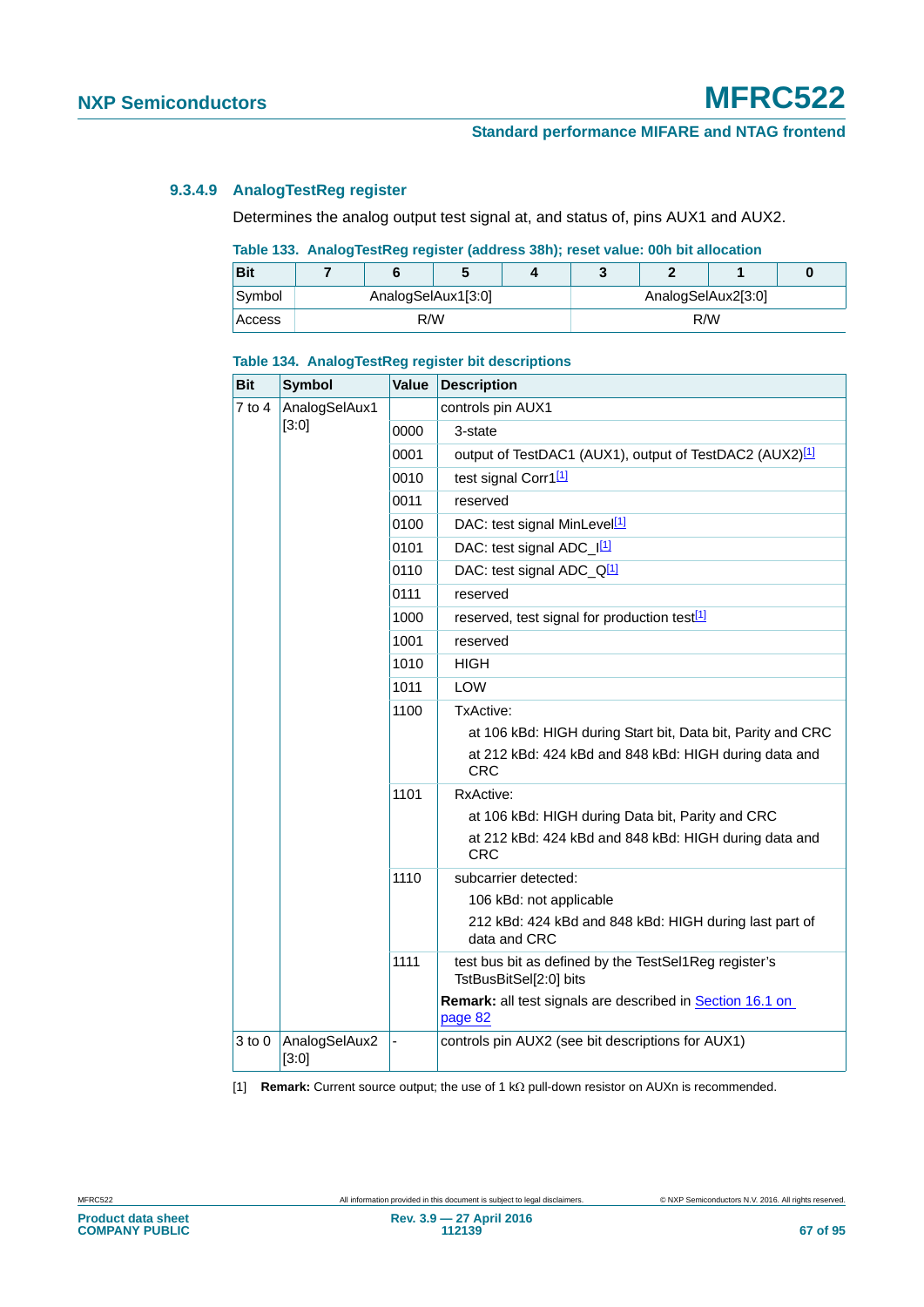## **9.3.4.10 TestDAC1Reg register**

Defines the test value for TestDAC1.

#### <span id="page-67-0"></span>**Table 135. TestDAC1Reg register (address 39h); reset value: xxh bit allocation**

| Bit    |   |          | w             |  |  |  |  |  |
|--------|---|----------|---------------|--|--|--|--|--|
| Symbol |   | reserved | TestDAC1[5:0] |  |  |  |  |  |
| Access | - |          | R/W           |  |  |  |  |  |

#### **Table 136. TestDAC1Reg register bit descriptions**

| <b>Bit</b>   | <b>Symbol</b> | <b>Description</b>                                                                                                 |
|--------------|---------------|--------------------------------------------------------------------------------------------------------------------|
|              | reserved      | reserved for production tests                                                                                      |
| <sup>6</sup> | reserved      | reserved for future use                                                                                            |
| $5$ to 0     | TestDAC1[5:0] | defines the test value for TestDAC1                                                                                |
|              |               | output of DAC1 can be routed to AUX1 by setting value<br>AnalogSelAux1[3:0] to 0001b in the AnalogTestReg register |

## **9.3.4.11 TestDAC2Reg register**

Defines the test value for TestDAC2.

#### <span id="page-67-1"></span>**Table 137. TestDAC2Reg register (address 3Ah); reset value: xxh bit allocation**

| <b>Bit</b> |   |          | $\ddot{}$     |  |  |  |  |  |
|------------|---|----------|---------------|--|--|--|--|--|
| Symbol     |   | reserved | TestDAC2[5:0] |  |  |  |  |  |
| Access     | - |          | R/W           |  |  |  |  |  |

#### **Table 138. TestDAC2Reg register bit descriptions**

| <b>Bit</b> | Symbol        | <b>Description</b>                                                                                                 |
|------------|---------------|--------------------------------------------------------------------------------------------------------------------|
| $7$ to 6   | reserved      | reserved for future use                                                                                            |
| $5$ to 0   | TestDAC2[5:0] | defines the test value for TestDAC2                                                                                |
|            |               | output of DAC2 can be routed to AUX2 by setting value<br>AnalogSelAux2[3:0] to 0001b in the AnalogTestReg register |

## **9.3.4.12 TestADCReg register**

Shows the values of ADC I and Q channels.

#### <span id="page-67-2"></span>**Table 139. TestADCReg register (address 3Bh); reset value: xxh bit allocation**

| <b>Bit</b> |  |  | v          |  |            |  |  |  |  |
|------------|--|--|------------|--|------------|--|--|--|--|
| Symbol     |  |  | ADC_I[3:0] |  | ADC_Q[3:0] |  |  |  |  |
| Access     |  |  |            |  |            |  |  |  |  |

#### **Table 140. TestADCReg register bit descriptions**

| <b>Bit</b>          | Symbol         | <b>Description</b>  |
|---------------------|----------------|---------------------|
| $\overline{7}$ to 4 | $ADC$ $I[3:0]$ | ADC I channel value |
| $ 3 \text{ to } 0$  | [ADC Q13:0]    | ADC Q channel value |

## **9.3.4.13 Reserved register 3Ch**

Functionality reserved for production test.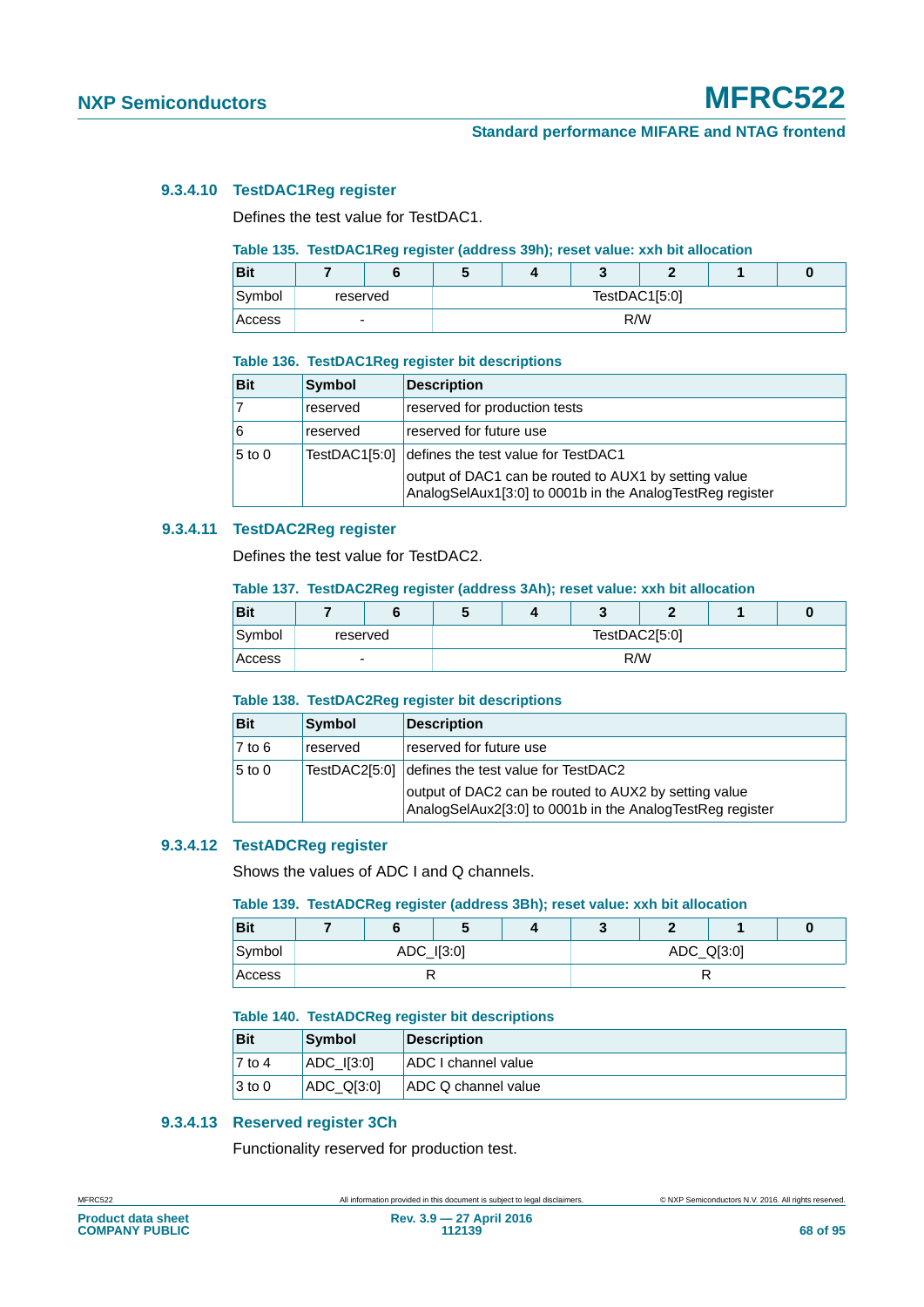#### <span id="page-68-0"></span>**Table 141. Reserved register (address 3Ch); reset value: FFh bit allocation**

|            | __ | __                       |  |  |  |
|------------|----|--------------------------|--|--|--|
| <b>Bit</b> |    |                          |  |  |  |
| Symbol     |    | <b>DET</b><br>.          |  |  |  |
| Access     |    | $\overline{\phantom{0}}$ |  |  |  |

#### **Table 142. Reserved register bit descriptions**

| <b>Bit</b> | Symbol          | Description                   |
|------------|-----------------|-------------------------------|
| $7$ to 0   | <b>reserved</b> | reserved for production tests |

#### **Table 143. Reserved register (address 3Dh); reset value: 00h bit allocation**

| <b>Bit</b> |  | $\overline{\phantom{a}}$ |                          |  |  |
|------------|--|--------------------------|--------------------------|--|--|
| Symbol     |  |                          | RET                      |  |  |
| Access     |  |                          | $\overline{\phantom{0}}$ |  |  |

#### **Table 144. Reserved register bit descriptions**

| <b>Bit</b> | <b>Symbol</b>   | <b>Description</b>            |
|------------|-----------------|-------------------------------|
| $7$ to 0   | <b>reserved</b> | reserved for production tests |

#### **Table 145. Reserved register (address 3Eh); reset value: 03h bit allocation**

| <b>Bit</b> |                          |  |  |  |  |  |  |  |
|------------|--------------------------|--|--|--|--|--|--|--|
| Symbol     | <b>DET</b><br>w          |  |  |  |  |  |  |  |
| Access     | $\overline{\phantom{a}}$ |  |  |  |  |  |  |  |

#### **Table 146. Reserved register bit descriptions**

| Bit                 | Symbol   | Description                   |
|---------------------|----------|-------------------------------|
| $\overline{7}$ to 0 | reserved | reserved for production tests |

#### <span id="page-68-1"></span>**Table 147. Reserved register (address 3Fh); reset value: 00h bit allocation**

| <b>Bit</b> |          |  |  |   |  |  |  |
|------------|----------|--|--|---|--|--|--|
| Symbol     | reserved |  |  |   |  |  |  |
| Access     |          |  |  | - |  |  |  |

#### **Table 148. Reserved register bit descriptions**

| Bit       | Symbol   | Description                   |
|-----------|----------|-------------------------------|
| $ 7$ to 0 | reserved | reserved for production tests |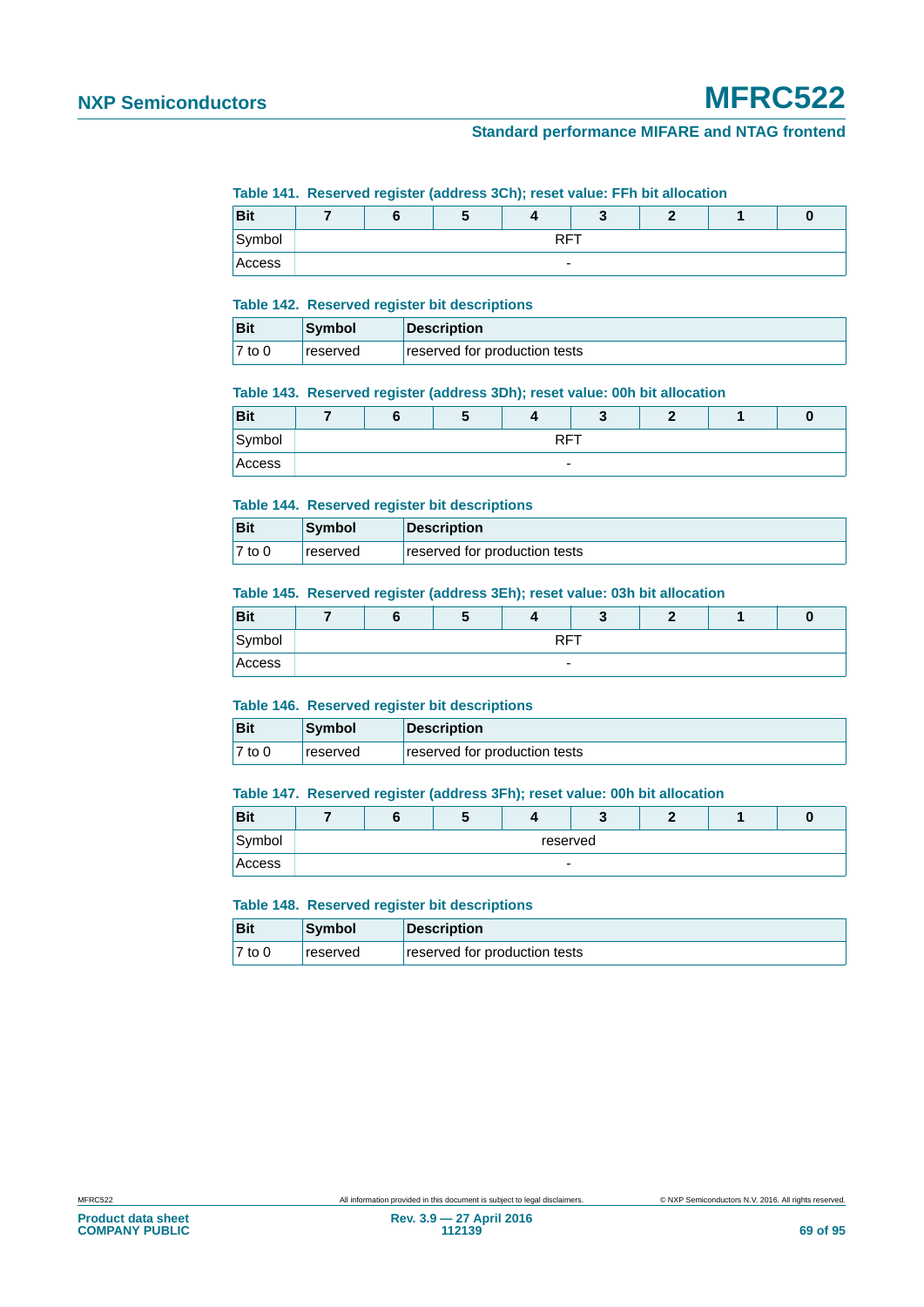# **10. MFRC522 command set**

# **10.1 General description**

The MFRC522 operation is determined by a state machine capable of performing a set of commands. A command is executed by writing a command code (see [Table 149\)](#page-69-1) to the CommandReg register.

Arguments and/or data necessary to process a command are exchanged via the FIFO buffer.

# **10.2 General behavior**

- **•** Each command that needs a data bit stream (or data byte stream) as an input immediately processes any data in the FIFO buffer. An exception to this rule is the Transceive command. Using this command, transmission is started with the BitFramingReg register's StartSend bit.
- **•** Each command that needs a certain number of arguments, starts processing only when it has received the correct number of arguments from the FIFO buffer.
- **•** The FIFO buffer is not automatically cleared when commands start. This makes it possible to write command arguments and/or the data bytes to the FIFO buffer and then start the command.
- **•** Each command can be interrupted by the host writing a new command code to the CommandReg register, for example, the Idle command.

# <span id="page-69-0"></span>**10.3 MFRC522 command overview**

#### <span id="page-69-1"></span>**Table 149. Command overview**

| <b>Command</b>    | Command<br>code | <b>Action</b>                                                                                                                              |
|-------------------|-----------------|--------------------------------------------------------------------------------------------------------------------------------------------|
| Idle              | 0000            | no action, cancels current command execution                                                                                               |
| Mem               | 0001            | stores 25 bytes into the internal buffer                                                                                                   |
| Generate RandomID | 0010            | generates a 10-byte random ID number                                                                                                       |
| CalcCRC           | 0011            | activates the CRC coprocessor or performs a self test                                                                                      |
| Transmit          | 0100            | transmits data from the FIFO buffer                                                                                                        |
| NoCmdChange       | 0111            | no command change, can be used to modify the<br>Command Reg register bits without affecting the command,<br>for example, the PowerDown bit |
| Receive           | 1000            | activates the receiver circuits                                                                                                            |
| Transceive        | 1100            | transmits data from FIFO buffer to antenna and automatically<br>activates the receiver after transmission                                  |
|                   | 1101            | reserved for future use                                                                                                                    |
| <b>MFAuthent</b>  | 1110            | performs the MIFARE standard authentication as a reader                                                                                    |
| SoftReset         | 1111            | resets the MFRC522                                                                                                                         |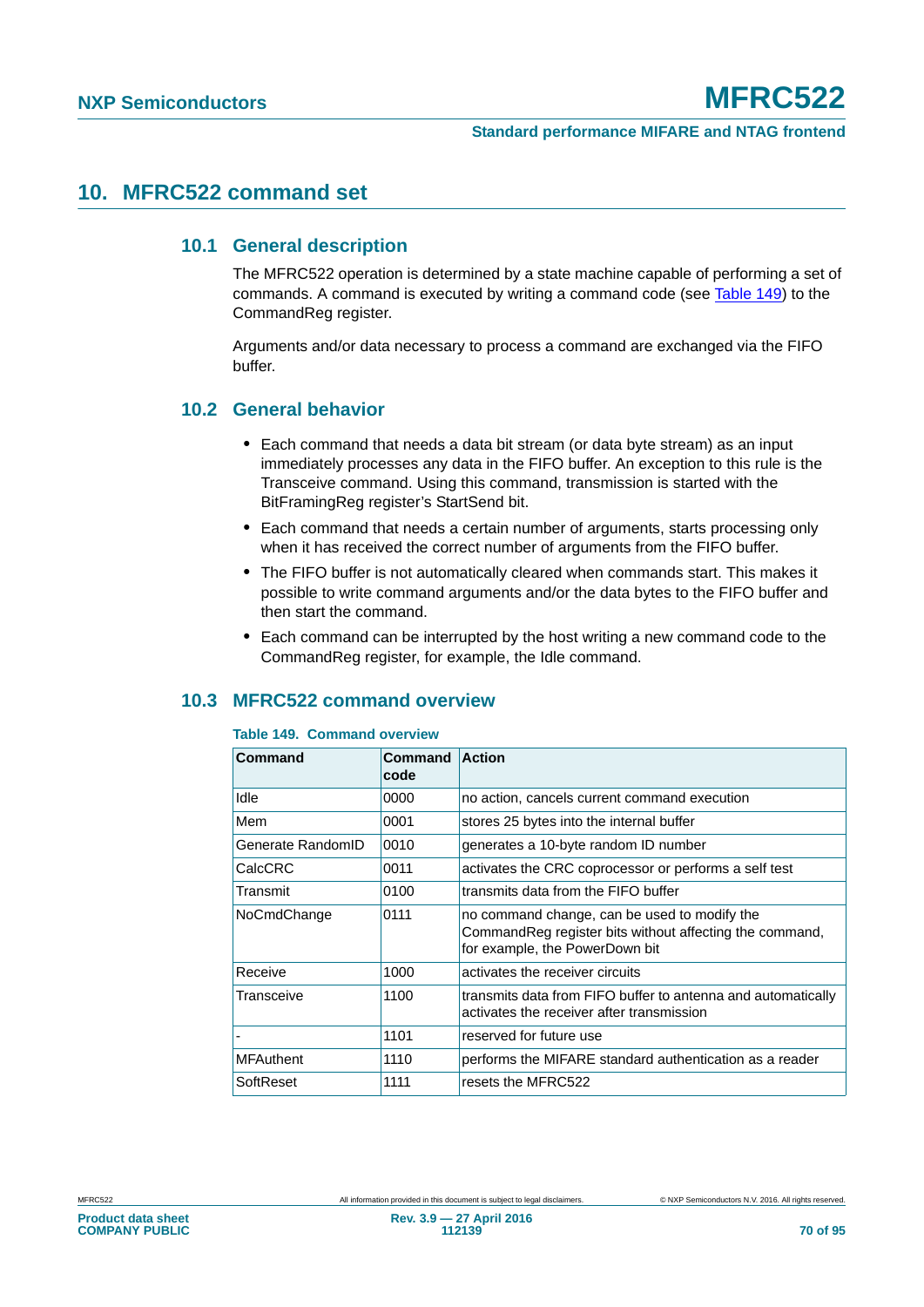## **10.3.1 MFRC522 command descriptions**

#### **10.3.1.1 Idle**

Places the MFRC522 in Idle mode. The Idle command also terminates itself.

#### **10.3.1.2 Mem**

Transfers 25 bytes from the FIFO buffer to the internal buffer.

To read out the 25 bytes from the internal buffer the Mem command must be started with an empty FIFO buffer. In this case, the 25 bytes are transferred from the internal buffer to the FIFO.

During a hard power-down (using pin NRSTPD), the 25 bytes in the internal buffer remain unchanged and are only lost if the power supply is removed from the MFRC522.

This command automatically terminates when finished and the Idle command becomes active.

### **10.3.1.3 Generate RandomID**

This command generates a 10-byte random number which is initially stored in the internal buffer. This then overwrites the 10 bytes in the internal 25-byte buffer. This command automatically terminates when finished and the MFRC522 returns to Idle mode.

### <span id="page-70-0"></span>**10.3.1.4 CalcCRC**

The FIFO buffer content is transferred to the CRC coprocessor and the CRC calculation is started. The calculation result is stored in the CRCResultReg register. The CRC calculation is not limited to a dedicated number of bytes. The calculation is not stopped when the FIFO buffer is empty during the data stream. The next byte written to the FIFO buffer is added to the calculation.

The CRC preset value is controlled by the ModeReg register's CRCPreset[1:0] bits. The value is loaded in to the CRC coprocessor when the command starts.

This command must be terminated by writing a command to the CommandReg register, such as, the Idle command.

If the AutoTestReg register's SelfTest[3:0] bits are set correctly, the MFRC522 enters Self Test mode. Starting the CalcCRC command initiates a digital self test. The result of the self test is written to the FIFO buffer.

## **10.3.1.5 Transmit**

The FIFO buffer content is immediately transmitted after starting this command. Before transmitting the FIFO buffer content, all relevant registers must be set for data transmission.

This command automatically terminates when the FIFO buffer is empty. It can be terminated by another command written to the CommandReg register.

## **10.3.1.6 NoCmdChange**

This command does not influence any running command in the CommandReg register. It can be used to manipulate any bit except the CommandReg register Command[3:0] bits, for example, the RcvOff bit or the PowerDown bit.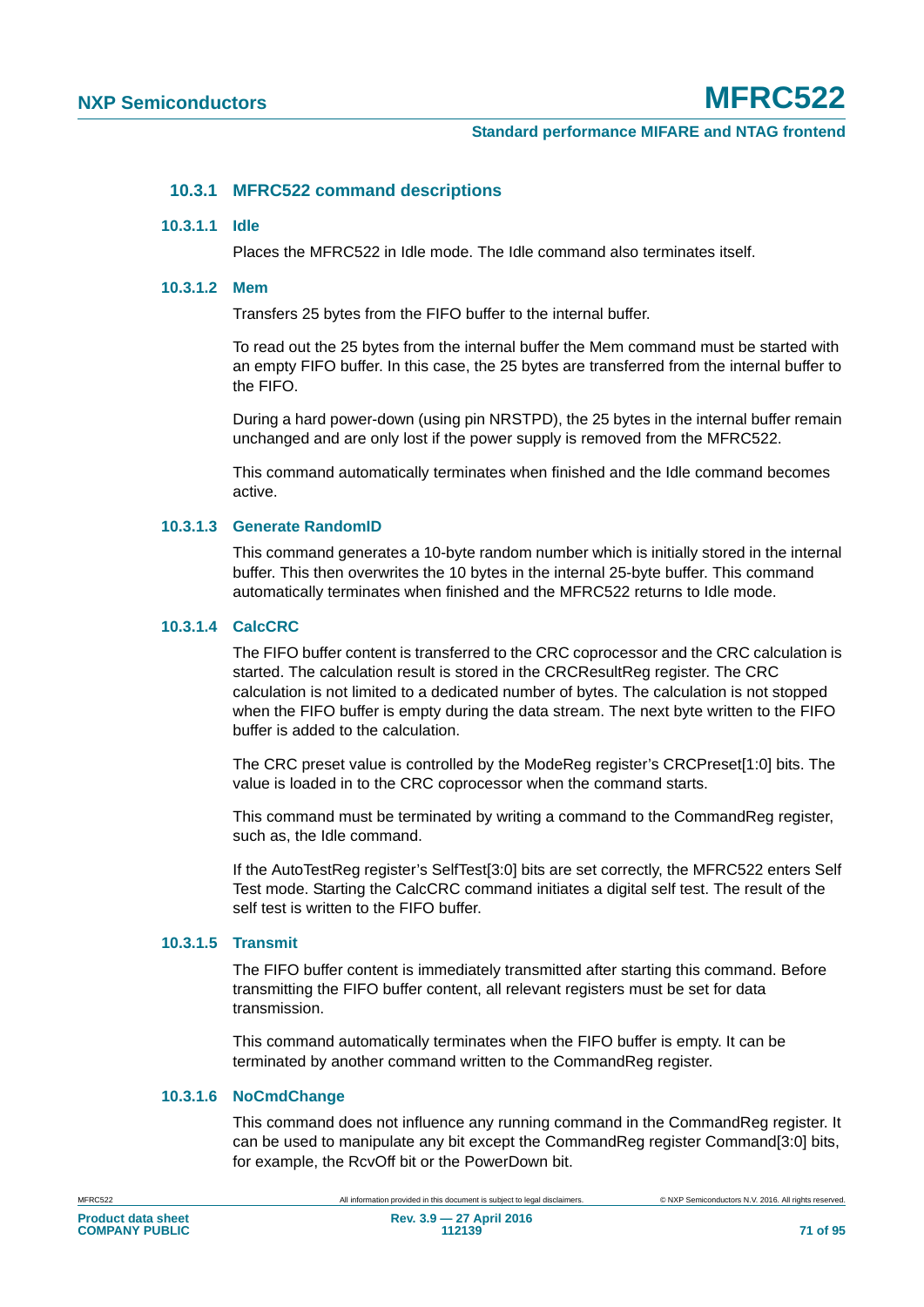### **10.3.1.7 Receive**

The MFRC522 activates the receiver path and waits for a data stream to be received. The correct settings must be chosen before starting this command.

This command automatically terminates when the data stream ends. This is indicated either by the end of frame pattern or by the length byte depending on the selected frame type and speed.

**Remark:** If the RxModeReg register's RxMultiple bit is set to logic 1, the Receive command will not automatically terminate. It must be terminated by starting another command in the CommandReg register.

## **10.3.1.8 Transceive**

This command continuously repeats the transmission of data from the FIFO buffer and the reception of data from the RF field. The first action is transmit and after transmission the command is changed to receive a data stream.

Each transmit process must be started by setting the BitFramingReg register's StartSend bit to logic 1. This command must be cleared by writing any command to the CommandReg register.

**Remark:** If the RxModeReg register's RxMultiple bit is set to logic 1, the Transceive command never leaves the receive state because this state cannot be cancelled automatically.

#### **10.3.1.9 MFAuthent**

This command manages MIFARE authentication to enable a secure communication to any MIFARE Mini, MIFARE 1K and MIFARE 4K card. The following data is written to the FIFO buffer before the command can be activated:

- **•** Authentication command code (60h, 61h)
- **•** Block address
- **•** Sector key byte 0
- **•** Sector key byte 1
- **•** Sector key byte 2
- **•** Sector key byte 3
- **•** Sector key byte 4
- **•** Sector key byte 5
- **•** Card serial number byte 0
- **•** Card serial number byte 1
- **•** Card serial number byte 2
- **•** Card serial number byte 3

In total 12 bytes are written to the FIFO.

**Remark:** When the MFAuthent command is active all access to the FIFO buffer is blocked. However, if there is access to the FIFO buffer, the ErrorReg register's WrErr bit is set.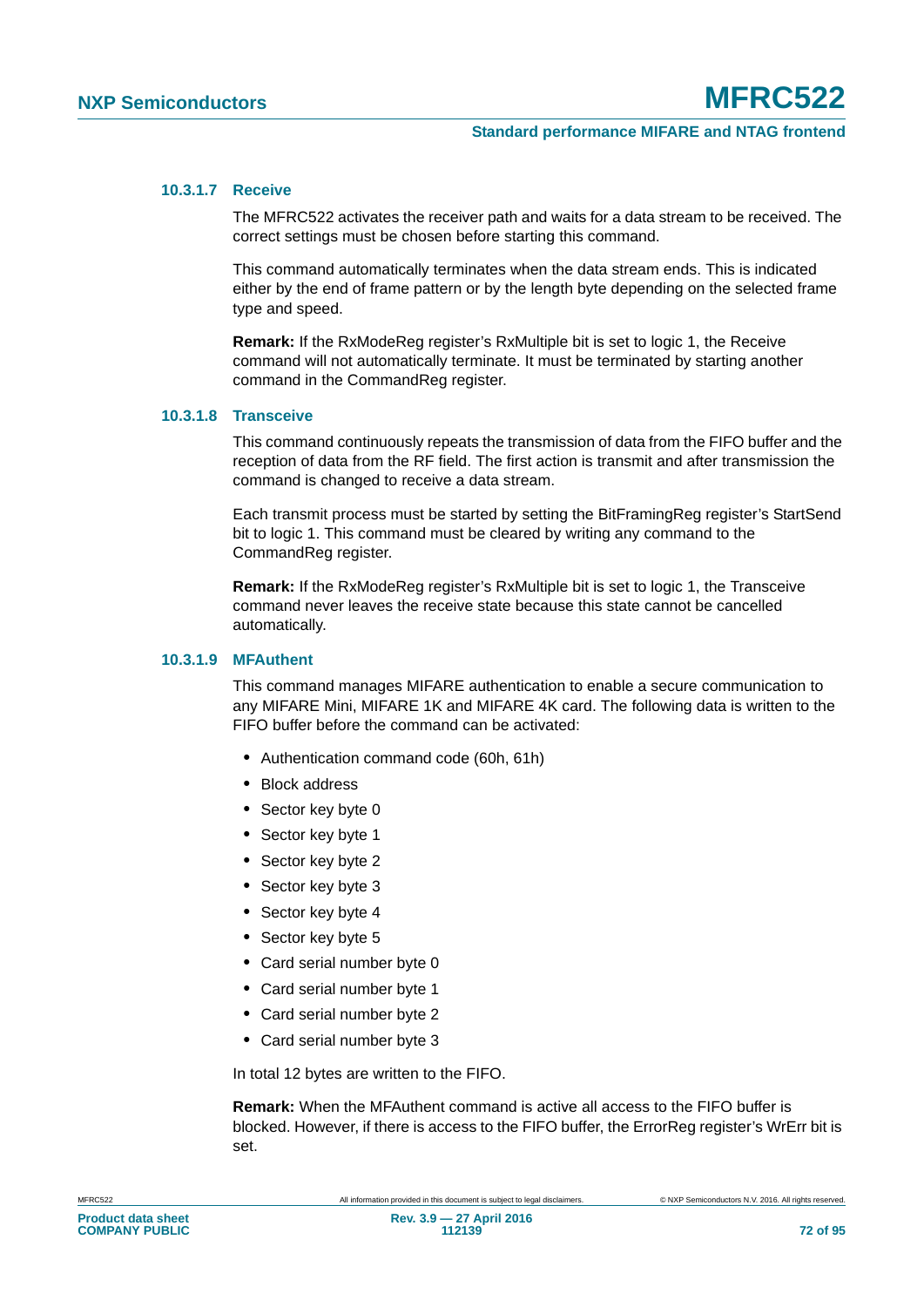This command automatically terminates when the MIFARE card is authenticated and the Status2Reg register's MFCrypto1On bit is set to logic 1.

This command does not terminate automatically if the card does not answer, so the timer must be initialized to automatic mode. In this case, in addition to the IdleIRq bit, the TimerIRq bit can be used as the termination criteria. During authentication processing, the RxIRq bit and TxIRq bit are blocked. The Crypto1On bit is only valid after termination of the MFAuthent command, either after processing the protocol or writing Idle to the CommandReg register.

If an error occurs during authentication, the ErrorReg register's ProtocolErr bit is set to logic 1 and the Status2Reg register's Crypto1On bit is set to logic 0.

#### <span id="page-72-0"></span>**10.3.1.10 SoftReset**

This command performs a reset of the device. The configuration data of the internal buffer remains unchanged. All registers are set to the reset values. This command automatically terminates when finished.

**Remark:** The SerialSpeedReg register is reset and therefore the serial data rate is set to 9.6 kBd.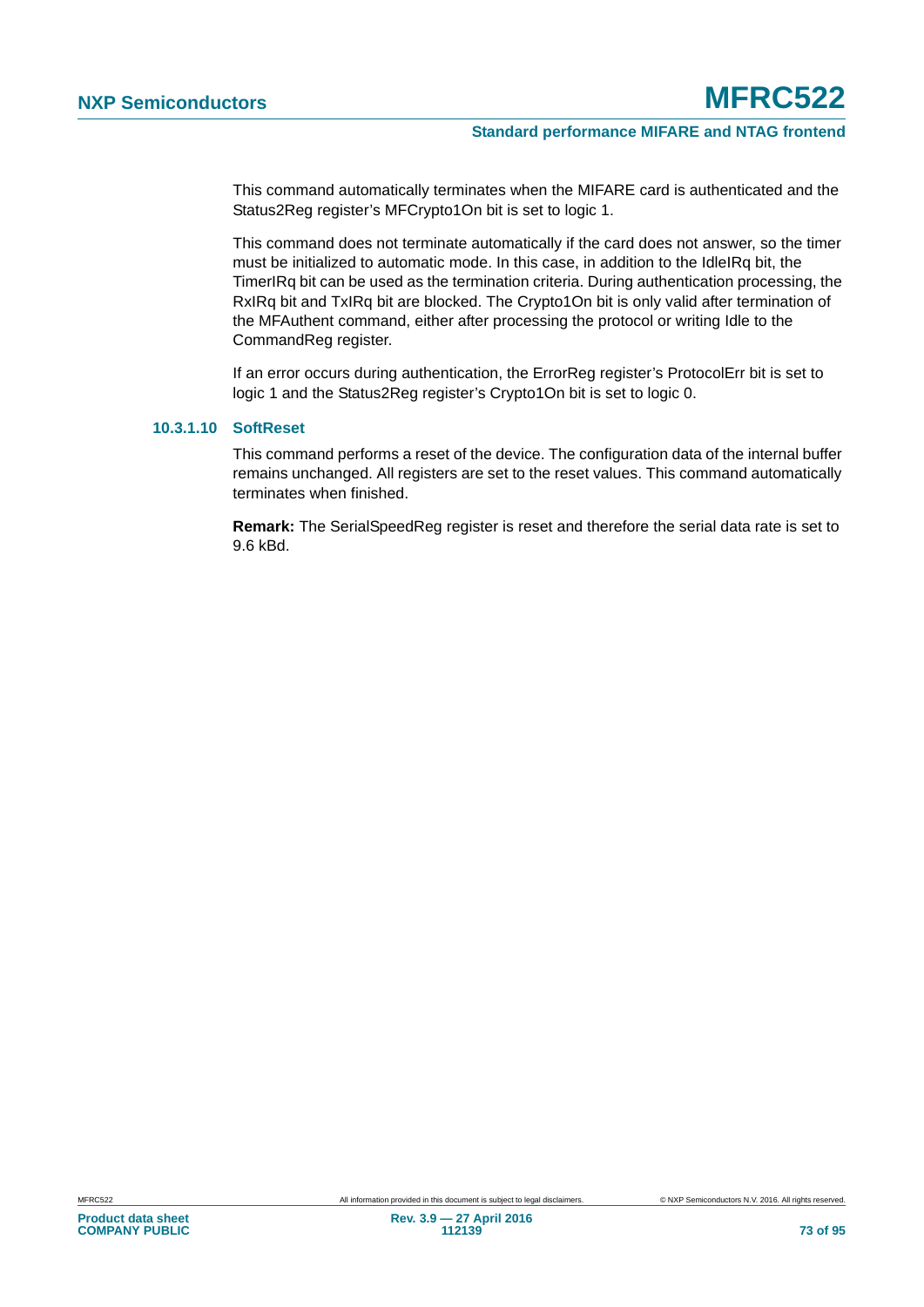## <span id="page-73-4"></span>**11. Limiting values**

#### <span id="page-73-3"></span>**Table 150. Limiting values**

*In accordance with the Absolute Maximum Rating System (IEC 60134).*

| Symbol                 | <b>Parameter</b>                | Min<br><b>Conditions</b>                              |                      | <b>Max</b>           | Unit |
|------------------------|---------------------------------|-------------------------------------------------------|----------------------|----------------------|------|
| V <sub>DDA</sub>       | analog supply voltage           |                                                       | $-0.5$               | $+4.0$               | V    |
| V <sub>DDD</sub>       | digital supply voltage          |                                                       | $-0.5$               | $+4.0$               | V    |
| $V_{DD(PVDD)}$         | PVDD supply voltage             |                                                       | $-0.5$               | $+4.0$               | V    |
| V <sub>DD(TVDD)</sub>  | TVDD supply voltage             |                                                       | $-0.5$               | $+4.0$               | V    |
| V <sub>DD</sub> (SVDD) | SVDD supply voltage             |                                                       | $-0.5$               | $+4.0$               | V    |
| V <sub>1</sub>         | input voltage                   | all input pins except pins MFIN and<br>RX.            | $V_{SS(PVSS)} - 0.5$ | $V_{DD(PVDD)} + 0.5$ | V    |
|                        |                                 | pin MFIN                                              | $V_{SS(PVSS)} - 0.5$ | $V_{DD(SVDD)} + 0.5$ | V    |
| $P_{\text{tot}}$       | total power dissipation         | per package; and V <sub>DDD</sub> in shortcut<br>mode |                      | 200                  | mW   |
| $T_j$                  | junction temperature            |                                                       |                      | 100                  | °C   |
| V <sub>ESD</sub>       | electrostatic discharge voltage | HBM; 1500 $\Omega$ , 100 pF;<br>JESD22-A114-B         |                      | 2000                 | V    |
|                        |                                 | MM; 0.75 µH, 200 pF;<br>JESD22-A114-A                 |                      | 200                  | V    |
|                        |                                 | Charged device model;<br>JESD22-C101-A                |                      |                      |      |
|                        |                                 | on all pins                                           | $\blacksquare$       | 200                  | V    |
|                        |                                 | on all pins except SVDD in<br>TFBGA64 package         |                      | 500                  | V    |

### <span id="page-73-5"></span>**12. Recommended operating conditions**

#### **Table 151. Operating conditions**

| Symbol                      | Parameter                  | <b>Conditions</b>                                                                                                 |        | Min | <b>Typ</b>               | <b>Max</b> | Unit        |
|-----------------------------|----------------------------|-------------------------------------------------------------------------------------------------------------------|--------|-----|--------------------------|------------|-------------|
| <b>V<sub>DDA</sub></b>      | analog supply voltage      | $V_{DD(PVDD)} \leq V_{DDA} = V_{DDD} = V_{DD(TVDD)};$<br>$V_{SSA} = V_{SSD} = V_{SS(PVSS)} = V_{SS(TVSS)} = 0$ V  | [1][2] | 2.5 | 3.3                      | 3.6        | V           |
| V <sub>DDD</sub>            | digital supply voltage     | $V_{DD(PVDD)} \leq V_{DDA} = V_{DDD} = V_{DD(TVDD)}$ ;<br>$V_{SSA} = V_{SSD} = V_{SS(PVSS)} = V_{SS(TVSS)} = 0$ V | [1][2] | 2.5 | 3.3                      | 3.6        | V           |
| $V_{DD(TVDD)}$              | <b>TVDD</b> supply voltage | $V_{DD(PVDD)} \leq V_{DDA} = V_{DDD} = V_{DD(TVDD)}$ ;<br>$V_{SSA} = V_{SSD} = V_{SS(PVSS)} = V_{SS(TVSS)} = 0$ V | [1][2] | 2.5 | 3.3                      | 3.6        | V           |
| $V_{DD(PVDD)}$              | PVDD supply voltage        | $V_{DD(PVDD)} \leq V_{DDA} = V_{DDD} = V_{DD(TVDD)}$ ;<br>$V_{SSA} = V_{SSD} = V_{SS(PVSS)} = V_{SS(TVSS)} = 0$ V | [3]    | 1.6 | 1.8                      | 3.6        | V           |
| $V_{DD(SVDD)}$              | SVDD supply voltage        | $V_{SSA} = V_{SSD} = V_{SS(PVSS)} = V_{SS(TVSS)} = 0$ V                                                           |        | 1.6 | $\overline{\phantom{0}}$ | 3.6        | $\vee$      |
| $\mathsf{T}_{\mathsf{amb}}$ | ambient temperature        | HVQFN32                                                                                                           |        | -25 |                          | $+85$      | $^{\circ}C$ |

<span id="page-73-0"></span>[1] Supply voltages below 3 V reduce the performance (the achievable operating distance).

<span id="page-73-1"></span>[2]  $V_{DDA}$ ,  $V_{DDD}$  and  $V_{DD(TVDD)}$  must always be the same voltage.

<span id="page-73-2"></span>[3]  $V_{DD(PVDD)}$  must always be the same or lower voltage than  $V_{DDD}$ .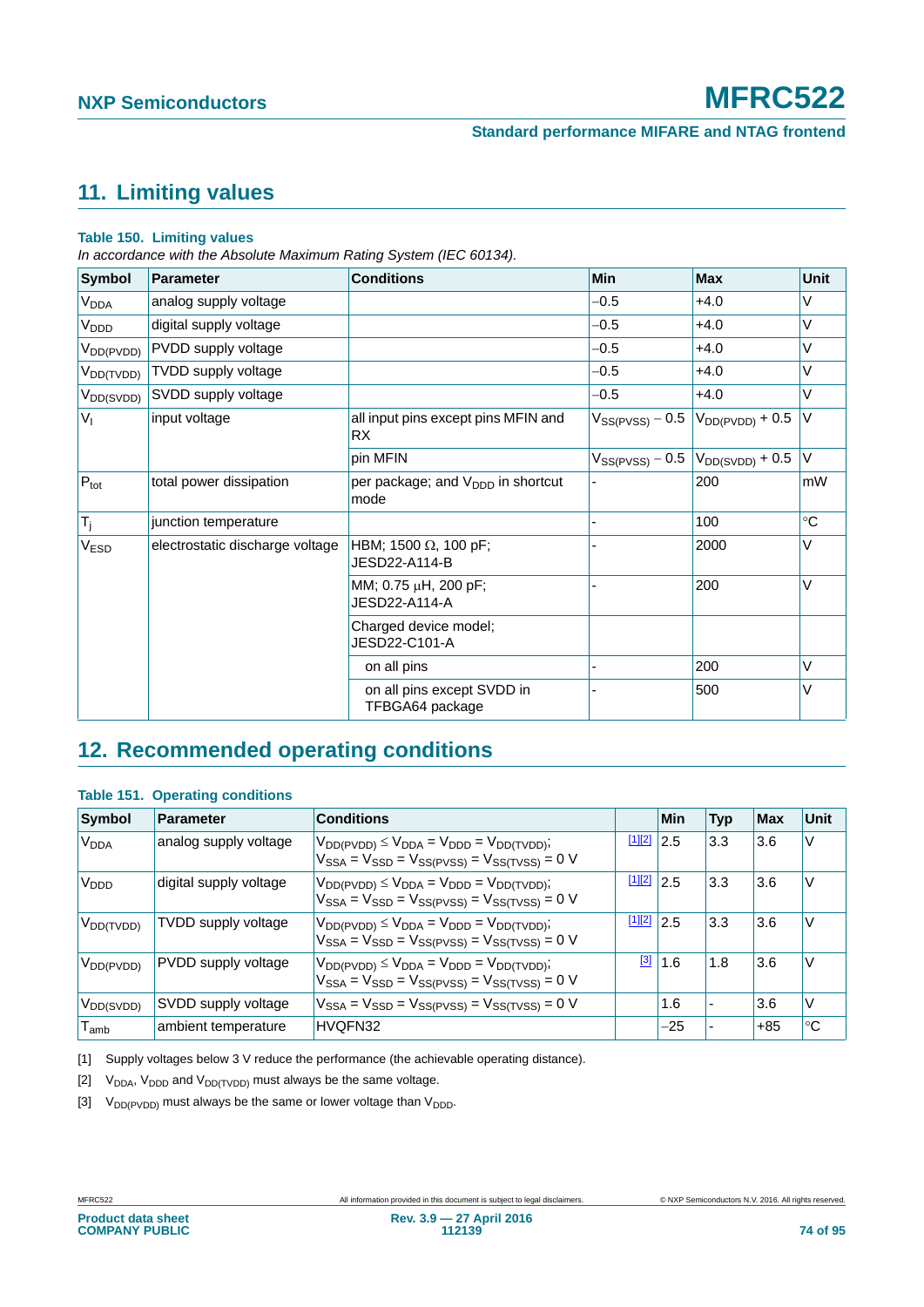# <span id="page-74-0"></span>**13. Thermal characteristics**

|  |  |  | <b>Table 152. Thermal characteristics</b> |
|--|--|--|-------------------------------------------|
|--|--|--|-------------------------------------------|

| Symbol        | Parameter                                      | <b>Conditions</b>                                                | Package | <b>Typ</b> | Unit |
|---------------|------------------------------------------------|------------------------------------------------------------------|---------|------------|------|
| $R_{th(i-a)}$ | thermal resistance from junction to<br>ambient | in still air with exposed pin soldered on a<br>4 layer JEDEC PCB | HVQFN32 | 40         | K/W  |

# <span id="page-74-1"></span>**14. Characteristics**

|                             | <b>Table 153. Characteristics</b>     |                                                                                  |                          |            |                          |             |
|-----------------------------|---------------------------------------|----------------------------------------------------------------------------------|--------------------------|------------|--------------------------|-------------|
| <b>Symbol</b>               | <b>Parameter</b>                      | <b>Conditions</b>                                                                | Min                      | <b>Typ</b> | <b>Max</b>               | <b>Unit</b> |
|                             | <b>Input characteristics</b>          |                                                                                  |                          |            |                          |             |
|                             | Pins EA, I2C and NRSTPD               |                                                                                  |                          |            |                          |             |
| Ιu                          | input leakage current                 |                                                                                  | $-1$                     |            | $+1$                     |             |
| $V_{IH}$                    | HIGH-level input voltage              |                                                                                  | $0.7V_{DD(PVDD)}$        |            |                          | $\vee$      |
| $V_{IL}$                    | LOW-level input voltage               |                                                                                  | $\overline{a}$           |            | 0.3V <sub>DD(PVDD)</sub> | V           |
| <b>Pin MFIN</b>             |                                       |                                                                                  |                          |            |                          |             |
| Iц                          | input leakage current                 |                                                                                  | $-1$                     |            | $+1$                     | μA          |
| V <sub>IH</sub>             | HIGH-level input voltage              |                                                                                  | 0.7V <sub>DD(SVDD)</sub> |            |                          | V           |
| V <sub>IL</sub>             | LOW-level input voltage               |                                                                                  |                          |            | 0.3V <sub>DD(SVDD)</sub> | V           |
| Pin SDA                     |                                       |                                                                                  |                          |            |                          |             |
| Iц                          | input leakage current                 |                                                                                  | $-1$                     |            | $+1$                     | μA          |
| V <sub>IH</sub>             | HIGH-level input voltage              |                                                                                  | $0.7V_{DD(PVDD)}$        |            |                          | V           |
| $V_{IL}$                    | LOW-level input voltage               |                                                                                  |                          |            | 0.3V <sub>DD(PVDD)</sub> | V           |
| Pin RX <sup>[1]</sup>       |                                       |                                                                                  |                          |            |                          |             |
| $V_i$                       | input voltage                         |                                                                                  | $-1$                     |            | $VDDA + 1$               | V           |
| $C_i$                       | input capacitance                     | $V_{DDA} = 3 V$ ; receiver active;<br>$V_{RX(D-D)} = 1 V$ ; 1.5 V (DC)<br>offset |                          | 10         |                          | рF          |
| $R_i$                       | input resistance                      | $V_{DDA} = 3 V$ ; receiver active;<br>$V_{RX(p-p)} = 1 V; 1.5 V (DC)$<br>offset  |                          | 350        |                          | Ω           |
|                             | Input voltage range; see Figure 24    |                                                                                  |                          |            |                          |             |
| $V_{i(p-p)(min)}$           | minimum peak-to-peak input<br>voltage | Manchester encoded;<br>$V_{DDA} = 3 V$                                           |                          | 100        |                          | m۷          |
| $V_{i(p-p)(max)}$           | maximum peak-to-peak input<br>voltage | Manchester encoded;<br>$V_{DDA} = 3 V$                                           |                          | 4          |                          | V           |
|                             | Input sensitivity; see Figure 24      |                                                                                  |                          |            |                          |             |
| $\mathsf{V}_{\mathsf{mod}}$ | modulation voltage                    | minimum Manchester<br>encoded; $V_{DDA} = 3 V$ ;<br>$RxGain[2:0] = 111b (48 dB)$ |                          | 5          |                          | m۷          |
| Pin OSCIN                   |                                       |                                                                                  |                          |            |                          |             |
| Iц                          | input leakage current                 |                                                                                  | $-1$                     |            | $+1$                     | μA          |
| V <sub>IH</sub>             | HIGH-level input voltage              |                                                                                  | 0.7V <sub>DDA</sub>      |            |                          | V           |
| $V_{IL}$                    | LOW-level input voltage               |                                                                                  |                          |            | 0.3V <sub>DDA</sub>      | V           |
|                             |                                       |                                                                                  |                          |            |                          |             |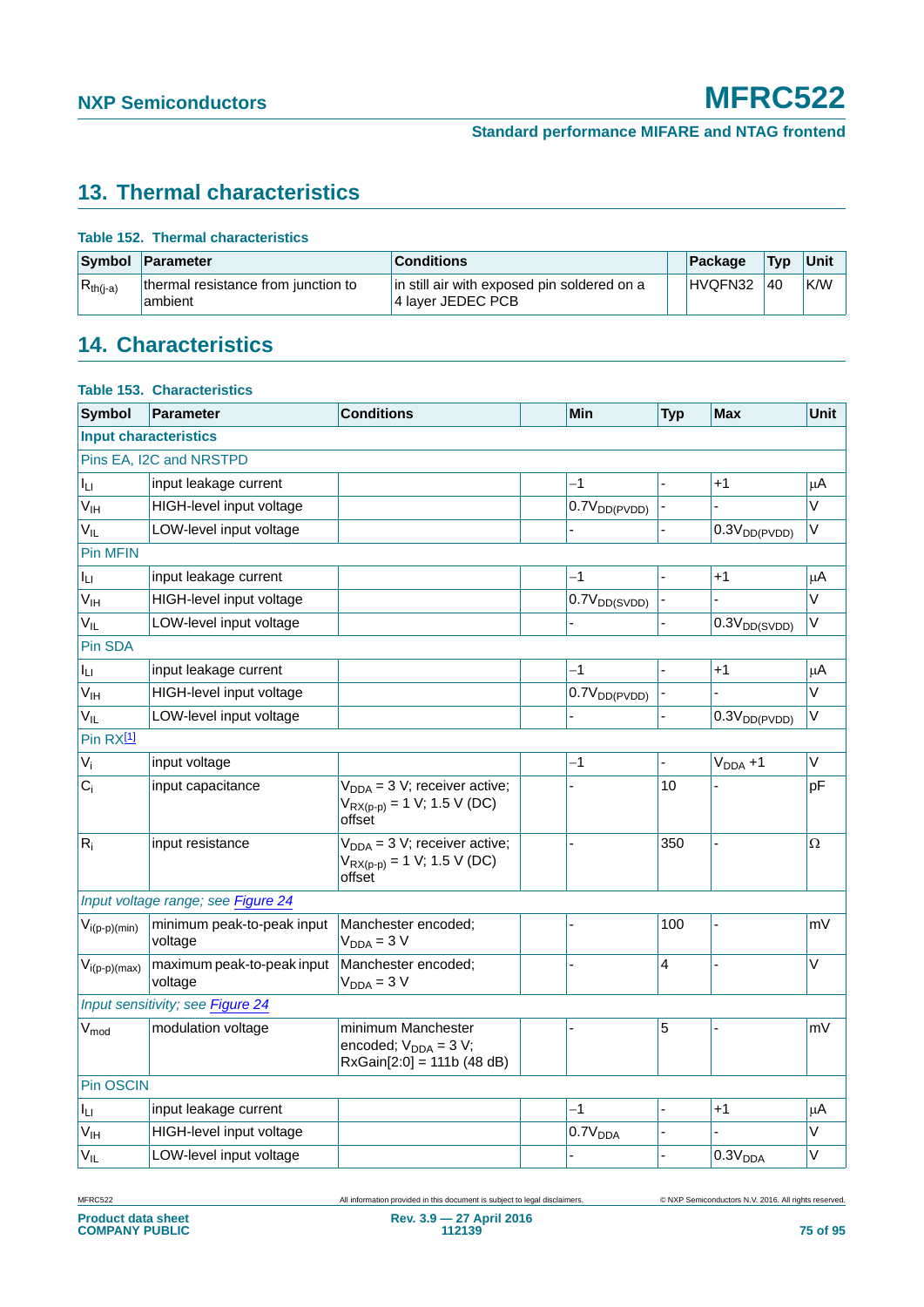### **Standard performance MIFARE and NTAG frontend**

| <b>Symbol</b>         | <b>Parameter</b>                    | <b>Conditions</b>                                    | <b>Min</b>              | <b>Typ</b> | <b>Max</b>              | Unit   |
|-----------------------|-------------------------------------|------------------------------------------------------|-------------------------|------------|-------------------------|--------|
| $C_i$                 | input capacitance                   | $V_{DDA} = 2.8 V$ ; DC = 0.65 V;<br>$AC = 1 V (p-p)$ |                         | 2          |                         | рF     |
|                       | <b>Input/output characteristics</b> |                                                      |                         |            |                         |        |
|                       | pins D1, D2, D3, D4, D5, D6 and D7  |                                                      |                         |            |                         |        |
| Iц                    | input leakage current               |                                                      | $-1$                    |            | $+1$                    | μA     |
| V <sub>IH</sub>       | HIGH-level input voltage            |                                                      | $0.7V_{DD(PVDD)}$       |            |                         | V      |
| $V_{IL}$              | LOW-level input voltage             |                                                      |                         |            | $0.3V_{DD(PVDD)}$       | V      |
| V <sub>OH</sub>       | HIGH-level output voltage           | $V_{DD(PVDD)} = 3 V; IO = 4 mA$                      | $V_{DD(PVDD)} -$<br>0.4 |            | $V_{DD(PVDD)}$          | V      |
| V <sub>OL</sub>       | LOW-level output voltage            | $V_{DD(PVDD)} = 3 V; IO = 4 mA$                      | $V_{SS(PVSS)}$          |            | $V_{SS(PVSS)}$ +<br>0.4 | $\vee$ |
| $I_{OH}$              | HIGH-level output current           | $V_{DD(PVDD)} = 3 V$                                 |                         |            | $\overline{4}$          | mA     |
| Io∟                   | LOW-level output current            | $V_{DD(PVDD)} = 3 V$                                 |                         |            | 4                       | mA     |
|                       | <b>Output characteristics</b>       |                                                      |                         |            |                         |        |
| <b>Pin MFOUT</b>      |                                     |                                                      |                         |            |                         |        |
| <b>V<sub>OH</sub></b> | HIGH-level output voltage           | $V_{DD(SVDD)} = 3 V; IO = 4 mA$                      | $V_{DD(SVDD)} -$<br>0.4 |            | V <sub>DD(SVDD)</sub>   | $\vee$ |
| V <sub>OL</sub>       | LOW-level output voltage            | $V_{DD(SVDD)} = 3 V; IO = 4 mA$                      | $V_{SS(PVSS)}$          |            | $V_{SS(PVSS)}$ +<br>0.4 | $\vee$ |
| lol                   | LOW-level output current            | $V_{DD(SVDD)} = 3 V$                                 |                         |            | 4                       | mA     |
| Іон                   | HIGH-level output current           | $V_{DD(SVDD)} = 3 V$                                 |                         |            | 4                       | mA     |
| Pin IRQ               |                                     |                                                      |                         |            |                         |        |
| <b>V<sub>OH</sub></b> | HIGH-level output voltage           | $V_{DD(PVDD)} = 3 V; IO = 4 mA$                      | $V_{DD(PVDD)} -$<br>0.4 |            | V <sub>DD</sub> (PVDD)  | V      |
| <b>V<sub>OL</sub></b> | LOW-level output voltage            | $V_{DD(PVDD)} = 3 V; IO = 4 mA$                      | V <sub>SS(PVSS)</sub>   |            | $V_{SS(PVSS)} +$<br>0.4 | $\vee$ |
| $I_{OL}$              | LOW-level output current            | $V_{DD(PVDD)} = 3 V$                                 |                         |            | 4                       | mA     |
| $I_{OH}$              | HIGH-level output current           | $V_{DD(PVDD)} = 3 V$                                 |                         |            | 4                       | mA     |
|                       | Pins AUX1 and AUX2                  |                                                      |                         |            |                         |        |
| V <sub>OH</sub>       | HIGH-level output voltage           | $V_{DDD} = 3 V; IO = 4 mA$                           | $V_{\text{DDD}} - 0.4$  |            | V <sub>DDD</sub>        | $\vee$ |
| $V_{OL}$              | LOW-level output voltage            | $V_{\text{DDD}} = 3 V; I_{\text{O}} = 4 mA$          | $V_{SS(PVSS)}$          |            | $V_{SS(PVSS)}$ +<br>0.4 | $\vee$ |
| $I_{OL}$              | LOW-level output current            | $VDDD = 3 V$                                         |                         |            | 4                       | mA     |
| I <sub>OH</sub>       | HIGH-level output current           | $VDDD = 3 V$                                         |                         |            | $\overline{4}$          | mA     |
| Pins TX1 and TX2      |                                     |                                                      |                         |            |                         |        |

#### **Table 153. Characteristics** *…continued*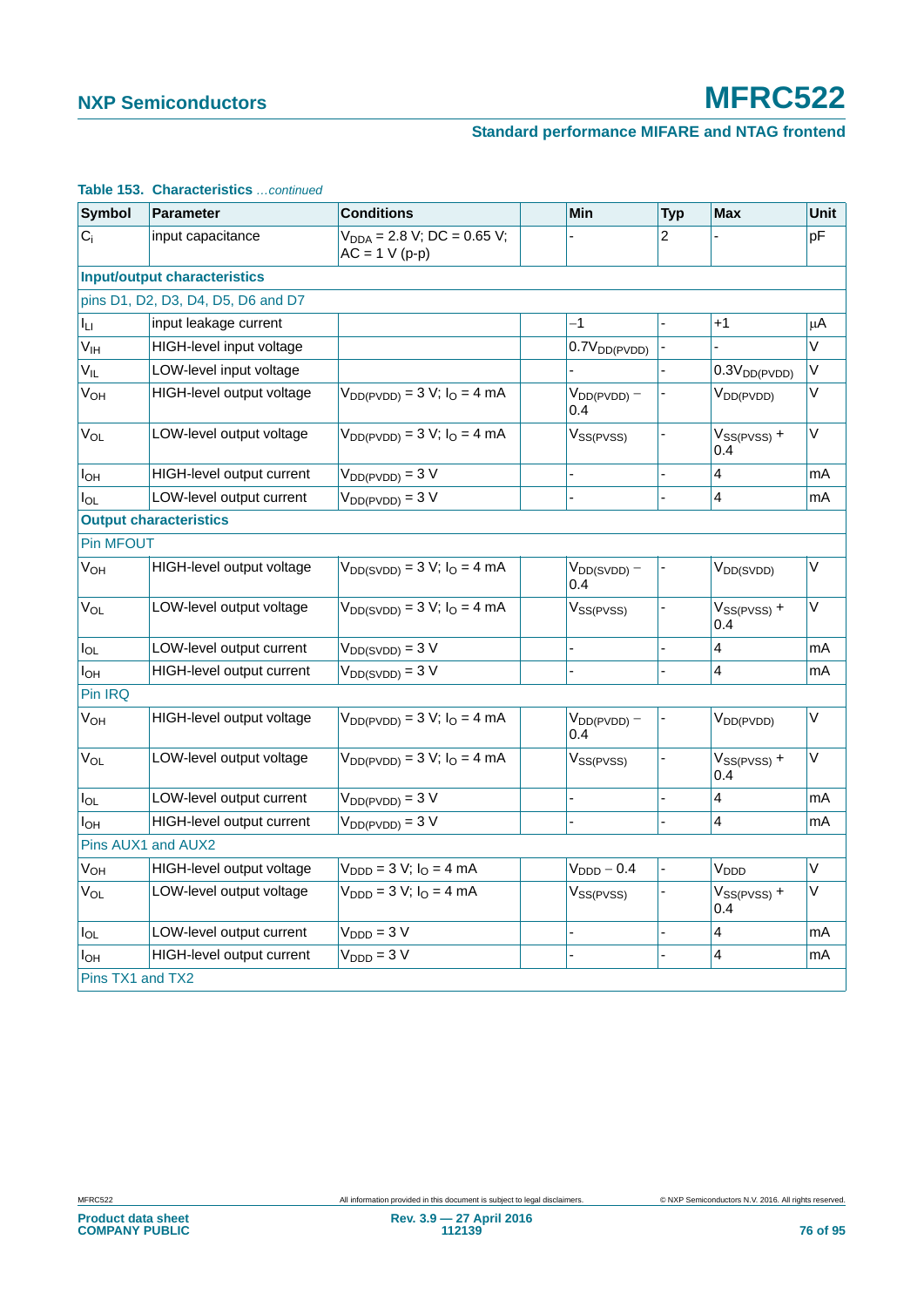#### **Standard performance MIFARE and NTAG frontend**

| <b>Symbol</b>             | <b>Parameter</b>           | <b>Conditions</b>                                                                                  |           | Min                      | <b>Typ</b> | <b>Max</b>              | Unit       |
|---------------------------|----------------------------|----------------------------------------------------------------------------------------------------|-----------|--------------------------|------------|-------------------------|------------|
| <b>V<sub>OH</sub></b>     | HIGH-level output voltage  | $V_{DD(TVDD)} = 3 V;$<br>$I_{DD(TVDD)} = 32$ mA;<br>$CWGsP[5:0] = 3Fh$                             |           | $V_{DD(TVDD)} -$<br>0.15 |            |                         | V          |
|                           |                            | $V_{DD(TVDD)} = 3 V;$<br>$I_{DD(TVDD)} = 80$ mA;<br>$CWGSP[5:0] = 3Fh$                             |           | $V_{DD(TVDD)} -$<br>0.4  |            |                         | V          |
|                           |                            | $V_{DD(TVDD)} = 2.5 V;$<br>$I_{DD(TVDD)} = 32$ mA;<br>$CVGSP[5:0] = 3Fh$                           |           | $V_{DD(TVDD)} -$<br>0.24 |            |                         | $\vee$     |
|                           |                            | $V_{DD(TVDD)} = 2.5 V;$<br>$I_{DD(TVDD)} = 80$ mA;<br>$CWGSP[5:0] = 3Fh$                           |           | $V_{DD(TVDD)} -$<br>0.64 |            |                         | $\vee$     |
| <b>V<sub>OL</sub></b>     | LOW-level output voltage   | $V_{DD(TVDD)} = 3 V;$<br>$I_{DD(TVDD)} = 32$ mA;<br>$CWGSP[5:0] = 0Fh$                             |           |                          |            | 0.15                    | $\vee$     |
|                           |                            | $V_{DD(TVDD)} = 3 V;$<br>$I_{DD(TVDD)} = 80$ mA;<br>$CWGSP[5:0] = 0Fh$                             |           |                          |            | 0.4                     | $\vee$     |
|                           |                            | $V_{DD(TVDD)} = 2.5 V;$<br>$I_{DD(TVDD)} = 32$ mA;<br>$CWGsP[5:0] = 0Fh$                           |           |                          |            | 0.24                    | V          |
|                           | <b>Current consumption</b> | $V_{DD(TVDD)} = 2.5 V;$<br>$I_{DD(TVDD)} = 80$ mA;<br>$CWGSP[5:0] = 0Fh$                           |           |                          |            | 0.64                    | V          |
| $I_{\text{pd}}$           | power-down current         | $V_{DDA} = V_{DDD} = V_{DD(TVDD)} =$<br>$V_{DD(PVDD)} = 3 V$                                       |           |                          |            |                         |            |
|                           |                            | hard power-down; pin<br>NRSTPD set LOW                                                             | $[2]$     |                          |            | 5                       | μA         |
|                           |                            | soft power-down; RF<br>level detector on                                                           | $[2]$     |                          |            | 10                      | μA         |
| $I_{DDD}$                 | digital supply current     | pin DVDD; $V_{\text{DDD}} = 3 V$                                                                   |           |                          | 6.5        | $\boldsymbol{9}$        | mA         |
| <b>I</b> <sub>DDA</sub>   | analog supply current      | pin AVDD; $V_{DDA} = 3 V$ ;<br>CommandReg register's<br>bit RcvOff = 0                             |           |                          | 7          | 10                      | mA         |
|                           |                            | pin AVDD; receiver<br>switched off; $V_{DDA} = 3 V$ ;<br>CommandReg register's<br>bit $RcvOff = 1$ |           |                          | 3          | 5                       | mA         |
| $I_{DD(PVDD)}$            | PVDD supply current        | pin PVDD                                                                                           | $[3]$     |                          |            | 40                      | mA         |
| $I_{DD(TVDD)}$            | <b>TVDD supply current</b> | pin TVDD; continuous wave                                                                          | [4][5][6] |                          | 60         | 100                     | mA         |
| $I_{DD(SVDD)}$            | SVDD supply current        | pin SVDD                                                                                           | $[7]$     |                          |            | $\overline{\mathbf{4}}$ | mA         |
| <b>Clock frequency</b>    |                            |                                                                                                    |           |                          |            |                         |            |
| $\mathsf{f}_{\text{clk}}$ | clock frequency            |                                                                                                    |           |                          | 27.12      |                         | <b>MHz</b> |
| $\delta_{\text{clk}}$     | clock duty cycle           |                                                                                                    |           | 40                       | 50         | 60                      | $\%$       |
| $t_{\text{jit}}$          | jitter time                | <b>RMS</b>                                                                                         |           |                          |            | 10                      | ps         |
| <b>Crystal oscillator</b> |                            |                                                                                                    |           |                          |            |                         |            |

#### **Table 153. Characteristics** *…continued*

MFRC522 All information provided in this document is subject to legal disclaimers. © NXP Semiconductors N.V. 2016. All rights reserved.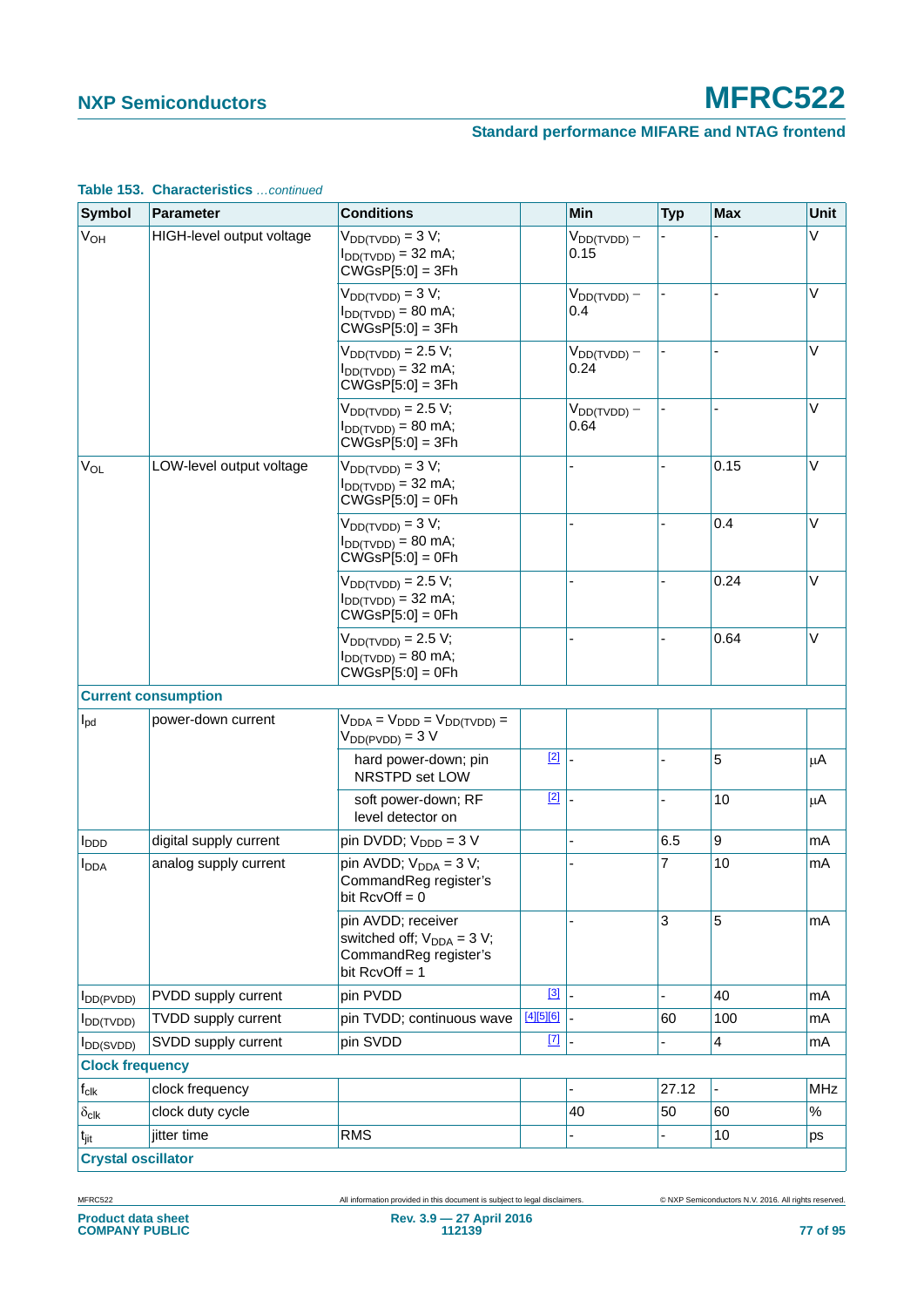| <b>Symbol</b>   | <b>Parameter</b>                  | <b>Conditions</b> | Min | <b>Typ</b> | <b>Max</b> | <b>Unit</b> |
|-----------------|-----------------------------------|-------------------|-----|------------|------------|-------------|
| V <sub>OH</sub> | HIGH-level output voltage         | pin OSCOUT        |     | 1.1        |            | V           |
| VOL             | LOW-level output voltage          | pin OSCOUT        |     | 0.2        |            | V           |
| $ C_i $         | input capacitance                 | pin OSCOUT        |     | 2          |            | pF          |
|                 |                                   | pin OSCIN         |     | 2          |            | pF          |
|                 | <b>Typical input requirements</b> |                   |     |            |            |             |
| $f_{xtal}$      | crystal frequency                 |                   |     | 27.12      |            | <b>MHz</b>  |
| <b>ESR</b>      | equivalent series resistance      |                   |     |            | 100        | Ω           |
| $C_{L}$         | load capacitance                  |                   |     | 10         |            | pF          |
| $P_{xtal}$      | crystal power dissipation         |                   |     | 50         | 100        | mW          |

#### **Table 153. Characteristics** *…continued*

<span id="page-77-0"></span>[1] The voltage on pin RX is clamped by internal diodes to pins AVSS and AVDD.

<span id="page-77-2"></span> $[2]$  I<sub>pd</sub> is the total current for all supplies.

<span id="page-77-3"></span>[3]  $I_{DD(PVDD)}$  depends on the overall load at the digital pins.

<span id="page-77-4"></span>[4]  $I_{DD(TVDD)}$  depends on  $V_{DD(TVDD)}$  and the external circuit connected to pins TX1 and TX2.

<span id="page-77-5"></span>[5] During typical circuit operation, the overall current is below 100 mA.

<span id="page-77-6"></span>[6] Typical value using a complementary driver configuration and an antenna matched to 40  $\Omega$  between pins TX1 and TX2 at 13.56 MHz.

<span id="page-77-7"></span>[7]  $I_{DD(SVDD)}$  depends on the load at pin MFOUT.



#### <span id="page-77-9"></span><span id="page-77-1"></span>**14.1 Timing characteristics**

#### <span id="page-77-8"></span>**Table 154. SPI timing characteristics**

| <b>Symbol</b>   | <b>Parameter</b>                    | <b>Conditions</b>              | Min | <b>Typ</b> | Max | <b>Unit</b> |
|-----------------|-------------------------------------|--------------------------------|-----|------------|-----|-------------|
| <b>TWL</b>      | pulse width LOW                     | line SCK                       | 50  |            |     | ns          |
| t <sub>WH</sub> | pulse width HIGH                    | line SCK                       | 50  |            |     | ns          |
| th(SCKH-D)      | SCK HIGH to data input<br>hold time | SCK to changing<br><b>MOSI</b> | 25  |            |     | ns          |

MFRC522 All information provided in this document is subject to legal disclaimers. © NXP Semiconductors N.V. 2016. All rights reserved.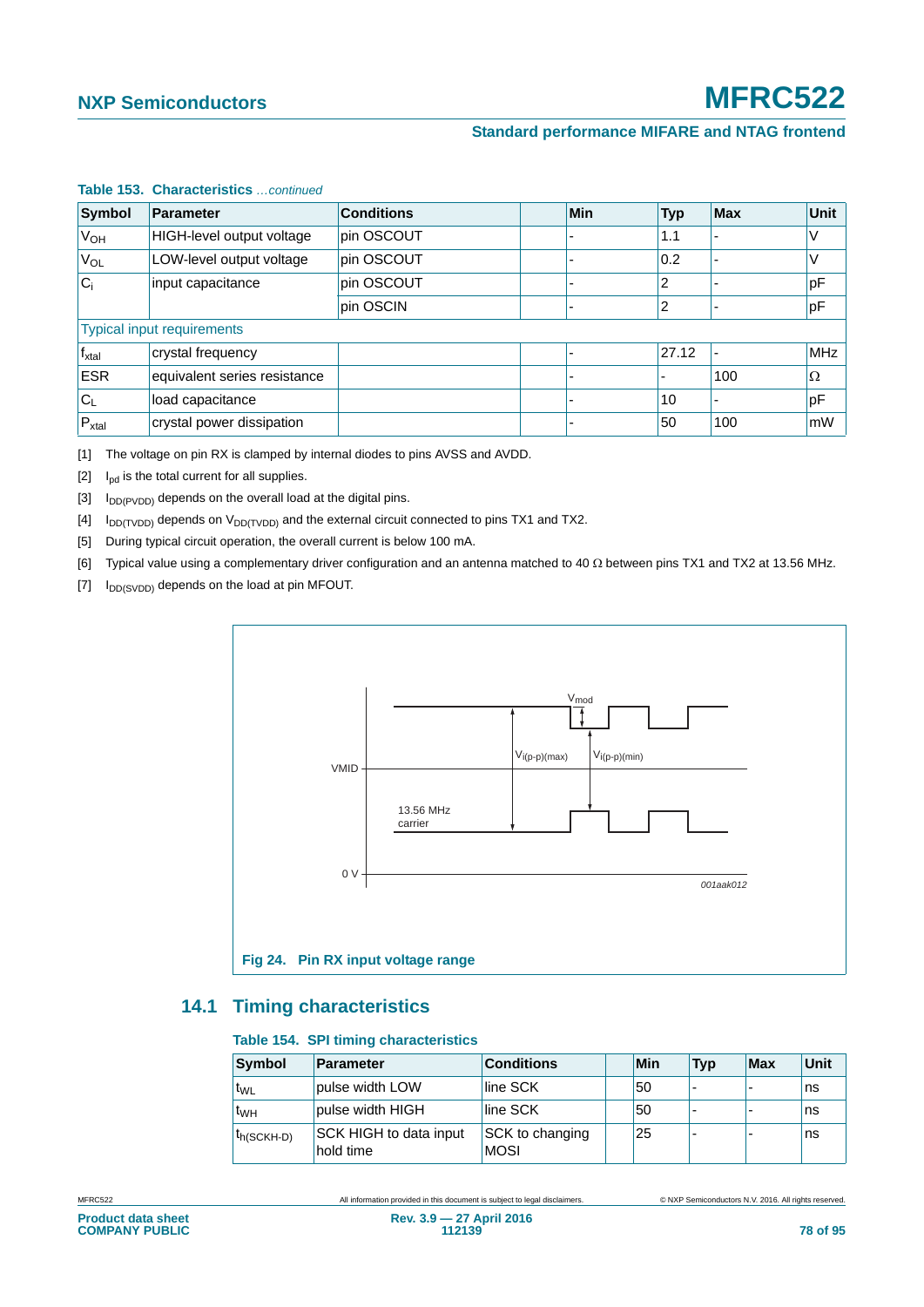#### **Standard performance MIFARE and NTAG frontend**

**Table 154. SPI timing characteristics** *…continued*

| Symbol                   | <b>Parameter</b>                      | <b>Conditions</b>              | Min | Typ                      | <b>Max</b> | Unit |
|--------------------------|---------------------------------------|--------------------------------|-----|--------------------------|------------|------|
| $t_{\text{SU(D-SCKH)}}$  | data input to SCK HIGH<br>set-up time | changing MOSI to<br><b>SCK</b> | 25  | $\overline{\phantom{0}}$ |            | ns   |
| ∣ <sup>t</sup> h(SCKL-Q) | SCK LOW to data output<br>hold time   | SCK to changing<br><b>MISO</b> | ۰   | -                        | 25         | ns   |
| t <sub>(SCKL-NSSH)</sub> | SCK LOW to NSS HIGH<br>time           |                                | 0   | $\overline{\phantom{0}}$ |            | ns   |
| <sup>t</sup> NHNL        | NSS high before<br>communication      |                                | 50  | $\overline{\phantom{0}}$ |            | ns   |

#### **Table 155. I2C-bus timing in Fast mode**

| <b>Symbol</b>               | <b>Parameter</b>                                    | <b>Conditions</b>                                           | <b>Fast mode</b> |            | <b>High-speed</b><br>mode |                          | Unit |
|-----------------------------|-----------------------------------------------------|-------------------------------------------------------------|------------------|------------|---------------------------|--------------------------|------|
|                             |                                                     |                                                             | Min              | <b>Max</b> | <b>Min</b>                | <b>Max</b>               |      |
| $f_{\mathsf{SCL}}$          | <b>SCL clock frequency</b>                          |                                                             | 0                | 400        | 0                         | 3400                     | kHz  |
| t <sub>HD;STA</sub>         | hold time (repeated) START<br>condition             | after this period,<br>the first clock pulse<br>is generated | 600              |            | 160                       |                          | ns   |
| $t_{\text{SU;STA}}$         | set-up time for a repeated<br>START condition       | 600                                                         |                  |            | 160                       | ä,                       | ns   |
| $t_{\text{SU;STO}}$         | set-up time for STOP condition                      |                                                             | 600              |            | 160                       | $\overline{\phantom{0}}$ | ns   |
| t <sub>LOW</sub>            | LOW period of the SCL clock                         |                                                             | 1300             |            | 160                       |                          | ns   |
| $t_{HIGH}$                  | HIGH period of the SCL clock                        |                                                             | 600              |            | 60                        |                          | ns   |
| t <sub>HD;DAT</sub>         | data hold time                                      |                                                             | 0                | 900        | 0                         | 70                       | ns   |
| t <sub>SU;DAT</sub>         | data set-up time                                    |                                                             | 100              |            | 10                        |                          | ns   |
| $\mathfrak{t}_{\mathsf{r}}$ | rise time                                           | SCL signal                                                  | 20               | 300        | 10                        | 40                       | ns   |
| $\mathfrak{t}_{\mathsf{f}}$ | fall time                                           | SCL signal                                                  | 20               | 300        | 10                        | 40                       | ns   |
| $t_r$                       | rise time                                           | SDA and SCL<br>signals                                      | 20               | 300        | 10                        | 80                       | ns   |
| $t_{\rm f}$                 | fall time                                           | SDA and SCL<br>signals                                      | 20               | 300        | 10                        | 80                       | ns   |
| $t_{\text{BUF}}$            | bus free time between a STOP<br>and START condition |                                                             | 1.3              |            | 1.3                       |                          | μS   |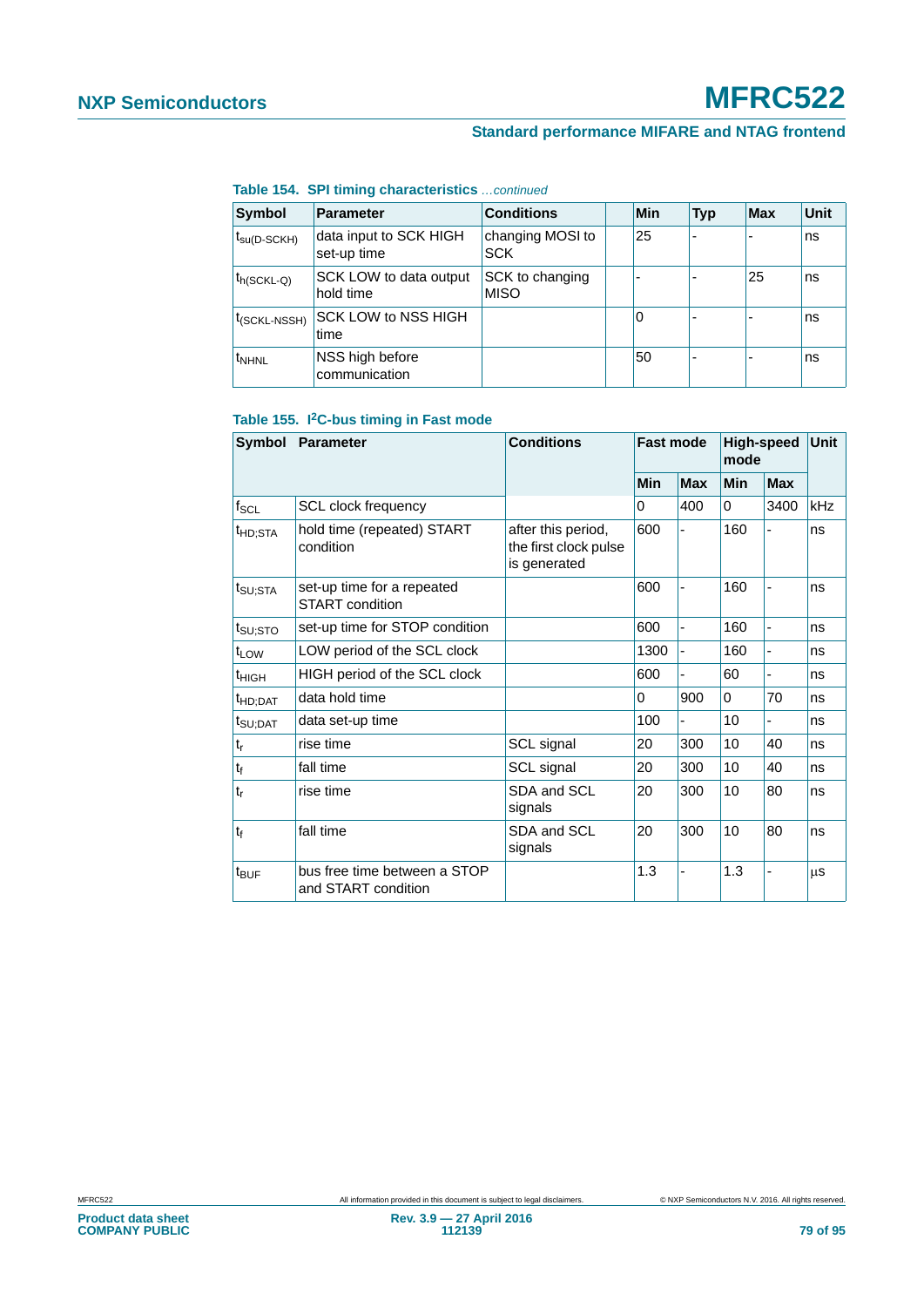#### **Standard performance MIFARE and NTAG frontend**



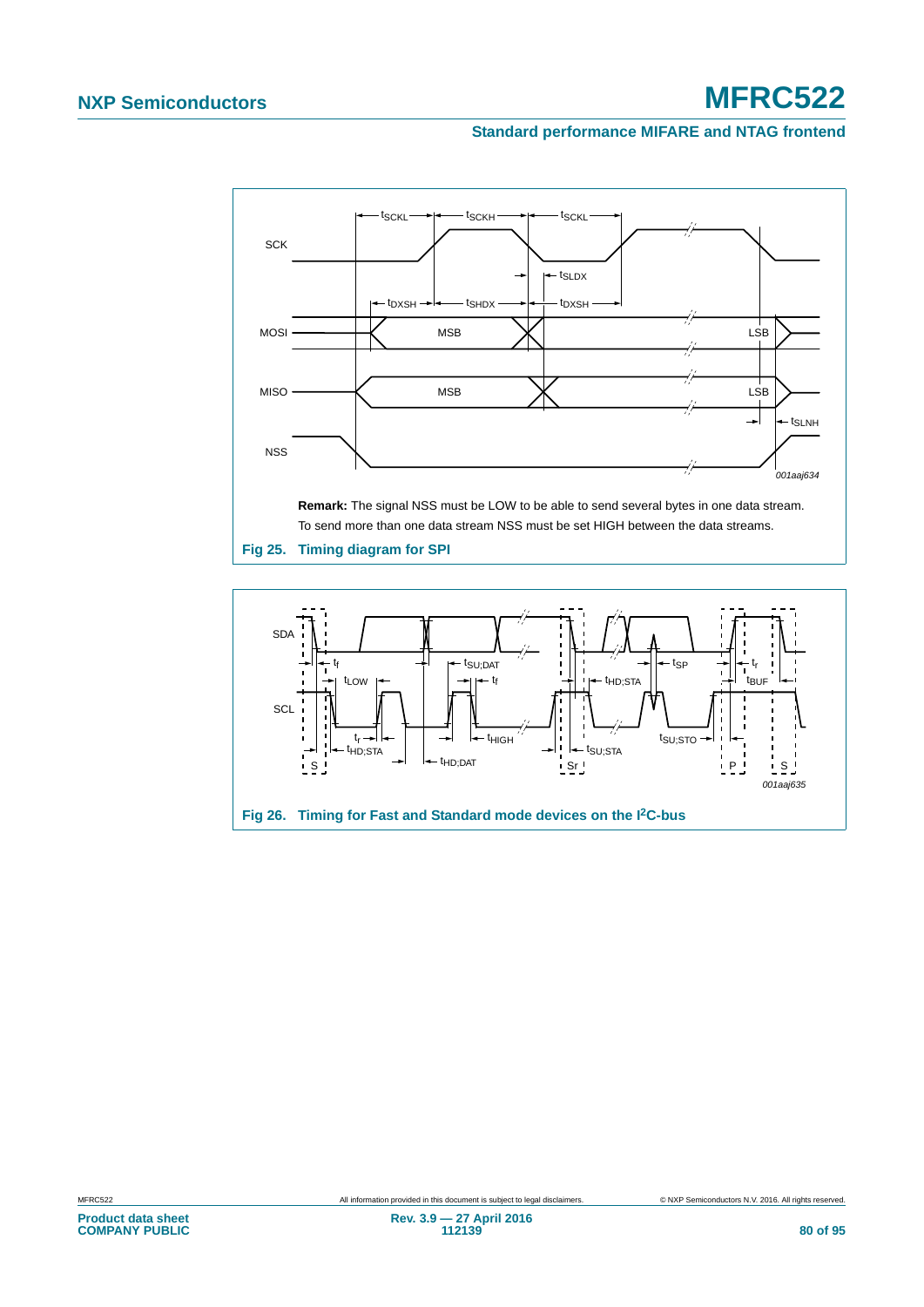## <span id="page-80-1"></span>**15. Application information**

A typical application diagram using a complementary antenna connection to the MFRC522 is shown in [Figure 27.](#page-80-0)

The antenna tuning and RF part matching is described in the application note [Ref. 1](#page-89-0) and [Ref. 2.](#page-89-1)

<span id="page-80-0"></span>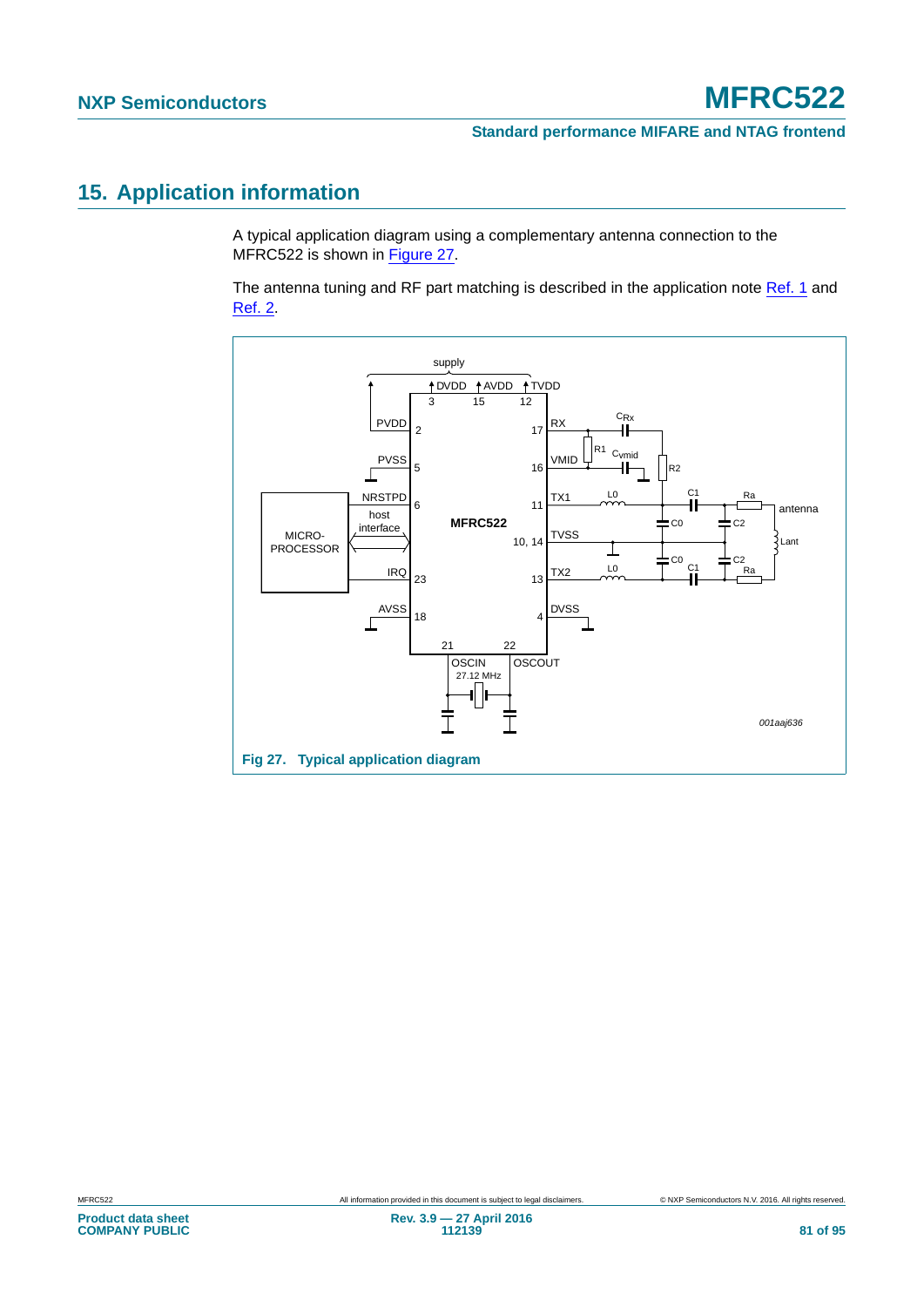### <span id="page-81-3"></span><span id="page-81-2"></span><span id="page-81-1"></span>**16. Test information**

#### **16.1 Test signals**

#### **16.1.1 Self test**

The MFRC522 has the capability to perform a digital self test. The self test is started by using the following procedure:

- 1. Perform a soft reset.
- 2. Clear the internal buffer by writing 25 bytes of 00h and implement the Config command.
- 3. Enable the self test by writing 09h to the AutoTestReg register.
- 4. Write 00h to the FIFO buffer.
- 5. Start the self test with the CalcCRC command.
- 6. The self test is initiated.
- 7. When the self test has completed, the FIFO buffer contains the following 64 bytes:

FIFO buffer byte values for MFRC522 version 1.0:

00h, C6h, 37h, D5h, 32h, B7h, 57h, 5Ch, C2h, D8h, 7Ch, 4Dh, D9h, 70h, C7h, 73h, 10h, E6h, D2h, AAh, 5Eh, A1h, 3Eh, 5Ah, 14h, AFh, 30h, 61h, C9h, 70h, DBh, 2Eh, 64h, 22h, 72h, B5h, BDh, 65h, F4h, ECh, 22h, BCh, D3h, 72h, 35h, CDh, AAh, 41h, 1Fh, A7h, F3h, 53h, 14h, DEh, 7Eh, 02h, D9h, 0Fh, B5h, 5Eh, 25h, 1Dh, 29h, 79h

FIFO buffer byte values for MFRC522 version 2.0:

00h, EBh, 66h, BAh, 57h, BFh, 23h, 95h, D0h, E3h, 0Dh, 3Dh, 27h, 89h, 5Ch, DEh, 9Dh, 3Bh, A7h, 00h, 21h, 5Bh, 89h, 82h, 51h, 3Ah, EBh, 02h, 0Ch, A5h, 00h, 49h, 7Ch, 84h, 4Dh, B3h, CCh, D2h, 1Bh, 81h, 5Dh, 48h, 76h, D5h, 71h, 061h, 21h, A9h, 86h, 96h, 83h, 38h, CFh, 9Dh, 5Bh, 6Dh, DCh, 15h, BAh, 3Eh, 7Dh, 95h, 03Bh, 2Fh

#### <span id="page-81-0"></span>**16.1.2 Test bus**

The test bus is used for production tests. The following configuration can be used to improve the design of a system using the MFRC522. The test bus allows internal signals to be routed to the digital interface. The test bus comprises two sets of test signals which are selected using their subaddress specified in the TestSel2Reg register's TestBusSel[4:0] bits. The test signals and their related digital output pins are described in [Table 156](#page-82-0) and [Table 157](#page-82-1).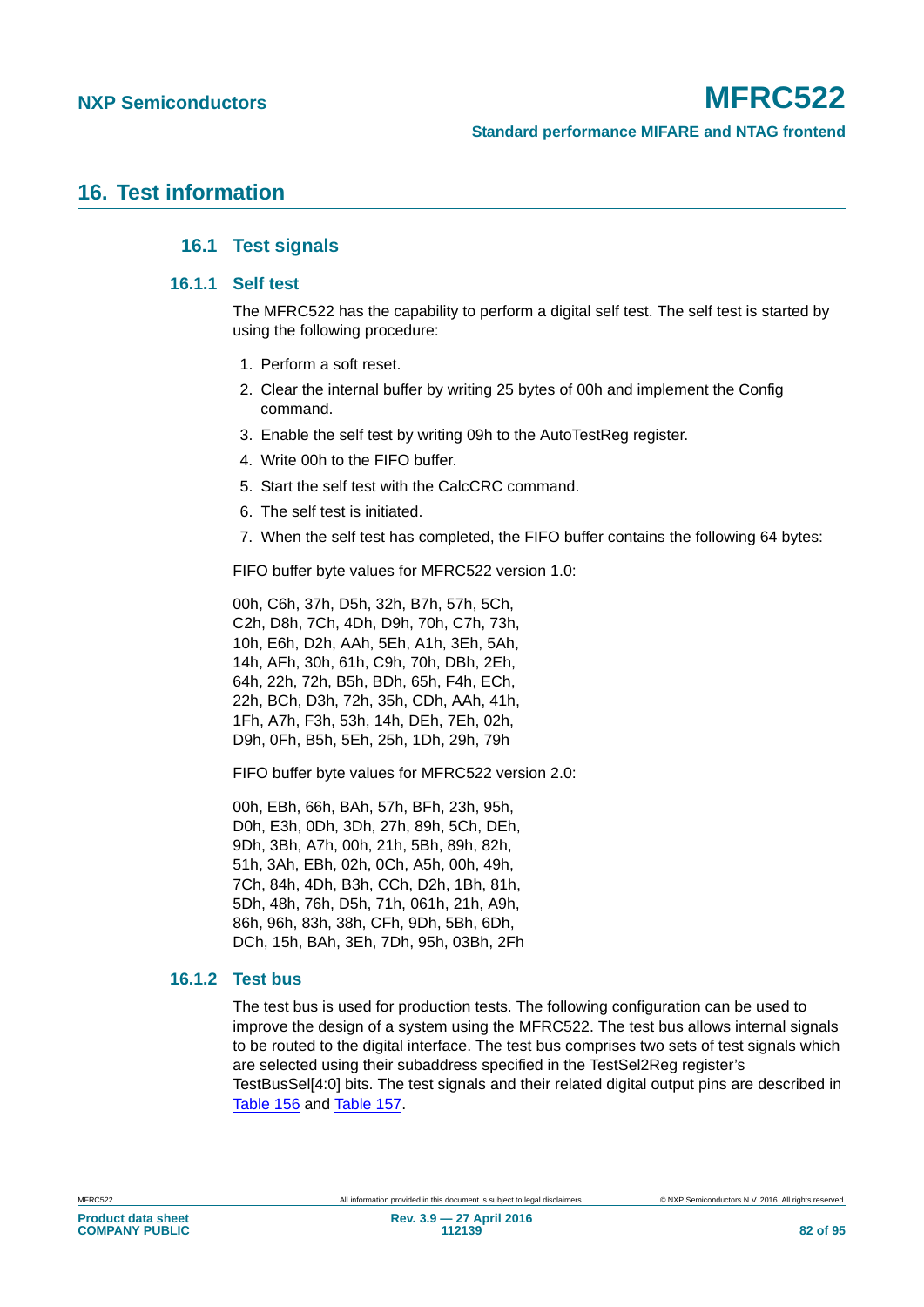<span id="page-82-0"></span>**Table 156. Test bus signals: TestBusSel[4:0] = 07h**

| <b>Pins</b>    | <b>Internal</b><br>signal name | <b>Description</b>                     |
|----------------|--------------------------------|----------------------------------------|
| D6             | s data                         | received data stream                   |
| D <sub>5</sub> | s coll                         | bit-collision detected (106 kBd only)  |
| D <sub>4</sub> | s valid                        | s data and s coll signals are valid    |
| D <sub>3</sub> | s over                         | receiver has detected a stop condition |
| D <sub>2</sub> | RCV reset                      | receiver is reset                      |
| D <sub>1</sub> | -                              | reserved                               |

#### <span id="page-82-1"></span>**Table 157. Test bus signals: TestBusSel[4:0] = 0Dh**

| <b>Pins</b>                      | Internal test<br>signal name | Description                           |
|----------------------------------|------------------------------|---------------------------------------|
| D <sub>6</sub>                   | clkstable                    | oscillator output signal              |
| D <sub>5</sub>                   | clk27/8                      | oscillator output signal divided by 8 |
| D <sub>4</sub> to D <sub>3</sub> |                              | reserved                              |
| D <sub>2</sub>                   | clk27                        | oscillator output signal              |
| D1                               |                              | reserved                              |

#### <span id="page-82-3"></span>**16.1.3 Test signals on pins AUX1 or AUX2**

The MFRC522 allows the user to select internal signals for measurement on pins AUX1 or AUX2. These measurements can be helpful during the design-in phase to optimize the design or used for test purposes.

[Table 158](#page-82-2) shows the signals that can be switched to pin AUX1 or AUX2 by setting AnalogSelAux1[3:0] or AnalogSelAux2[3:0] in the AnalogTestReg register.

**Remark:** The DAC has a current output, therefore it is recommended that a 1  $k\Omega$ pull-down resistor is connected to pin AUX1 or AUX2.

<span id="page-82-2"></span>**Table 158. Test signal descriptions**

| AnalogSelAux1[3:0]<br>or<br>AnalogSelAux2[3:0]<br>value | Signal on pin AUX1 or pin AUX2     |
|---------------------------------------------------------|------------------------------------|
| 0000                                                    | 3-state                            |
| 0001                                                    | DAC: register TestDAC1 or TestDAC2 |
| 0010                                                    | DAC: test signal Corr1             |
| 0011                                                    | reserved                           |
| 0100                                                    | DAC: test signal MinLevel          |
| 0101                                                    | DAC: test signal ADC_I             |
| 0110                                                    | DAC: test signal ADC_Q             |
| 0111 to 1001                                            | reserved                           |
| 1010                                                    | <b>HIGH</b>                        |
| 1011                                                    | <b>LOW</b>                         |
| 1100                                                    | TxActive                           |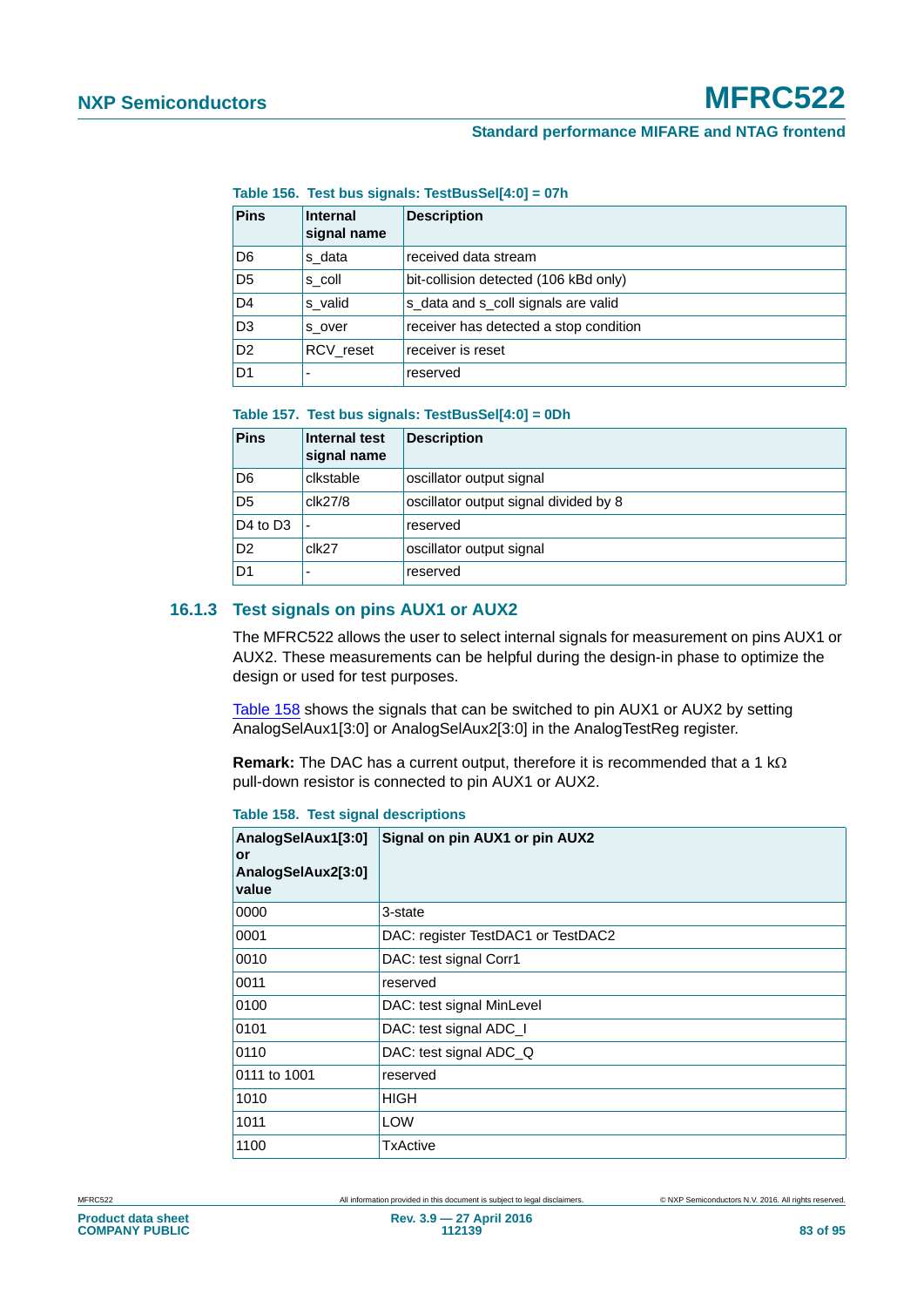**Table 158. Test signal descriptions** *…continued*

| AnalogSelAux1[3:0]<br>or<br>AnalogSelAux2[3:0]<br>value | Signal on pin AUX1 or pin AUX2 |
|---------------------------------------------------------|--------------------------------|
| 1101                                                    | RxActive                       |
| 1110                                                    | subcarrier detected            |
| 1111                                                    | <b>TstBusBit</b>               |

#### <span id="page-83-1"></span>**16.1.3.1 Example: Output test signals TestDAC1 and TestDAC2**

The AnalogTestReg register is set to 11h. The output on pin AUX1 has the test signal TestDAC1 and the output on pin AUX2 has the test signal TestDAC2. The signal values of TestDAC1 and TestDAC2 are controlled by the TestDAC1Reg and TestDAC2Reg registers.

[Figure 28](#page-83-0) shows test signal TestDAC1 on pin AUX1 and TestDAC2 on pin AUX2 when the TestDAC1Reg register is programmed with a slope defined by values 00h to 3Fh and the TestDAC2Reg register is programmed with a rectangular signal defined by values 00h and 3Fh.



#### <span id="page-83-2"></span>**16.1.3.2 Example: Output test signals Corr1 and MinLevel**

<span id="page-83-0"></span>[Figure 29](#page-84-0) shows test signals Corr1 and MinLevel on pins AUX1 and AUX2, respectively. The AnalogTestReg register is set to 24h.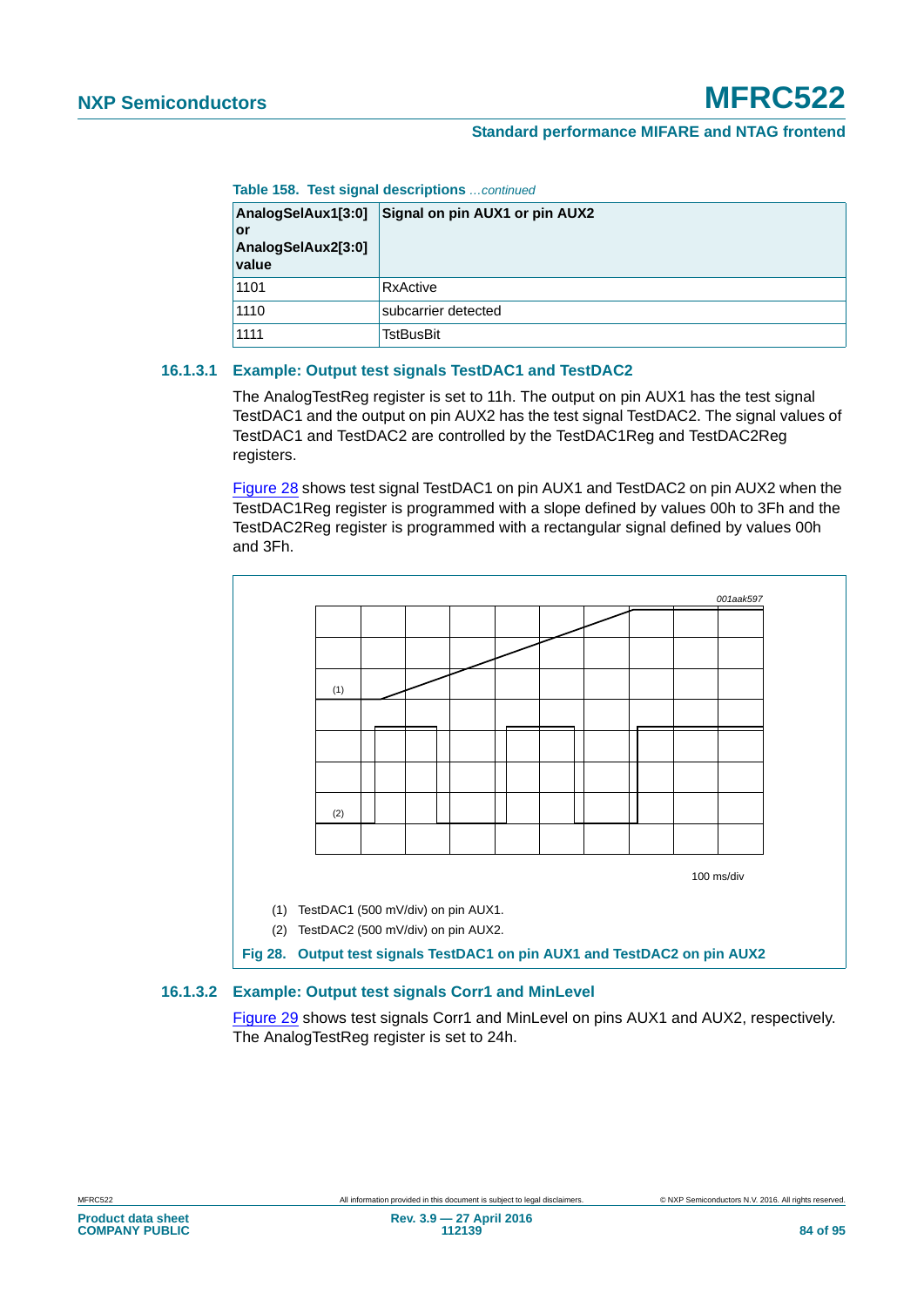#### **Standard performance MIFARE and NTAG frontend**



#### <span id="page-84-2"></span>**16.1.3.3 Example: Output test signals ADC channel I and ADC channel Q**

<span id="page-84-0"></span>[Figure 30](#page-84-1) shows the channel behavior test signals ADC\_I and ADC\_Q on pins AUX1 and AUX2, respectively. The AnalogTestReg register is set to 56h.



<span id="page-84-1"></span>**Product data sheet COMPANY PUBLIC**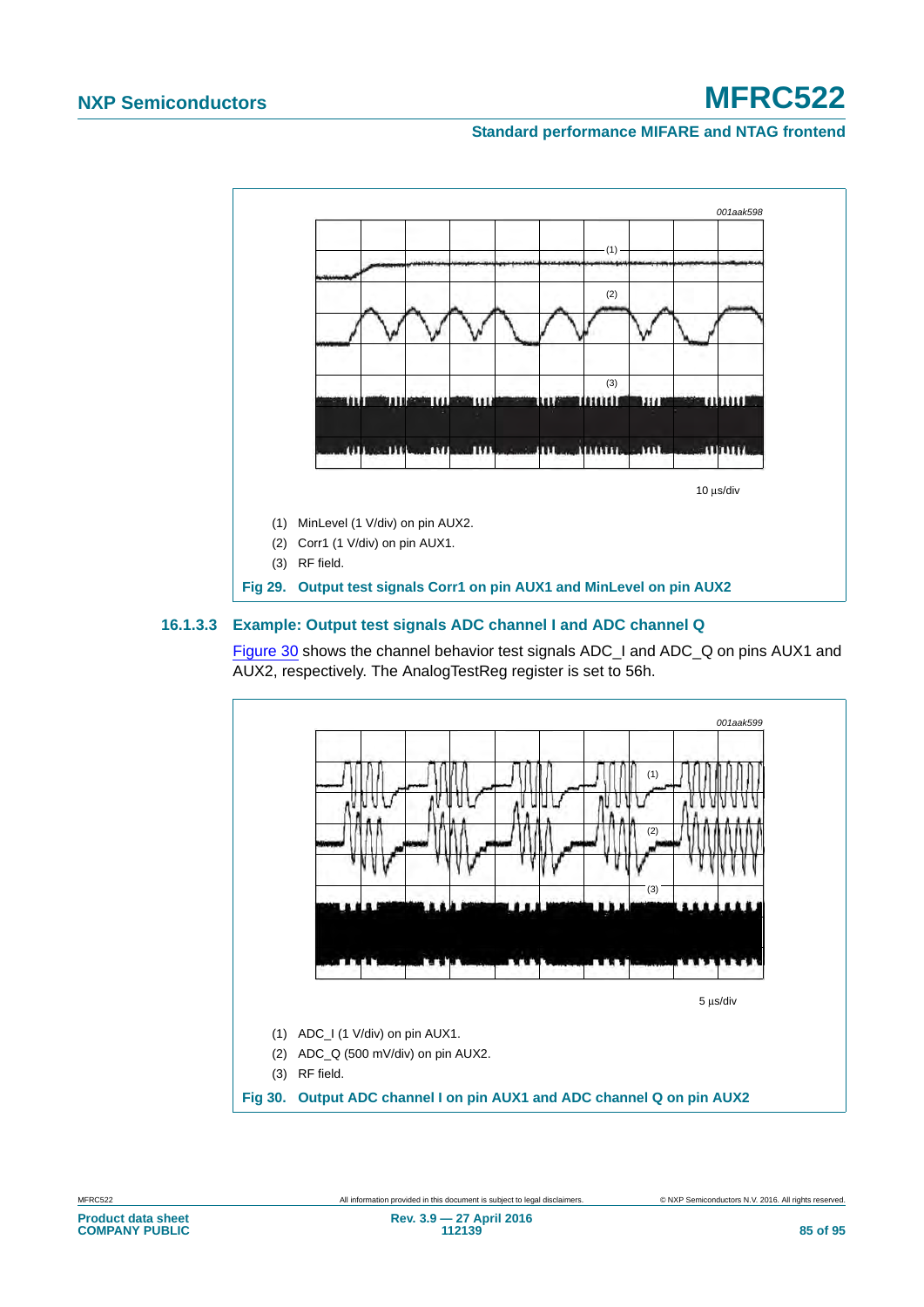#### <span id="page-85-1"></span>**16.1.3.4 Example: Output test signals RxActive and TxActive**

[Figure 31](#page-85-0) shows the RxActive and TxActive test signals relating to RF communication. The AnalogTestReg register is set to CDh.

- **•** At 106 kBd, RxActive is HIGH during data bits, parity and CRC reception. Start bits are not included
- **•** At 106 kBd, TxActive is HIGH during start bits, data bits, parity and CRC transmission
- **•** At 212 kBd, 424 kBd and 848 kBd, RxActive is HIGH during data bits and CRC reception. Start bits are not included
- **•** At 212 kBd, 424 kBd and 848 kBd, TxActive is HIGH during data bits and CRC transmission

<span id="page-85-0"></span>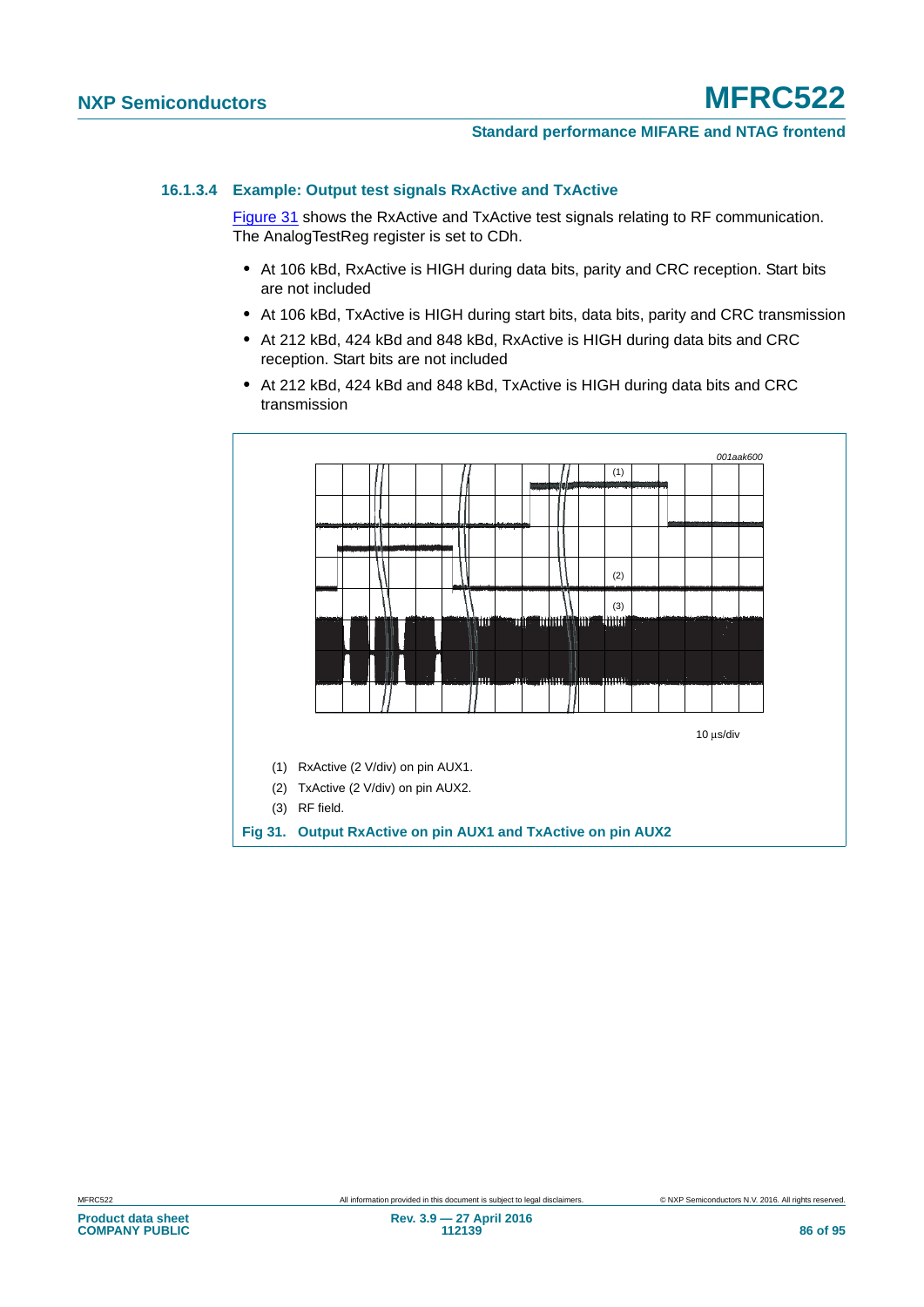#### <span id="page-86-1"></span>**16.1.3.5 Example: Output test signal RX data stream**

[Figure 32](#page-86-0) shows the data stream that is currently being received. The TestSel2Reg register's TestBusSel[4:0] bits are set to 07h to enable test bus signals on pins D1 to D6; see [Section 16.1.2 on page 82.](#page-81-0) The TestSel1Reg register's TstBusBitSel[2:0] bits are set to 06h (pin D6 = s\_data) and AnalogTestReg register is set to FFh (TstBusBit) which outputs the received data stream on pins AUX1 and AUX2.



#### <span id="page-86-2"></span>**16.1.3.6 PRBS**

<span id="page-86-0"></span>The pseudo-random binary sequences PRBS9 and PRBS15 are based on ITU-TO150 and are defined with the TestSel2Reg register. Transmission of either data stream is started by the Transmit command. The preamble/sync byte/start bit/parity bit are automatically generated depending on the mode selected.

**Remark:** All relevant registers for transmitting data must be configured in accordance with ITU-TO150 before selecting PRBS transmission.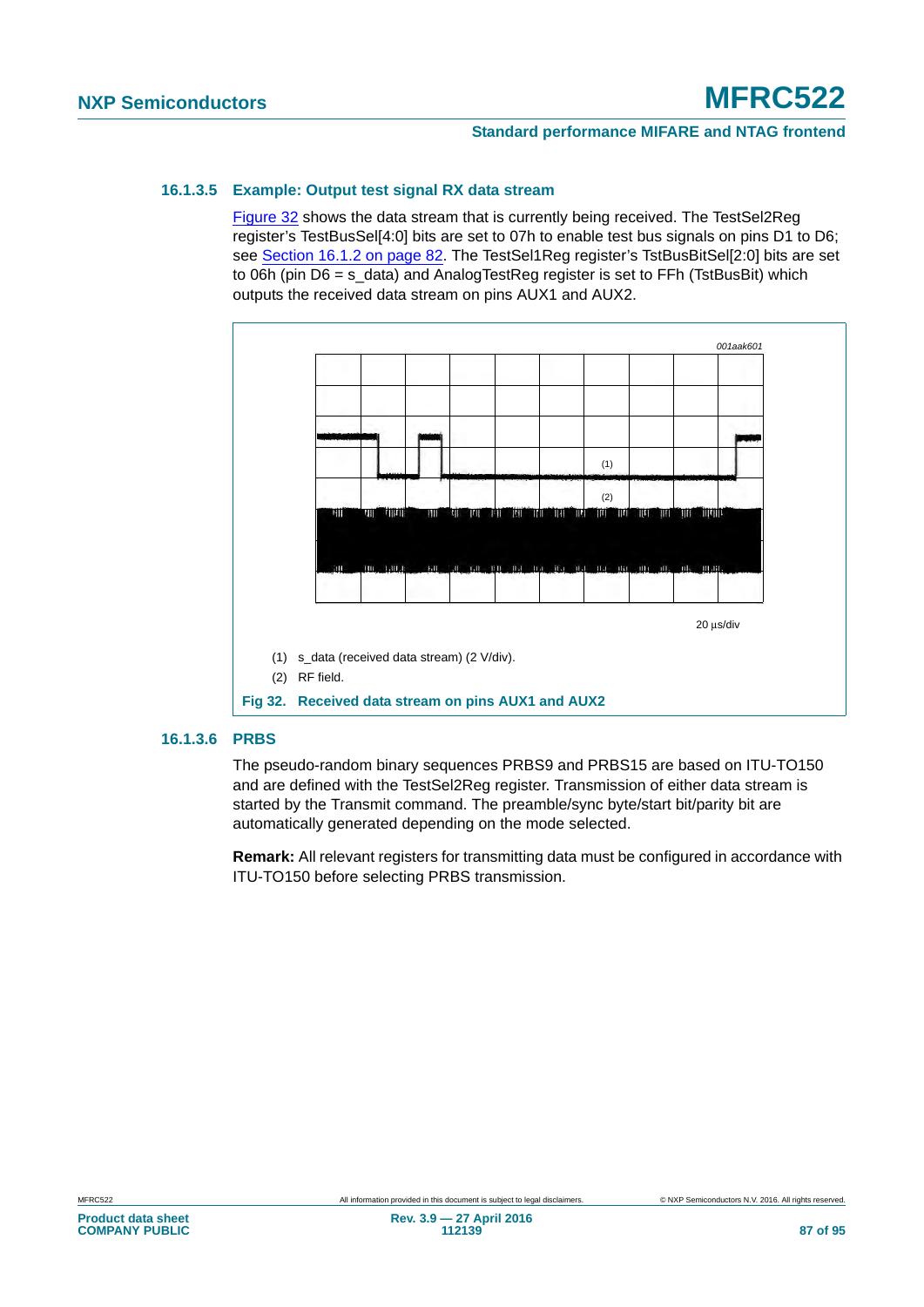**Standard performance MIFARE and NTAG frontend**

# <span id="page-87-0"></span>**17. Package outline**

**HVQFN32: plastic thermal enhanced very thin quad flat package; no leads;**



#### **Fig 33. Package outline SOT617-1 (HVQFN32)**

MFRC522 All information provided in this document is subject to legal disclaimers. © NXP Semiconductors N.V. 2016. All rights reserved.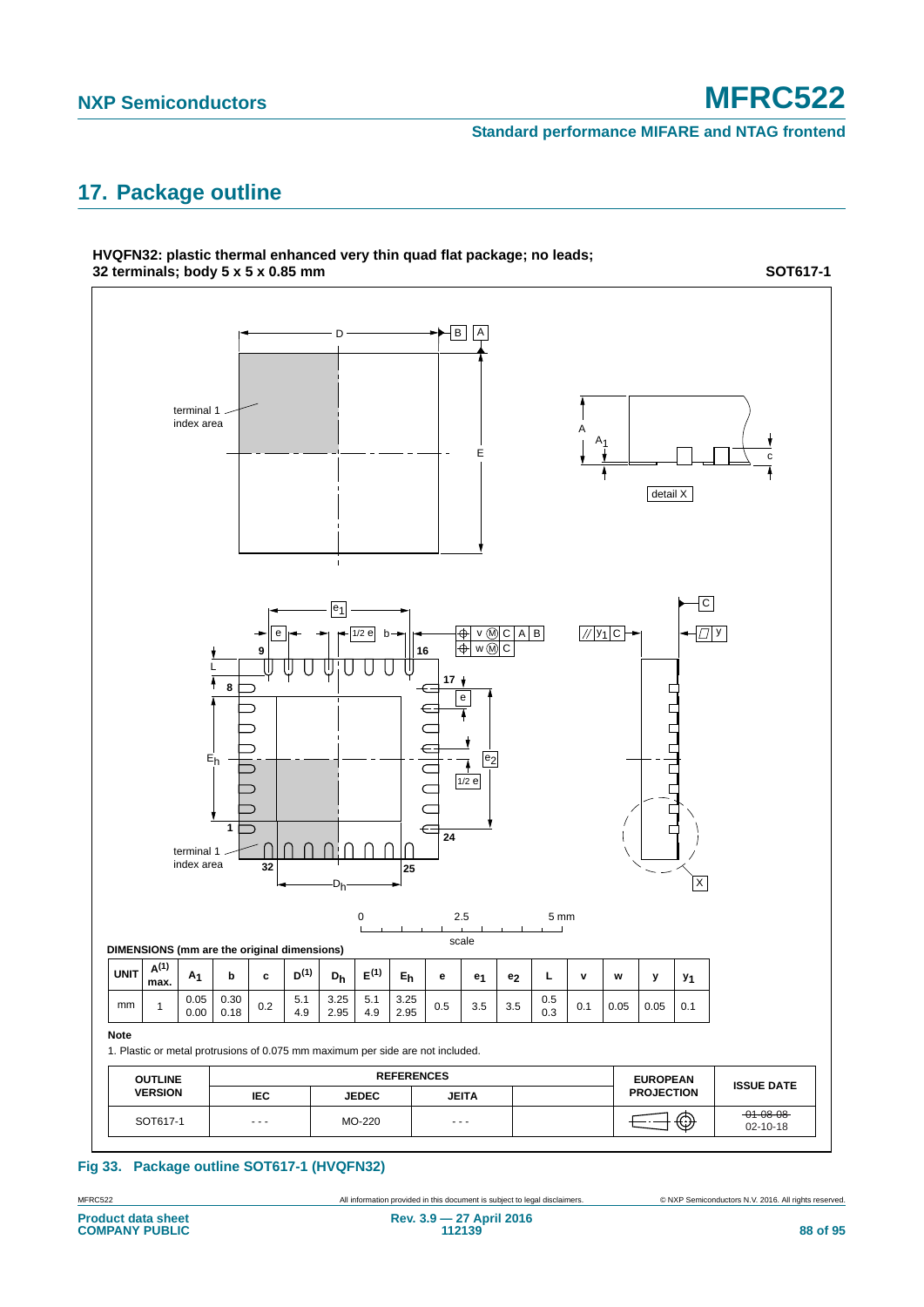Detailed package information can be found at: http://www.nxp.com/package/SOT617-1.html.

### <span id="page-88-0"></span>**18. Handling information**

Moisture Sensitivity Level (MSL) evaluation has been performed according to *SNW-FQ-225B rev.04/07/07 (JEDEC J-STD-020C)*. MSL for this package is level 1 which means 260 °C convection reflow temperature.

Dry pack is not required.

Unlimited out-of-pack floor life at maximum ambient 30 °C/85 % RH.

### <span id="page-88-1"></span>**19. Packing information**

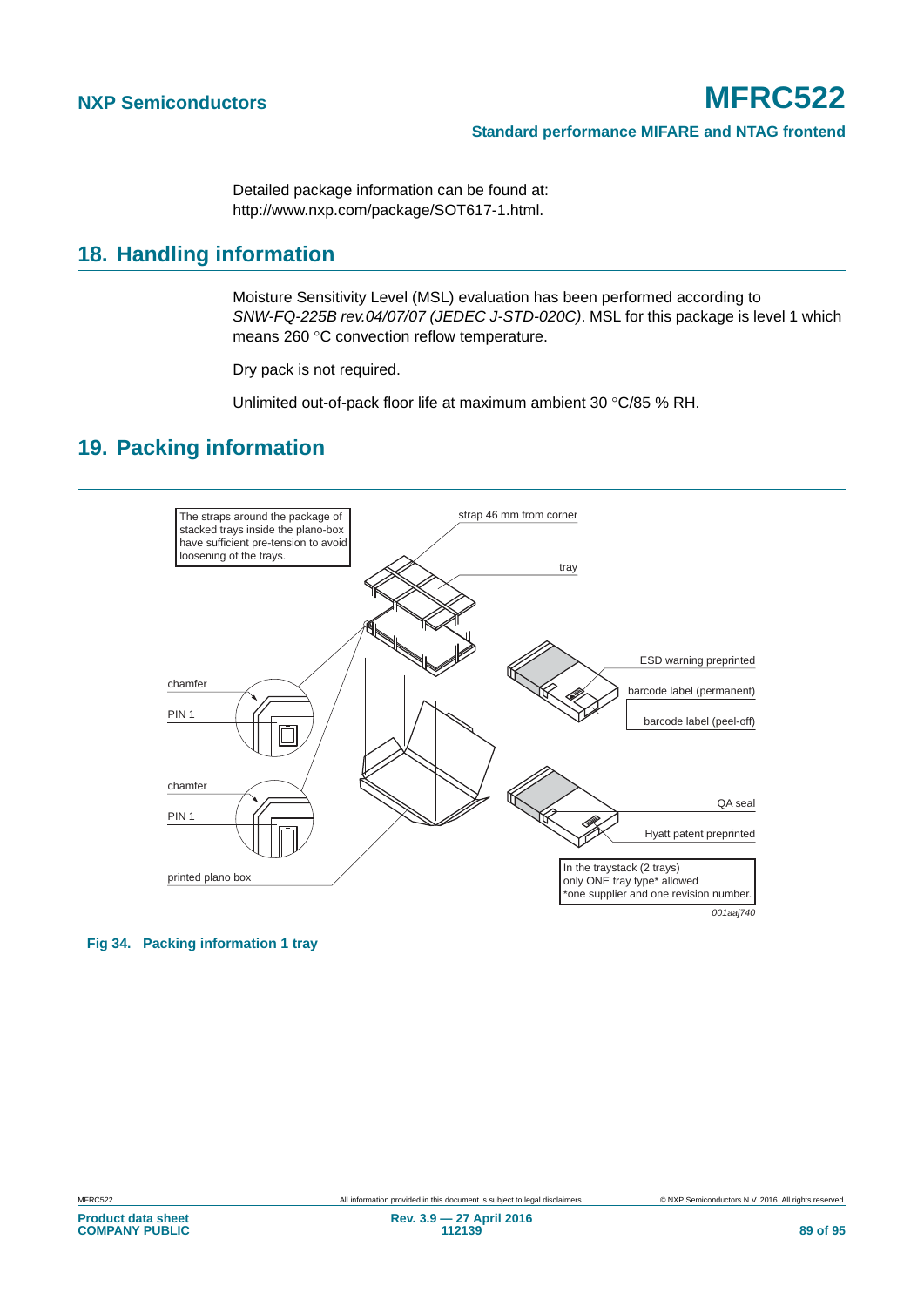**Standard performance MIFARE and NTAG frontend**

# <span id="page-89-2"></span>**20. Abbreviations**

| <b>Table 159. Abbreviations</b> |                                             |
|---------------------------------|---------------------------------------------|
| <b>Acronym</b>                  | <b>Description</b>                          |
| <b>ADC</b>                      | Analog-to-Digital Converter                 |
| <b>BPSK</b>                     | <b>Binary Phase Shift Keying</b>            |
| <b>CRC</b>                      | <b>Cyclic Redundancy Check</b>              |
| <b>CW</b>                       | Continuous Wave                             |
| <b>DAC</b>                      | Digital-to-Analog Converter                 |
| <b>HBM</b>                      | Human Body Model                            |
| 12C                             | Inter-integrated Circuit                    |
| <b>LSB</b>                      | Least Significant Bit                       |
| <b>MISO</b>                     | Master In Slave Out                         |
| <b>MM</b>                       | <b>Machine Model</b>                        |
| <b>MOSI</b>                     | Master Out Slave In                         |
| <b>MSB</b>                      | Most Significant Bit                        |
| <b>NRZ</b>                      | Not Return to Zero                          |
| <b>NSS</b>                      | <b>Not Slave Select</b>                     |
| PLL                             | Phase-Locked Loop                           |
| <b>PRBS</b>                     | Pseudo-Random Bit Sequence                  |
| <b>RX</b>                       | Receiver                                    |
| <b>SOF</b>                      | <b>Start Of Frame</b>                       |
| <b>SPI</b>                      | Serial Peripheral Interface                 |
| <b>TX</b>                       | Transmitter                                 |
| <b>UART</b>                     | Universal Asynchronous Receiver Transmitter |

### <span id="page-89-3"></span>**21. References**

- <span id="page-89-0"></span>**[1] Application note —** *MFRC52x Reader IC Family Directly Matched Antenna Design*
- <span id="page-89-1"></span>**[2] Application note —** *MIFARE (ISO/IEC 14443 A) 13.56 MHz RFID Proximity Antennas*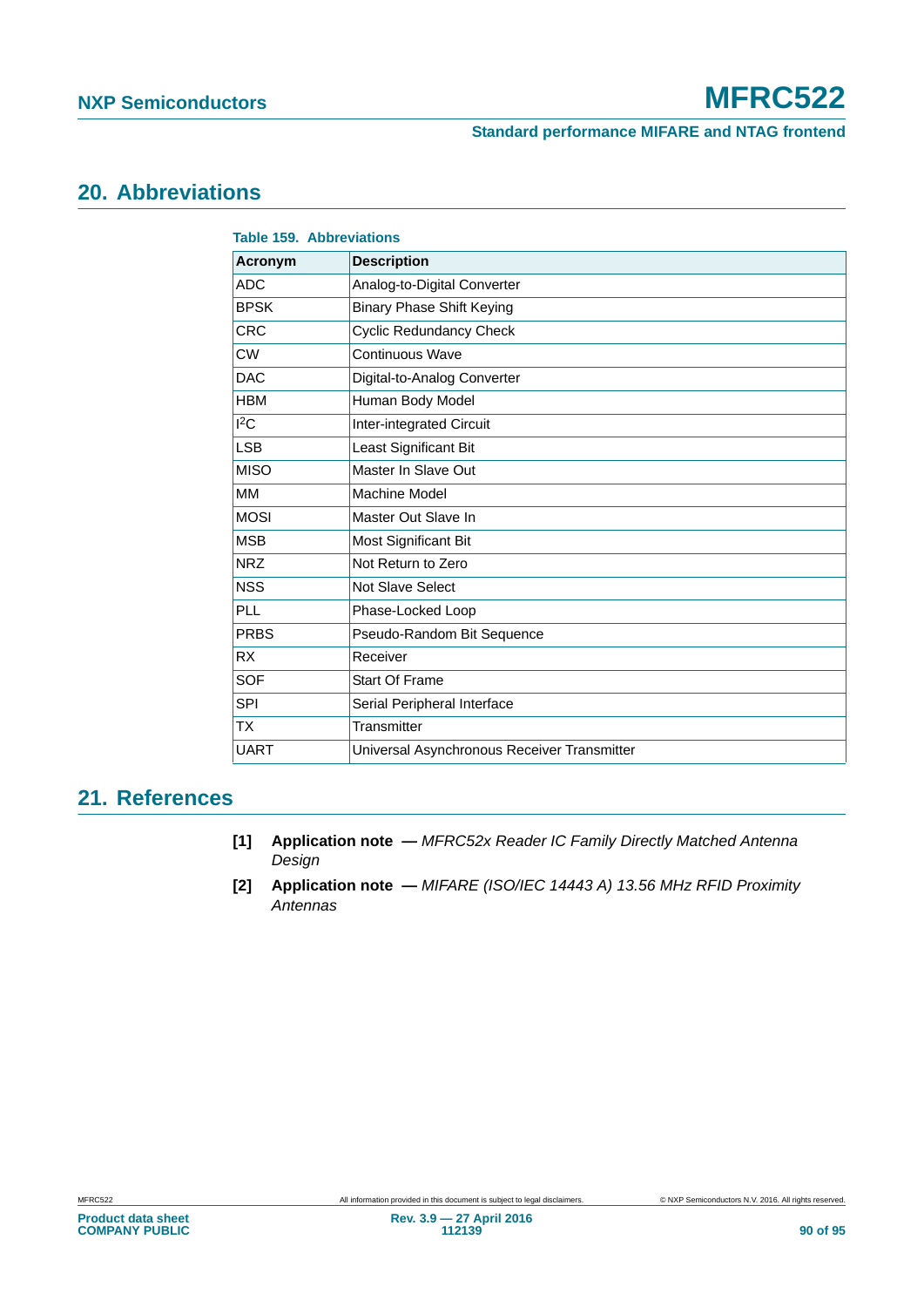# <span id="page-90-0"></span>**22. Revision history**

| <b>Document ID</b> | Release date                                          | Data sheet status                                                                                                                                                                                                                                                                                                                                                                                                                                                                                                                                                                    | <b>Change notice</b> | <b>Supersedes</b> |
|--------------------|-------------------------------------------------------|--------------------------------------------------------------------------------------------------------------------------------------------------------------------------------------------------------------------------------------------------------------------------------------------------------------------------------------------------------------------------------------------------------------------------------------------------------------------------------------------------------------------------------------------------------------------------------------|----------------------|-------------------|
| MFRC522 v.3.9      | 20160427                                              | Product data sheet                                                                                                                                                                                                                                                                                                                                                                                                                                                                                                                                                                   |                      | MFRC522 v.3.8     |
| Modifications:     | ٠<br>functionality added<br>Descriptive title updated | Section 1 "Introduction" and Section 2 "General description": updated and NTAG                                                                                                                                                                                                                                                                                                                                                                                                                                                                                                       |                      |                   |
| MFRC522 v.3.8      | 20140917                                              | Product data sheet                                                                                                                                                                                                                                                                                                                                                                                                                                                                                                                                                                   |                      | MFRC522 v.3.7     |
| Modifications:     | $\bullet$                                             | Table 150 "Limiting values": updated                                                                                                                                                                                                                                                                                                                                                                                                                                                                                                                                                 |                      |                   |
| MFRC522 v.3.7      | 20140326                                              | Product data sheet                                                                                                                                                                                                                                                                                                                                                                                                                                                                                                                                                                   |                      | MFRC522 v.3.6     |
| Modifications:     | • Change of descriptive title                         | • Section 23.4 "Licenses" removed                                                                                                                                                                                                                                                                                                                                                                                                                                                                                                                                                    |                      |                   |
| MFRC522 v.3.6      | 20111214                                              | Product data sheet                                                                                                                                                                                                                                                                                                                                                                                                                                                                                                                                                                   |                      | MFRC522_35        |
| Modifications:     | Timer unit<br>2.0                                     | Section 1.1 "Differences between version 1.0 and 2.0" on page 1: added<br>Table 2 "Ordering information" on page 3: updated<br>Section 9.3.2.10 "DemodReg register" on page 53: register updated and add reference to<br>Section 8.5 "Timer unit" on page 31: Pre Scaler Information for version 2.0 added<br>Section 9.3.4.8 "VersionReg register" on page 66: version information structured in chip<br>information and version information updated, including version 1.0 and 2.0<br>Section 16.1 "Test signals" on page 82: selftest result including values for version 1.0 and |                      |                   |
| MFRC522 35         | 20100621                                              | Product data sheet                                                                                                                                                                                                                                                                                                                                                                                                                                                                                                                                                                   |                      | MFRC522 34        |
| Modifications:     | $\bullet$                                             | Section 9.3.2.10 "DemodReg register" on page 53: register updated<br>Section 9.3.3.10 "TModeReg and TPrescalerReg registers" on page 60: register updated<br>Section 8.5 "Timer unit" on page 31: timer calculation updated<br>Section 9.3.4.8 "VersionReg register" on page 66: version B2h updated<br>Section 16.1 "Test signals" on page 82: selftest result updated                                                                                                                                                                                                              |                      |                   |
| MFRC522_34         | 20100305                                              | Product data sheet                                                                                                                                                                                                                                                                                                                                                                                                                                                                                                                                                                   |                      | MFRC522_33        |
| Modifications:     |                                                       | Section 8.5 "Timer unit": information added<br>Table 106 "TModeReg register bit descriptions": bit 7 updated<br>Table 154 "SPI timing characteristics": row added                                                                                                                                                                                                                                                                                                                                                                                                                    |                      |                   |
| MFRC522 33         | 20091026                                              | Product data sheet                                                                                                                                                                                                                                                                                                                                                                                                                                                                                                                                                                   |                      | 112132            |

#### **Table 160. Revision history**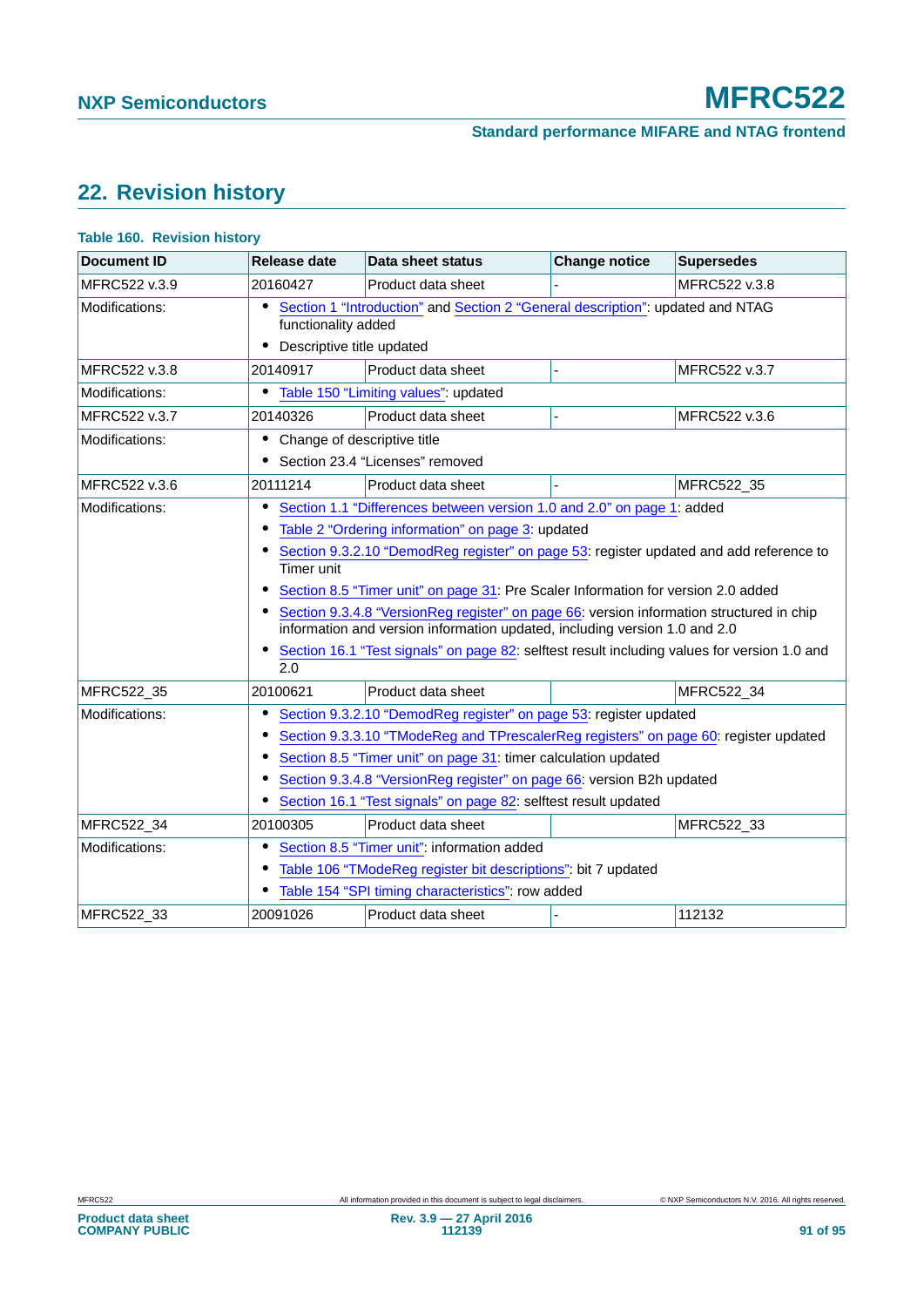## <span id="page-91-3"></span>**23. Legal information**

### <span id="page-91-4"></span>**23.1 Data sheet status**

| Document status[1][2]          | <b>Product status</b> <sup>[3]</sup> | <b>Definition</b>                                                                     |
|--------------------------------|--------------------------------------|---------------------------------------------------------------------------------------|
| Objective [short] data sheet   | Development                          | This document contains data from the objective specification for product development. |
| Preliminary [short] data sheet | Qualification                        | This document contains data from the preliminary specification.                       |
| Product [short] data sheet     | Production                           | This document contains the product specification.                                     |

<span id="page-91-0"></span>[1] Please consult the most recently issued document before initiating or completing a design.

<span id="page-91-1"></span>[2] The term 'short data sheet' is explained in section "Definitions".

<span id="page-91-2"></span>[3] The product status of device(s) described in this document may have changed since this document was published and may differ in case of multiple devices. The latest product status<br>information is available on the Intern

### <span id="page-91-5"></span>**23.2 Definitions**

**Draft —** The document is a draft version only. The content is still under internal review and subject to formal approval, which may result in modifications or additions. NXP Semiconductors does not give any representations or warranties as to the accuracy or completeness of information included herein and shall have no liability for the consequences of use of such information.

**Short data sheet —** A short data sheet is an extract from a full data sheet with the same product type number(s) and title. A short data sheet is intended for quick reference only and should not be relied upon to contain detailed and full information. For detailed and full information see the relevant full data sheet, which is available on request via the local NXP Semiconductors sales office. In case of any inconsistency or conflict with the short data sheet, the full data sheet shall prevail.

**Product specification —** The information and data provided in a Product data sheet shall define the specification of the product as agreed between NXP Semiconductors and its customer, unless NXP Semiconductors and customer have explicitly agreed otherwise in writing. In no event however, shall an agreement be valid in which the NXP Semiconductors product is deemed to offer functions and qualities beyond those described in the Product data sheet.

### <span id="page-91-6"></span>**23.3 Disclaimers**

**Limited warranty and liability —** Information in this document is believed to be accurate and reliable. However, NXP Semiconductors does not give any representations or warranties, expressed or implied, as to the accuracy or completeness of such information and shall have no liability for the consequences of use of such information. NXP Semiconductors takes no responsibility for the content in this document if provided by an information source outside of NXP Semiconductors.

In no event shall NXP Semiconductors be liable for any indirect, incidental, punitive, special or consequential damages (including - without limitation - lost profits, lost savings, business interruption, costs related to the removal or replacement of any products or rework charges) whether or not such damages are based on tort (including negligence), warranty, breach of contract or any other legal theory.

Notwithstanding any damages that customer might incur for any reason whatsoever, NXP Semiconductors' aggregate and cumulative liability towards customer for the products described herein shall be limited in accordance with the *Terms and conditions of commercial sale* of NXP Semiconductors.

**Right to make changes —** NXP Semiconductors reserves the right to make changes to information published in this document, including without limitation specifications and product descriptions, at any time and without notice. This document supersedes and replaces all information supplied prior to the publication hereof.

**Suitability for use —** NXP Semiconductors products are not designed, authorized or warranted to be suitable for use in life support, life-critical or safety-critical systems or equipment, nor in applications where failure or malfunction of an NXP Semiconductors product can reasonably be expected to result in personal injury, death or severe property or environmental damage. NXP Semiconductors and its suppliers accept no liability for inclusion and/or use of NXP Semiconductors products in such equipment or applications and therefore such inclusion and/or use is at the customer's own risk.

**Applications —** Applications that are described herein for any of these products are for illustrative purposes only. NXP Semiconductors makes no representation or warranty that such applications will be suitable for the specified use without further testing or modification.

Customers are responsible for the design and operation of their applications and products using NXP Semiconductors products, and NXP Semiconductors accepts no liability for any assistance with applications or customer product design. It is customer's sole responsibility to determine whether the NXP Semiconductors product is suitable and fit for the customer's applications and products planned, as well as for the planned application and use of customer's third party customer(s). Customers should provide appropriate design and operating safeguards to minimize the risks associated with their applications and products.

NXP Semiconductors does not accept any liability related to any default. damage, costs or problem which is based on any weakness or default in the customer's applications or products, or the application or use by customer's third party customer(s). Customer is responsible for doing all necessary testing for the customer's applications and products using NXP Semiconductors products in order to avoid a default of the applications and the products or of the application or use by customer's third party customer(s). NXP does not accept any liability in this respect.

**Limiting values —** Stress above one or more limiting values (as defined in the Absolute Maximum Ratings System of IEC 60134) will cause permanent damage to the device. Limiting values are stress ratings only and (proper) operation of the device at these or any other conditions above those given in the Recommended operating conditions section (if present) or the Characteristics sections of this document is not warranted. Constant or repeated exposure to limiting values will permanently and irreversibly affect the quality and reliability of the device.

**Terms and conditions of commercial sale —** NXP Semiconductors products are sold subject to the general terms and conditions of commercial sale, as published at<http://www.nxp.com/profile/terms>, unless otherwise agreed in a valid written individual agreement. In case an individual agreement is concluded only the terms and conditions of the respective agreement shall apply. NXP Semiconductors hereby expressly objects to applying the customer's general terms and conditions with regard to the purchase of NXP Semiconductors products by customer.

**No offer to sell or license —** Nothing in this document may be interpreted or construed as an offer to sell products that is open for acceptance or the grant, conveyance or implication of any license under any copyrights, patents or other industrial or intellectual property rights.

MFRC522 All information provided in this document is subject to legal disclaimers. © NXP Semiconductors N.V. 2016. All rights reserved.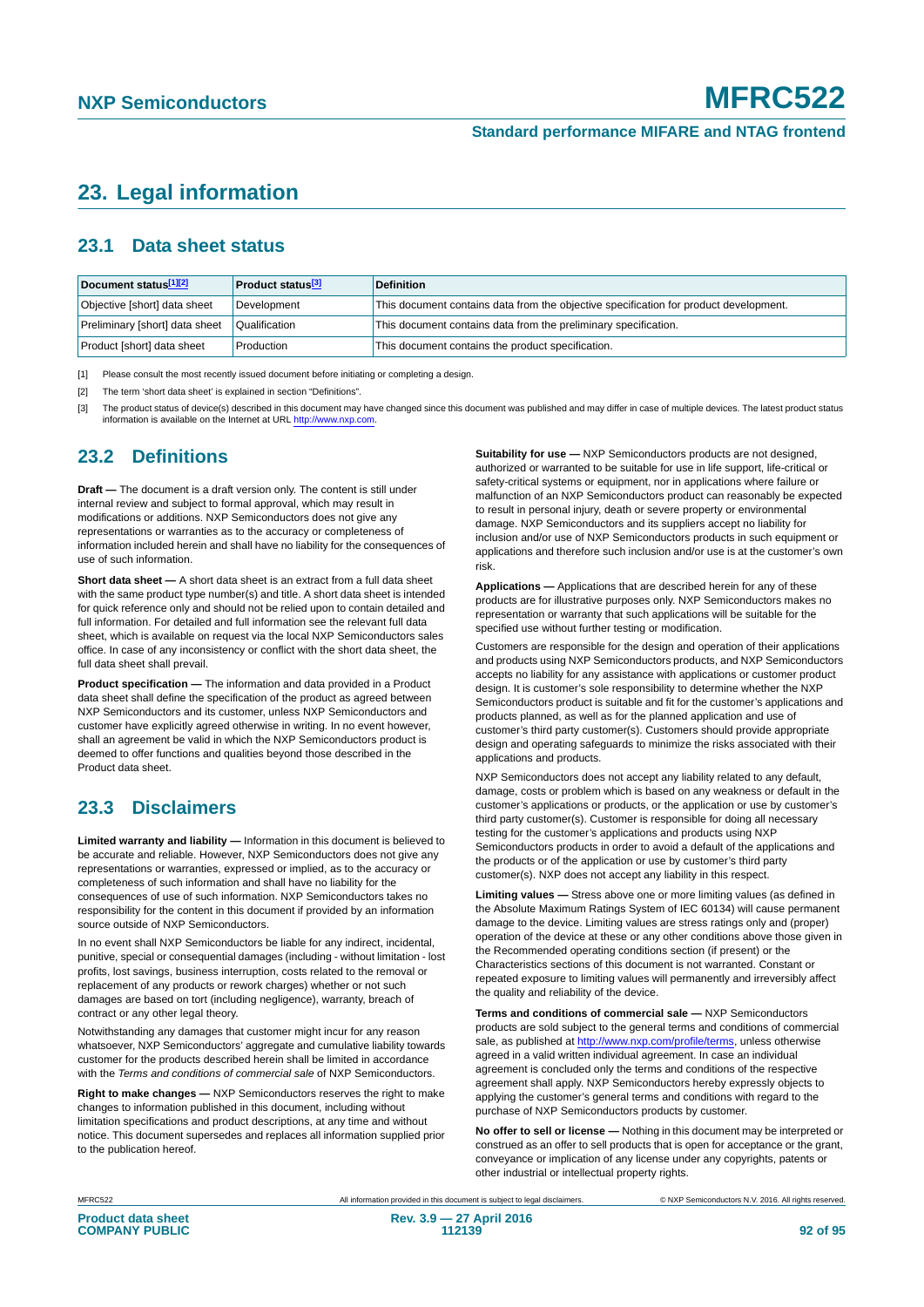#### **Standard performance MIFARE and NTAG frontend**

**Export control —** This document as well as the item(s) described herein may be subject to export control regulations. Export might require a prior authorization from competent authorities.

**Quick reference data —** The Quick reference data is an extract of the product data given in the Limiting values and Characteristics sections of this document, and as such is not complete, exhaustive or legally binding.

**Non-automotive qualified products —** Unless this data sheet expressly states that this specific NXP Semiconductors product is automotive qualified, the product is not suitable for automotive use. It is neither qualified nor tested in accordance with automotive testing or application requirements. NXP Semiconductors accepts no liability for inclusion and/or use of non-automotive qualified products in automotive equipment or applications.

In the event that customer uses the product for design-in and use in automotive applications to automotive specifications and standards, customer (a) shall use the product without NXP Semiconductors' warranty of the product for such automotive applications, use and specifications, and (b) whenever customer uses the product for automotive applications beyond

### <span id="page-92-1"></span>**24. Contact information**

NXP Semiconductors' specifications such use shall be solely at customer's own risk, and (c) customer fully indemnifies NXP Semiconductors for any liability, damages or failed product claims resulting from customer design and use of the product for automotive applications beyond NXP Semiconductors' standard warranty and NXP Semiconductors' product specifications.

**Translations —** A non-English (translated) version of a document is for reference only. The English version shall prevail in case of any discrepancy between the translated and English versions.

### <span id="page-92-0"></span>**23.4 Trademarks**

Notice: All referenced brands, product names, service names and trademarks are the property of their respective owners.

**I 2C-bus —** logo is a trademark of NXP B.V.

**MIFARE —** is a trademark of NXP B.V.

For more information, please visit: **http://www.nxp.com**

For sales office addresses, please send an email to: **salesaddresses@nxp.com**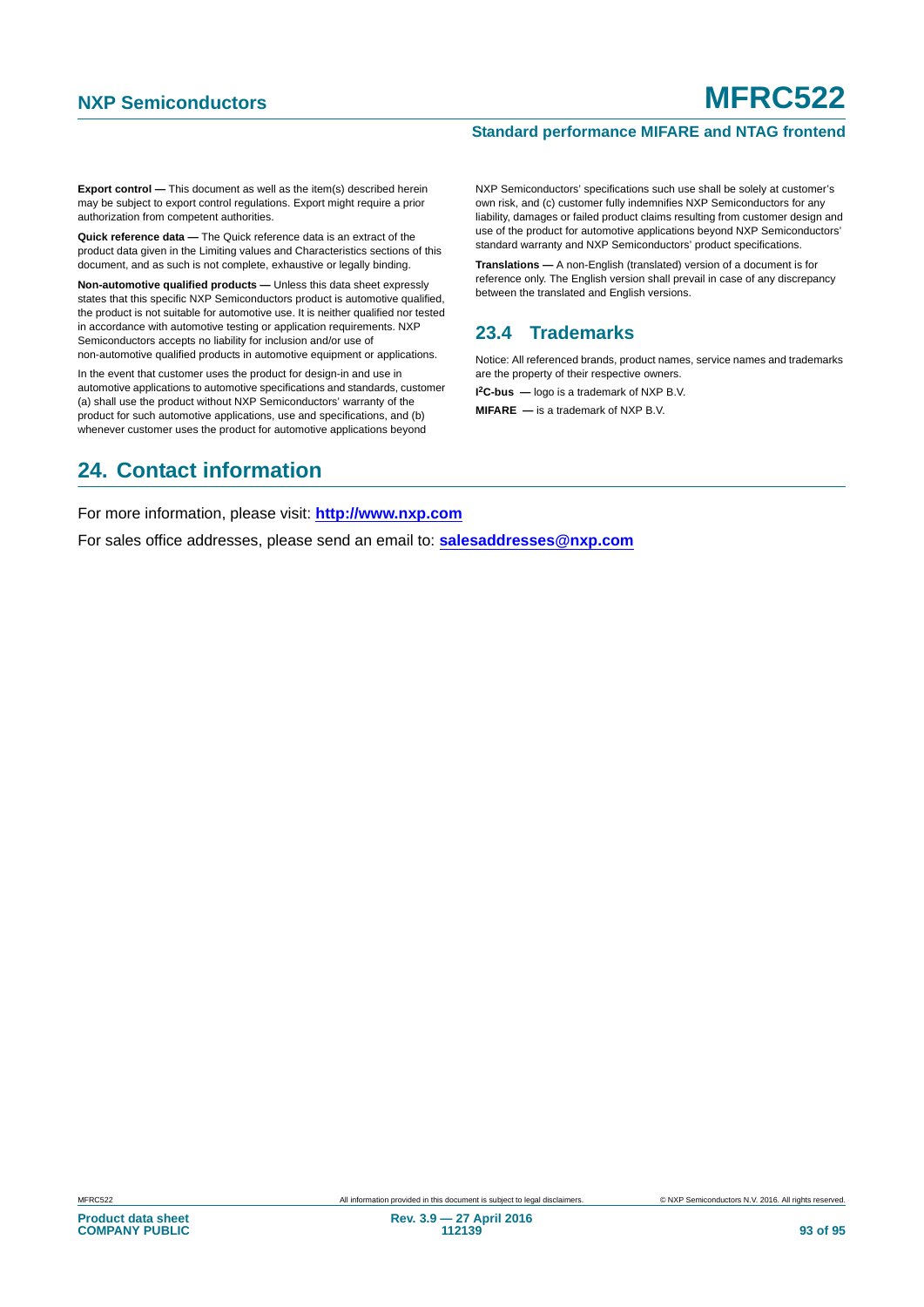#### **Standard performance MIFARE and NTAG frontend**

# <span id="page-93-0"></span>**25. Contents**

| 1              |                                                                               |
|----------------|-------------------------------------------------------------------------------|
| 2              | 1                                                                             |
| 2.1            | Differences between version 1.0 and 2.0<br>1                                  |
| 3              |                                                                               |
| 4              |                                                                               |
| 5              | Ordering information<br>3                                                     |
| 6              | 4                                                                             |
| 7              | Pinning information<br>6                                                      |
| 7.1            | 6                                                                             |
| 8              | Functional description<br>8                                                   |
| 8.1            | 9                                                                             |
| 8.1.1          | Automatic microcontroller interface detection. .<br>9                         |
| 8.1.2          | Serial Peripheral Interface<br>10                                             |
| 8.1.2.1        | 10                                                                            |
| 8.1.2.2        | 11                                                                            |
| 8.1.2.3        | 11<br>SPI address byte                                                        |
| 8.1.3          | 11                                                                            |
| 8.1.3.1        | 11<br>Connection to a host                                                    |
| 8.1.3.2        | Selectable UART transfer speeds<br>12                                         |
| 8.1.3.3        | UART framing<br>13                                                            |
| 8.1.4          | 16                                                                            |
| 8.1.4.1        | 17                                                                            |
| 8.1.4.2        | START and STOP conditions<br>17                                               |
| 8.1.4.3        | 17                                                                            |
| 8.1.4.4        | Acknowledge<br>18                                                             |
| 8.1.4.5        | 7-Bit addressing $\ldots \ldots \ldots \ldots \ldots \ldots \ldots$<br>19     |
| 8.1.4.6        | 19                                                                            |
| 8.1.4.7        | Register read access<br>20                                                    |
| 8.1.4.8        | 21                                                                            |
| 8.1.4.9        | 21<br>High-speed transfer                                                     |
| 8.1.4.10       | Serial data transfer format in HS mode<br>21                                  |
| 8.1.4.11       | Switching between F/S mode and HS mode.<br>23                                 |
| 8.1.4.12       | 23<br>MFRC522 at lower speed modes                                            |
| 8.2            | Analog interface and contactless UART<br>24                                   |
| 8.2.1          | 24<br>General                                                                 |
| 8.2.2          | 24<br>$TX$ p-driver $\ldots \ldots \ldots \ldots \ldots \ldots \ldots \ldots$ |
| 8.2.3<br>8.2.4 | 26                                                                            |
|                | MFIN and MFOUT interface support<br>26                                        |
| 8.2.5          | 28                                                                            |
| 8.3<br>8.3.1   | 28<br>Accessing the FIFO buffer<br>28                                         |
| 8.3.2          | Controlling the FIFO buffer<br>28                                             |
| 8.3.3          | FIFO buffer status information<br>28                                          |
| 8.4            | Interrupt request system<br>29                                                |
| 8.4.1          | Interrupt sources overview<br>29                                              |
| 8.5            | Timer unit $\ldots \ldots \ldots \ldots \ldots \ldots \ldots \ldots$<br>30    |
|                |                                                                               |

| 8.6      | Power reduction modes              | 32 |
|----------|------------------------------------|----|
| 8.6.1    |                                    | 32 |
| 8.6.2    | Soft power-down mode               | 32 |
| 8.6.3    | Transmitter power-down mode        | 32 |
| 8.7      |                                    | 32 |
| 8.8      | Reset and oscillator start-up time | 33 |
| 8.8.1    | Reset timing requirements          | 33 |
| 8.8.2    | Oscillator start-up time           | 33 |
| 9        | MFRC522 registers                  | 34 |
| 9.1      |                                    | 34 |
| 9.2      |                                    | 35 |
| 9.3      |                                    | 37 |
| 9.3.1    | Page 0: Command and status         | 37 |
| 9.3.1.1  | Reserved register 00h              | 37 |
| 9.3.1.2  | CommandReg register.               | 37 |
| 9.3.1.3  | ComIEnReg register                 | 37 |
| 9.3.1.4  | DivIEnReg register                 | 38 |
| 9.3.1.5  |                                    | 38 |
| 9.3.1.6  |                                    | 39 |
| 9.3.1.7  |                                    | 40 |
| 9.3.1.8  |                                    | 41 |
| 9.3.1.9  |                                    | 42 |
| 9.3.1.10 | FIFODataReg register               | 43 |
| 9.3.1.11 | FIFOLevelReg register.             | 43 |
| 9.3.1.12 | WaterLevelReg register             | 43 |
| 9.3.1.13 |                                    | 44 |
| 9.3.1.14 | BitFramingReg register             | 45 |
| 9.3.1.15 |                                    | 45 |
| 9.3.1.16 | Reserved register 0Fh              | 46 |
| 9.3.2    | Page 1: Communication.             | 46 |
| 9.3.2.1  | Reserved register 10h              | 46 |
| 9.3.2.2  | ModeReg register                   | 47 |
| 9.3.2.3  | TxModeReg register                 | 47 |
| 9.3.2.4  |                                    | 48 |
| 9.3.2.5  | TxControlReg register              | 49 |
| 9.3.2.6  |                                    | 50 |
| 9.3.2.7  | TxSelReg register                  | 50 |
| 9.3.2.8  |                                    | 51 |
| 9.3.2.9  | RxThresholdReg register            | 52 |
| 9.3.2.10 | DemodReg register<br>.             | 52 |
| 9.3.2.11 | Reserved register 1Ah              | 53 |
| 9.3.2.12 | Reserved register 1Bh              | 53 |
| 9.3.2.13 |                                    | 53 |
| 9.3.2.14 |                                    | 54 |
| 9.3.2.15 | Reserved register 1Eh              | 54 |
| 9.3.2.16 | SerialSpeedReg register            | 54 |
| 9.3.3    | Page 2: Configuration              | 56 |
| 9.3.3.1  | Reserved register 20h              | 56 |
|          |                                    |    |

#### **continued >>**